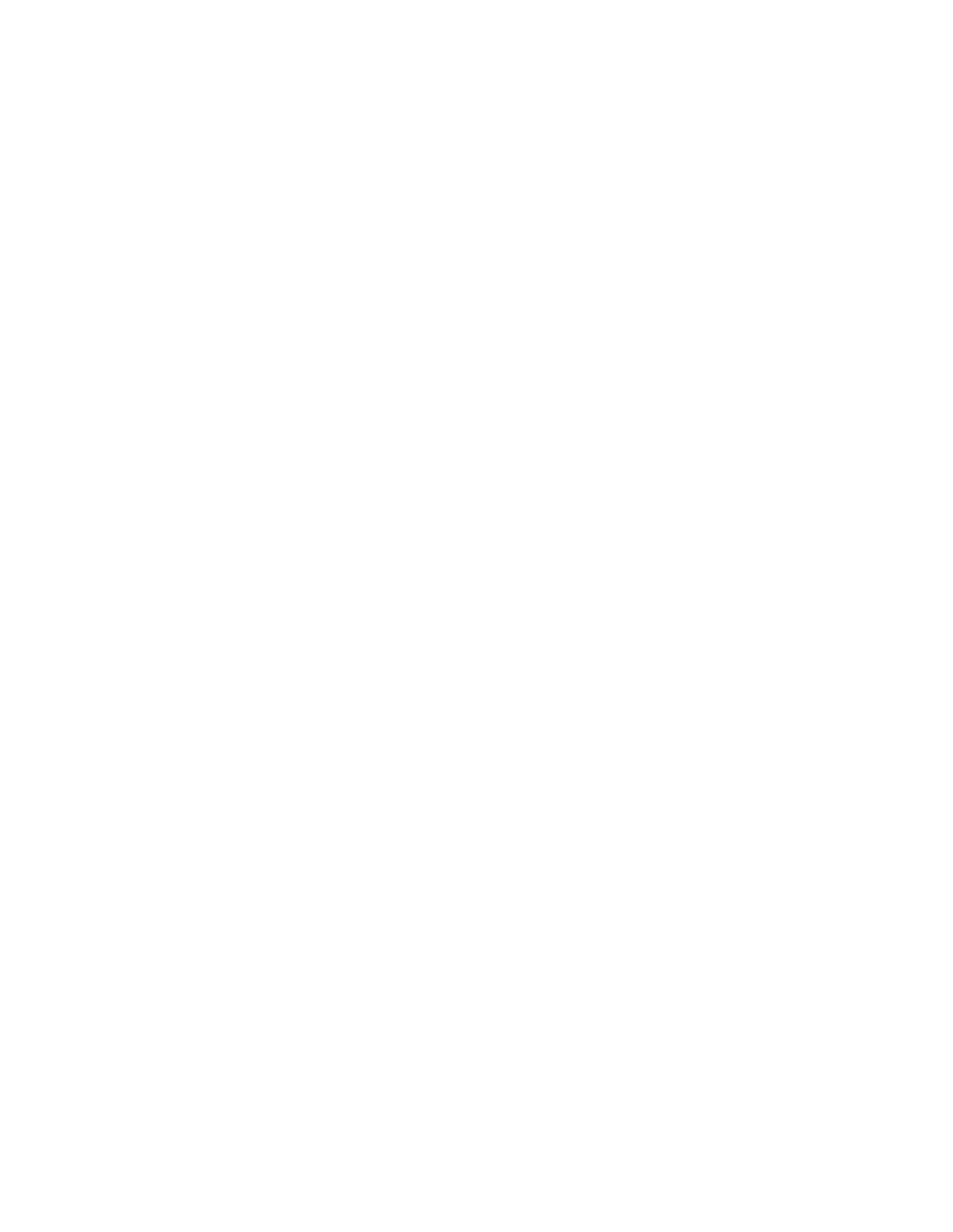#### **State of Idaho**

### **BOARD OF LICENSURE OF PROFESSIONAL ENGINEERS AND PROFESSIONAL LAND SURVEYORS**

1510 E. Watertower St., Suite 110, Meridian, ID 83642-7993 Voice (208) 373-7210 FAX (208) 373-7213 TDD Relay 1-800-377-3529 Internet http://www.ipels.idaho.gov

### **TABLE OF CONTENTS**

#### **REFERENCE PAGE NUMBER**

| <b>Administrative Rules</b>                                                            | $\mathbf{1}$  |
|----------------------------------------------------------------------------------------|---------------|
| Definitions                                                                            | $\frac{2}{3}$ |
| Rules of Procedure (IDAPA 24, Title 32, SubChapter A)                                  |               |
| Rules of of Procedure Professional Responsibility (IDAPA 24, Title 32, SubChapter B)11 |               |
| Rules of Continuing Professional Development (IDAPA 24, Title 32, SubChapter C)        | 14            |
| Rules for Corner Perpetuation and Filing (IDAPA 24, Title 32, SubChapter D)            | 15            |
| Rules for Coordinate System of Land Description (IDAPA 24, Title 32, SubChapterE)      | 16            |
| Engineers and Surveyors (Idaho Code, Title 54, Chapter 12)                             | 17            |
| Plats and Vacations (Idaho Code, Title 50, Chapter 13)                                 | 36            |
| Condominium Property Act (Idaho Code, Title 55, Chapter 15)                            | 48            |
| Corner Perpetuation and Filing (Idaho Code, Title 55, Chapter 16)                      | 59            |
| Coordinate System of Land Description (Idaho Code, Title 55, Chapter 17)               | 63            |
| Recording of Surveys (Idaho Code, Title 55, Chapter 19)                                | 66            |
| Highway Right-of-Way Plats (Idaho Code, Title 40, Chapter 2)                           | 70            |
| Surveys Must Conform to United States Manual (Idaho Code, Title 31, Chapter 27)        | 71            |
| Professional Service Contracts (Idaho Code, Title 67, Chapter 23)                      | 72            |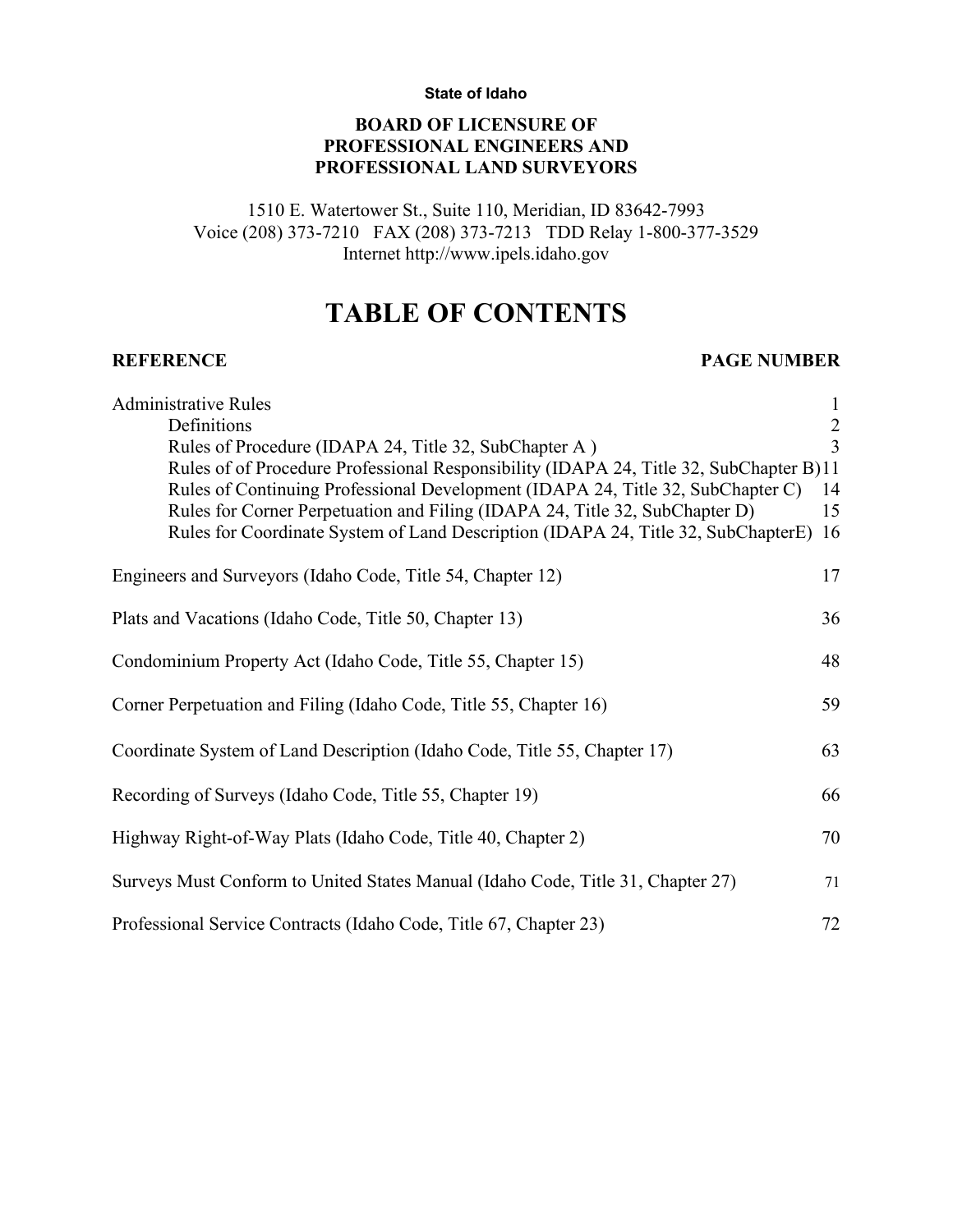#### **NOTE While every effort has been made to accurately reproduce the Administrative Rules and the Idaho Code in this booklet, this is an unofficial copy of the Administrative**  Administrative Rules Coordinator of the Department of Administration or the Legislative **Services Office.**

#### 24.32.01 - RULES OF THE IDAHO BOARD OF LICENSURE OF PROFESSIONAL ENGINEERS AND PROFESSIONAL LAND SURVEYORS

#### **01. LEGALAUTHORITY**.

These rules are promulgated pursuant to Sections 54-1208(1), 55-1702(1), and 55-1606, Idaho Code. (7-1-21)T

#### **02. SCOPE.**

These rules include procedures of the Board, rules of professional responsibility, rules of continuing professional development, rules for coordinate system of land description, and rules for properly completing corner perpetuation and filing forms. (7-1-21)T

#### **03. -- 009. (RESERVED)**

#### **10. DEFINITIONS.**

The following terms are used as defined below: (7-1-21)T

**01. Certificate Holder.** Any person holding a current certificate as an Engineer Intern or a Land Surveyor Intern or a business entity (which is also herein referred to as a "person") holding a current certificate of authorization, which has been duly issued by the Board. **(7-1- 21)T**

**02. Deceit.** To intentionally misrepresent a material matter, or intentionally omit to disclose a known material matter. **(7-1-21)T**

**03. Incompetence.** Failure to meet the standard of care**. (7-1- 21)T**

**04. Licensee.** Any person holding a current license as a Professional Engineer, a Professional Land Surveyor, or a combination thereof, which has been duly issued by the Board. **(7-1- 21)T**

**05. Misconduct.** A violation or attempt to violate these rules or statutes applicable to the practice of engineering or surveying, or to knowingly assist or induce another to do so, or do so through the acts of another; a finding of guilt of commitment of a felony or a plea of guilty to a felony; commit fraud or deceit; failure to respond within twenty (20) days of an inquiry from the Board or its representative, unless such time is extended by the Board for justifiable cause; state or imply an ability to influence improperly a government agency or official. **(7-1-21)T**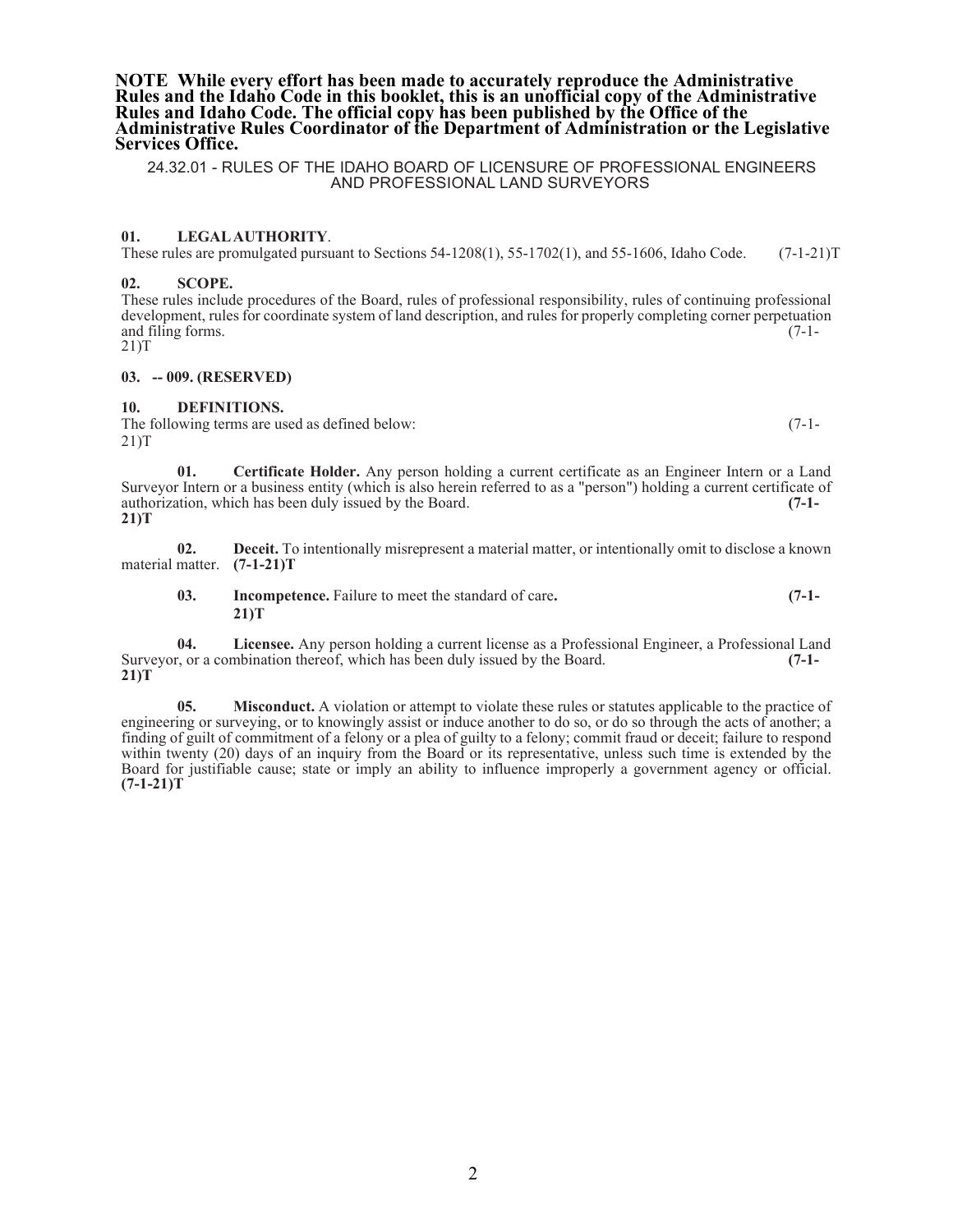#### SUBCHAPTER A - RULES OF PROCEDURE **(Rules 011 through 099)**

**11. FEES.**

**01. Applications and Renewals.** All fees are set by the Board in the following categories and may in no event be more than the amount specified in Sections 54-1213, 54-1214, 54-1216, 54-1219 and 54-1223, Idaho Code. Fees are not refundable. **(7-1-21)T**

| a. | Licensure as a professional engineer or professional land survey or by examination. (7-1- |         |
|----|-------------------------------------------------------------------------------------------|---------|
|    | 21)T                                                                                      |         |
| b. | Reinstatement of a retired or expired license.                                            | $(7-1-$ |
|    | 21)T                                                                                      |         |

**c. Certification for a business entity applying for a certificate of authorization to practice or offer to practice engineering or land surveying. (7-1- 21)T**

**d. Renewals for professional engineers, professional land surveyors, engineer interns, land surveyor interns, and business entities. (7-1- 21)T**

**e. Licensure for professional engineers or professional land surveyors by comity. (7-1- 21)T**

**12. SEALS.**

**01. Official Seal of Board.** The official seal of this Board consists of the seal of the state of Idaho, surrounded with the words "Board of Professional Engineers and Professional Land Surveyors" and "State of Idaho."<br> $(7-1-21)T$  $(7-1-21)$ T

**02. Standard Seals for Engineers and Land Surveyors.** The Board adopts standard seals for use by licensed professional engineers and professional land surveyors as prescribed by Section 54-1215, Idaho Code. Seals prepared and approved prior to July 1, 2008 are valid for continued use. **(7-1-21)T** (7-1-

**03. Seal for Professional Engineer/Land Surveyor.** Engineers obtaining licensure as land surveyors under the changes to Section 54-1217, Idaho Code, by the 1978 Legislature use the seal showing licensure as a Professional Engineer and Land Surveyor as adopted by the Board. Seals prepared and approved prior to uly<br>1. 2008 are valid for continued use. (7-1-1, 2008 are valid for continued use.  $21$ )T

**013 - 015. (RESERVED)**

#### **16. APPLICATION FOR LICENSURE OR CERTIFICATION.**

**Completion of Application.** Applications must be made in English. An application that is not fully completed by the applicant need not be considered or acted upon by the Board. The application by a business entity for a certificate of authorization to practice or offer to practice engineering or land surveying must set forth its address, and name and address of the individual, or individuals, duly licensed to practice engineering or land surveying in this state, who will be in responsible charge of engineering or land surveying services offered or rendered by the business entity in this state. **(7- 1-21)T**

**02. Submittal of Applications and Examination Cutoff Date.** Submittal of applications for licensure or intern certification must occur after passing the required national examinations. Examinations may be given in various formats and different registration dates apply depending on the examination format. **(7- 1-21)T**

**a.** For national examinations administered in a computer-based or paper format once or twice per year the registration requirements, including the deadline and testing windows, are established by the National Council of Examiners for Engineering and Surveying (NCEES). Council of Examiners for Engineering and Surveying (NCEES). **21)T**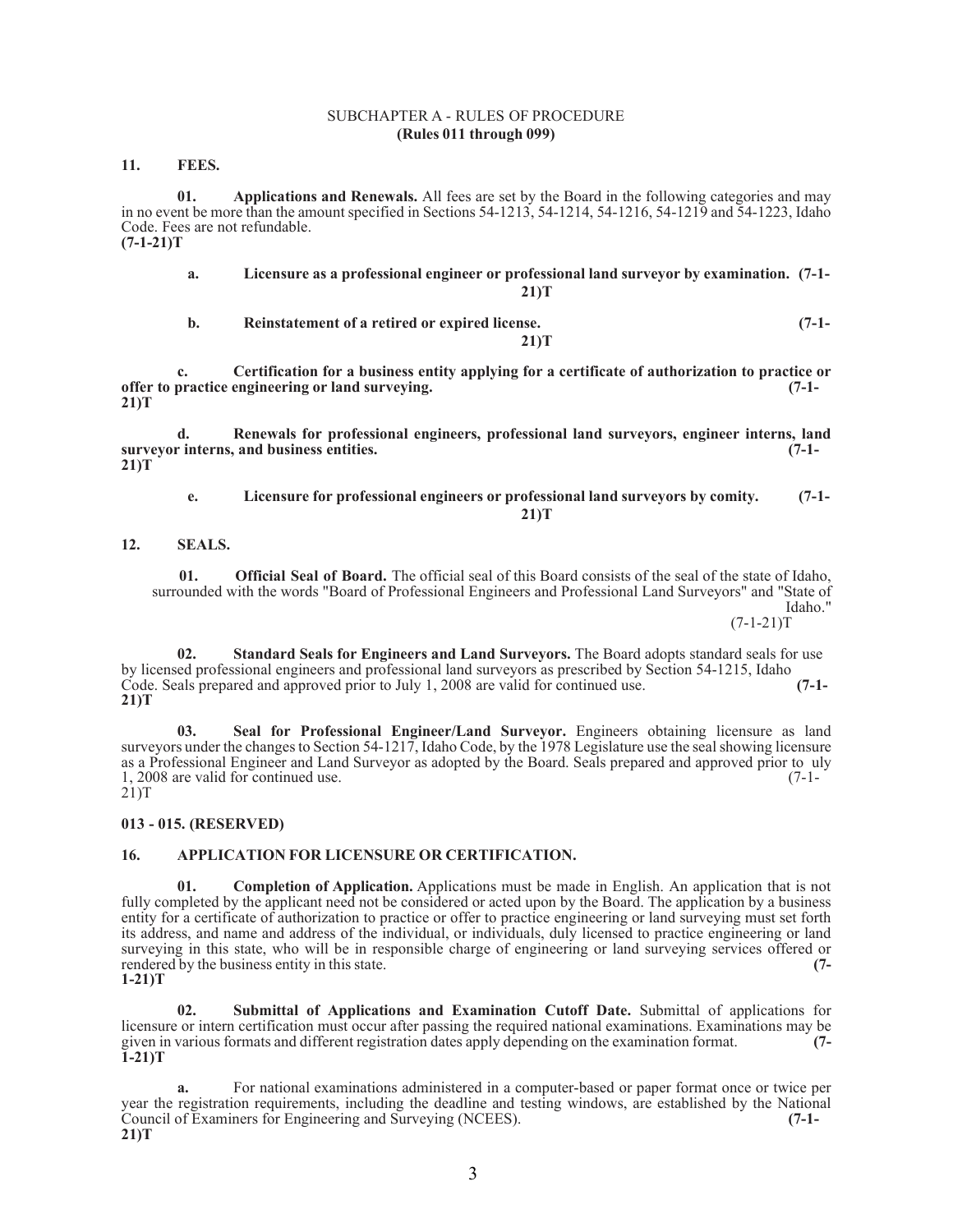**b.** For national examinations administered continuously in a computer-based format, there is no deadline for registering with NCEES. The registration requirements, including the testing windows, are established<br>(7-1by NCEES. **(7-1- 21)T**

**c.** In order for the Board to be able to verify experience, only experience up to the date of submittal of the application for licensure will be considered as valid. **(7-1- 21)T**

**d.** Applications for certification as engineering or surveying interns are submitted after passing the Fundamentals of Engineering or the Fundamentals of Surveying examination and providing evidence of graduation with educational credentials required by Subsection 017.03 of this chapter**. (7-1- 21)T**

**03. Residency Requirement.** Except for military personnel stationed in the state of Idaho on military orders, and except for persons employed full-time in the state of Idaho, only residents of the state of Idaho and students enrolled at an Idaho university or college may qualify for initial licensure**. (7-1- 21)T**

**04. Minimum Boundary Survey Experience.** The Board requires a minimum of two (2) years boundary survey experience as a condition of professional land surveyor licensure**. (7-1- 21)T**

#### **17. EXAMINATIONS AND EDUCATION.**

**01. Use of NCEES Examinations.** National examinations prepared and graded by the National Council of Examiners for Engineering and Surveying (NCEES) may be used by the Board. Applicants registering for a national professional examination must have first passed the fundamentals examination unless exempted per Subsection 017.10 of this chapter. **(7-1-21)T**

**02. Eligibility for Licensure, Educational Requirements.** The application for licensure as a professional engineer or professional land surveyor together with a passing score on the written ethics questionnaire or Idaho specific land surveying examination, is considered in the determination of the applicant's eligibility. Each applicant must meet the minimum requirements as set forth in Section 54-1212, Idaho Code, before being licensed.<br>Prescriptive education requirements are as follows: Prescriptive education requirements are as follows: **21)T**

**a.** In regard to educational requirements, the Board will consider as unconditionally approved only those engineering programs that are accredited by the Engineering Accreditation Commission (EAC) of ABET, Inc., or the bachelor of science programs accredited by the Canadian Engineering Accrediting Board, or those bachelor of science engineering programs that are accredited by official organizations recognized by the U.K. Engineering Council. Non-EAC/ABET accredited engineering programs, related science programs, and engineering technology programs will be considered by the Board on their specific merits, but are not considered equal to engineering programs accredited by EAC/ABET. The Board may continue consideration of an application for valid reasons for a period of one (1) year, without forfeiture of the application fee. **(7-1- 21)T**

**b.** An applicant who has completed a four (4) year bachelor degree program in engineering not accredited by EAC/ABET or a four (4) year bachelor degree program in engineering technology, or in a related science degree program other than engineering must have completed the following before the Board will consider them to possess knowledge and skill approximating that attained through graduation from an approved four (4) year engineering curriculum as required by Section 54-1212(3)(b), Idaho Code, for certification as an Engineer Intern or as required by Section  $54-1212(1)(b)$ , Idaho Code, for licensure as a professional engineer: (7-1- 21) T

i. Thirty-two (32) college semester credit hours of higher mathematics and basic sciences. The credits in mathematics must be beyond algebra and trigonometry and emphasize mathematical concepts and principles rather than computation. Courses in differential and integral calculus are required. Additional courses may include differential equations, linear algebra, numerical analysis, probability and statistics and advanced calculus. The credits in basic sciences must include at least two (2) courses. These courses must be in general chemistry, general calculus- based physics, or general biological sciences; the two (2) courses may not be in the same area. Additional basic sciences courses may include earth sciences (geology, ecology), advanced biology, advanced chemistry, and advanced physics. Computer skills and/or programming courses may not be used to satisfy mathematics or basic science requirements. Basic engineering science courses or sequence of courses in this area are acceptable for credit but may not be counted twice. **(7-1-21)T**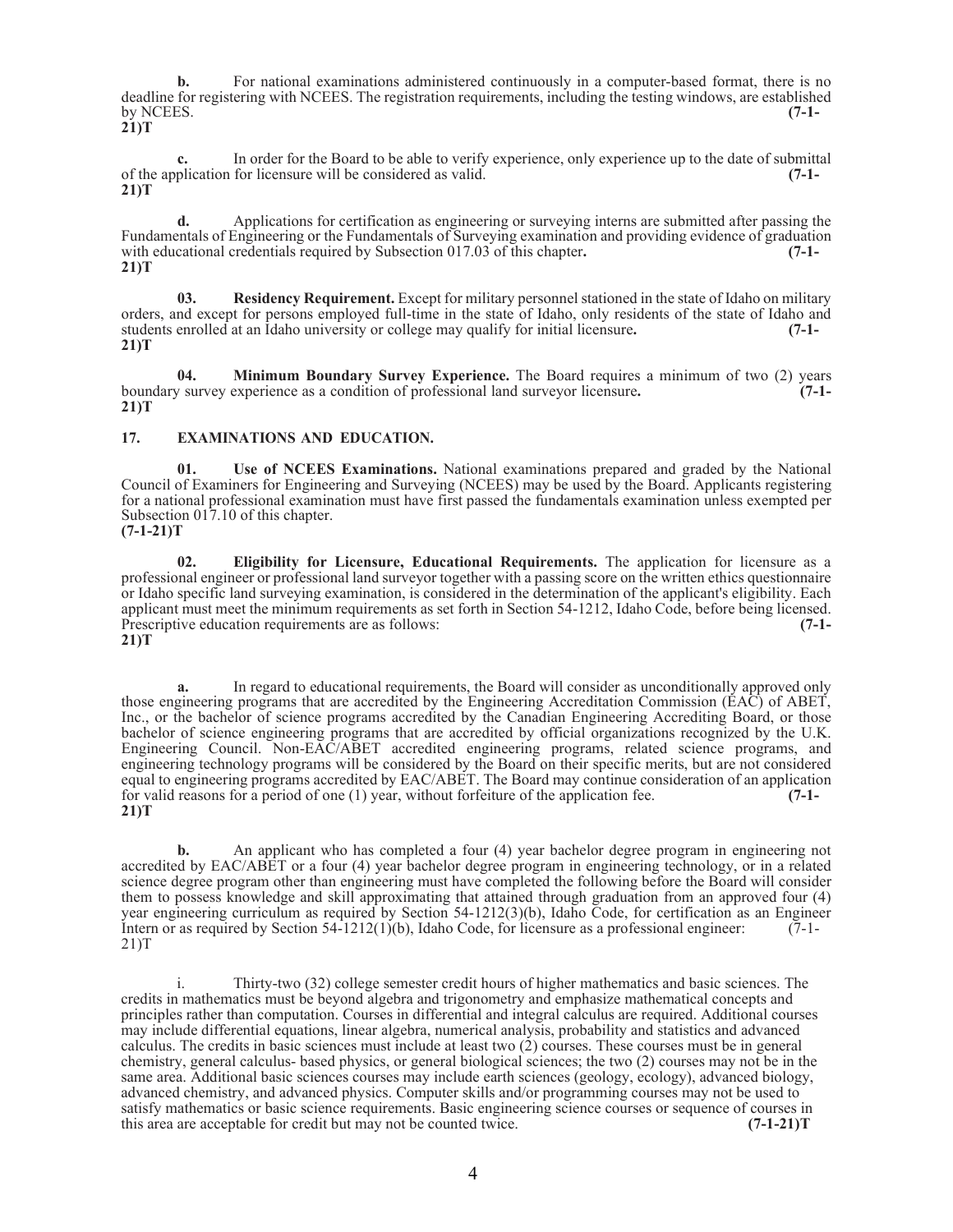ii. Twelve (12) college credit hours in a general education component that complements the technical content of the curriculum. Examples of traditional courses in this area are philosophy, religion, history, literature, fine arts, sociology, psychology, political science, anthropology, economics (micro and macro), professional ethics, social responsibility. Examples of other general education courses deemed acceptable include management (such as organizational behavior), accounting, written and oral communications, business, and law. No more than six (6) credit hours may come from courses in management, accounting, business, or law. Courses in engineering economics, engineering management, systems engineering/ analysis, production, and industrial engineering/management will not be counted. Language courses in the applicant's native language are not acceptable for credit; no more than six (6) credit hours of foreign language courses are acceptable for credit. Native language courses in literature and civilization may be considered in this area. Courses which instill cultural values are acceptable, while routine exercises of personal craft are not. **(7-1-21)T**

iii. Forty-eight (48) college credit hours of engineering science and/or engineering design courses. Courses in engineering science must be taught within the college / faculty of engineering having their roots in mathematics and basic sciences but carry knowledge further toward creative application of engineering principles. Examples of approved engineering science courses are mechanics, thermodynamics, heat transfer, electrical and electronic circuits, materials science, transport phenomena, and computer science (other than computer programming skills). Courses in engineering design stress the establishment of objectives and criteria, synthesis, analysis, construction, testing, and evaluation. Graduate level engineering courses may be included to fulfill curricular requirements in this area. Engineering technology courses cannot be considered to meet engineering topic requirements. (7-1-21) topic requirements.

iv. The Board may require detailed course descriptions for seminar, directed study, special problem and similar courses to ensure that the above requirements are met. **(7-1-21)T**

**c.** In regard to educational requirements, the Board will consider as unconditionally approved only those surveying programs that are accredited either by the Engineering Accreditation Commission (EAC), the Applied and Natural Science Accreditation Commission (ANSAC) or the Engineering Technology Accreditation Commission (ETAC) of ABET, Inc. An applicant who has completed a four (4) year bachelor degree program in a related program must have completed a minimum of the following college level academic courses, or their equivalents as determined by the Board, before the Board will consider them to possess knowledge and skill approximating that attained through graduation from an approved four (4) year surveying curriculum as required by Section 54-1212(4)(b), Idaho Code, for certification as a Land Surveyor Intern or as required by Section 54- 1212(2)(b), Idaho Code, for licensure as a professional land surveyor: (7-1-21)T

i. Eighteen (18) college semester credit hours of mathematics and basic sciences. A minimum of twelve (12) credits in mathematics must be beyond basic mathematics, but the credits include college algebra or higher mathematics. These courses must emphasize mathematical concepts and principles rather than computation. Mathematics courses may include college algebra, trigonometry, analytic geometry, differential and integral calculus, linear algebra, numerical analysis, probability and statistics, and advanced calculus. A minimum of six (6) credits must be in basic sciences. These courses must cover one or more of the following topics: general chemistry, advanced chemistry, life sciences (biology), earth sciences (geology, ecology), general physics, and advanced physics. Computer skills and/or programming courses may not be used to satisfy mathematics or basic science requirements;<br>(7-1-21)T mathematics or basic science requirements;

ii. Twelve (12) college semester credit hours in a general education component that complements the technical content of the curriculum. Examples of traditional courses in this area are religion, history, literature, fine arts, sociology, psychology, political science, anthropology, economics, professional ethics, and social responsibility. No more than six (6) credit hours of languages other than English or other than the applicant's native language are acceptable for credit. English and foreign language courses in literature and civilization may be considered in this area. Courses that instill cultural values are acceptable, while routine exercises of personal craft are not; (7-1-21)T

iii. Thirty (30) college semester credit hours of surveying science and surveying practice. Courses must be taught by qualified surveying faculty. Examples of surveying courses are basic surveying, route surveying, geodesy, geographic information systems, land development design and planning, global positioning systems, photogrammetry, mapping, survey adjustment and coordinates systems, cartography, legal descriptions, and remote sensing. Required courses will include a minimum of basic surveying, route surveying, geodesy, surveying law, public land survey system and global positioning systems. Graduate-level surveying courses can be included to fulfill curricular requirements in this area.  $(7-1-21)$ T

iv. The contract of the contract of the contract of the contract of the contract of the contract of the contract of the contract of the contract of the contract of the contract of the contract of the contract of the contra Board may require an independent evaluation of the engineering education of an applicant who has a non-EAC/ABET accredited engineering degree or a non-engineering degree. Such evaluation must be done through an organization approved by the Board and be done at the expense of the applicant to ensure that the applicant has completed the coursework requirements of Subsection 017.03.b. The Board may table action on the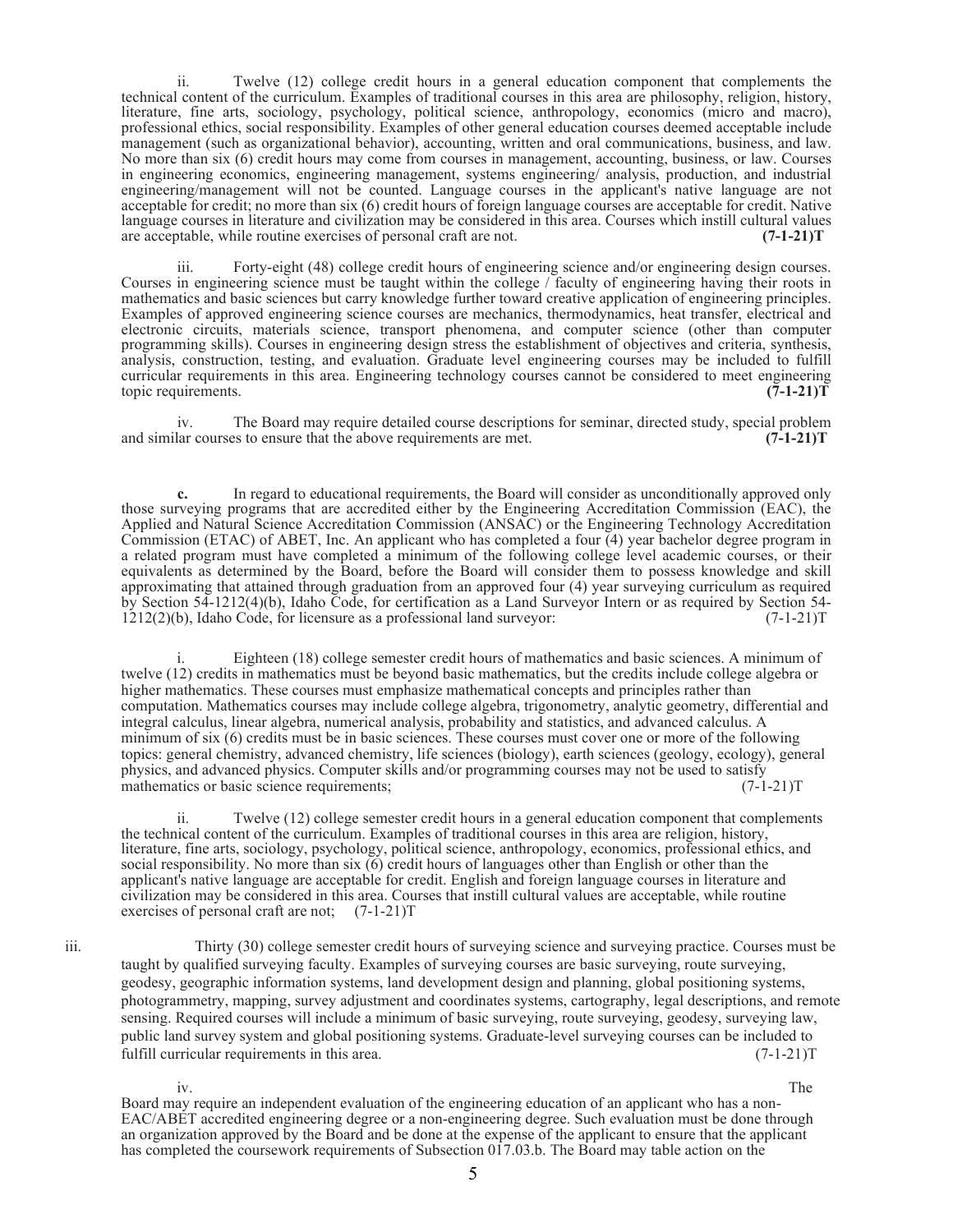application pending receipt of the evaluation, and, in the event the applicant does not provide the evaluation within one (1) year, the Board may terminate the application, in which case the application fee is forfeited. (7-1-21)T

**03. Two Examinations for Engineering Licensure**. The complete examining procedure for licensure as a professional engineer normally consists of two (2) separate written examinations. The first is the Fundamentals of Engineering examination for engineer intern certification, and the second is the Principles and Practice of Engineering for professional engineer licensure. The examination will be a duration as determined by the Board. Normally, applicants are eligible to take the Fundamentals of Engineering examination during the last or second-to- last semester of or after graduation from an accredited bachelor of science engineering program. A certificate as an Engineer Intern will be issued only to those student applicants who earn a passing grade on the examination and who receive a degree. Having passed the Fundamentals of Engineering examination, applicants will be required to take the Principles and Practice of Engineering examination at a later date when qualified by the Board. (7-1-21)T

**04. Fundamentals of Engineering.** The Fundamentals of Engineering examination will cover such subjects as are ordinarily given in engineering college curricula and which are common to all fields of practice. The examination may also cover subject matters that are specific to the engineering discipline of the applicants' education.  $(7-1-21)T$  $(7-1-21)T$ 

**05. Principles and Practice of Engineering -- Disciplines.** The Principles and Practice of Engineering examination will cover the practice of engineering to test the applicant's fitness to assume responsibility for engineering works affecting the public health, safety and welfare. Separate examinations will be given to test the applicant's fitness in any discipline for which there is an examination which, in the opinion of the Board, meets the meets the requirements of duration and difficulty necessary to adequately test the applicant's fitness to practice in that particular discipline. The Board may use examinations prepared by the National Council of Examiners for Engineering and Surveying (NCEES) or it may prepare or commission the preparation of, or utilize other state examinations in disciplines other than those for which examinations may be available from NCEES. (7-1-21)T

**06. Three Examinations for Land Surveying Licensure**. The complete examining procedure for licensure as a professional land surveyor consists of three (3) separate written examinations. The first is the Fundamentals of Surveying examination for land surveyor intern certification, and the second is the Principles and Practice of Surveying, and the third is the Idaho specific professional land surveying examination. All examinations are required for professional land surveyor licensure. The examination will be a duration as determined by the Board. Having passed the Fundamentals of Surveying examination, applicants will be required to take the Principles and Practice of Surveying examination at a later date when qualified by the Board. The examination covers the theory and principles of surveying, the practice of land surveying and the requirements of legal enactments. The Principles and Practice of Surveying examination may consist of separate modules, each of which must be passed. Having passed the Principles and Practice of Surveying examination, applicants will be required to pass the Idaho specific professional land surveying examination, which tests for knowledge of the laws and rules of Idaho, and the legal and technical aspects of land surveying in Idaho. (7-1- 21)T

**07. Oral or Unassembled Examinations**. An oral examination or unassembled written examination, in addition to the prescribed written examination, may be required for professional engineer and professional land surveyor applicants. (7-1surveyor applicants. (7-1-<br>21)T

**08. Grading**. Unless otherwise provided in 54-1219, or 54-1223 Idaho Code, each land surveyor intern, engineer intern, professional land surveyor and professional engineer applicant must attain a passing score on the entire examination or modules as determined by the Board, before being awarded certification or licensure. Passing scores on national examinations are established by the National Council of Examiners for Engineering and Surveying. A passing score on the Idaho specific ethics questionnaire is eighty (80), a passing score on the law and rules module of the Idaho specific land surveying examination is ninety (90), and a passing score on the public land surveying module of the Idaho specific land surveying examination is seventy-five (75). (7-1-21)T

**Exemption - Examination on the Fundamentals of Engineering.** The Board may exempt an exceptional individual who has twelve (12) or more years of appropriate engineering experience from the requirement for satisfactory completion of an examination on the fundamentals of engineering as specified in 54- 1223(2), Idaho Code. The Board will exempt an individual who has an earned bachelor's degree and an earned doctoral degree from an approved engineering program from the requirement for satisfactory completion of an examination on the fundamentals of engineering as specified in 54-1223(3) Idaho Code (7-1examination on the fundamentals of engineering as specified in  $54-1223(3)$ , Idaho Code. 21)T

**10. Review of Examination by Examinee**. Due to security concerns about the examinations, examinees are not allowed to review their examinations. Examinees who fail an examination will be provided a diagnostic analysis of their performance on the examination if such an analysis is available to the Board. (7-1-21)T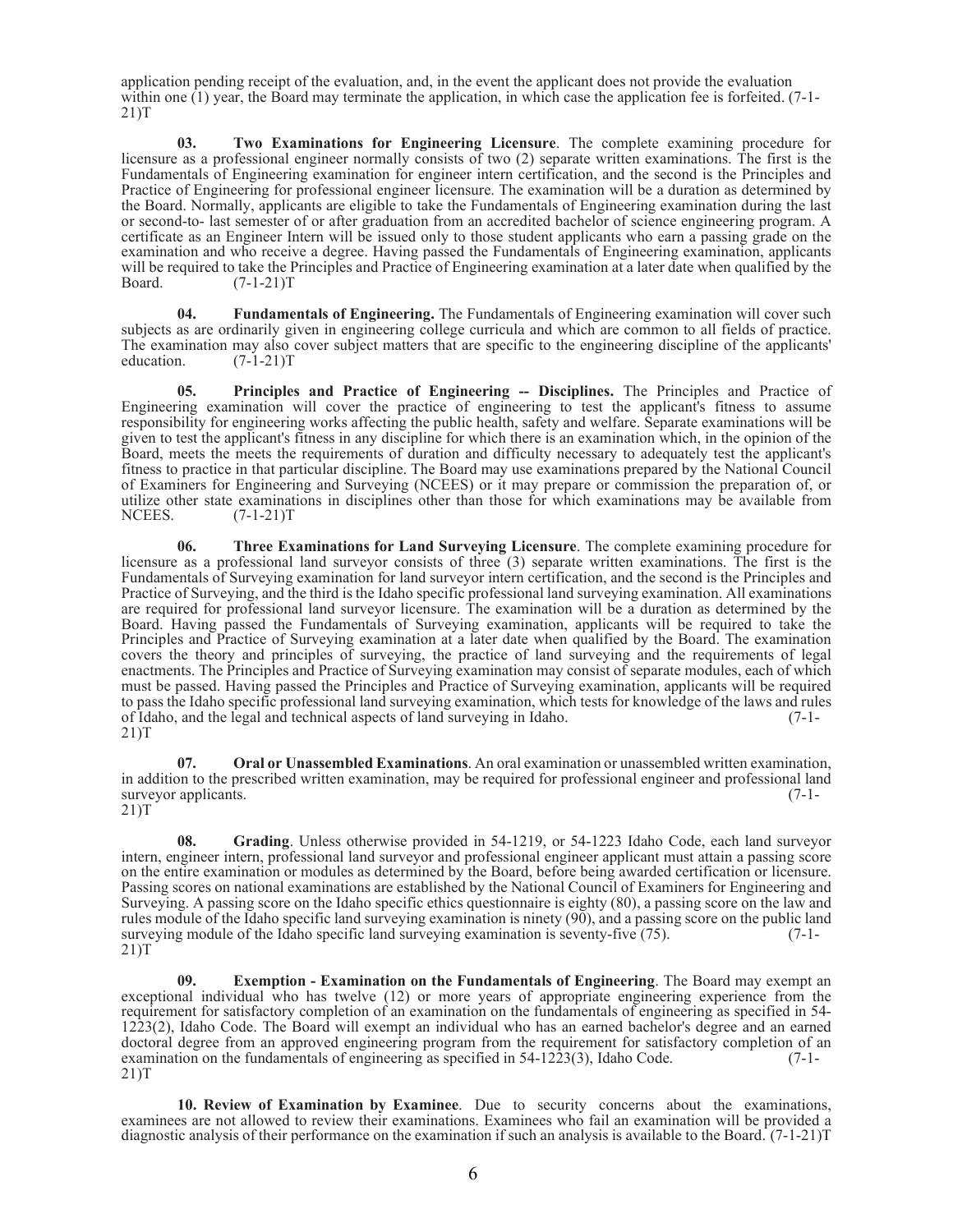#### **18. REEXAMINATIONS**.

The reexamination policy for each failed national examination will be established by NCEES. Reexamination for failed Idaho specific examinations will be allowed until a passing score is attained, but the Board may, in addition, require oral or other examinations. (7-1- $21\overline{)T}$ 

#### **19. LICENSEES OR CERTIFICATE HOLDERS OF OTHER STATES, BOARDS, AND COUNTRIES**.

**01.** Interstate Licensure Evaluation. Each application for an Idaho professional engineer license or professional land surveyor license submitted by an applicant who is licensed as a professional engineer, or licensed as a professional land surveyor, respectively, in one (1) or more states, possessions or territories or the District of Columbia, will be considered by the Board on its merits, and the application evaluated for substantial compliance with respect to the requirements of the Idaho law related to experience, examination, and education. A minimum of four (4) years of progressive experience after graduation with a bachelor of science degree is required for licensure. Individuals who have passed the National Council of Examiners for Engineering and Surveying (NCEES) examinations for professional engineering or professional land surveying will be considered to have satisfied the examination requirement for issuance of a license as a professional engineer or professional land surveyor provided that land surveyor applicants also pass the Idaho specific professional land surveying examination. Prescriptive education requirements are as follows: **(7-1- 21)T**

**a.** Graduates from programs accredited by the Engineering Accreditation Commission of the ABET, Inc., (EAC/ABET), or graduates of university bachelor of science engineering programs accredited by the Canadian Engineering Accrediting Board, or those university bachelor of science engineering programs that are accredited by official organizations recognized by the U.K. Engineering Council, or graduates of engineering programs with coursework evaluated by the Board as being substantially equivalent to EAC/ABET degrees, will be considered to have satisfied the educational requirement for issuance of a license as a professional engineer. **(7-1-21)T**

**b.** The Board may require an independent evaluation of the engineering education of an applicant who has a non-EAC/ABET accredited four (4) year bachelor degree. Such evaluation must be done through an organization approved by the Board and is done at the expense of the applicant to ensure that they have completed the coursework requirements of Subsection 019.01.c. Such evaluation is not required if the applicant has been licensed in another jurisdiction of the United States for an minimum of ten (10) years and has not had any disciplinary action against them and there is none pending, and possesses the education, experience and examination credentials that were specified in the applicable registration chapter in effect in this state at the time such certification was issued. The Board may table action on the application pending receipt of the evaluation, and, in the event the applicant does not provide the evaluation within one (1) year, the Board may terminate the application, in which case the application fee will be forfeited. **(7-1-21)T**

**c.** An applicant who was originally licensed in another jurisdiction after une 30, 1996, and who has completed a four (4) year bachelor degree program in engineering technology, or in a related science degree program other than engineering must have completed the following before the Board will consider them to possess knowledge and skill approximating that attained through graduation from an approved four (4) year engineering curriculum as required by Section 54-1212(1)(b), Idaho Code: **(7-1-21)T**

i. Thirty-two (32) college semester credit hours of higher mathematics and basic sciences. The credits in mathematics must be beyond algebra and trigonometry and must emphasize mathematical concepts and principles rather than computation. Courses in differential and integral calculus are required. Additional courses may include differential equations, linear algebra, numerical analysis, probability and statistics and advanced calculus. The credits in basic sciences must include at least two (2) courses. These courses must be in general chemistry, general calculus- based physics, or general biological sciences; the two (2) courses may not be in the same area. Additional basic sciences courses may include earth sciences (geology, ecology), advanced biology, advanced chemistry, and advanced physics. Computer skills and/or programming courses may not be used to satisfy mathematics or basic science requirements. Basic engineering science courses or sequence of courses in this area are acceptable for credit but may not be counted twice. **(7-1-21)T**

ii. Twelve (12) college credit hours in a general education component that complements the technical content of the curriculum. Examples of traditional courses in this area are philosophy, religion, history, literature, fine arts, sociology, psychology, political science, anthropology, economics (micro and macro), professional ethics, social responsibility. Examples of other general education courses deemed acceptable include management (such as organizational behavior), accounting, written and oral communications, business, and law. No more than six (6) credit hours may come from courses in management, accounting, business, or law. Courses in engineering economics, engineering management, systems engineering/ analysis, production, and industrial engineering/management will not be counted. Language courses in the applicant's native language are not acceptable for credit; no more than six (6) credit hours of foreign language courses are acceptable for credit. Native language courses in literature and civilization may be considered in this area. Courses which instill cultural values are acceptable, while routine exercises of personal craft are not. (7-1-21) are acceptable, while routine exercises of personal craft are not.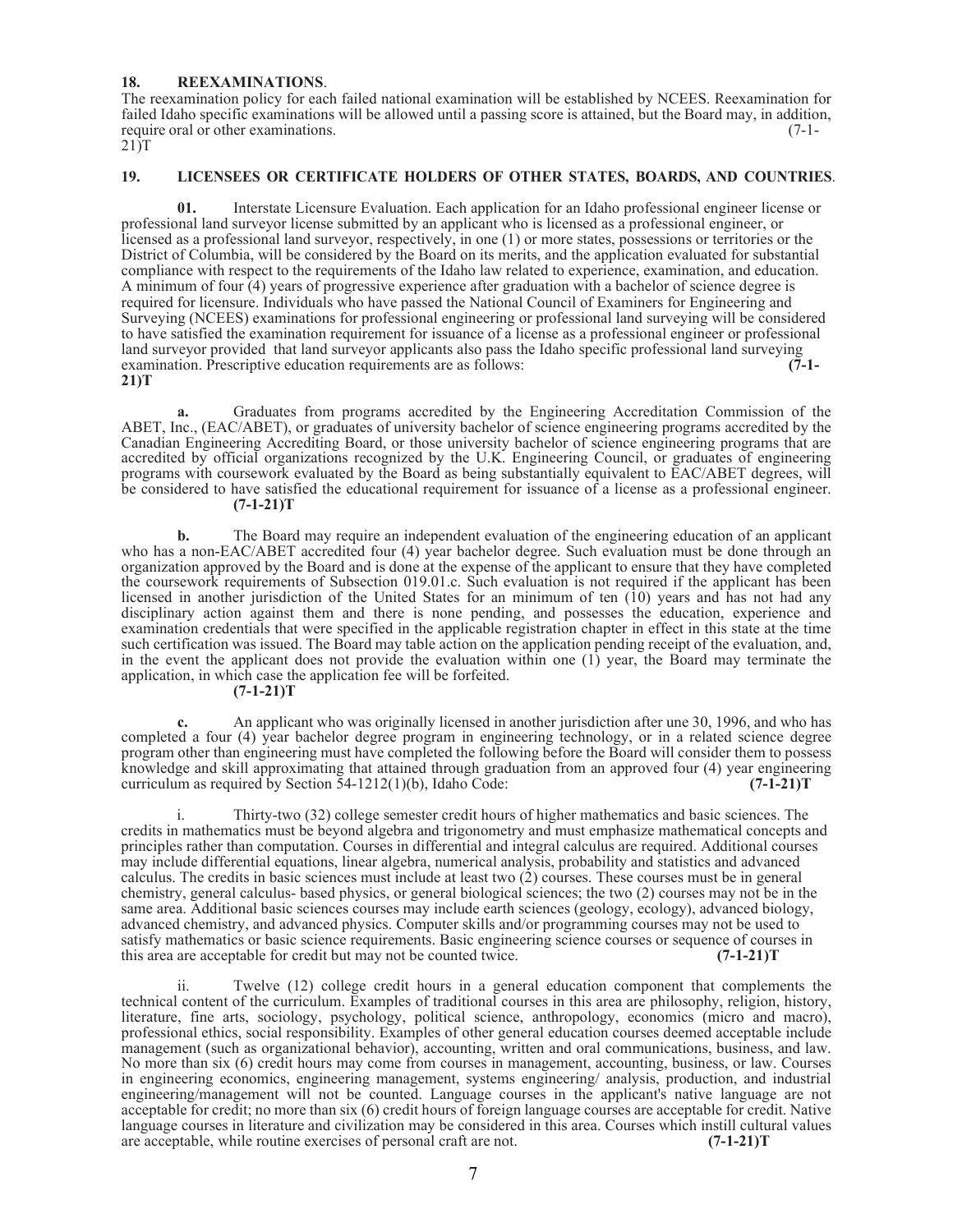iii. Forty-eight (48) college credit hours of engineering science and engineering design courses. Courses in engineering science must be taught within the college / faculty of engineering having their roots in mathematics and basic sciences but carry knowledge further toward creative application of engineering principles. Examples of approved engineering science courses are mechanics, thermodynamics, heat transfer, electrical and electronic circuits, materials science, transport phenomena, and computer science (other than computer programming skills). Courses in engineering design stress the establishment of objectives and criteria, synthesis, analysis, construction, testing, and evaluation. Graduate level engineering courses may be included to fulfill curricular requirements in this area. Engineering technology courses cannot be considered to meet engineering topic requirements. **(7-1- 21)T**

**d.** In regard to educational requirements, the Board will consider as unconditionally approved only those surveying programs that are accredited either by the Engineering Accreditation Commission (EAC), the Applied and Natural Science Accreditation Commission (ANSAC) or the Engineering Technology Accreditation Commission (ETAC) of ABET, Inc. An applicant who has completed a four (4) year bachelor degree program in a related program must have completed a minimum of the following college level academic courses, or their equivalents as determined by the Board, before the Board will consider them to possess knowledge and skill approximating that attained through graduation from an approved four (4) year surveying curriculum as required by Section 54-1212(2)(b), Idaho Code, for licensure as a professional land surveyor**: (7-1- 21)T**

Eighteen (18) college semester credit hours of mathematics and basic sciences. A minimum of twelve (12) credits in mathematics must be beyond basic mathematics, but the credits include college algebra or higher mathematics. These courses must emphasize mathematical concepts and principles rather than computation. Mathematics courses may include college algebra, trigonometry, analytic geometry, differential and integral calculus, linear algebra, numerical analysis, probability and statistics, and advanced calculus. A minimum of six (6) credits must be in basic sciences. These courses must cover one or more of the following topics: general chemistry, advancedchemistry, life sciences (biology), earth sciences (geology, ecology), general physics, and advanced physics. Computer skills and/or programming courses may not be used to satisfy mathematics or basic science requirements;

 $(7-1-21)T$ 

ii. Twelve (12) college semester credit hours in a general education component that complements the technical content of the curriculum. Examples of traditional courses in this area are religion, history, literature, fine arts, sociology, psychology, political science, anthropology, economics, professional ethics, and social responsibility. No more than six (6) credit hours of languages other than English or other than the applicant's native language are acceptable for credit. English and foreign language courses in literature and civilization may be considered in this area. Courses that instill cultural values are acceptable, while routine exercises of personal craft are not; (7-1-21)T

iii. Thirty (30) college semester credit hours of surveying science and surveying practice. Courses must be taught by qualified surveying faculty. Examples of surveying courses are basic surveying, route surveying, geodesy, geographic information systems, land development design and planning, global positioning systems, photogrammetry, mapping, survey adjustment and coordinates systems, cartography, legal descriptions, and remote sensing. Required courses will include a minimum of basic surveying, route surveying, geodesy, surveying law, public land survey system and global positioning systems.Graduate-level surveying courses can be included to fulfillcurricular requirements in this area.  $(7-1-21)$ T

**02. International Engineering Licensure Evaluation -** Countries or Jurisdictions with Board Approved Licensure Process. The Board may determine the professional engineering licensure process in other countries or jurisdictions within other countries is substantially equivalent to that required 54-1219 Idaho Code. As such, the Board may waive prescriptive education and examination requirements if the applicant possesses a professional engineer license credential, attains a minimum of eight (8) years of experience after licensure, provided the applicant has no criminal or outstanding disciplinary action in any country or jurisdiction, and isin good standing with the licensing Board within that country or jurisdiction. A bona fide licensing process in another country must include requirements of experience, education, testing, a code of professional responsibility, regulation of licensees including the ability take disciplinary action and the willingness, availability, and capacity of a foreign Board to release information to the Idaho Board in English. (7-1- 21)T

**03. International Engineering Licensure Evaluation - Countries or Jurisdictions Without a Board Approved Licensure Process.** Each application for an Idaho professional engineer license submitted by an applicant who is licensed as a professional engineer in one (1) or more foreign countries or jurisdictions within a country, will be considered by the Board on its merits, and the application evaluated for substantial compliance with the requirements of Idaho law with respect to experience, examination, and education. A minimum of four (4) years of progressive experience after graduation is required for licensure. The Board will require two (2) years of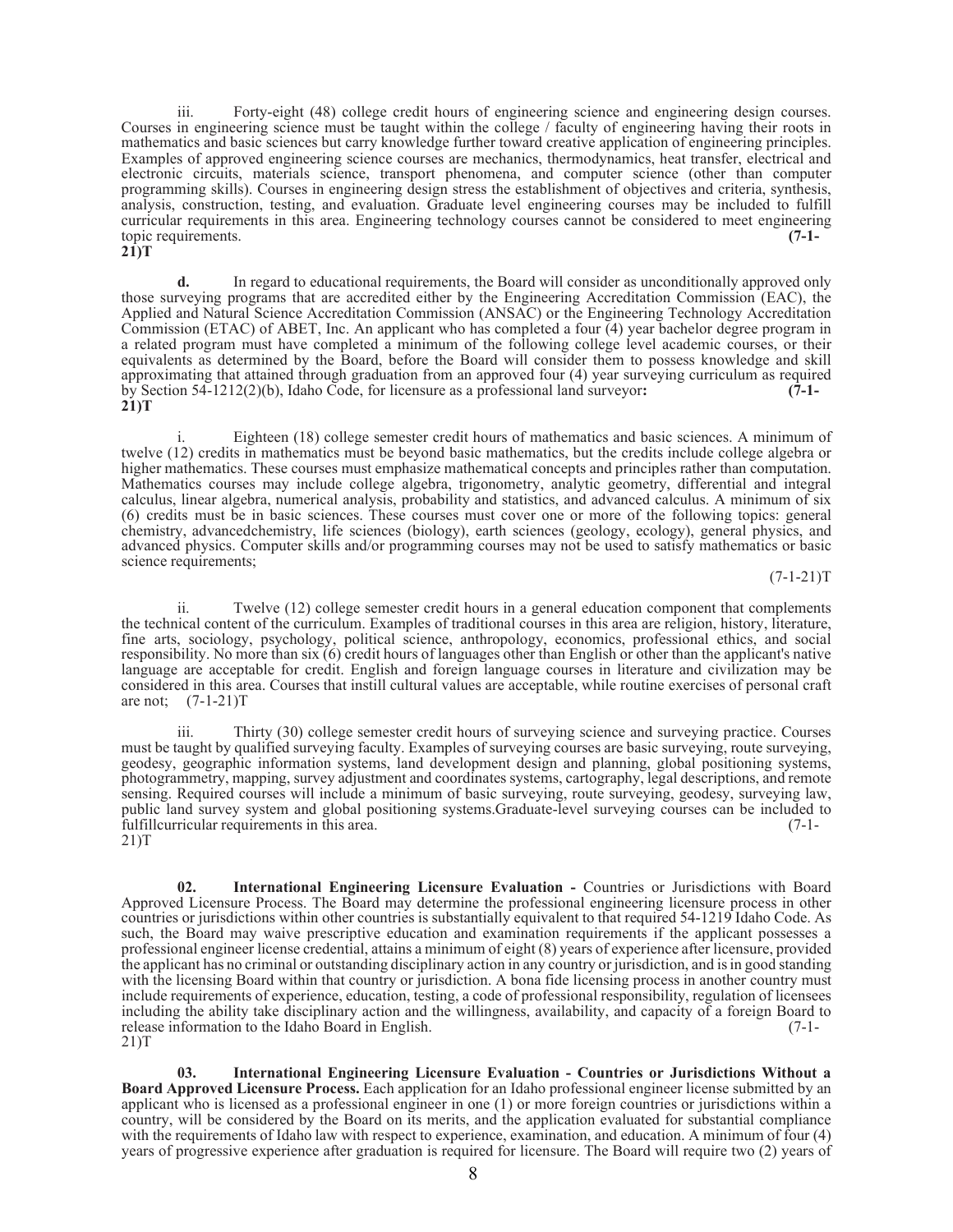experience working in the United States or two (2) years of experience working on projects requiring the knowledge and use of codes and standards similar to those utilized in the United States where the experience is validated by a professional engineer licensed in the United States. The Board may postpone acting on or deny an application for a license by comity if disciplinary or criminal action related to the applicant's practice has been taken or is pending in any country or jurisdiction. Applicants must have passed a professional engineering examination administered by NCEES. Applicants who meet the residency requirements of 54-1212, Idaho Code, are eligible for initial licensure in Idaho when qualified by the Board. Prescriptive education requirements are as follows: (7-1- 21)T

**a.** Graduates of engineering university programs accredited by the Canadian Engineering Accrediting Board, or official organizations recognized by the U.K. Engineering Council, or graduates of engineering university programs accredited by EAC/ABET or evaluated by the Board as being substantially equivalent to EAC/ABET programs will be considered to have satisfied the educational requirement for issuance of a license as a professional engineer.

 $(7-1-21)T$ 

**b.** The Board may require an independent credentials evaluation of the engineering education of an applicant educated outside the United States who has a non-EAC/ABET accredited engineering degree. Such evaluation must be done through NCEES or another organization approved by the Board and is done at the expense of the applicant. (7-1-21)T

**c.** The Board may require an independent credentials evaluation of the education for an applicant who has completed a four (4) year bachelor degree program outside the United States in engineering technology, or in a related science degree program other than engineering and must demonstrate completion of the requirements of Subsection 019.01.c. before the Board will consider the applicant to possess the knowledge and skill approximating that attained through graduation from an approved four (4) year engineering curriculum as required by Section 54- 1212(1)(b), Idaho Code. Such evaluation must be done through NCEES or another organization approved by the Board and is done at the expense of the applicant. (7-1-  $21$ )T

**04. Waiver of Prescriptive Engineering Licensure Evaluation for Unique International Expertise.**The Board may waive the prescriptive licensure evaluation requirements of 019.03 for international applicants who, in the Board's opinion, are qualified by reason of education and experience and offer unique technical expertise, provided the licensee meets the requirements of 54-1219 Idaho Code. (7-1- 21)T

**05. Denials or Special Examinations.** An application from a licensee of another state, possession or territory, District of Columbia, or foreign country may be denied by the Board for any just cause and the application fee retained; or the Board may approve the applicant for a special written and/or oral examination.  $(7-1-21)T$ 

**06. Business Entity Requirements.** No application for a certificate of authorization to practice or offerto practice professional engineering or professional land surveying, or both, in Idaho by a business entity authorized to practice professional engineering or professional land surveying, or both, in one (1) or more states, possessions or territories, District of Columbia, or foreign countries are considered by the Board unless such application includes the name and address of the individual or individuals, duly licensed to practice professional engineering or professional land surveying or both in this state, who will be in responsible charge of the engineering or land surveying services, or both, as applicable, to be rendered by the business entity in Idaho. The said individual or individuals must certify or indicate to the Board their willingness to assume responsible charge. (7-1- 21)**T**

#### **20. DISCONTINUED, RETIRED, AND EXPIRED LICENSES AND CERTIFICATES.**

**01. Reinstatement - Disciplinary.** Licensees who choose to convert their license to retired status as part of a disciplinary action, or in lieu of discipline, or in lieu of compliance with continuing professional development requirements, may be reinstated upon written request. The Board will consider the reinstatement request at a hearing or may waive the hearing for minor violations. (7-1request at a hearing or may waive the hearing for minor violations.  $21$ )T

**02. Reinstatement - Nondisciplinary.** Licensees who chose to convert their license to retired status not as part of a disciplinary action may request reinstatement in writing. Reinstatement may require a hearing by the Board.  $(7-1-21)T$  $(7-1-21)T$ 

**03. Continuing Professional Development.** Licensees requesting reinstatement must demonstrate compliance with the continuing professional development requirements described in these rules as a condition of reinstatement.  $(7-1-21)T$ reinstatement.

**04. Eligibility**. Unless otherwise approved by the Board, only unexpired licensees are eligible to convert to retired status. (7-1-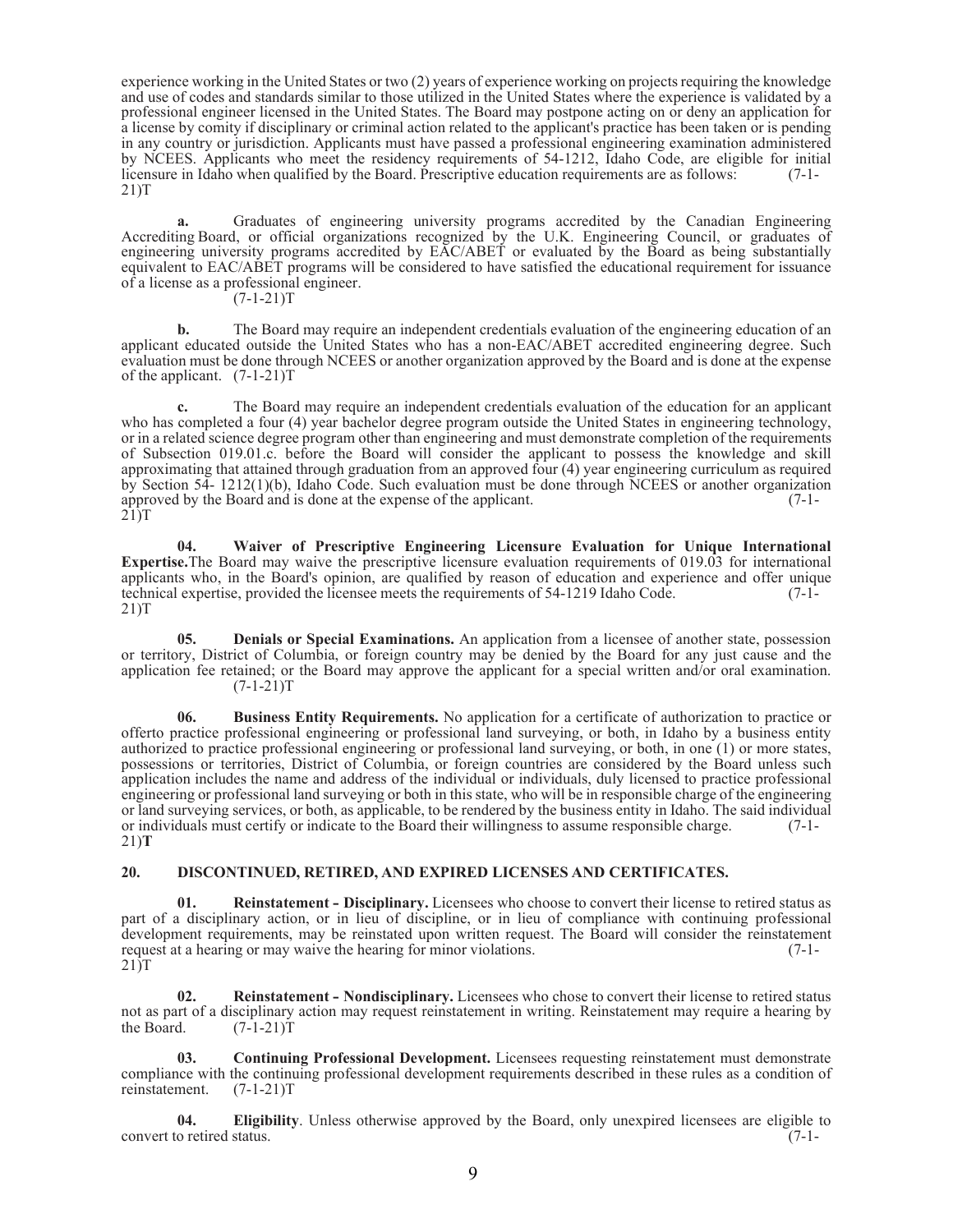**05. Discontinued Certificate of Authorization**. Business entities no longer providing engineering or land surveying services in Idaho may request their certificates be discontinued. Reinstatement of a discontinued certificate may be requested by submitting <sup>a</sup> new application with the Board. (7-1- 21)T

**06. Fee for Reinstatement of Discontinued Certificate of Authorization**. The fee for reinstatement of a discontinued certificate will be as required for applications in Section 54-1213, Idaho Code. 21)T **021 - 022. (RESERVED)**

#### **23. PROFESSIONAL ENGINEER LICENSURE FOR FACULTY APPLICANTS.**

Written examinations related to applicable laws and rules for engineering licensure based upon criteria established bythe Board must be offered to Idaho college or university faculty applicants whose credentials have been approved bythe Board and who possess an earned doctorate degree. The credentials the Board considers in this regard should include the applicant's university course work completed, the applicant's thesis and dissertation work, the applicant's peer reviewed publications, and the nature of the applicant's professional experience. A satisfactory application, along with a passing score on the examination exempts the applicant from the written technical examinations, and may qualify the applicant for a restricted license as a professional engineer. The restricted license applies only to college or university related teaching upper division design subjects. All conditions for maintaining licensure, such as compliance with the laws and rules of the Board, fees and continuing professional development are the same as required for all licensees. The restricted license is effective from the date of issuance until such time as the licensee ceases to be a faculty member of an Idaho college or university, unless not renewed, retired, suspended or revoked and is subject to renewal requirements established in 54-1216, Idaho Code. Teaching and teaching work products areexempt from the requirements of sealing and signing engineering work under 54- 1215(c), Idaho Code. Restricted licensees are not required to obtain a seal. (7-1- 21)T

#### **24. -- 099. (RESERVED)**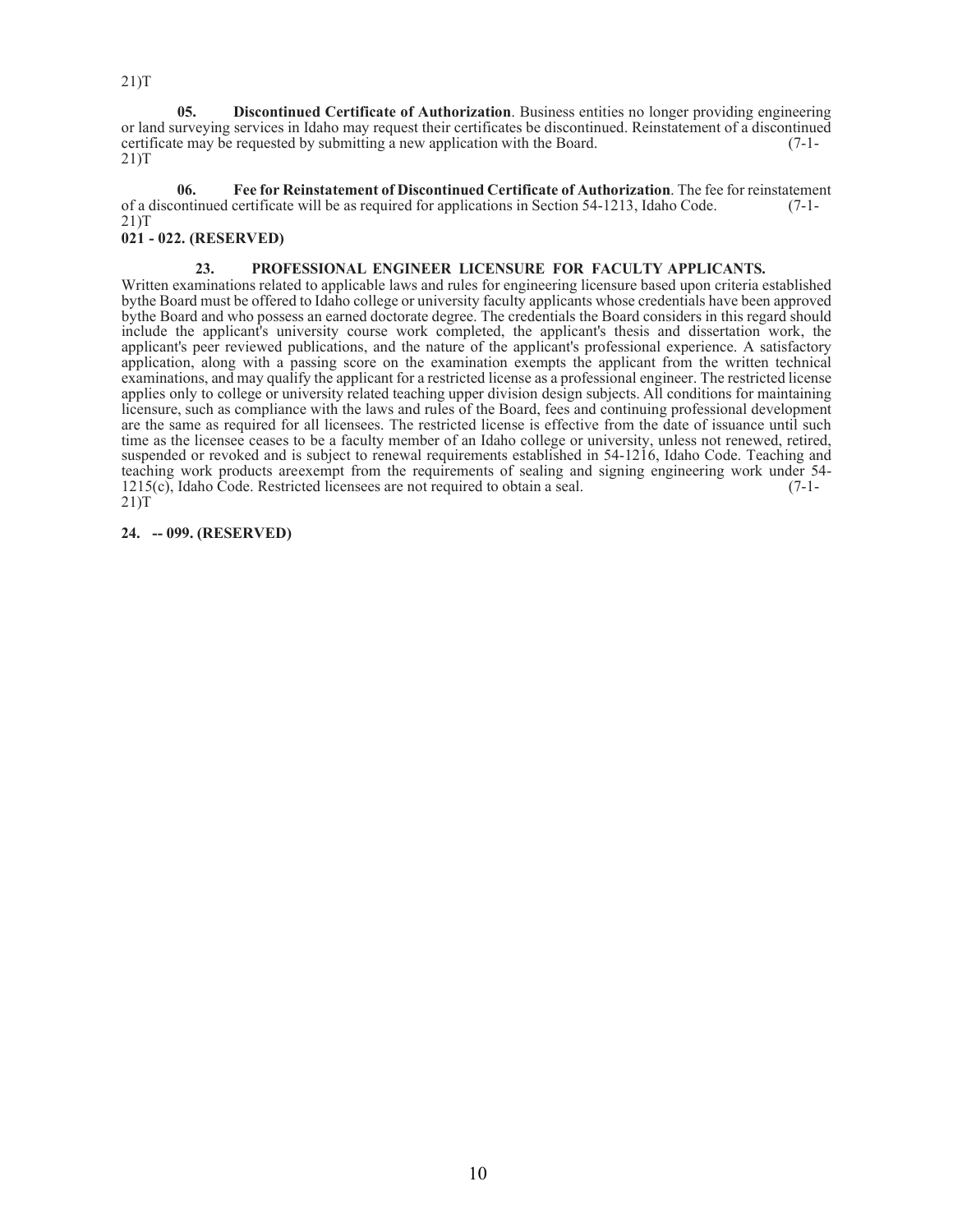#### **SUBCHAPTER B - RULES OF PROFESSIONAL RESPONSIBILITY (Rules 100 through 199)**

#### **100. RESPONSIBILITY TO THE PUBLIC**.

**01. Primary Obligation.** All Licensees and Certificate Holders must at all times recognize their primary obligation is to protect the safety, health and welfare of the public in the performance of their professional duties.  $(7-1-21)T$  $(7-1-21)T$ 

**02. Standard of Care.** Each Licensee and Certificate Holder must exercise such care, skill and eas others in that profession ordinarily exercise under like circumstances. (7-1diligence as others in that profession ordinarily exercise under like circumstances.  $21$ )T

**03. Professional Judgment.** If any Licensee's or Certificate Holder's professional judgment is overruled under circumstances where the safety, health and welfare of the public are endangered, the Licensee or Certificate Holder must inform the employer or client of the possible consequences and, where appropriate, notify the Board or such other authority of the situation.  $(7-1-21)$ T

**04. Obligation to Communicate Discovery of Discrepancy.** Except as provided in the Idaho Rules ofCivil Procedure 26(b)(4)(B), if a Licensee or Certificate Holder, during the course of his work, discovers a material discrepancy, error, or omission in the work of another Licensee or Certificate Holder, which may impact the health, property and welfare of the public, the discoverer must make a reasonable effort to inform the Licensee or Certificate Holder whose work is believed to contain the discrepancy, error or omission. Such communication must reference specific codes, standards or physical laws which are believed to be violated and identification of documents which are believed to contain the discrepancies. The Licensee or Certificate Holder whose work is believed to contain the discrepancy must respond within twenty (20) calendar days to any question about his work raised by another Licensee or Certificate Holder. In the event a response is not received within twenty (20) days, the discoverer must notify the License or Certificate Holder in writing, who has another twenty (20) days to respond. Failure to respond (with supportable evidence) on the part of the Licensee or Certificate Holder whose work is believed to contain the discrepancy is considered a violation of these rules and may subject the Licensee or Certificate Holder to disciplinary action by the Board. The discoverer must notify the Board in the event a response that does not answer the concerns of the discoverer is not obtained within the second twenty (20) days. A Licensee or Certificate Holder is exempt fromthis requirement if their client is an attorney and they are being treated as an expert witness. In this case, the Idaho Rules of Civil Procedure apply. (7-1-21)T

**05. Obligation to Comply with Rules of Continuing Professional Development.** All Licensees mustcomply with the continuing professional development requirements contained in these rules. (7-1-21)T

**06. Obligation to Affected Landowners.** Land surveyors have a duty to set monuments at the corners of their client's property boundaries in compliance with 54-1227, Idaho Code. Per Subsection 100.04 above, land surveyors also have a duty to notify other licensees of a material discrepancy prior to setting monuments that represent a material discrepancy with a prior survey. If a monument is to be set at a location that represents a material discrepancy with an existing monument at any corner of record, land surveyors must also notify in writing all affected adjoining land owners and the Board prior to setting the new monument. adjoining land owners and the Board prior to setting the new monument. 21)T

#### **101. COMPETENCY FOR ASSIGNMENTS.**

**01. Assignments in Field of Competence.** A Licensee must undertake to perform assignments only when qualified by education or experience in the specific technical field involved, however, a Licensee, as the prime professional, may accept an assignment requiring education or experience outside of his own field of competence, but his services are restricted to those phases of the project in which the Licensee is qualified. All other phases of such project must be performed by qualified associates, consultants or employees. For projects encompassing one (1) or more disciplines beyond the Licensee's competence, a Licensee may sign and seal the cover sheet for the total project only when the Licensee has first determined that all elements of the project have been prepared, signed and sealed by others who are competent, licensed and qualified to perform such services.  $(7-1-21)T$ 

**02. Aiding and Abetting an Unlicensed Person.** A Licensee or Certificate Holder must avoid actionsand procedures which, in effect, amount to aiding and abetting an unlicensed person to practice engineering or land surveying. (7-1- 21)T

**03. Use of Seal on Documents**. A Licensee must affix his signature and seal only to plans or the prepared under his responsible charge. documents prepared under his responsible charge.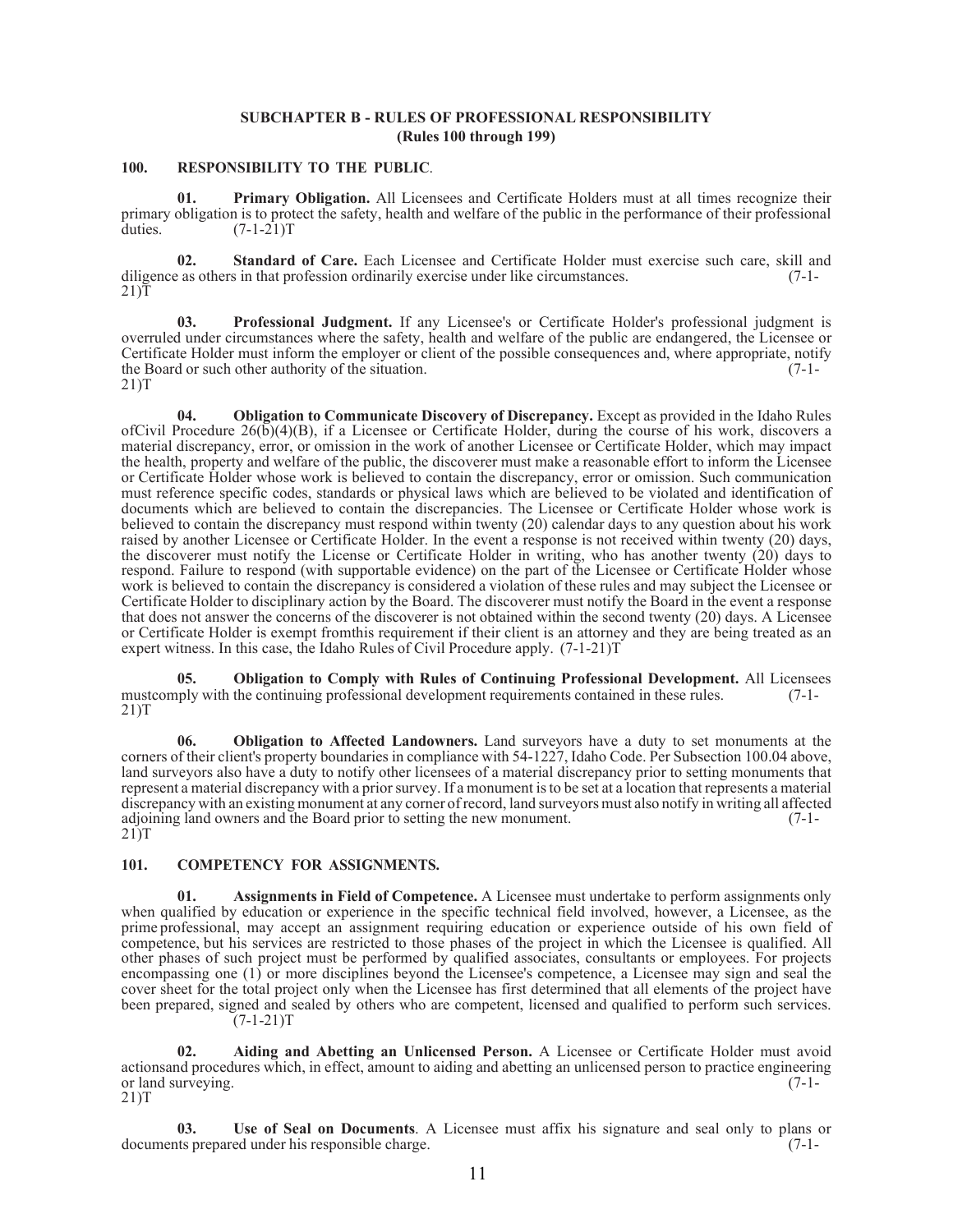#### 21)T

#### **102. (RESERVED)**

#### **103. CONFLICT OF INTEREST.**

**01. Conflict of Interest to Be Avoided.** Each Licensee or Certificate Holder must conscientiously avoid conflict of interest with an employer or client, and, when unavoidable, must forthwith disclose the circumstances in writing to the employer or client. In addition, the Licensee or Certificate Holder must promptly inform the employer or client in writing of any business association, interests, or circumstances which could influence a Licensee's or Certificate Holder's judgment or quality of service, or jeopardize the clients' interests.

 $(7-1-21)T$ 

**02. Compensations From Multiple Parties on the Same Project.** A Licensee or Certificate Holder may accept compensation, financial or otherwise, from more than one (1) party for services on the same project, or for services pertaining to the same project, provided the circumstances are fully disclosed, in writing, in advance andagreed to by all interested parties. (7-1-21)T

**03. Solicitation From Material or Equipment Suppliers**. A Licensee or Certificate Holder may not solicit or accept financial or other valuable considerations from material or equipment suppliers for specifying or recommending the products of said suppliers, except with full disclosure as outlined in Subsection 103.02. (7-1- 21)T

**04. Gratuities**. A Licensee or Certificate Holder may not solicit or accept gratuities, gifts, travel, lodging, loans, entertainment or other favors directly or indirectly, from contractors, their agents or other third parties

dealing with a client or employer in connection with work for which the Licensee or Certificate Holder is responsible, which can be construed to be an effort to improperly influence the Licensee's or Certificate Holder's professional judgment. Minor expenditures such as advertising trinkets, novelties and meals are excluded. Neither may a Licensee or Certificate Holder make any such improper offer. 21)T

**05. Solicitation From Agencies**. A Licensee, a Certificate Holder or a representative thereof may not solicit or accept a contract from a governmental authority on which an existing officer, director, employee, member, partner, or sole proprietor of his organization serves as a member of the elected or appointed policy and governing body of such governmental authority or serves as a member of an entity of such governmental authority having the right to contract or recommend a contract for the services of a Licensee or a Certificate Holder. (7-1- 21)T

**06. Professional Services Decisions of Agencies.** A Licensee, Certificate Holder or representative thereof serving as a member of the governing body of a governmental authority, whether elected or appointed, or an advisor or consultant to a governmental Board, commission or department may at all times be subject to the statutory provisions concerning ethics in government, Section 74-401, Idaho Code, et seq. A violation of the "Ethics in Government Act of 2015" will be considered a violation of these rules. (7-1in Government Act of 2015" will be considered a violation of these rules.  $21$ )T

**07. Unfair Advantage of Position and Work Outside Regular Employment.** When a Licensee or an individual Certificate Holder is employed in a full time position, the person may not use the advantages of the position to compete unfairly with other professionals and may not accept professional employment outside of that person's regular work or interest without the knowledge of and written permission or authorization from that person's employer. (7-1-21)T

#### **104. SOLICITATION OF WORK.**

**01. Commissions.** A Licensee or Certificate Holder may not pay or offer to pay, either directly or indirectly, any commission, gift or other valuable consideration in an effort to secure work, except to bona fide employees or bona fide established business enterprises retained by a Licensee or Certificate Holder for the purpose of securing business or employment. of securing business or employment.<br>21)T

**02. Representation of Qualifications**. A Licensee or Certificate Holder may not falsify or permit misrepresentation of his or his associates' academic or professional qualifications, and may not misrepresent or exaggerate the degree of responsibility in or for the subject matter of prior assignments. Brochures or other presentations incident to the solicitation of employment may not misrepresent pertinent facts concerning employers, employees, associates, joint-venturers or his or their past accomplishments with the intent and purpose of enhancing qualifications for the work. The Licensee or Certificate Holder may not indulge in publicity that is misleading.

 $(7-1-$ 

 $21$ )T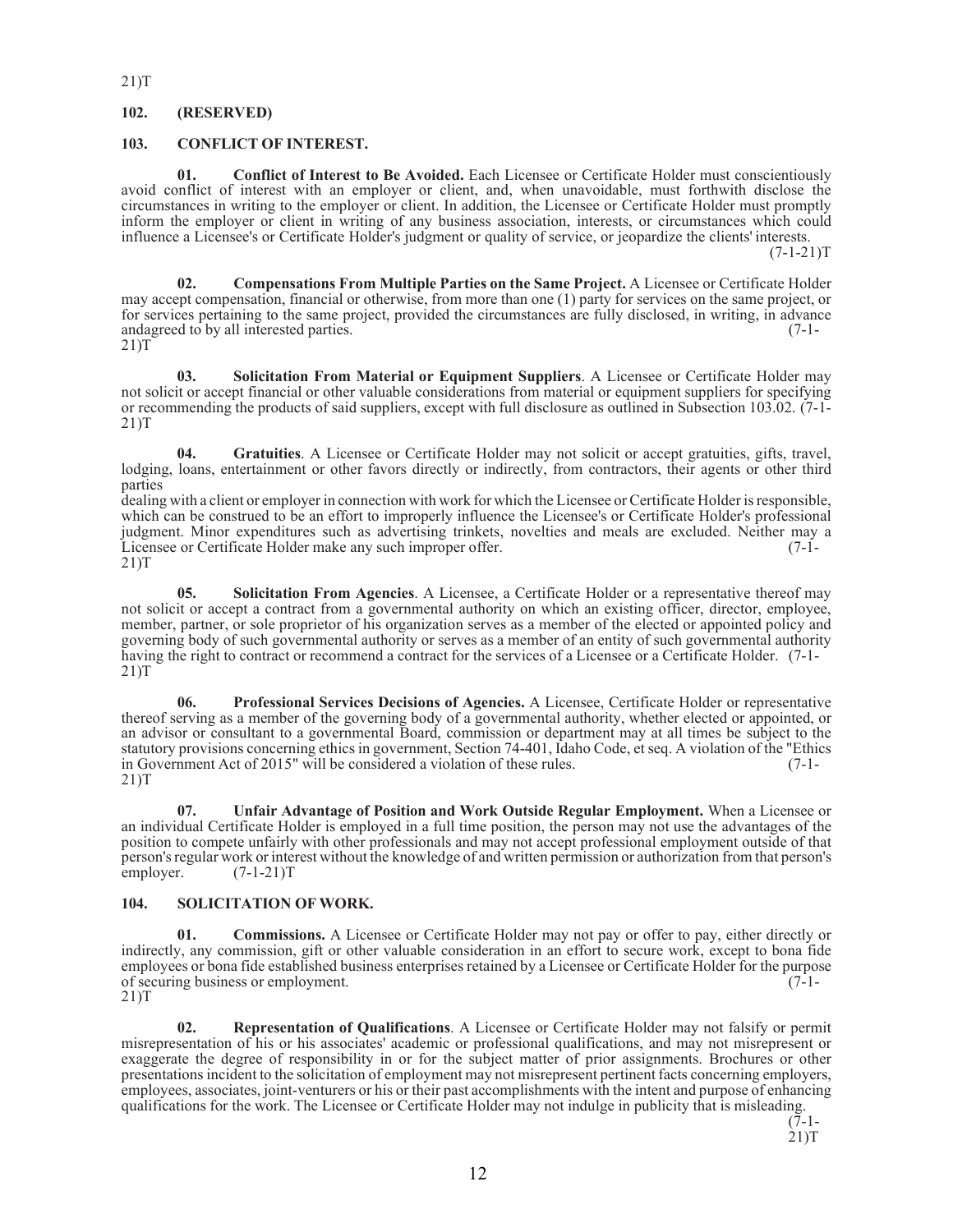**03. Assignment on Which Others Are Employed**. A Licensee or Certificate Holder may not knowingly seek or accept employment for professional services for an assignment that another Licensee or Certificate Holder is employed, or contracted to perform without the currently employed or contracted entity being informed in writing. (7-1informed in writing. (7-1-<br>21)T

**04. Contingency Fee Contracts.** A Licensee or Certificate Holder may not accept an agreement, contract, or commission for professional services on a "contingency basis" that may compromise his professional judgment and may not accept an agreement, contract or commission for professional services that includes provisions wherein the payment of fee involved is contingent on a "favorable" conclusion, recommendation or judgment.

> (7-1- 21)T

**05. Selection on the Basis of Qualifications**. On selections for professional engineering and land surveying services that are required pursuant to Section 67-2320, Idaho Code, a licensee or certificate holder, in response to solicitations described in Section 67-2320, Idaho Code, may not submit information that constitutes a<br>bid for services requested either as a consultant or subconsultant. bid for services requested either as a consultant or subconsultant. 21)T

#### **105. IMPROPER CONDUCT.**

#### **01. Fraudulent or Dishonest Enterprises.** A Licensee or Certificate Holder may not knowingly

associate with or permit the use of his name or the firm name in a business venture by any person or firm that it is known to be, or there is reason to believe, is engaging in business or professional practices of a fraudulent or dishonest nature. (7-1-<br>21)T

**02. Confidentiality.** Licensees or Certificate Holders may not reveal confidential facts, data or information obtained in a professional capacity without prior written consent of the client or employer except as authorized or required by law. authorized or required by law.

21)T

**03. Actions by Other Jurisdictions.** The surrender, revocation, suspension or denial of a license to practice Professional Engineering or Professional Land Surveying, as an individual or through a business entity, in another jurisdiction, for reasons or causes which the Board finds would constitute a violation of the Idaho laws regulating the practice of Engineering and Land Surveying, or any code or rules promulgated by the Board, is sufficient cause after a hearing for disciplinary action as provided in Title 54 Chapter 12, Idaho Code. (7-1-21)T

#### **106. -- 199. (RESERVED)**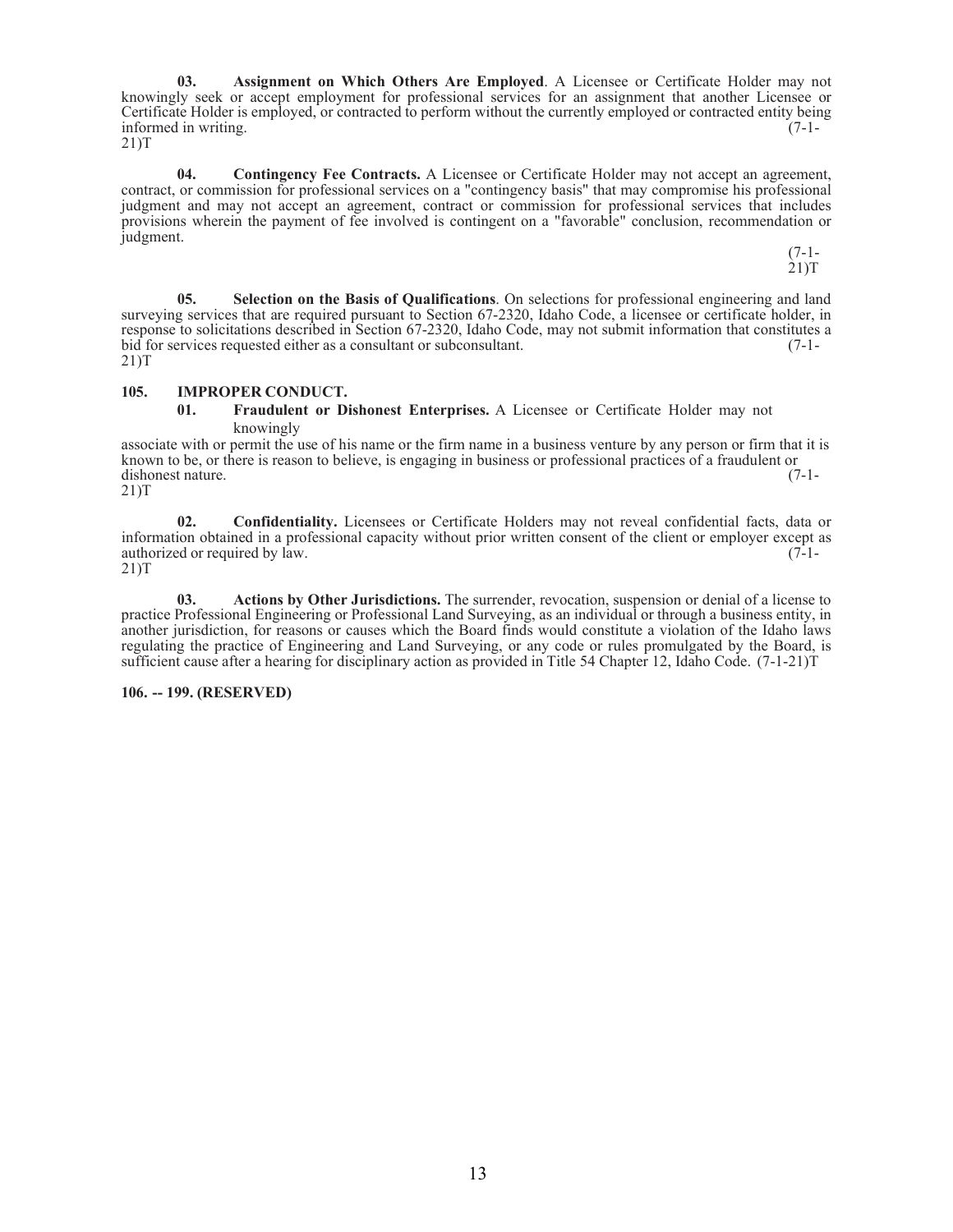#### **SUBCHAPTER C - RULES OF CONTINUING PROFESSIONAL DEVELOPMENT (Rules 200 through 299)**

#### **200. REQUIREMENTS**.

The purpose of the continuing professional development requirement is to demonstrate a continuing level of competency of licensees. Every licensee shall meet fifteen (15) PDH units per year or thirty (30) PDH units per biennium of continuing professional development as a condition for licensure renewal.  $\overline{a}$  (7-1-<br>21)T

#### **201. USE OF NCEES MODEL CPC STANDARD.**

Licensees must comply with the National Council of Examiners for Engineering and Surveying (NCEES) Continuing Professional Competency (CPC) renewal standard as identified in the latest version of the NCEES Model Rule 240.30, and further described in the NCEES Continuing Professional Competency Guidelines. This standard is found at https://ncees.org/wp-content/uploads/CPC-Guidelines-2017-final.pdf and is subject to the following exceptions:

 $(7-1-21)T$ 

**01. Excess Continuing Education.** A licensee may carry forward up to thirty (30) hours of excesscontinuing education per renewal period. 21)T

**02. Professional Society Membership.** Membership in a professional society will count as one (1)PDH per year, for a maximum of two  $(2)$  PDH per profession per year.

 $21$ )T

**202. - 299. (RESERVED)**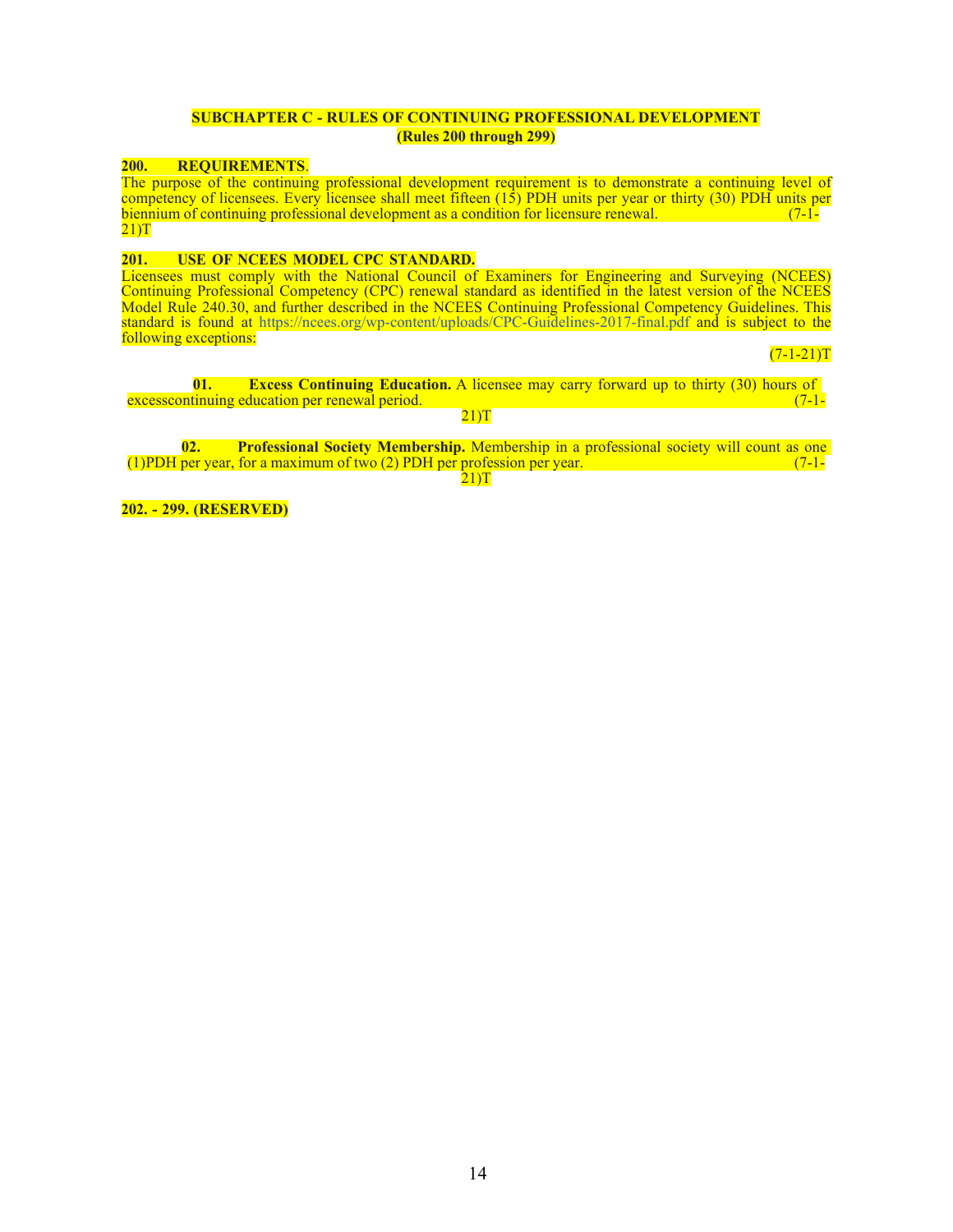#### **SUBCHAPTER D - RULES FOR CORNER PERPETUATION AND FILING (Rules 300 through 399)**

#### **300. FORM.**

The form to be used in filing corner perpetuations in the state of Idaho shall be substantially the same as that form available from the Idaho Board of Licensure of Professional Engineers and Professional Land Surveyors, 1510 E. Watertower St., Ste. 110, Meridian, ID 83642-7993. Clear spaces on the form may be provided as requested and required by County Recorders in order to place recording information in an unobstructed area. The form is not available in quantity from the Board, but one (1) copy will be furnished, upon request, and it may be duplicated or reproduced. (7-1-  $2\overline{1}$ )T

#### **301. COMPLETION OF FORM.**

Prior to filing of the form, the professional land surveyor performing the work shall complete the form in compliance with the requirementsset forth in these rules. Additional information, for example latitude and longitude, with datum used, may be included.  $(7-1-$ 

21)T

**302. CONTENTS ON THE FORM.** The contents on the form must contain the following: (7-1-21)T

**01. Record of Original Corner and Subsequent History.** Information provided in this section includes the name of the original surveyor and the date or dates on which the original survey was performed and a description of the original monument set. The information also includes the history of subsequent remonumentation, including the name(s) of the surveyor(s), the agency or company they represented, the date(s) of the survey(s) and a description of all monuments found or set, including all monuments and accessories that are not shown on previously recorded corner records. Information provided in this section also includes the instrument numbers of all previously recorded corner records, or the filing information if the corner record was not recorded, pertaining to the corner in question. (7-1-

 $21$ )T

**02. Description of Corner Evidence Found.** Information provided in this section includes a description of any evidence found relating to the original corner. If no evidence of the original corner is found, evidence of a subsequent remonumentation shall be indicated on the form. (7-1evidence of a subsequent remonumentation shall be indicated on the form.  $21$ )T

**03. Description and Sketch of Monument and Accessories Found or Established to Perpetuate the Location of this Corner**. Information provided in this section includes a description and a sketch of the monument and accessories found or placed in the current survey as well as the date the work was performed and the true or assumed magnetic declination at the time of the survey if magnetic bearings are used. If magnetic bearings arenot used, the professional land surveyor shall indicate the basis of bearing to accessories. (7-1- 21)T

**04. Surveyor's Certificate.** Include a print of the surveyor's name, the license number issued by the Board, and the name of the employer for whom the surveyor is working. (7-1- 21)T

**05. Seal, Signature, Date**. Include an imprint of the surveryor's professional land surveyor seal, which is signed and dated by the surveryor.  $(7-1-21)T$ 

**06. Marks on Monument Found or Set**. Include a sketch or legible image of the marks found or placed on the monument, if applicable. (7-1-<br>21)T (7-1-

**07. Diagram.** Include clear marks on the section diagram the location of the monument found or ablished or reestablished in the survey. being established or reestablished in the survey. 21)T

**08. Location.** State the county, section, township, range and the monument location being ed or reestablished or found in the survey. established or reestablished or found in the survey. 21)T

**303.** -- 399. (RESERVED)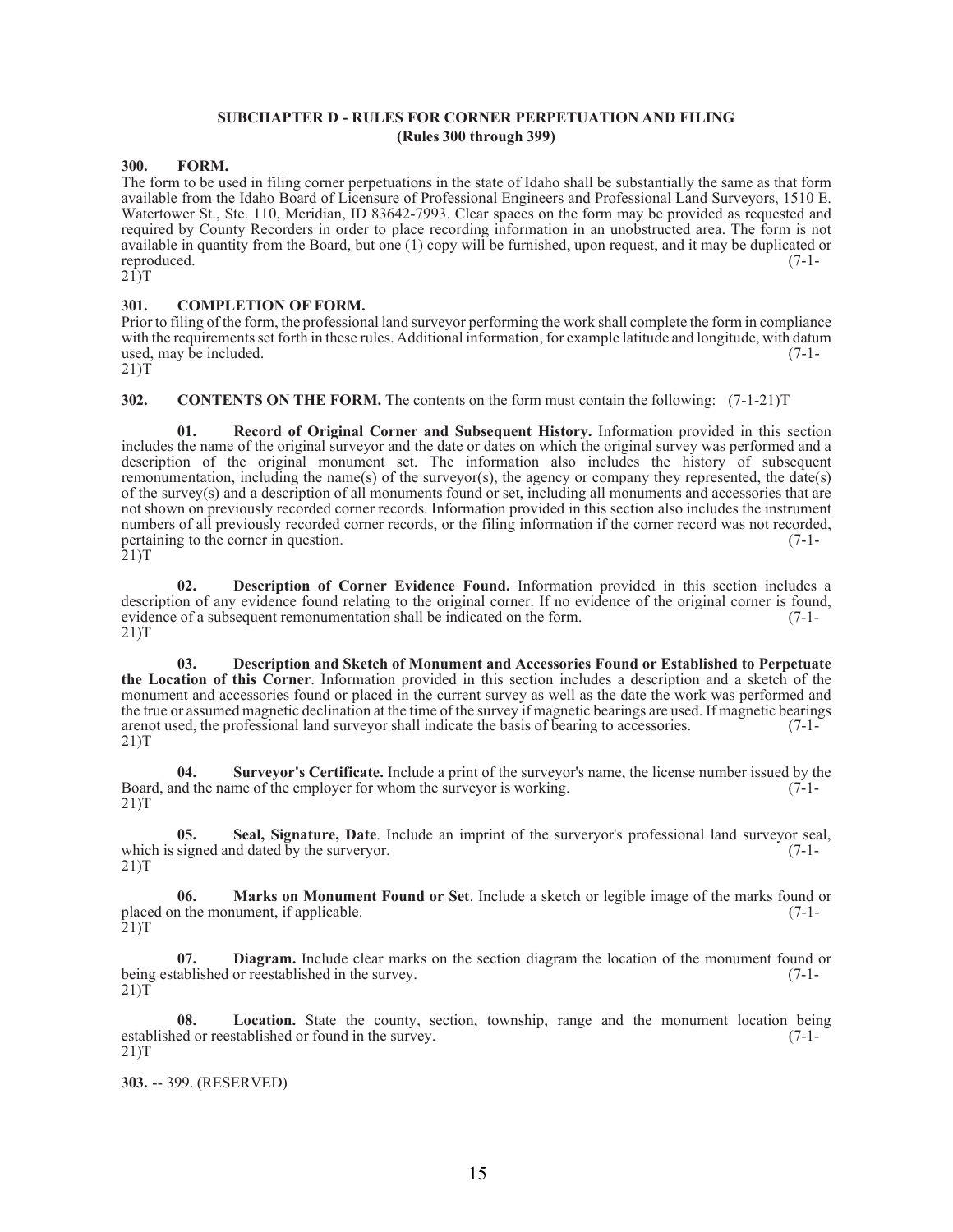#### **SUBCHAPTER E - RULES FOR COORDINATE SYSTEM OF LAND DESCRIPTION (Rules 400 through 499)**

#### **400. STATE PLANE COORDINATES.**

The State Plane Coordinate System of 1983, described in NOAA Manual NOS NGS 5, reprinted September 1995, available at the URL https:/[/www.ngs.noaa.gov/library/pdfs/NOAA\\_Manual\\_NOS\\_NGS\\_0005.pdf i](http://www.ngs.noaa.gov/library/pdfs/NOAA_Manual_NOS_NGS_0005.pdf)s adopted as theofficial system of projections for the Idaho Plane Coordinate System (IPCS). The Datum for the IPCS is the North American Datum of 1983 (2011) epoch 2010, defined in NOAA Professional Paper NOS 2, dated December 1989 and found at the URL: https://geodesy.noaa.gov/library/pdfs/NOAA\_PP\_NOS\_0002.pdf; further described in Table 1 of Datums and reference frames, last revised uly 1, 2020; available at the URL: https://geodesy.noaa.gov/datums/ horizontal/index.shtml.

#### **401. - 999. (RESERVED)**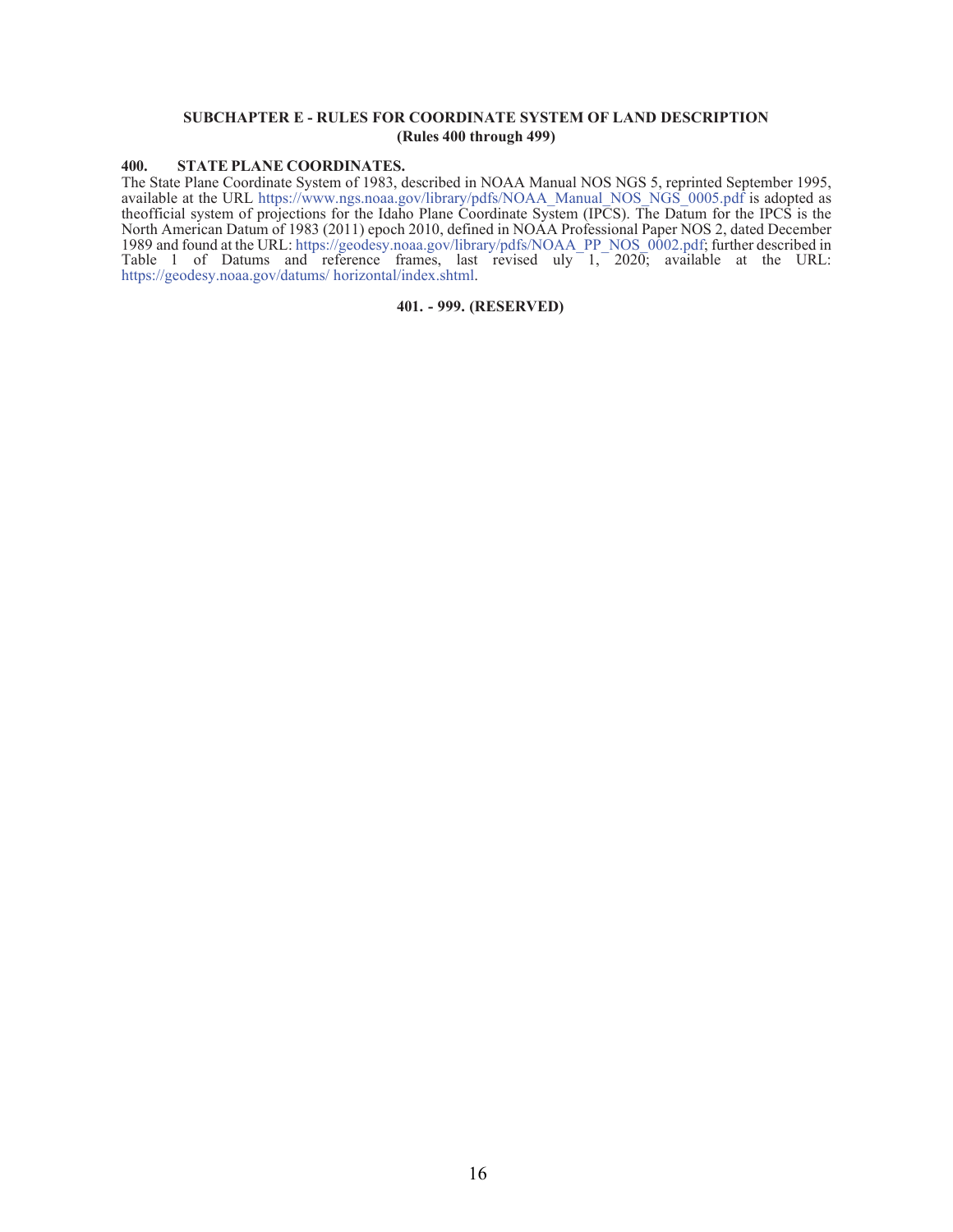### **TITLE 54** PROFESSIONS, VOCATIONS, AND BUSINESSES **CHAPTER 12** ENGINEERS AND SURVEYORS

**54-1201. Declaration of policy.** To safeguard life, health and property, every person practicing or offering to practice professional engineering or professional land surveying, as herein defined, for any project physically located in this state, shall submit evidence of his qualifications and be licensed as hereinafter provided; and it shall be unlawful for any person to practice or offer to practice professional engineering or professional land surveying for any project physically located in this state, or to use in connection with his name or otherwise assume, use or advertise any title or description tending to convey the impression that he is a licensed professional engineer or professional land surveyor, unless such person has been duly licensed or is exempted under the provisions of this chapter. Except as exempted by section 54-1223, Idaho Code, an engineer shall be allowed to practice professional engineering as defined in this chapter only when he has become duly licensed as a professional engineer by the board under this chapter. Except as exempted by section 54-1223, Idaho Code, a land surveyor shall be allowed to practice professional land surveying as defined in this chapter only when he has become duly licensed as a professional land surveyor by the board under this chapter. The practice of professional engineering or professional land surveying shall be deemed a privilege granted by the Idaho board of licensure of professional engineers and professional land surveyors through the board, based on qualifications of the individuals as evidenced by the person's license, which shall not be transferable.[54-1201, added 1939, ch. 231, sec. 1, p. 516; am. 1957, ch. 234, sec. 1, p. 547; am. 1986, ch. 140, sec. 1, p. 377; am. 1996, ch. 357, sec. 1, p. 1186; am. 2001, ch. 247, sec. 1, p. 890; am. 2008, ch. 378, sec. 2, p. 1024.]

**54-1202. DEFINITIONS**. As used in this chapter, unless the context or subject matter requires otherwise:

(1) "Authoritative" means certified by a professional land surveyor in accordance with established principles of professional land surveying when used to describe products, processes, applications or data resulting from the practice of professional land surveying.

(2) "Benchmark" means a material object, natural or artificial, whose elevation is referenced to an adopted datum.

(3) "Board" means the Idaho board of licensure of professional engineers and professional land surveyors, hereinafter provided by this chapter.

(4) "Business entity" means a corporation, professional corporation, limited liability company, professional limited liability company, general partnership, limited partnership, limited liability partnership, professional limited liability partnership or any other form of business except a sole proprietorship.

(5) "Consulting engineer" means a professional engineer whose principal occupation is the independent practice of professional engineering; whose livelihood is obtained by offering engineering services to the public; who is devoid of public, commercial and product affiliation that might tend to infer a conflict of interest; and who is cognizant of his public and legal responsibilities, and is capable of discharging them.

(6) "Engineer" means a person who is qualified to practice engineering by reason of his special knowledge and use of mathematical, physical and engineering sciences, and the principles and methods of engineering analysis and design, acquired by professional education and engineering experience.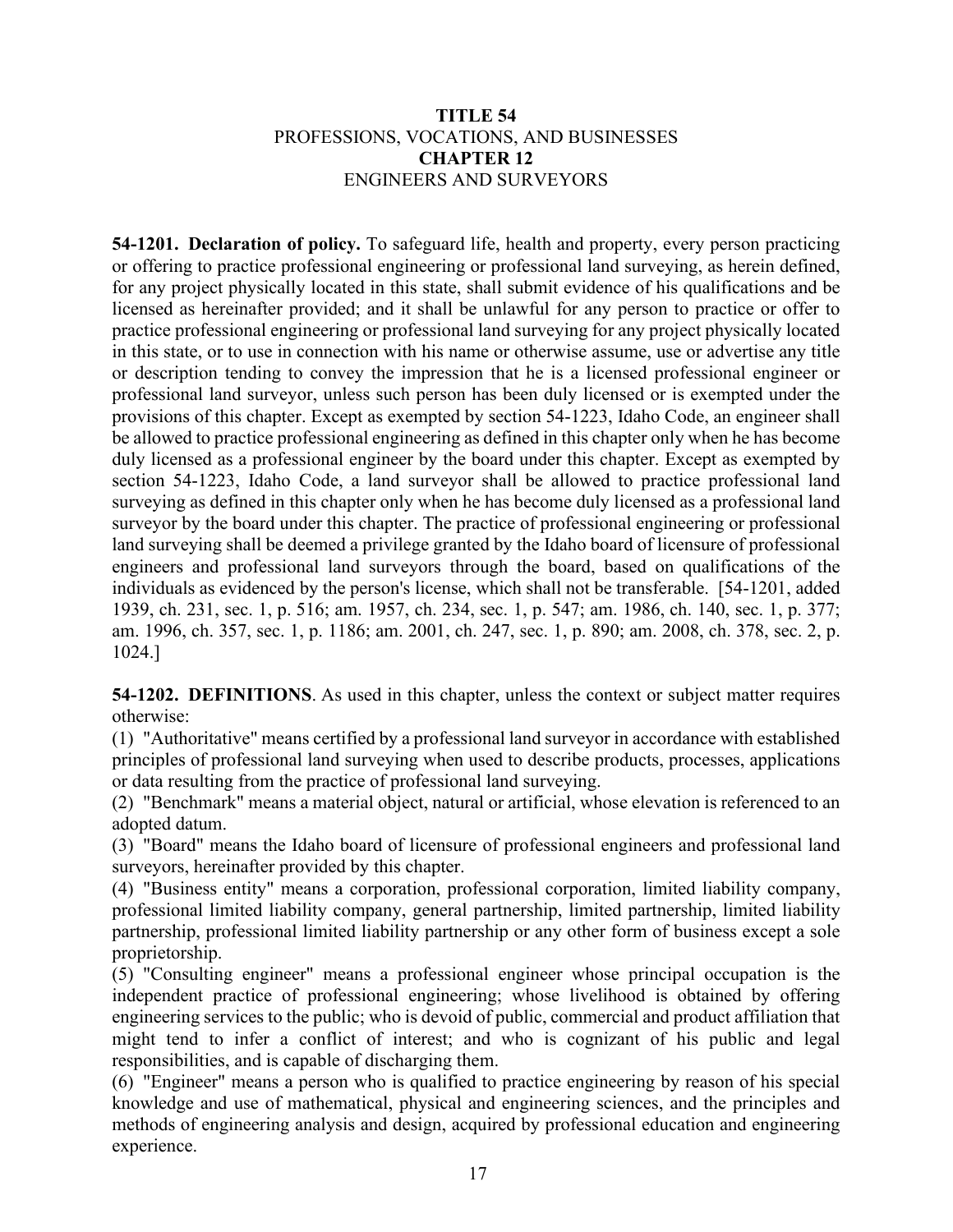(7) "Engineer intern" means a person who has qualified for, taken and passed an examination in the fundamentals of engineering subjects as provided in this chapter.

(8) "Land surveyor intern" means a person who has qualified for, taken and passed an examination in the fundamentals of surveying subjects as provided in this chapter.

(9) "Professional boundary land survey" means land surveying services performed by a land surveyor licensed by this chapter and includes establishing, reestablishing, marking, or locating the corners or lines of:

(a) Property boundaries;

(b) The public land survey system;

(c) Rights-of-way;

(d) Easements;

(e) Lease areas; or

(f) Other interests in real property.

(10) "Professional engineer" means a person who has been duly licensed as a professional engineer by the board under this chapter.

(11) "Professional engineering" and "practice of professional engineering" mean any service or creative work offered to or performed for the public for any project physically located in this state, such as consultation, investigation, evaluation, planning, designing, design coordination, teaching upper division engineering design subjects, and responsible charge of observation of construction in connection with any public or private utilities, structures, buildings, machines, equipment, processes, works or projects or to certify elevation information, wherein the public welfare or the safeguarding of life, health, or property is concerned or involved, when such service requires the application of engineering principles and data. A person shall be construed to practice or offer to practice professional engineering within the meaning and intent of this chapter who practices or offers to practice any of the branches of the profession of engineering for the public for any project physically located in this state or who, by verbal claim, sign, advertisement, letterhead, card, or in any other way represents himself to be a professional engineer or through the use of some other title implies that he is a professional engineer or that he is licensed under this chapter, or holds himself out as able to perform or who does perform for the public for any project physically located in this state, any engineering service or work or any other service designated by the practitioner which is the practice of professional engineering.

(12) (a) "Professional land surveying" and "practice of professional land surveying" mean responsible charge of authoritative land surveying services using sciences such as mathematics, geodesy and photogrammetry and involving:

(i) The making of geometric measurements and gathering related information pertaining to the physical or legal features of the earth, improvement on the earth, and the space above, on or below the earth; and

(ii) Providing, utilizing or developing the same into survey products such as graphics, data, maps, plans, reports, descriptions or projects. Professional services include acts of consultation, investigation, testimony, planning, mapping, assembling and interpreting and gathering measurements and information related to any one (1) or more of the following:

1. Determining by measurement the configuration or contour of the earth's surface or the position of any fixed objects;

2. Performing geodetic surveys to determine the size and shape of the earth or the position of any point on the earth;

3. Locating, relocating, establishing, reestablishing or retracing property lines or boundaries of any tract of land, road, right-of-way, easement or real property lease;

4. Making any survey for a division or subdivision or a consolidation of any tracts of land;

5. Locating or laying out of alignments, positions or elevations in the field for the construction of fixed works;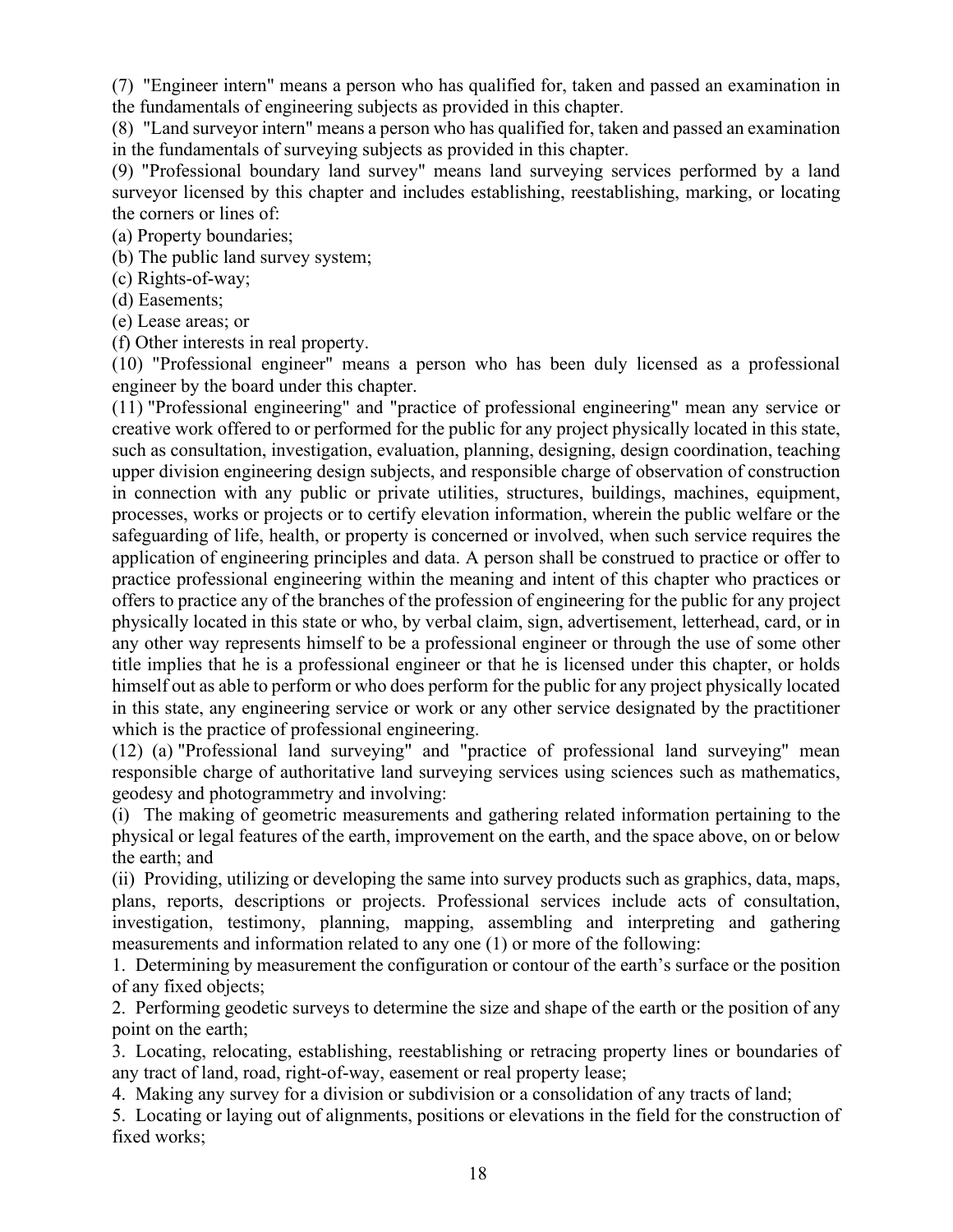6. Determining, by the use of principles of surveying, the position for any boundary or nonboundary survey monument or reference point or for establishing or replacing any such monument or reference point;

7. Certifying elevation information;

8. Preparing narrative land descriptions; or

9. Creating, preparing or modifying electronic or other data necessary for the performance of activities in subparagraphs 1. through 8. of this paragraph.

(b) "Professional land surveying" and "practice of professional land surveying" shall not mean:

(i) Mapping or geographic information system work that is for nonauthoritative boundaries and nonauthoritative elevations;

(ii) Construction survey work that is unrelated to establishing vertical and horizontal project control; or

(iii) Construction staking of fixed works or the development and use of electronic models for machine-controlled construction that by design are unrelated to determining boundaries described in paragraph (a)(ii)3. of this subsection.

Any person shall be construed to practice or offer to practice professional land surveying who engages in professional land surveying, or who, by verbal claim, sign, advertisement, letterhead, card, or in any other way, represents himself to be a professional land surveyor, or who represents himself as able to perform or who does perform any professional land surveying service or work or any other service designated by the practitioner which is professional land surveying.

(13) "Professional land surveyor" means a person who is qualified by reason of his knowledge of the principles of land surveying acquired by education and practical experience to engage in the practice of professional land surveying and who has been duly licensed as a professional land surveyor by the board under this chapter.

(14) "Public" means any person, firm, corporation, partnership, company, government agency, institution or any other entity recognized by law.

(15) "Responsible charge" means the control and direction of engineering work, or the control and direction of land surveying work, requiring initiative, professional skill, independent judgment and professional knowledge of the content of relevant documents during their preparation. Except as allowed under section [54-1223,](https://legislature.idaho.gov/statutesrules/idstat/Title54/T54CH12/SECT54-1223) Idaho Code, reviewing, or reviewing and correcting, documents after they have been prepared by others does not constitute the exercise of responsible charge.

(16) "Retired professional engineer" or "retired professional land surveyor" means a professional licensed under this chapter who chooses to place his license in retired status indicating he is no longer practicing or offering to practice professional engineering or professional land surveying.

(17) "Rules of professional responsibility" means those rules, if any, promulgated by the board, as authorized by the Idaho Code.

(18) "Signature" means either: an original handwritten message identification containing the name of the person who applied it; or a digital signature, which is an electronic authentication process attached to or logically associated with an electronic document. The digital signature must be unique to the person using it; must be capable of verification; must be under the sole control of the person using it; and must be linked to a document in such a manner that the digital signature is invalidated if any data in the document is changed.

(19) "Standard design plan" means a building, structure, equipment or facility that is intended to be constructed or sited at multiple locations and for which some or all of the plans must be prepared by a professional engineer.

(20) "Survey monuments used as control" means any monument marking, referencing, or used as a witness for a line or corner in any professional boundary land survey as defined in subsection (9) of this section**.**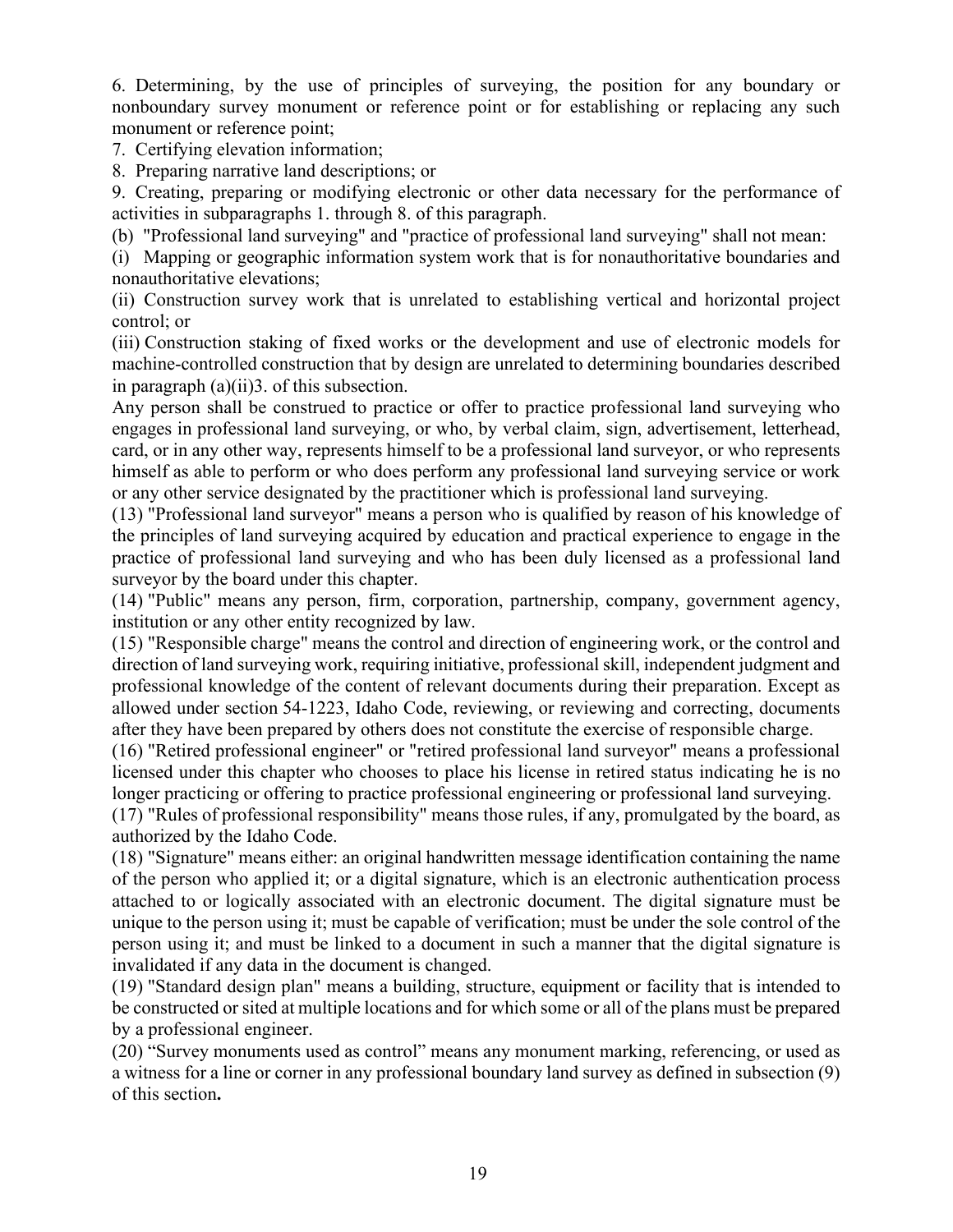History:

[54-1202, added 1939, ch. 231, sec. 2, p. 516; am. 1957, ch. 234, sec. 2, p. 547; am. 1961, ch. 258, sec. 1, p. 422; am. 1978, ch. 170, sec. 1, p. 372; am. 1986, ch. 140, sec. 2, p. 377; am. 1996, ch. 357, sec. 2, p. 1187; am. 2000, ch. 289, sec. 1, p. 991; am. 2001, ch. 247, sec. 2, p. 890; am. 2002, ch. 6, sec. 1, p. 6; am. 2007, ch. 219, sec. 1, p. 655; am. 2008, ch. 378, sec. 3, p. 1024; am. 2011, ch. 136, sec. 10, p. 389; am. 2013, ch. 339, sec. 1, p. 886; am. 2014, ch. 235, sec. 1, p. 594; am. 2015, ch. 116, sec. 1, p. 300; am. 2016, ch. 61, sec. 1, p. 195; am. 2020, ch. 127, sec. 1, p. 396]

**54-1203. Idaho Board of Licensure of Professional Engineers and Professional Land Surveyors.** Thre is hereby established in the division of occupational and professional licenses the Idaho board of licensure of professional engineers and professional land surveyors. It shall consist of seven (7) persons, appointed by the governor who may consider recommendations for appointment to the board from any organized and generally recognized state engineering society in this state, any organized and generally recognized state land surveying society in this state and from any individual residing in this state. The board shall be comprised of four (4) persons licensed as professional engineers, two (2) persons licensed as professional land surveyors and one (1) person who shall be a member of the general public with an interest in the rights of consumers of engineering and land surveying services. The members of the board shall have the qualifications required by section [54-1204,](http://legislature.idaho.gov/idstat/Title54/T54CH12SECT54-1204.htm) Idaho Code. Each member of the board shall take, subscribe and file the oath required b[ychapter 4, title 59,](http://legislature.idaho.gov/idstat/Title59/T59CH4.htm) Idaho Code, before entering upon the duties of the office. On the expiration of the term of any member, a successor shall be appointed in like manner by the governor for a term of five (5) years. Any appointment to complete a term that has not expired, because of resignation, removal or inability of a member to serve for any reason, shall be for the unexpired portion of the term. A member of the board shall hold office until the expiration of the term for which he was appointed and until his successor has been appointed and qualified. A member, after serving two (2) consecutive full terms in addition to any unexpired portion of a term, shall not be reappointed for a period of two (2) years. The board, on its own initiative, may appoint any former member as an emeritus member for special assignment to assist the board in the administration of this chapter.

History:

[54-1203, added 1939, ch. 231, sec. 3, p. 516; am. 1974, ch. 13, sec. 109, p. 138; am. 1978, ch. 170, sec. 2, p. 373; am. 1986, ch. 140, sec. 3, p. 379; am. 1996, ch. 357, sec. 3, p. 1189; am. 2008, ch. 378, sec. 4, p. 1028; am. 2015, ch. 114, sec. 1, p. 294; am. 2016, ch. 340, sec. 14, p. 939; am. 2021, ch. 222, sec 11. ,p. 627.]

**54-1204. Qualification of Members of Board** Members of the board shall be citizens of the United States and residents of this state; and except for the public member, they shall have been engaged for at least twelve (12) years in the practice of engineering for the professional engineer members or land surveying for the professional land surveyor members, shall have been in responsible charge for at least five (5) years of important professional engineering or professional land surveying work, and shall be licensed under the provisions of this chapter. Responsible charge of engineering or land surveying teaching may be construed as responsible charge of important professional engineering or professional land surveying work.

History:

[54-1204, added 1939, ch. 231, sec. 4, p. 516; am. 1957, ch. 234, sec. 3, p. 547; am. 1978, ch. 170, sec. 3, p. 374; am. 1986, ch. 140, sec. 4, p. 380; am. 1996, ch. 357, sec. 4, p. 1189; am. 2008, ch. 378, sec. 5, p. 1028; am. 2015, ch. 114, sec. 2, p. 295; am. 2016, ch. 340, sec. 15, p. 940.]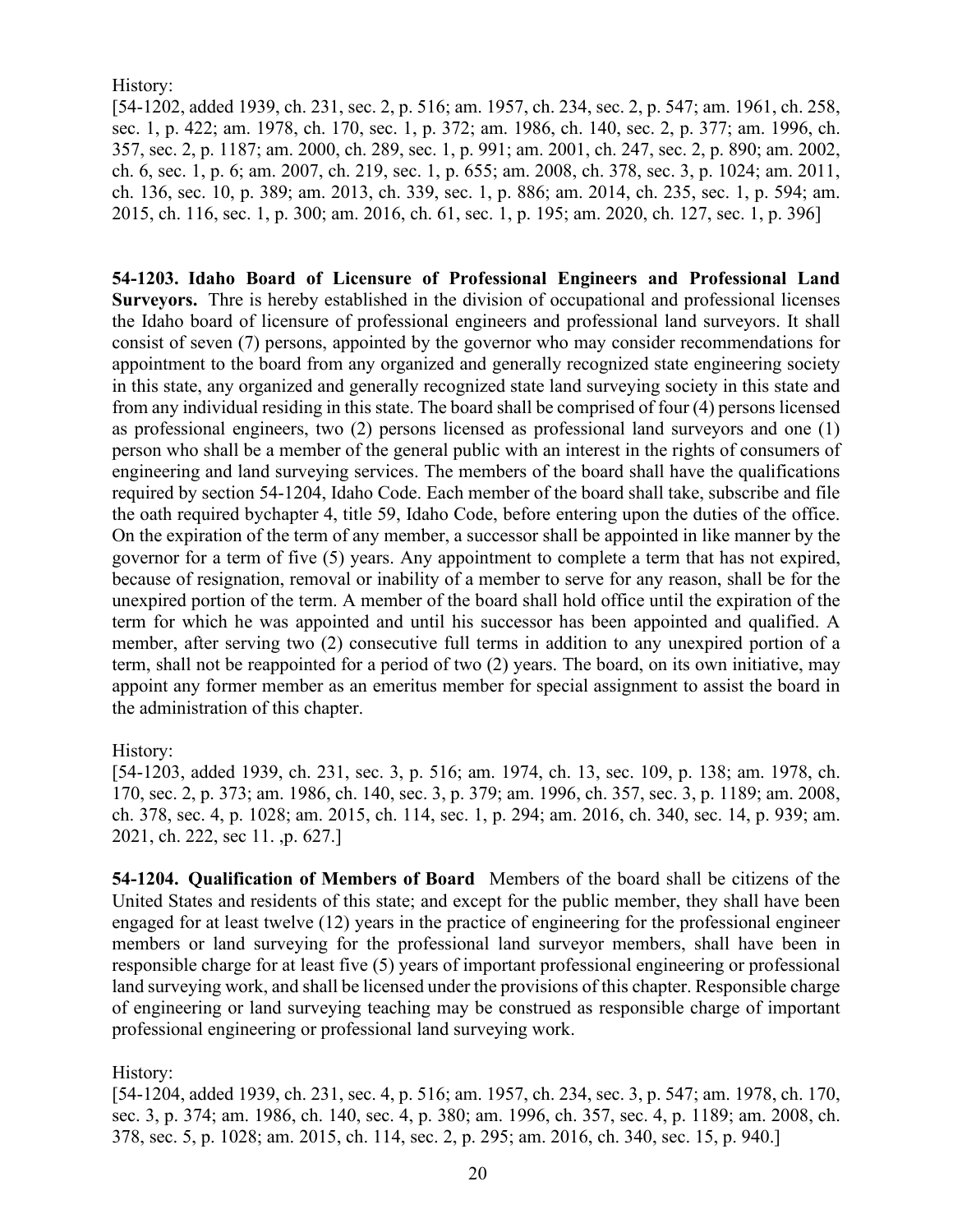**54-1205. Compensation and expenses of board members.** Each member of the board shall be compensated as provided by section 59-509(i), Idaho Code, when attending to the work of the board or any of its committees and for the time spent in necessary travel; and, in addition thereto, shall be reimbursed for all actual travel, per diem, incidentals and clerical expenses necessarily incurred in carrying out the provisions of this chapter. [54-1205, added 1939, ch. 231, sec. 5, p. 516; am. 1957, ch. 234, sec. 4, p. 547; am. 1978, ch. 170, sec. 4, p. 374; am. 1980, ch. 247, sec. 59, p. 624; am. 1986, ch. 140, sec. 5, p. 380; am. 2000, ch. 289, sec. 2, p. 993; am. 2007, ch. 219, sec. 2, p. 657.]

**54-1206. Removal of board members and filling vacancies.** Board members shall serve at the pleasure of the governor. Vacancies in the membership of the board shall be filled for the unexpired term by appointment by the governor as provided in section [54-1203,](http://legislature.idaho.gov/idstat/Title54/T54CH12SECT54-1203.htm) Idaho Code.

#### History:

[54-1206, added 1939, ch. 231, sec. 6, p. 516; am. 1986, ch. 140, sec. 6, p. 380; am. 2016, ch. 340, sec. 16, p. 940.]

**54-1207. Board -- Organization and Meetings.** The board shall hold at least one (1) regular meeting each year. The rules of the board may provide for additional regular meetings and for special meetings. Notice of all meetings shall be given as may be provided in the rules. The board shall annually elect a chairman, a vice chairman and a secretary, who shall be members of the board. Four (4) members shall constitute a quorum.

#### History:

[54-1207, added 1939, ch. 231, sec. 7, p. 516; am. 1978, ch. 170, sec. 5, p. 374; am. 1996, ch. 357, sec. 5, p. 1190; am. 2000, ch. 289, sec. 3, p. 993; am. 2015, ch. 114, sec. 3, p. 295; am. 2016, ch. 341, sec. 1, p. 966; am. 2021, ch. 611, sec. 4, p. 5.]

**54-1208. Board -- Powers.** (1) The board shall have the power to adopt and amend administrative rules including, but not limited to, rules of professional responsibility, rules of continuing professional development not to exceed sixteen (16) hours annually for each profession for which the professional is licensed, and rules of procedure, not inconsistent with the constitution and laws of this state, which may be reasonably necessary for the proper performance of its duties and the administration of the chapter and the regulation of proceedings before the board. These actions by the board shall be binding upon persons licensed under this chapter and shall be applicable to business entities holding a certificate of authorization as provided in section 54-1235, Idaho Code. It shall adopt and have an official seal which shall be affixed to each license and certificate issued. It shall have power to provide an office, office equipment and facilities and such books and records as may be reasonably necessary for the proper performance of its duties.

(2) In carrying into effect the provisions of this chapter, the board may subpoena witnesses and compel their attendance, and also may require the submission of books, papers, documents, or other pertinent data in any disciplinary matters or in any case wherever a violation of this chapter is alleged. Upon failure or refusal to comply with any such order of the board, or upon failure to honor its subpoena as herein provided, the board may apply to any court of any jurisdiction to enforce compliance with same.

(3) The board is hereby authorized in the name of the state to apply for relief by injunction in the established manner provided in cases of civil procedure, without bond, to enforce the provisions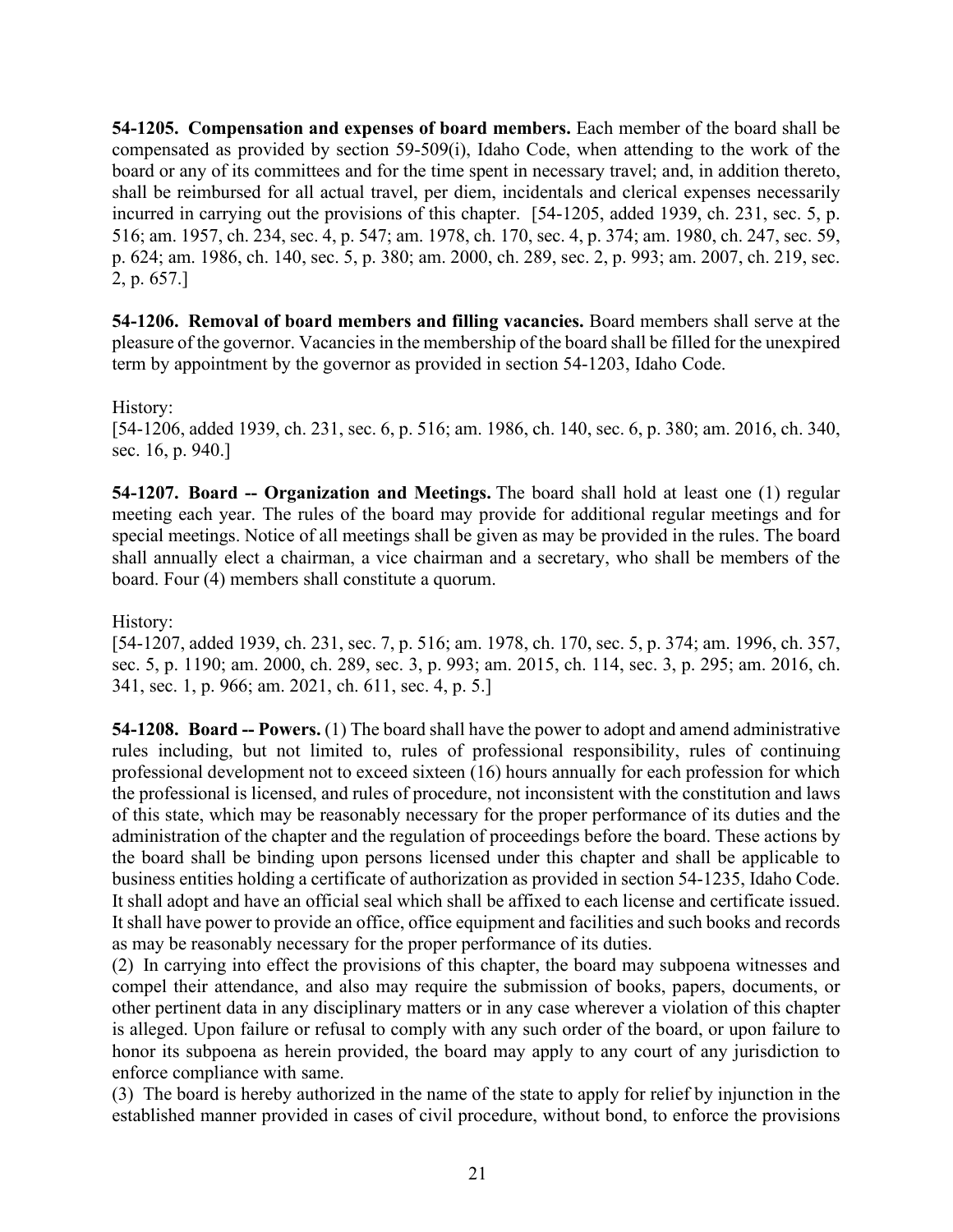of this chapter or to restrain any violation thereof. Venue for all such actions shall be in the district court of the fourth judicial district, Ada county, Idaho.

(4) The board may subject an applicant for licensure or certification to such examination as it deems necessary to determine qualifications.

(5) Any action, claim or demand to recover money damages from the board or its employees which any person is legally entitled to recover as compensation for the negligent or otherwise wrongful act or omission of the board or its employees, when acting within the course and scope of their employment, shall be governed by the Idaho tort claims act, chapter 9, title 6, Idaho Code. For purposes of this section, the term "employees" shall include, in addition to those persons listed in section 6-902(4), Idaho Code, special assignment members, emeritus members and any independent contractors while acting within the course and scope of their board related work.

(6) The board may recommend arbitration of disputes between professional engineers or disputes between professional land surveyors. [54-1208, added 1939, ch. 231, sec. 8, p. 516; am. 1957, ch. 234, sec. 5, p. 547; am. 1963, ch. 22, sec. 1, p. 163; am. 1974, ch. 13, sec. 110, p. 138; am. 1986, ch. 140, sec. 7, p. 380; am. 1990, ch. 192, sec. 1, p. 424; am. 1998, ch. 220, sec. 6, p. 758; am. 1999, ch. 273, sec. 1, p. 686; am. 2000, ch. 289, sec. 4, p. 993; am. 2001, ch. 247, sec. 3, p. 892; am 2008, ch. 378, sec. 6, p. 1029.]

**54-1209. Receipts and disbursements. – Occupational Licenses Fund**. (1) The secretary of the board, or assistants thereto as may be designated by the board, shall receive and account for all moneys derived under the provisions of this chapter. All fees creceived by the board under the provisions of this chapter shall be deposited in the state treasury to the credit of the occupational licenses fund, and all costs and expenses incurred by the board under the provisions of this chapter shall be a charge against and paid from the fund for such purposes.

(2) The secretary of the board shall be bonded to the state of Idaho in the time, form and manner prescribed in chapter 8, title 59, Idaho Code.

(3) The administrator of the division of occupational and professional licenses shall carry out the duties set forth in chapter 26, title 67, Idaho Code, and any other administrative duties on behalf of the board. [54-1209, added 1939, ch. 231, sec. 9, p. 516; am. 1971, ch. 136, sec. 35, p. 522; am. 1978, ch. 170, sec. 6, p. 375; am. 1986, ch. 140, sec. 8, p. 382; am. 1990, ch. 192, sec. 2, p. 425; am. 1994, ch. 180, sec. 97, p. 490; am. 1996, ch. 357, sec. 6, p. 1190; am. 2000, ch. 289, sec. 5, p. 994, repealed 2021, ch..224, sec. 39, p. 673; am. 2021, ch. 224, sec. 40, p. 673]

**54-1210. Records and reports.** (1) The board shall keep a record of its proceedings and a record of all applications for licensure or certification, which record shall show: the name, date of birth and last known address of each applicant; the date of the application; the place of business of such applicant; his education, experience and other qualifications; type of examination required; whether or not the applicant was rejected; whether or not a certificate or license was granted; the dates of the action of the board; and any other information as may be deemed necessary by the board.

(2) The records of the board shall be prima facie evidence of the proceedings of the board set forth therein, and the minutes thereof, duly certified by the secretary of the board under seal, shall be admissible in evidence with the same force and effect as if the original were produced.

(3) Board records and papers are subject to disclosure according to chapter 1, title 74, Idaho Code. History: [54-1210, added 1939, ch. 231, sec. 10, p. 516; am. 1957, ch. 234, sec. 6, p. 547; am. 1986, ch. 140, sec. 9, p. 382; am. 1990, ch. 213, sec. 76, p. 541; am. 1996, ch. 357, sec. 7, p. 1190; am. 2008, ch. 378, sec. 7, p. 1030; am. 2015, ch. 141, sec. 136, p. 481; am. 2021, ch. 174, p. 483.]

**54-1211. Roster.** A complete roster showing the names and last known addresses of all professional engineers, all professional land surveyors, all business entities holding certificates of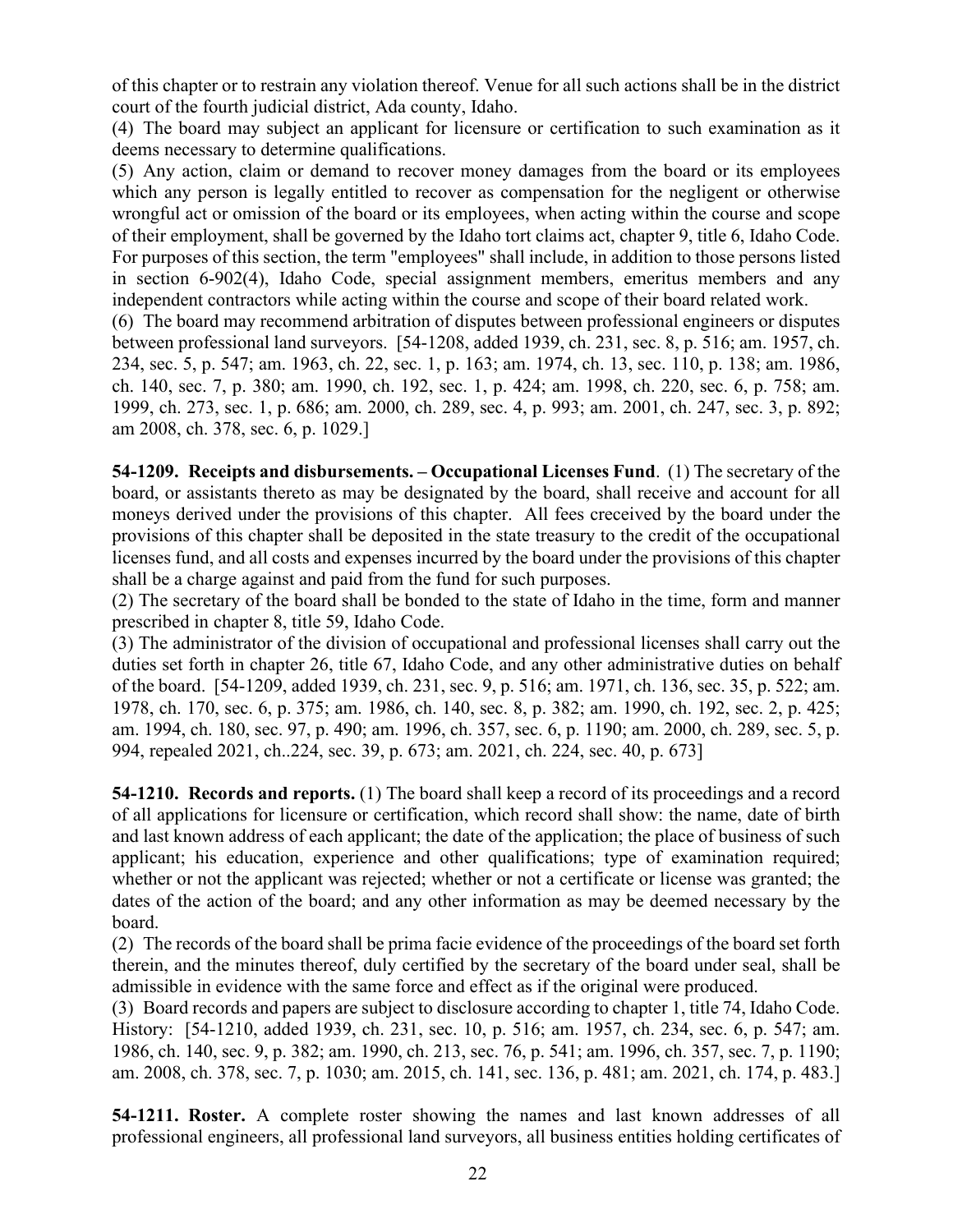authorization as required under section 54-1235, Idaho Code, and all who possess current certification as engineer interns and as land surveyor interns shall be maintained by the board in an electronic format available to the public. History: [54-1211, added 1939, ch. 231, sec. 11, p. 516; am. 1961, ch. 258, sec. 2, p. 422; am. 1963, ch. 28, sec. 1, p. 169; am. 1978, ch. 170, sec. 7, p. 375; am. 1986, ch. 140, sec. 10, p. 383; am. 1991, ch. 30, sec. 11, p. 66; am. 1996, ch. 357, sec. 8, p. 1191; am. 2000, ch. 289, sec. 6, p. 995; am. 2008, ch. 278, sec. 8, p. 1030.]

**54-1212. General requirements for examination and license.** Except as herein otherwise expressly provided, no license as a professional engineer or professional land surveyor, or certification as an engineer intern or land surveyor intern, shall be issued until an applicant has successfully passed an examination given by or approved by the board, nor shall a license as a professional engineer or professional land surveyor, or certification as an engineer intern or land surveyor intern, be issued to an applicant having habits or character that would justify revocation or suspension of his license or certificate, as provided in section [54-1220,](http://legislature.idaho.gov/idstat/Title54/T54CH12SECT54-1220.htm) Idaho Code. Except for military personnel stationed in the state of Idaho on military orders and except for persons employed full-time in the state of Idaho, only residents of the state of Idaho and students enrolled at an Idaho university or college may qualify for initial licensure. The following shall be considered as minimum evidence satisfactory to the board that the applicant is qualified for certification as an intern or licensure as a professional engineer or professional land surveyor:

(1) As a professional engineer:

(a) Graduation from an approved engineering program of four (4) years or more in a school or college approved by the board as being of satisfactory standing, passage of examinations on the fundamentals of engineering and professional engineering acceptable to the board, and a specific record, after graduation, of an additional four (4) years or more of progressive experience in engineering work of a grade and character satisfactory to the board, and indicating that the applicant is competent to practice professional engineering; or

(b) Graduation with a bachelor's degree in a related science from a school or college approved by the board, and evidence satisfactory to the board that the applicant possesses knowledge and skill approximating that attained through graduation from an approved four (4) year engineering program, passage of examinations on the fundamentals of engineering and professional engineering acceptable to the board, and a specific record, after graduation, of four (4) years or more of progressive experience in engineering work of a grade and character satisfactory to the board and indicating that the applicant is competent to practice professional engineering.

(2) As a professional land surveyor:

(a) Graduation from an approved surveying program of four (4) years or more in a school or college approved by the board as being of satisfactory standing, passage of examinations on the fundamentals of surveying and professional land surveying acceptable to the board, and a specific record of an additional four (4) years or more of progressive combined office and field experience in land surveying work of a grade and character satisfactory to the board and indicating that the applicant is competent to practice professional land surveying; or

(b) Graduation with a bachelor's degree in a related program from a school or college approved by the board as being of satisfactory standing, and evidence satisfactory to the board that the applicant possesses knowledge and skill approximating that attained through graduation from an approved four (4) year surveying program, passage of examinations on the fundamentals of surveying and professional land surveying acceptable to the board, and a specific record of an additional four (4) years or more of progressive combined office and field experience in land surveying work of a grade and character satisfactory to the board and indicating that the applicant is competent to practice land surveying.

(3) As an engineer intern: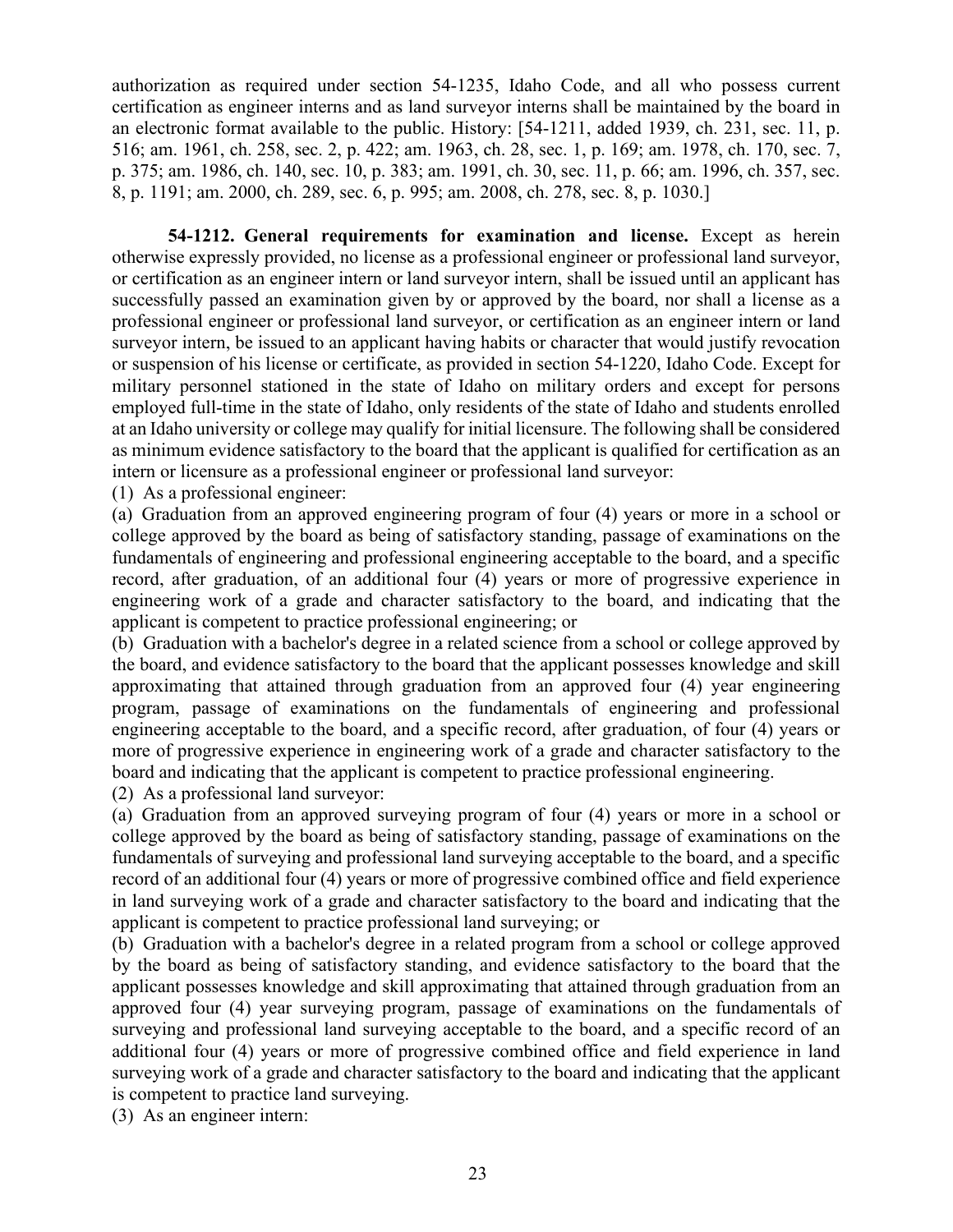(a) Passage of an examination on the fundamentals of engineering and graduation from an approved engineering program of four (4) years or more in a school or college approved by the board as being of satisfactory standing and indicating that the applicant is competent to enroll as an engineer intern;

(b) Passage of an examination on the fundamentals of engineering and graduation with a bachelor's degree in a related science from a school or college approved by the board, and evidence satisfactory to the board that the applicant possesses knowledge and skill approximating that attained through graduation from an approved four (4) year engineering program, and indicating that the applicant is competent to be enrolled as an engineer intern; or

(c) Passage of an examination on the fundamentals of engineering and graduation with an engineering master's or doctoral degree approved by the board, evidence satisfactory to the board that the applicant possesses knowledge and skill approximating that attained through graduation from an approved four (4) year engineering program, and indicating that the applicant is competent to be enrolled as an engineer intern.

(d) In the event the applicant passes the examination prior to graduation under the provisions of paragraph (a), (b) or (c) of this subsection, a certificate will be issued only after the applicant graduates.

(4) As a land surveyor intern:

(a) Passage of an examination on the fundamentals of surveying and graduation from an approved surveying program of four (4) years or more in a school or college approved by the board as being of satisfactory standing and indicating that the applicant is competent to be enrolled as a land surveyor intern; or

(b) Passage of an examination on the fundamentals of surveying and graduation with a bachelor's degree in a related program from a school or college approved by the board, evidence satisfactory to the board that the applicant possesses knowledge and skill approximating that attained through graduation from an approved four (4) year surveying program, and indicating that the applicant is competent to be enrolled as a land surveyor intern.

(c) In the event the applicant passes the examination prior to graduation from college under the provisions of paragraph (a) or (b) of this subsection, a certificate shall be issued only after the applicant graduates.

In counting years of experience for licensure as a professional engineer or professional land surveyor, the board may, at its discretion, give credit, not in excess of one (1) year, for satisfactory graduate study toward a master's degree and not in excess of an additional one (1) year for satisfactory graduate study toward a doctorate degree. In the event an applicant obtains a doctorate degree without first obtaining a master's degree, the board may, at its discretion, give credit, not in excess of two (2) years.

In considering the combined education and experience qualifications of applicants, the board shall consider engineering teaching, land surveying teaching, each year of satisfactory completion of undergraduate college education, advanced degrees in engineering and advanced degrees in land surveying in establishing the applicants' minimum composite knowledge and skill.

The mere execution, as a contractor, of work designed by a professional engineer, or the supervision of the construction of such work as a foreman or superintendent, shall not be deemed to be the practice of engineering, but if such experience, in the opinion of the board, has involved responsible supervision of a character that will tend to expand the engineering knowledge and skill of the applicant the board may in its discretion give such credit therefor as it may deem proper.

Any person having the necessary qualifications prescribed in this chapter that otherwise entitle him for initial licensure or certification shall be eligible although he may not be practicing his profession at the time of making his application.

The board may postpone acting on an application for certification or licensure if disciplinary or criminal action related to the applicant's practice has been taken or is pending in any other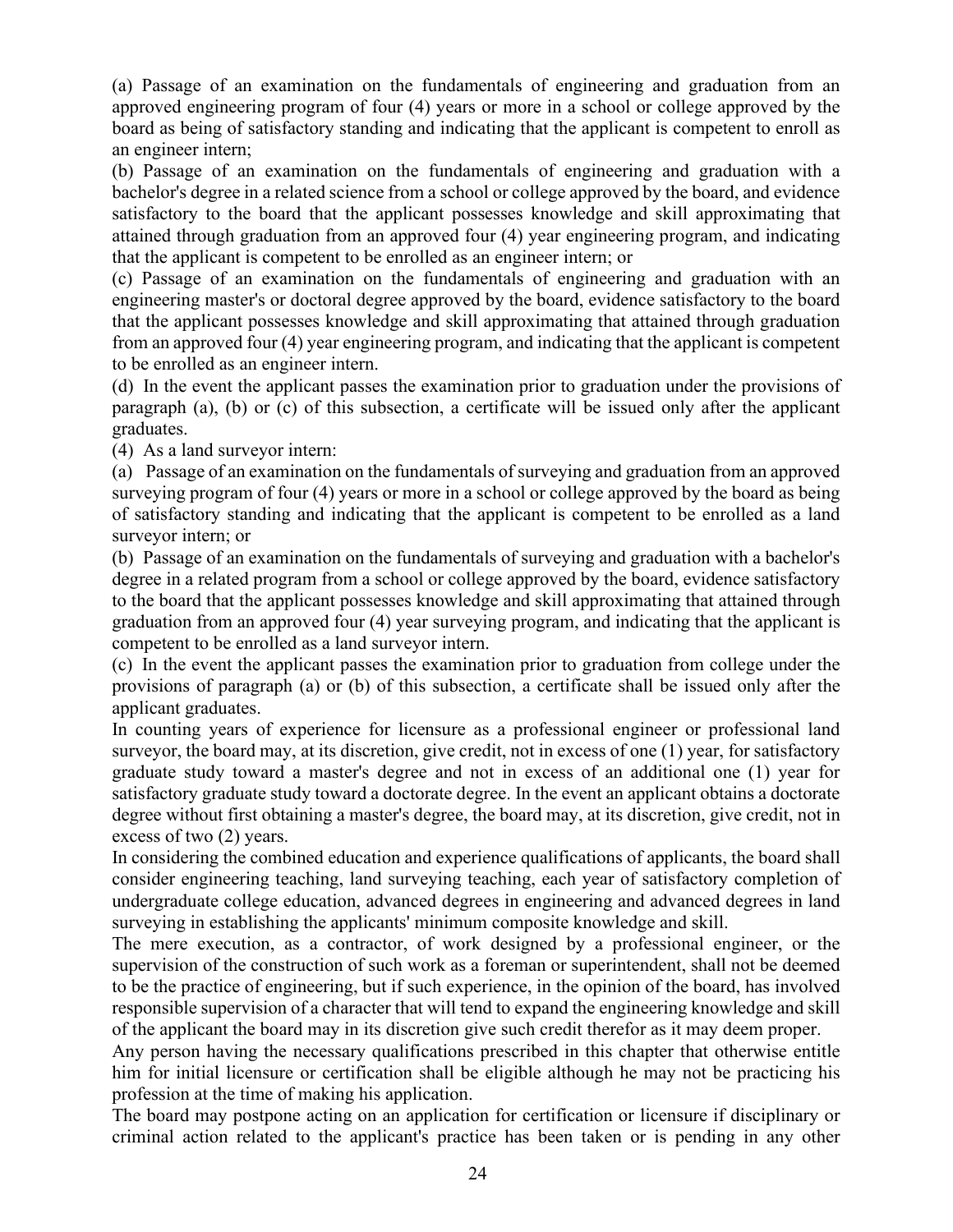jurisdiction. The board may postpone the notification of examination results to applicants on any examination if there is any unresolved examination irregularity involving the applicant. The board may investigate and adjudicate the validity of examination irregularities and if the examination irregularities are substantiated, the board may invalidate the examination result of the applicant. History: [54-1212, added 1939, ch. 231, sec. 12, p. 516; am. 1957, ch. 234, sec. 7, p. 547; am. 1961, ch. 258, sec. 3, p. 422; am. 1978, ch. 170, sec. 8, p. 371; am. 1986, ch. 140, sec. 11, p. 375; am. 1990, ch. 192, sec. 3, p. 424; am. 1992, ch. 61, sec. 1, p. 192; am. 1996, ch. 357, sec. 9, p. 1185; am. 1997, ch. 189, sec. 1, p. 514; am. 2000, ch. 289, sec. 7, p. 995; am. 2002, ch. 125, sec. 1, p. 350; am. 2003, ch. 15, sec. 1, p. 43; am. 2003, ch. 15, sec. 2, p. 46; am. 2004, ch. 84, sec. 1, p. 313; am. 2004, ch. 84, sec. 2, p. 315; am. 2008, ch. 378, sec. 9, p. 1030; am. 2008, ch. 378, sec. 10, p. 1033; am. 2010, ch. 111, sec. 1, p. 223; am. 2012, ch. 24, sec. 1, p. 78; am. 2015, ch. 48, sec. 3, p. 103; am. 2018, ch. 67, sec. 1, 159.]

**54-1213. Applications and Fees.** Applications for licensure as a professional engineer or professional land surveyor, or certification as an engineer intern or land surveyor intern, shall be on forms prescribed and furnished by the board. The application shall show the applicant's education and a detailed summary of his engineering or land surveying experience. An applicant for licensure as a professional engineer or professional land surveyor shall furnish not less than five (5) references, of whom three (3) or more should be professional engineers or professional land surveyors, as applicable, having personal knowledge of the applicant's engineering or land surveying experience. Applications for certificates of authorization shall be made in accordance with section 54-1235, Idaho Code.

The maximum application fee for professional engineers or professional land surveyors seeking to be licensed by examination shall not exceed one hundred dollars (\$100). The application fee shall accompany the application. The examination fee, which shall be separate from the application fee, shall be paid by the applicant directly to the entity designated by the board.

The maximum application fee for an applicant who seeks a certificate as an engineer intern or land surveyor intern shall not exceed fifty dollars (\$50.00). The application fee shall accompany the application. The examination fee, which shall be separate from the application fee, shall be paid by the applicant directly to the entity designated by the board.

The maximum application fee for business entities seeking a certificate of authorization shall be two hundred dollars (\$200). The application fee shall accompany the application.

The amount of the license fee or certificate fee shall be fixed by the board prior to June 30 of any year and shall continue in force until changed.

Should the board deny the issuance of a certificate or license to any applicant, the application fee paid shall be retained as a processing fee. [54-1213, added 1939, ch. 231, sec. 13, p. 516; am. 1957, ch. 234, sec. 8, p. 547; am. 1961, ch. 258, sec. 4, p. 422; am. 1963, ch. 23, sec. 1, p. 164; am. 1970, ch. 95, sec. 1, p. 238; am. 1978, ch. 170, sec. 9, p. 379; am. 1984, ch. 254, sec. 1, p. 605; am. 1986, ch. 140, sec. 12, p. 385; am. 1990, ch. 192, sec. 4, p. 428; am. 1996, ch. 357, sec. 10, p. 1194; am. 1998, ch. 220, sec. 7, p. 759; am. 2000, ch. 289, sec. 8, p. 997; am. 2001, ch. 247, sec. 4, p. 893; am. 2004, ch. 84, sec. 3, p. 317; am. 2008, ch. 378, sec. 11, p. 1035; am. 2009, ch. 20, sec. 1, p. 46; am. 2010, ch. 111, sec. 2, p. 225; am. 2012, ch. 24, sec. 2, p. 81.]

**54-1214. Examinations.** (1) Examinations will be held at such times and places as the board directs. The board shall determine the acceptable grade on examinations.

(2) Written professional examinations may be taken only after the applicant has met the other minimum requirements as given in section [54-1212,](http://legislature.idaho.gov/idstat/Title54/T54CH12SECT54-1212.htm) Idaho Code. The following examinations shall be offered: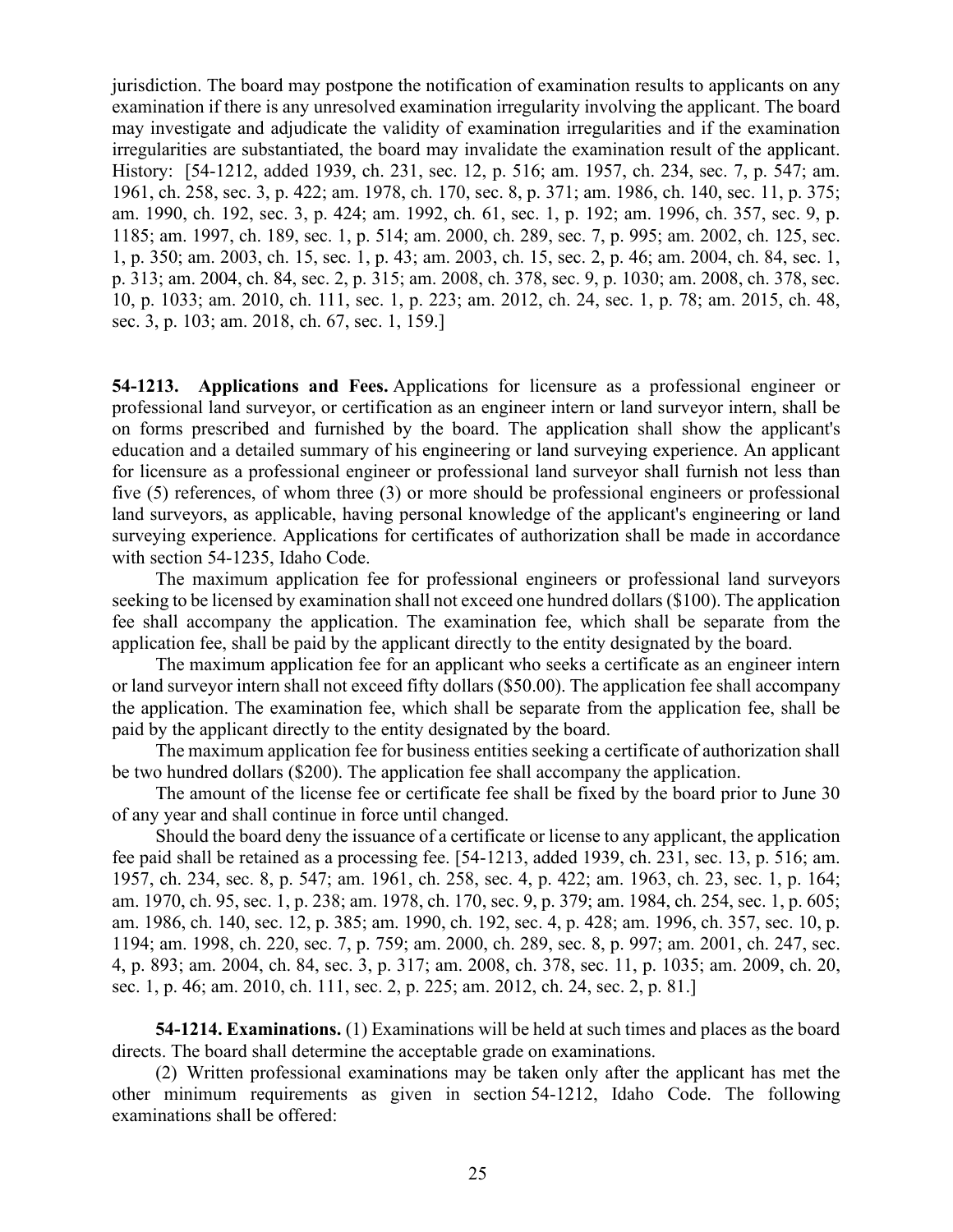(a) Fundamentals of Engineering -- The examination consists of a test on the fundamentals of engineering acceptable to the board. Passing this examination qualifies the examinee for an engineer intern certificate, provided he has met all other requirements of certification required by this chapter.

(b) Principles and Practice of Engineering -- The professional engineering examination consists of a test on applied engineering acceptable to the board. Passing this examination qualifies the examinee for licensure as a professional engineer, provided he has met the other requirements for licensure required by this chapter.

(c) Fundamentals of Surveying -- The examination consists of a test on the fundamentals of surveying acceptable to the board. Passing this examination qualifies the examinee for a land surveyor intern certificate, provided he has met all other requirements for certification required by this chapter.

(d) Principles and Practice of Surveying -- The professional surveying examination consists of a test on applied surveying acceptable to the board. Passing this examination qualifies the examinee for licensure as a professional land surveyor, provided he has met the other requirements for licensure required by this chapter.

(3) A candidate failing all or part of a professional examination may request reexamination, which may be granted upon payment of a separate examination fee paid by the applicant directly to the entity designated by the board.

(4) The board may prepare and adopt specifications for the examinations in engineering and land surveying.

(5) The board may issue a restricted license to engineering faculty with an earned doctorate degree. The license shall be restricted to those licensees remaining employed by a college or university in this state and teaching upper division engineering courses. The board may waive technical examinations for such licenses in lieu of other requirements prescribed by rule. As used in this section, "restricted license" means a license to teach college or university upper division courses with an earned doctorate but without passing a technical examination. History: [54-1214, added 1939, ch. 231, sec. 14, p. 516; am. 1957, ch. 234, sec. 9, p. 547; am. 1961, ch. 258, sec. 5, p. 422; am. 1970, ch. 95, sec. 2, p. 238; am. 1978, ch. 170, sec. 10, p. 380; am. 1984, ch. 254, sec. 2, p. 606; am. 1986, ch. 140, sec. 13, p. 386; am. 1990, ch. 192, sec. 5, p. 429; am. 1996, ch. 357, sec. 11, p. 1195; am. 1998, ch. 220, sec. 8, p. 760; am. 2000, ch. 289, sec. 9, p. 998; am. 2008, ch. 378, sec. 12, p. 1036; am. 2009, ch. 20, sec. 2, p. 46; am. 2010, ch. 111, sec. 3, p. 225; am. 2015, ch. 48, sec. 4, p. 105; am. 2016, ch. 142, sec. 1, p. 409; am. 2018, ch. 67, sec. 2, p. 161.]

**54-1215. License -- Seals -- Intern certificates.** (1) The board shall issue a license upon payment of the fee as provided for in this chapter to any applicant who, in the opinion of the board, has satisfactorily met all of the requirements of this chapter for licensure as a professional engineer or professional land surveyor, and a certificate shall be issued to those who qualify as an engineer intern or a land surveyor intern. In the case of a professional engineer, the license shall authorize the practice of "professional engineering," and in the case of a professional land surveyor, the license shall authorize the practice of "professional land surveying." Licenses shall show the full name of the licensee, shall give a license number, and shall be signed by the chairman and the secretary of the board under seal of the board.

(2) The issuance of a license by the board shall be prima facie evidence that the person named therein is entitled to all the rights, privileges and responsibilities of a licensed professional engineer or of a licensed professional land surveyor, provided that said license has not expired or has not been retired, suspended, or revoked.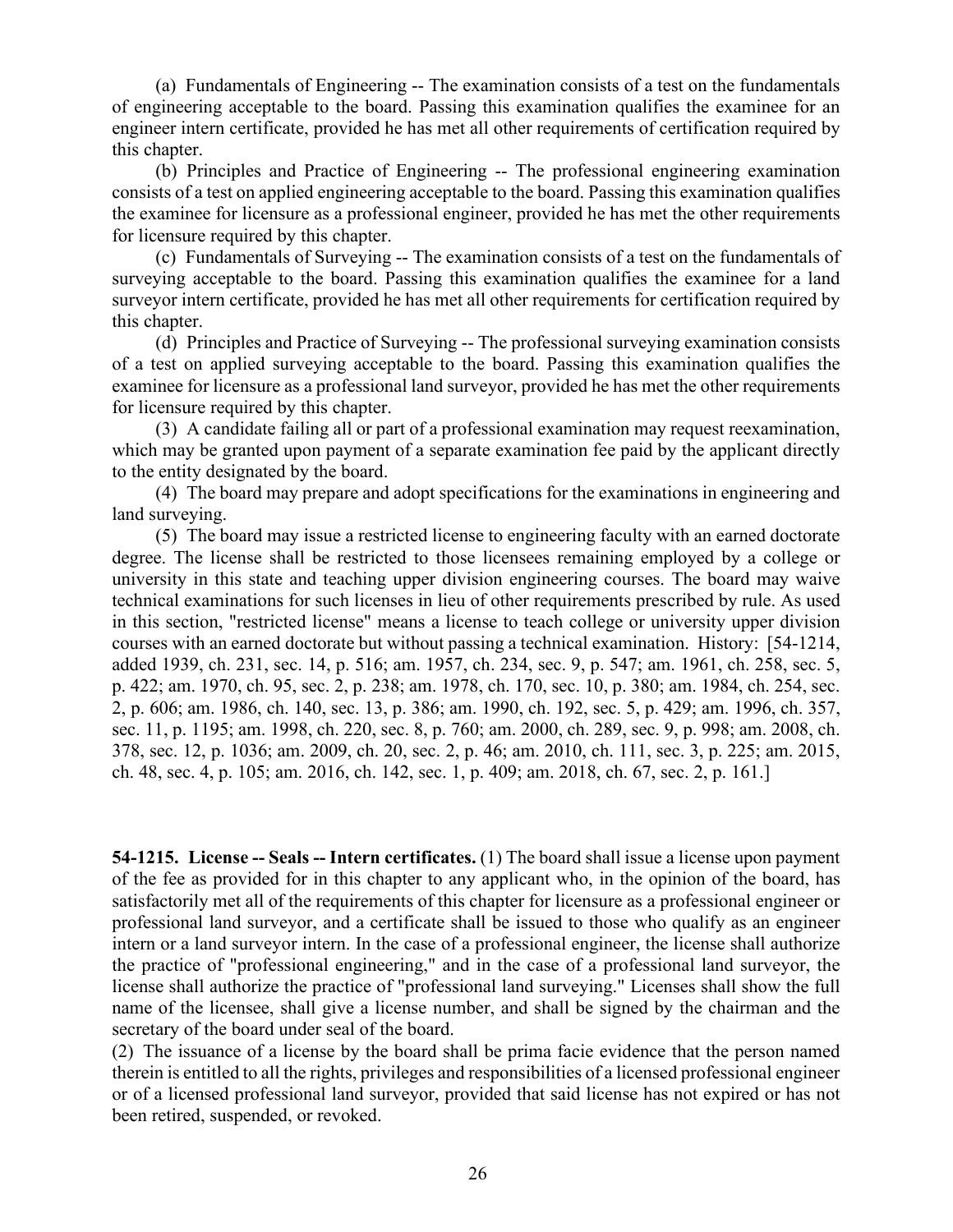(3) Except for engineering faculty holding a restricted license pursuant to section 54-1214 (5), Idaho Code, each licensee hereunder shall, upon licensure, obtain a seal, the use and design of which are described below. It shall be unlawful for any person to affix or to permit his seal and signature to be affixed to any documents after the license of the licensee named thereon has expired or has been retired, suspended, or revoked, unless said license shall have been renewed, reinstated, or reissued, or for the purpose of aiding or abetting any other person to evade or attempt to evade any portion of this chapter.

(a) The seal may be a rubber stamp, crimp or electronically generated image. Whenever the seal is applied, the licensee's signature and date shall also be included. If the signature is handwritten, it shall be adjacent to or across the seal. No further words or wording is required. A facsimile signature generated by any method will not be acceptable unless accompanied by a digital signature.

(b) The seal, signature and date shall be placed on all final specifications, land surveys, reports, plats, drawings, plans, design information and calculations whenever presented to a client or any public or governmental agency. Any such document presented to a client or public or governmental agency that is not final and does not contain a seal, signature and date shall be clearly marked as "draft," "not for construction" or with similar words to distinguish the document from a final document. In the event the final work product is preliminary in nature or contains the word "preliminary," such as a "preliminary engineering report," the final work product shall be sealed, signed and dated as a final document if the document is intended to be relied upon to make policy decisions important to the life, health, property, or fiscal interest of the public.

(c) The seal and signature of the licensee and date shall be placed on all original documents in such a manner that such seal, signature and date are reproduced when the original document is copied. The application of the licensee's seal and signature and the date shall constitute certification that the work thereon was done by him or under his responsible charge. Each plan or drawing sheet shall be sealed and signed and dated by the licensee or licensees responsible for each sheet. In the case of a business entity, each plan or drawing sheet shall be sealed and signed and dated by the licensee or licensees involved. Copies of electronically produced documents, listed in paragraph (b) of this subsection, distributed for informational uses such as for bidding purposes or working copies, may be issued with the licensee's seal and a notice that the original document is on file with the licensee's signature and the date. The words "Original Signed By:" and "Date Original Signed:" shall be placed adjacent to or across the seal on the electronic original. The storage location of the original document shall also be provided. Only the title page of reports, specifications and like documents need bear the seal and signature of the licensee and the date.

(d) The seal and signature shall be used by licensees only when the work being stamped was under the licensee's responsible charge.

(e) The design of the seal shall be as determined by the board.

(4) The board shall issue to any applicant who, in the opinion of the board, has met the requirements of this chapter a certificate as an engineer intern or land surveyor intern. The engineer intern or land surveyor intern certificate does not authorize the certificate holder to practice as a professional engineer or a professional land surveyor. [54-1215, added 1939, ch. 231, sec. 15, p. 516; am. 1957, ch. 234, sec. 10, p. 547; am. 1961, ch. 258, sec. 6, p. 422; am. 1978, ch. 170, sec. 11, p. 371; am. 1986, ch. 140, sec. 14, p. 375; am. 1996, ch. 357, sec. 12, p. 1185; am. 1997, ch. 49, sec. 1, p. 83; am. 2000, ch. 289, sec. 10, p. 991; am. 2001, ch. 247, sec. 5, p. 889; am. 2002, ch. 6, sec. 2, p. 6; am. 2007, ch. 219, sec. 3, p. 657; am. 2008, ch. 378, sec. 13, p. 1037; am. 2020, ch. 127, sec. 2, p. 396.]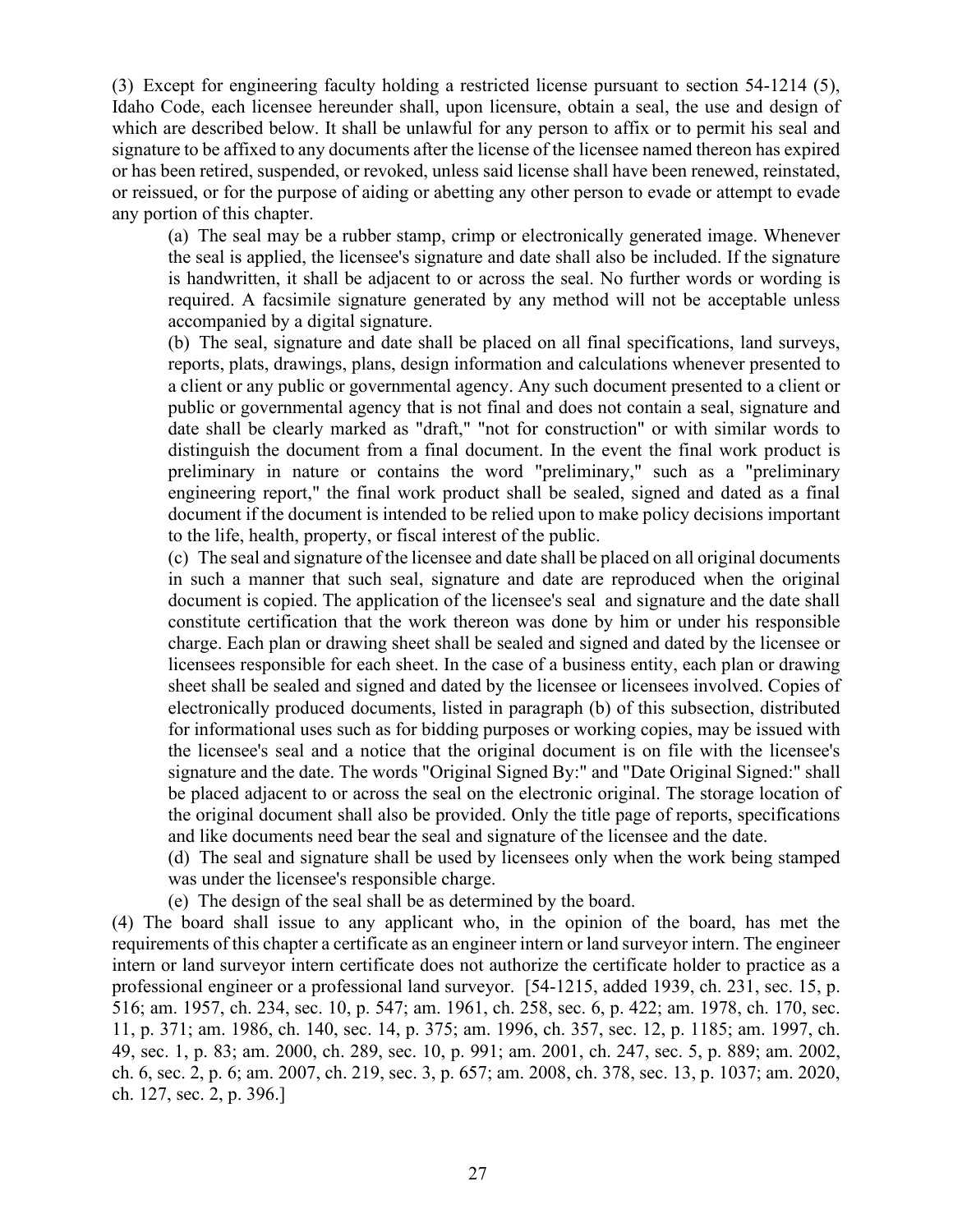**54-1216.** Expirations and Renewals -- Fees. (1) Each licensee or intern shall apply for renewal by the last day of the month during which the licensee was born, in evennumbered state of Idaho fiscal years for those born in even-numbered calendar years and in oddnumbered state of Idaho fiscal years for those born in odd-numbered calendar years, and shall become invalid on that date unless renewed.

(2) Certificates of authorization for business entities shall expire annually on the last day of the month in which the certificates were initially issued and shall become invalid on that date unless renewed.

(3) Renewal shall be after the payment of a renewal fee to be fixed by the board at not more than one hundred fifty dollars (\$150) and upon completion of any requirements for renewal required by this chapter or administrative rule.

(4) The failure on the part of any licensee or certificate holder to renew his or its license or certificate before expiration shall not deprive such person or business entity of the right of renewal, but the fee to be paid for the renewal of a license or certificate after the month in which it is due shall be increased fifty percent (50%) for each month or fraction of a month that payment of renewal is delayed; provided however, that the maximum fee for delayed renewal shall not exceed five hundred dollars (\$500).

(5) Any work performed after a license or certificate of authorization has expired, but before delayed renewal has been effected, shall become valid upon delayed renewal as if the license or certificate of authorization had not expired, but the licensee or certificate holder may be subject to disciplinary action by the board for practice on an expired license or such other action as provided pursuant to this chapter.

(6) The renewal of intern certificates shall be processed as prescribed in subsections (1) and (4) of this section for licensees, except that the biennial renewal fee shall not be more than thirty dollars (\$30.00). The failure on the part of any intern to effect renewal shall not invalidate his status as an engineer intern or land surveyor intern, but his name shall be removed from the board's mailing list. History: [54-1216, added 1939, ch. 231, sec. 16, p. 516; am. 1953, ch. 162, sec. 1, p. 257; am. 1961, ch. 258, sec. 7, p. 422; am. 1963, ch. 24, sec. 1, p. 166; am. 1970, ch. 95, sec. 3, p. 238; am. 1978, ch. 170, sec. 12, p. 381; am. 1979, ch. 111, sec. 1, p. 355; am. 1984, ch. 254, sec. 3, p. 607; am. 1986, ch. 140, sec. 15, p. 389; am. 1990, ch. 192, sec. 6, p. 430; am. 1996, ch. 357, sec. 13, p. 1197; am. 2000, ch. 289, sec. 11, p. 1001; am. 2001, ch. 247, sec. 6, p. 895; am. 2008, ch. 378, sec. 14, p. 1038; am. 2010, ch. 111, sec. 4, p. 226; am. 2015, ch. 114, sec. 4, p. 295; am. 2020, ch. 127, sec. 3, p. 396]

**54-1218. Public works.** (1) It shall be unlawful for this state, or for any county, city, school district, irrigation district, drainage district, highway district, or other subdivision of the state having power to levy taxes or assessments against property situated therein, to engage in the construction of any public works when the public health or safety is involved unless the plans and specifications and estimates have been prepared by, and the construction reviewed by, a professional engineer.

(2) The provisions of this section shall not apply to public construction, reconstruction, maintenance and repair work that is governed by chapter 12, title 42, Idaho Code; or public work that is insignificant, that is projects of less than ten thousand dollars (\$10,000) in total cost, performed by employees of the public agency and performed in accordance with standards for such work that have been certified by a professional engineer and duly adopted by the public agency's governing body including, but not limited to, the Idaho standards for public works construction and any supplements thereto, and only if a professional engineer determines that such public construction, reconstruction, maintenance and repair work does not represent a material risk to public health or safety. History: [54-1218, added 1939, ch. 231, sec. 18, p. 516; am. 1978, ch.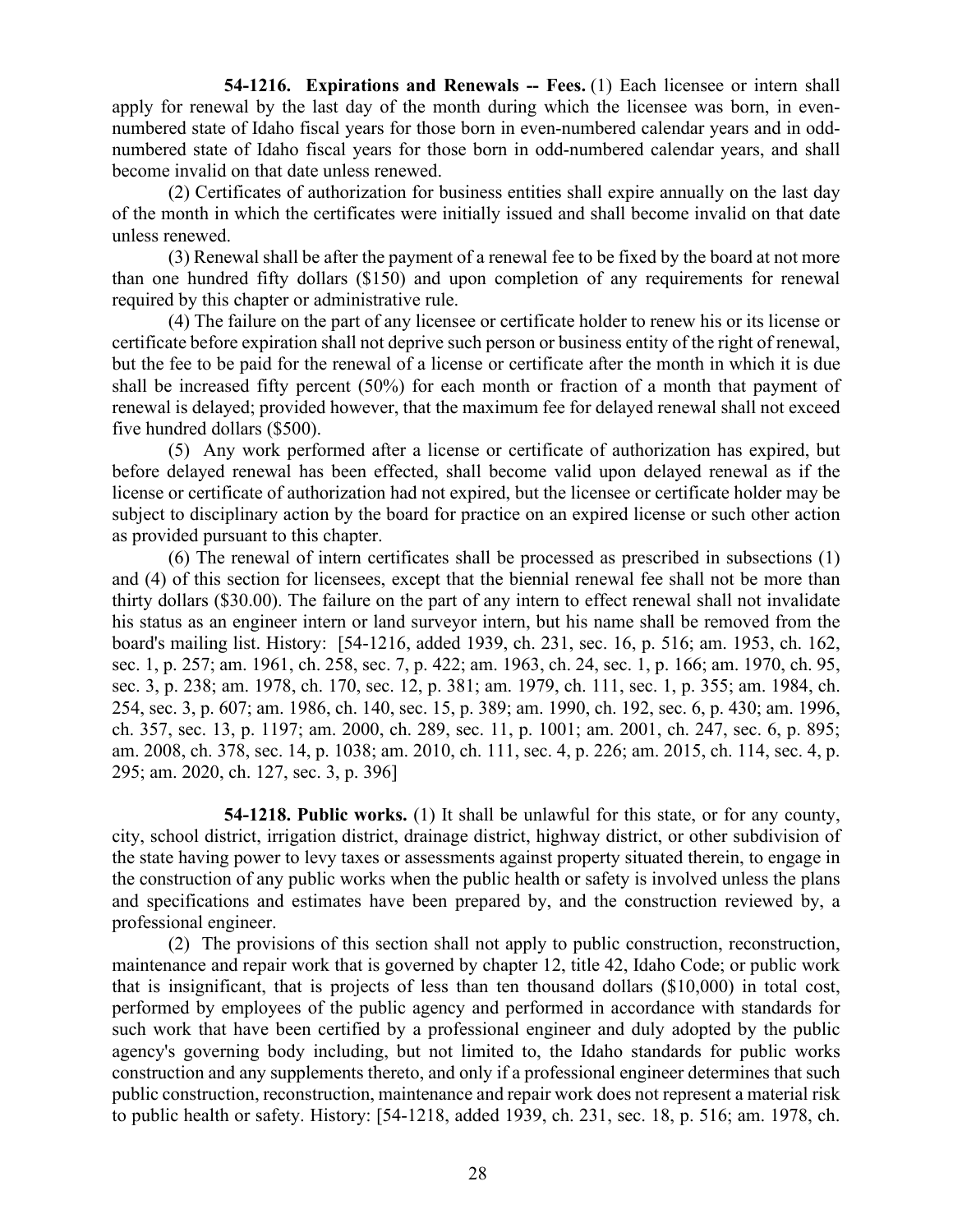170, sec. 14, p. 383; am. 2008, ch. 378, sec. 15, p. 1039; am. 2013, ch. 289, sec. 1, p. 762; am. 2014, ch. 97, sec. 32, p. 290; am. 2015, ch. 273, sec. 1, p. 1129.]

**54-1219. Comity licensure -- Fee.** The board, upon application therefor and the payment of a fee of not to exceed a maximum of one hundred fifty dollars (\$150), may issue a license as a professional engineer or professional land surveyor to any person who holds a license issued to the applicant by the proper authority of any state, territory or possession of the United States, the District of Columbia, or of a foreign country, provided that, in the opinion of the board, the applicant possesses the education, experience and examination credentials, or their equivalents, that were specified in the applicable licensing chapter in effect in this state at the time such license was issued, provided that a professional land surveyor applicant must successfully pass a land surveying examination as prepared and administered by the board, and provided such state, territory, possession or country will license, without examination and upon substantially the same condition, to applicants holding licenses issued by the board under this chapter. In the event the applicant has been licensed and has practiced as a professional engineer or professional land surveyor in another jurisdiction for a minimum of eight (8) years, has no outstanding disciplinary action, and is in good standing under a licensing system which, in the opinion of the board, maintains substantially equivalent professional standards as required under this chapter, the board may, in its discretion, waive the requirement for satisfaction of prescriptive credentials in education and examination. The board may postpone acting on an application for a license by comity if disciplinary or criminal action related to the applicant's practice has been taken or is pending in any other jurisdiction. History: [54-1219, added 1939, ch. 231, sec. 19, p. 516; am. 1957, ch. 234, sec. 11, p. 547; am. 1961, ch. 258, sec. 8, p. 422; am. 1970, ch. 95, sec. 4, p. 238; am. 1978, ch. 170, sec. 15, p. 384; am. 1984, ch. 254, sec. 4, p. 608; am. 1986, ch. 140, sec. 17, p. 390; am. 1990, ch. 192, sec. 8, p. 431; am. 1996, ch. 357, sec. 15, p. 1199; am. 2003, ch. 15, sec. 3, p. 48; am. 2008, ch. 378, sec. 16, p. 1040; am. 2012, ch. 24, sec. 3, p. 81.]

**54-1220. Disciplinary action -- procedures.** (1) Any affected party may prefer charges of fraud, deceit, gross negligence, incompetence, misconduct or violation of any provision of this chapter, or violation of any of the rules promulgated by the board, against any individual licensee or certificate holder or against any business entity holding a certificate of authorization or against a person applying for a license or against a business entity applying for a certificate of authorization. Repeated acts of negligence may be considered as a gross act for disciplinary action. Such charges shall be in writing and shall be sworn to by the person or persons making them and shall be filed with the executive director of the board. The executive director of the board shall be considered an affected party and may be the person making and filing the charges.

(2) All charges, unless dismissed by the board as unfounded or de minimis, or unless settled informally, shall be heard by the board within six (6) months after the date they were received at the board office unless such time is extended by the board for justifiable cause.

(3) Administrative proceedings shall be governed by the provisions of [chapter 52, title 67,](http://legislature.idaho.gov/idstat/Title67/T67CH52.htm) Idaho Code.

(4) If, after an administrative hearing, the board votes in favor of sustaining the charges, the board may, in its discretion, impose an administrative penalty, not to exceed five thousand dollars (\$5,000) for deposit in the general fund of the state of Idaho. In addition, the board, in its discretion, may admonish, reprimand, suspend, revoke, refuse to renew, refuse to grant, or any combination thereof, the individual's license or certificate or a business entity's certificate of authorization. The board may also, in its discretion, require the individual to practice under the supervision of another licensee, or require the individual to successfully complete continuing education courses as may be prescribed by the board.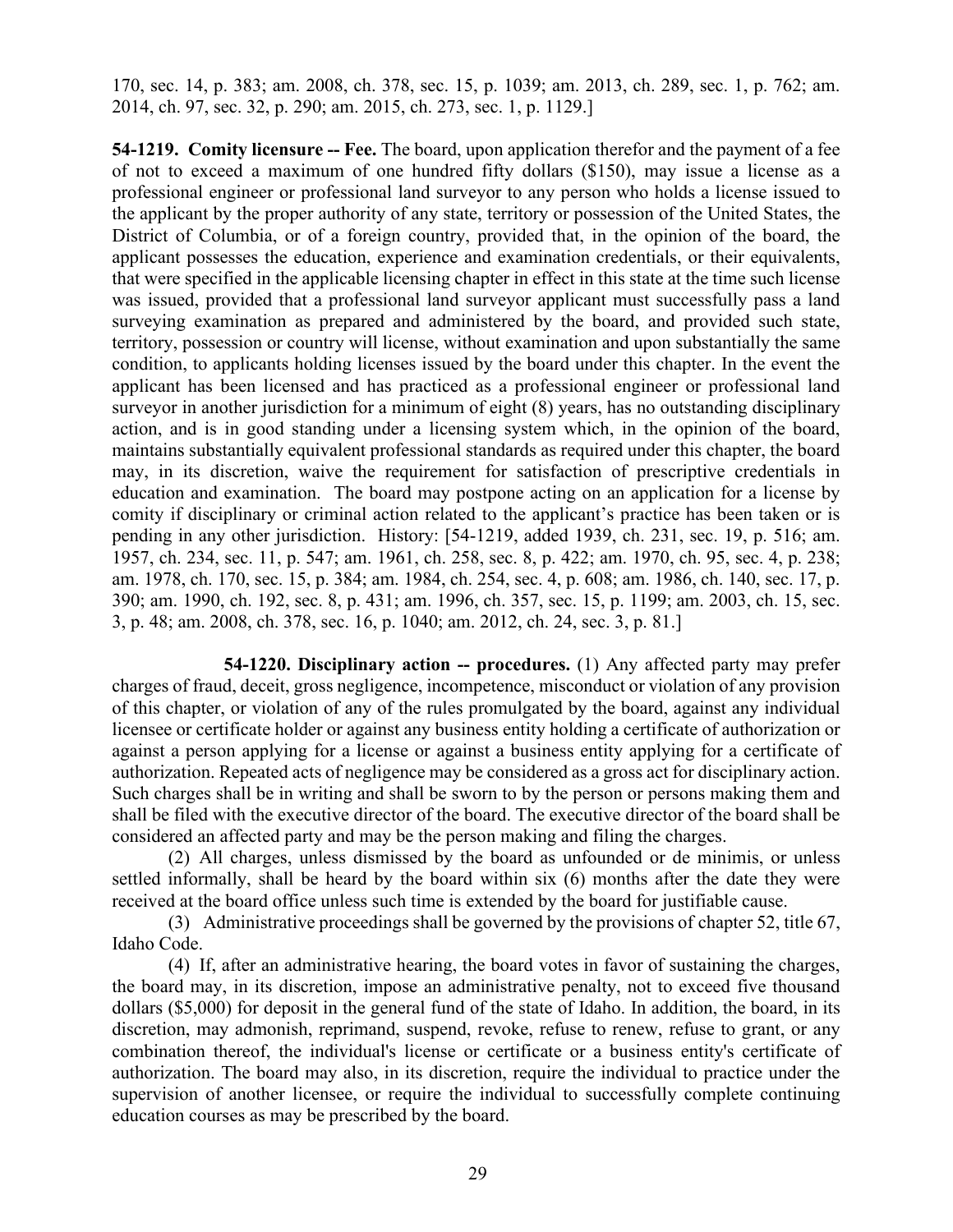(5) Notwithstanding the provisions of subsection (4) of this section, any person who has violated the recordkeeping or continuing professional development requirements imposed by the rules of the board may, in lieu of disciplinary proceedings under this chapter or [chapter 52, title](http://legislature.idaho.gov/idstat/Title67/T67CH52.htm)  [67,](http://legislature.idaho.gov/idstat/Title67/T67CH52.htm) Idaho Code, elect to pay the board a penalty in the amount of four hundred dollars (\$400) for a first-time violation. Upon successful completion of the recordkeeping or continuing professional development requirements and payment of the penalty, the violation shall not be considered disciplinary action under the provisions of this section and shall not be reported to any national disciplinary database.

(6) The board shall have jurisdiction over licensees and certificate holders whose licenses and certificates are not current, provided the action relates to services performed when the license was current and valid. History: [54-1220, added 1939, ch. 231, sec. 20, p. 516; am. 1957, ch. 234, sec. 12, p. 547; am. 1963, ch. 25, sec. 1, p. 167; am. 1978, ch. 170, sec. 16, p. 384; am. 1986, ch. 140, sec. 18, p. 391; am. 1991, ch. 21, sec. 1, p. 44; am. 1993, ch. 216, sec. 63, p. 646; am. 1996, ch. 357, sec. 16, p. 1199; am. 2000, ch. 289, sec. 12, p. 1002; am. 2001, ch. 247, sec. 7, p. 896; am. 2004, ch. 84, sec. 4, p. 318; am. 2007, ch. 219, sec. 4, p. 659; am. 2008, ch. 378, sec. 17, p. 1040; am. 2010, ch. 111, sec. 5, p. 227; am. 2013, ch. 339, sec. 2, p. 888; am. 2015, ch. 114, sec. 5, p. 296; am. 2020, ch. 127, sec. 4, p. 396]

**54-1221. Reissuance of licenses and wall certificates**. A new wall certificate to replace any wall certificate revoked, lost, destroyed, or mutilated may be issued upon payment of such reasonable charge therefor as shall be fixed by the board to cover the estimated cost of such reissuance, but not exceeding ten dollars (\$10.00) in any case. History: [54-1221, added 1939, ch. 231, sec. 21, p. 516; am. 1957, ch. 234, sec. 13, p. 547; am. 1963, ch. 26, sec. 1, p. 168; am. 1986, ch. 140, sec. 19, p. 392; am. 2001, ch. 247, sec. 8, p. 897; am. 2008, ch. 378, sec. 18, p. 1041; am. 2013, ch. 339, sec. 3, p. 888; am. 2020, ch. 127, sec. 6, p. 396]

**54-1222. Violations and penalties -- Prosecution of offenses.** Any person who shall practice, or offer to practice, professional engineering or professional land surveying in this state without being licensed in accordance with the provisions of this chapter, or any person presenting or attempting to use as his own the license or the seal of another, or any person who shall give any false or forged evidence of any kind to the board or to any member thereof in obtaining a license or certificate, or any person who shall falsely impersonate any other licensee of like or different name, or any person who shall attempt to use an expired or revoked license or practice at any time during a period the board has suspended or revoked his license, or any person who shall violate any of the provisions of this chapter, shall be guilty of a misdemeanor.

Legal counsel selected by the board, or the attorney general of this state or anyone designated by him may act as legal advisor of the board. It shall be the duty of the attorney general of this state to enforce the provisions of this chapter relating to unlicensed practice and to prosecute any unlicensed person violating the same. The attorney general shall be reimbursed by the board for any fees and expenses incurred by the attorney general in representing the board or prosecuting unlicensed persons. History: [54-1222, added 1939, ch. 231, sec. 22, p. 516; am. 1957, ch. 234, sec. 14, p. 547; am. 1974, ch. 13, sec. 111, p. 138; am. 1978, ch. 170, sec. 17, p. 385; am. 1986, ch. 140, sec. 20, p. 392; am. 2000, ch. 289, sec. 13, p. 1003; am. 2008, ch. 378, sec. 19, p. 1041.]

**54-1223. Saving clause -- Exemptions.** (1) This chapter shall not be construed to affect:

(a) The practice of any other profession or trade for which a license is required under any law of this state or the United States.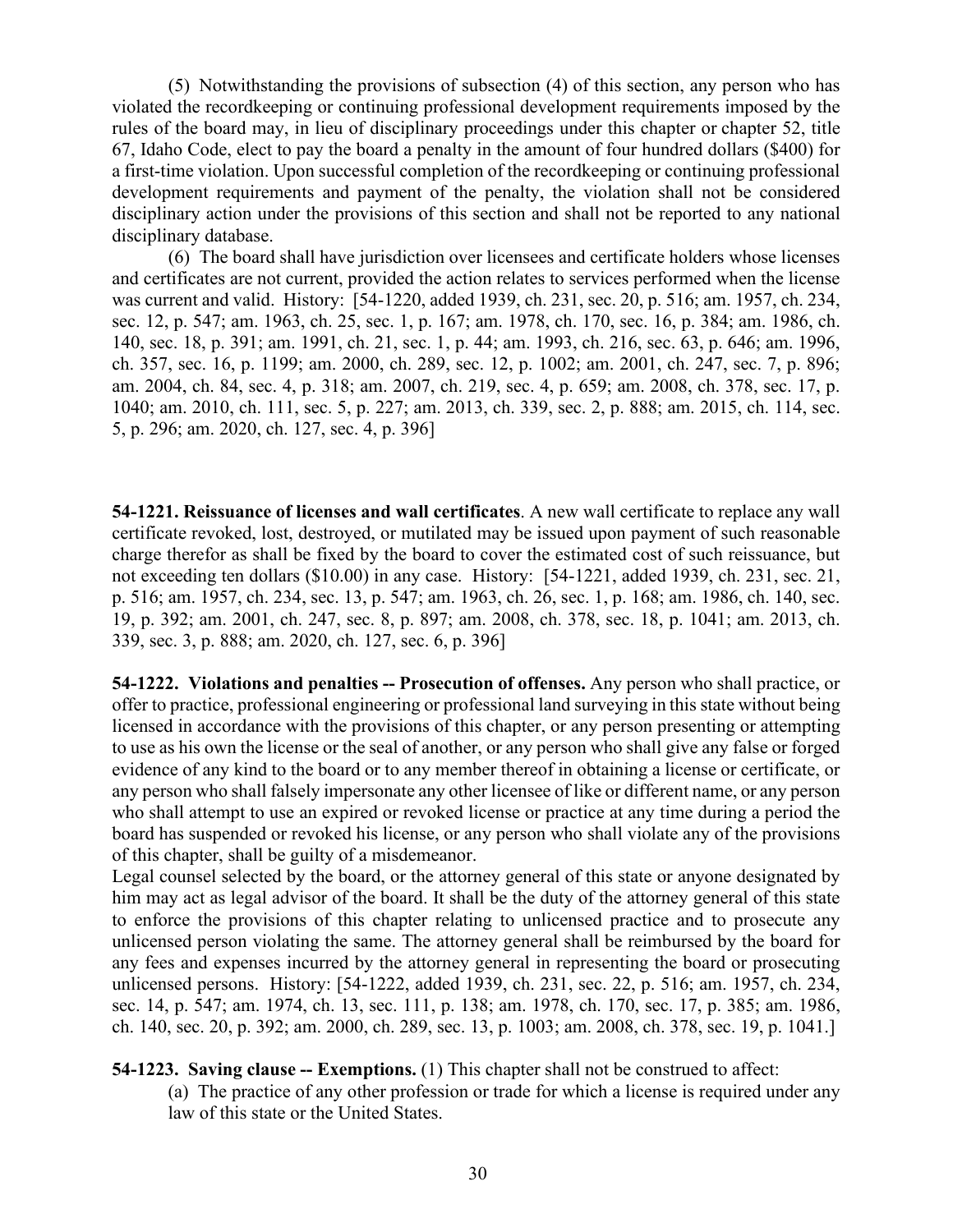(b) The work of an employee or a subordinate of a person holding a license under this chapter, provided such work does not include final engineering design or land surveying decisions and is done under the direct responsibility, checking, and supervision of, and verified by, a person holding a license under this chapter.

(c) Any individual teaching upper division engineering subjects that are classified as engineering design for any college or university in this state as of July 1, 1988, and any such individual employed after July 1, 1988, for a period of five (5) years from the date of employment with any college or university in this state.

(d) An individual doing surveying work for himself, or through a business entity, on property owned or leased by the individual or business entity, or in which the individual or business entity has an interest, estate or possessory right and which affects exclusively the property or interests of the individual or business entity; provided, that all land surveying maps, plats or plans filed with any county recorder's office in the state of Idaho for the purpose of illustrating or defining boundaries of property ownership, shall be made by a licensed professional land surveyor as provided in this chapter.

(e) An individual doing survey work for himself, or through a business entity with respect to the location, amendment, or relocation of a mining claim.

(f) The practice of engineering by employees of a business entity as long as the services provided by them are for internal business entity use only.

(2) The board, at its discretion, may exempt an exceptional individual who has twelve (12) or more years of appropriate experience in engineering from the requirement for satisfactory completion of an examination in the fundamentals of engineering.

(3) An applicant for licensure as a professional engineer either by examination or by comity who has earned a bachelor degree in engineering from an approved engineering program and has, in addition, earned a doctorate degree in engineering from a college or university which offers an approved undergraduate program in the same discipline as the doctorate degree earned, shall be exempt from the requirement for satisfactory completion of an examination in the fundamentals of engineering. Honorary doctorate degrees are not considered earned degrees for purposes of this subsection.

(4) In addition to, and notwithstanding other provisions of this chapter, in circumstances of emergency creating conditions of imminent and substantial danger to the public health, safety or environment through the provision of engineering services, the prosecuting attorney or the attorney general may institute a civil action for an immediate injunction to halt the provision of engineering services.

(5) A professional engineer licensed in Idaho may review the work of a professional engineer who is licensed in another jurisdiction of the United States or a foreign country on a project that is a site adaptation of a standard design plan to determine that the standard design plan meets the standard of care and is applicable to the intended circumstance, with or without modification. The Idaho professional engineer shall demonstrate responsible charge, as defined in this chapter, by performing professional services related to his assignment including developing or obtaining a complete design record with design criteria and calculations, performing necessary code research and developing any necessary and appropriate changes to the standard design plan necessary to properly apply the standard design to the intended circumstance. The nonprofessional services, such as drafting, need not be redone by the Idaho professional engineer, but must clearly and accurately reflect the Idaho professional engineer's work. The burden is on the Idaho professional engineer to show such compliance. The Idaho professional engineer shall have control of and responsibility for the entire work product, shall seal, sign and date it as required in this chapter, and shall be in possession of all original documents or certified copies of documents related to the professional engineer's work for the project.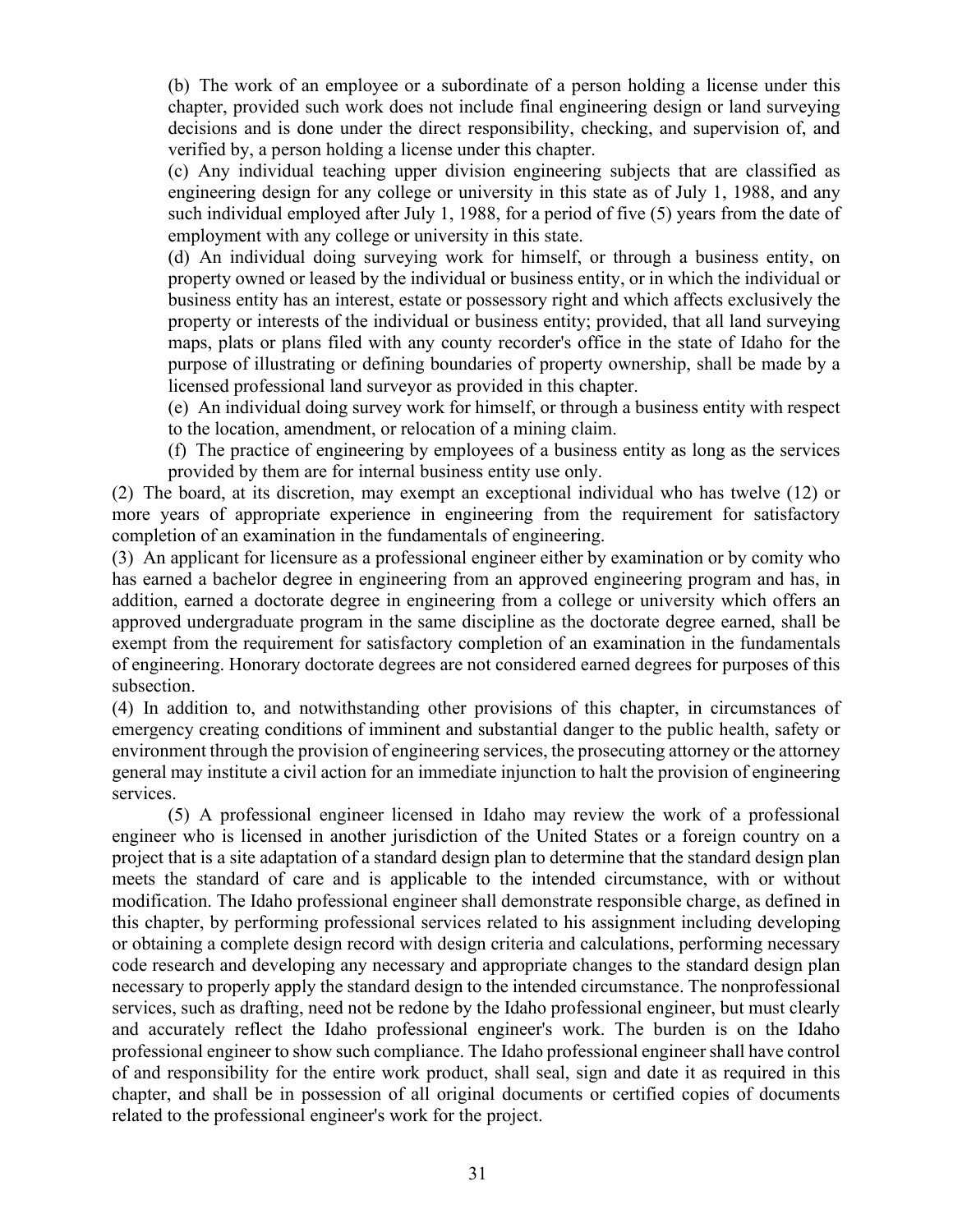(6) In the event a licensee in responsible charge of a project leaves employment, is transferred, is promoted, becomes incapacitated, dies or is otherwise not available to seal, sign and date final documents, the duty of responsible charge of the project shall be accomplished by the successor licensee by becoming familiar with and reviewing, in detail, and retaining the project documents to date. Subsequent work on the project must clearly and accurately reflect the successor licensee's responsible charge. The successor licensee shall seal, sign and date all work product in conformance with section 54-1215, Idaho Code. History: [54-1223, added 1939, ch. 231, sec. 23, p. 516; am. 1957, ch. 234, sec. 15, p. 547; am. 1970, ch. 95, sec. 5, p. 238; am. 1978, ch. 170, sec. 18, p. 386; am. 1984, ch. 254, sec. 5, p. 608; am. 1986, ch. 140, sec. 21, p. 393; am. 1990, ch. 192, sec. 9, p. 432; am. 1994, ch. 356, sec. 1, p. 1116; am. 1996, ch. 357, sec. 17, p. 1200; am. 1999, ch. 273, sec. 2, p. 686; am. 2000, ch. 289, sec. 14, p. 1003; am. 2001, ch. 247, sec. 9, p. 897; am. 2002, ch. 6, sec. 3, p. 9; am. 2006, ch. 137, sec. 1, p. 392; am. 2007, ch. 219, sec. 5, p. 659; am. 2008, ch. 378, sec. 20, p. 1042; am. 2010, ch. 111, sec. 6, p. 228.]

**54-1225. Appeals.** Any person or organization who shall feel aggrieved by any action of the board in denying, suspending or revoking a license or certificate or certificate of authorization, as is appropriate, may appeal therefrom in accordance with the provisions of the administrative procedure act, chapter 52, title 67, Idaho Code. [54-1225, added 1939, ch. 231, sec. 25, p. 516; am. 1957, ch. 234, sec. 16, p. 547; am. 1978, ch. 170, sec. 19, p. 387; am. 2008, ch. 378, sec. 21, p. 1043.]

**54-1226. Separability.** If any provision of this chapter or the application thereof to any person or circumstances is held invalid, such invalidity shall not affect other provisions or applications of the chapter, which can be given effect without the invalid provision or application, and to this end the provisions of this chapter are declared to be severable. History: [54-1226, added 1939, ch. 231, sec. 26, p. 516; am. 2000, ch. 289, sec. 16, p. 1004.]

**54-1227. Surveys – Authority and Duties of Professional Land Surveyors and Professional Engineers.** (1) Every licensed professional land surveyor is hereby authorized to make land surveys and it shall be the duty of each licensed professional land surveyor, whenever making any professional boundary land survey as defined in section [54-1202,](http://legislature.idaho.gov/idstat/Title54/T54CH12SECT54-1202.htm) Idaho Code, that is not preliminary in nature, to set permanent and reliable magnetically detectable monuments at all unmonumented corners field-located, the minimum size of which shall be one-half (1/2) inch in least dimension and two (2) feet long iron or steel rod, or a metallic post or pipe one (1) inch in least dimension and two (2) feet long with a minimum wall thickness of nominal one-eighth (1/8) inch, or other more substantial monuments designed specifically for use as a survey monument. Such monuments must be substantially in the ground, stable, and permanently marked with the license number of the professional land surveyor responsible for placing the monument.

(2) Where special circumstances preclude use of such monuments, the professional land surveyor must place an alternate, stable, permanent monument that is magnetically detectable marked with the license number of the professional land surveyor placing the monument.

(3) Where the corner position cannot be monumented due to special circumstances, the professional land surveyor must establish reference monuments or a witness corner and mark them as such.

(4) Any found nonmagnetically detectable monument must be remonumented with a magnetically detectable monument compliant with subsections (1) through (3) of this section.

(5) Professional engineers qualified and duly licensed pursuant to this chapter may also perform those other surveys necessary and incidental to their work. History: [(54-1227) 1903, p. 81, sec. 7; reen. R.C. & C.L., sec. 1408; C.S., sec. 2240; am. 1921, ch. 158, sec. 1, p. 351; I.C.A., sec. 53-2306; am. 1957, ch. 234, sec. 17, p. 547; am. 1978, ch. 170, sec. 20, p. 388; am. 1986, ch.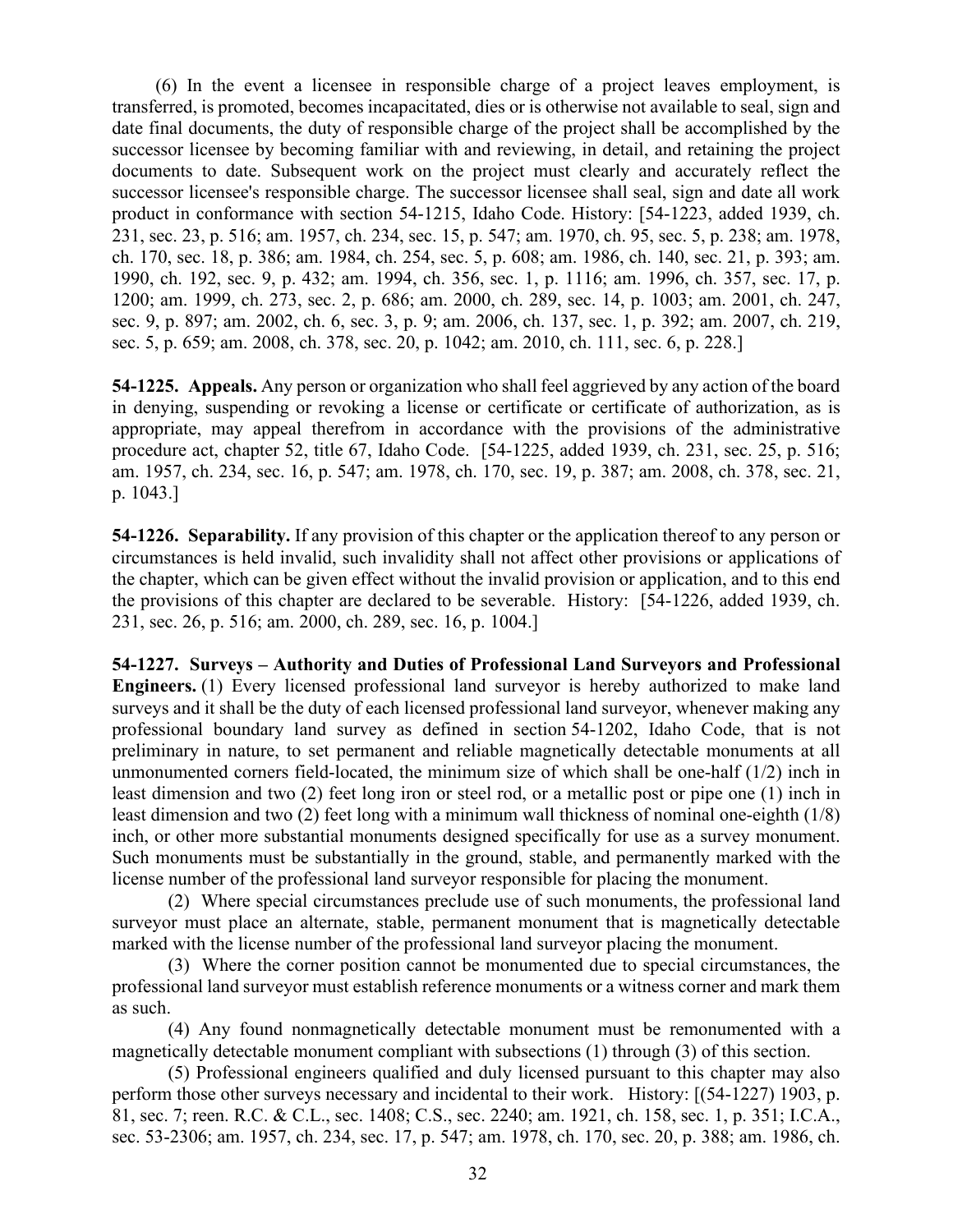140, sec. 22, p. 395; am. 1992, ch. 61, sec. 2, p. 194; am. 1996, ch. 357, sec. 19, p. 1202; am. 2008, ch. 378, sec. 22, p. 1043; am. 2011, ch. 136, sec. 11, p. 391; am. 2015, ch. 116, sec. 2, p. 302; am. 2020, ch. 127, sec. 7, p. 396]

**54-1228. Administering and certification of oaths -- authority of professional land surveyors**. Every professional land surveyor is authorized to administer and certify oaths, when it becomes necessary to take testimony to identify or establish old or obliterated corners, or to perpetuate a corner that is in a perishable condition, or whenever the importance of the land survey makes it desirable. A record of such oaths shall be kept as part of the field notes of the land survey. History: [(54-1228) 1903, p. 81, sec. 6; am. R.C., sec. 1409; reen. C.L., sec. 1409; C.S., sec. 2241; am. 1921, ch. 158, sec. 2, p. 351; I.C.A., sec. 53-2307; am. 1957, ch. 234, sec. 18, p. 547; am. 1978, ch. 170, sec. 21, p. 388; am. 1986, ch. 140, sec. 23, p. 395; am. 2008, ch. 378, sec. 23, p. 1044; am. 2013, ch. 339, sec. 4, p. 889.]

**54-1229. Legal survey of land.** No survey of land, or plat or subdivision shall be legal unless made by or under the responsible charge of a professional land surveyor.

All land surveys made under the authority of the state, or of any political subdivision of the state, must be performed by a professional land surveyor. History: [(54-1229) 1903, p. 81, secs. 9, 12; reen. R.C. & C.L., sec. 1410; C.S., sec. 2242; am. 1921, ch. 158, sec. 3, p. 351; I.C.A., sec. 53-2308; am. 1957, ch. 234, sec. 19, p. 547; am. 1978, ch. 170, sec. 22, p. 388; am. 1986, ch. 140, sec. 24, p. 395; am. 1996, ch. 357, sec. 20, p. 1202; am. 1998, ch. 220, sec. 9, p. 761; am. 2000, ch. 289, sec. 17, p. 1004.]

#### **54-1230. Land surveying -- Right of entry.**

(1) Any person duly licensed by the state of Idaho as a professional land surveyor, including all subordinates subject to the supervision of a licensed surveyor while undertaking land survey activities, and any surveyor or his subordinate employed in the execution of any survey authorized by the congress of the United States may enter upon lands within this state for the purpose of exploring, triangulating, leveling, surveying, and of doing any work that may be necessary to carry out the objects of existing laws relative to surveys, may establish permanent station marks, and may erect the necessary signals and temporary observatories, doing no unnecessary injury thereby.

(2) Nothing in this section shall affect the right of entry established in sections 40-1310 and 40-2301, Idaho Code.

(3) A surveyor or his subordinate shall not enter railroad property pursuant to this section without written permission from the railroad's chief engineering officer or his designee.

(4) The surveyor, or any employee or agent of the land surveyor, may not enter upon land for the purpose of surveying, performing other survey work, or establishing a permanent survey moument without first providing prior notice to the landowner by first class mail or by personal notice. If the land is occupied by a person other than the landowner, prior notice must also be given to the occupant by first class mail or by person notice. Notice that is given by first class mail must be mailed as soon as practicable following the contract or agreement to perform to perform the work and at least seven (7) days prior to the entry onto the land unless the notice period is waived in writing by the landowner, occupant, or an agent thereof. Notice that is given by personal notice must be hand-delivered to the landowner or occupant or, if hand delivery cannot be accomplished, it may be posted in a conspicuous place where the landowner or occupant may reasonably be expected to see the notice. The notice shall give the professional land surveyor's name, address, telephone number, purpose, availability of the survey, and the presence of any temporary or permanent monuments or other markers to be established by the surveyor and left on the land. The surveyor or his agent or employee shall cooperate with the landowner, occupant, or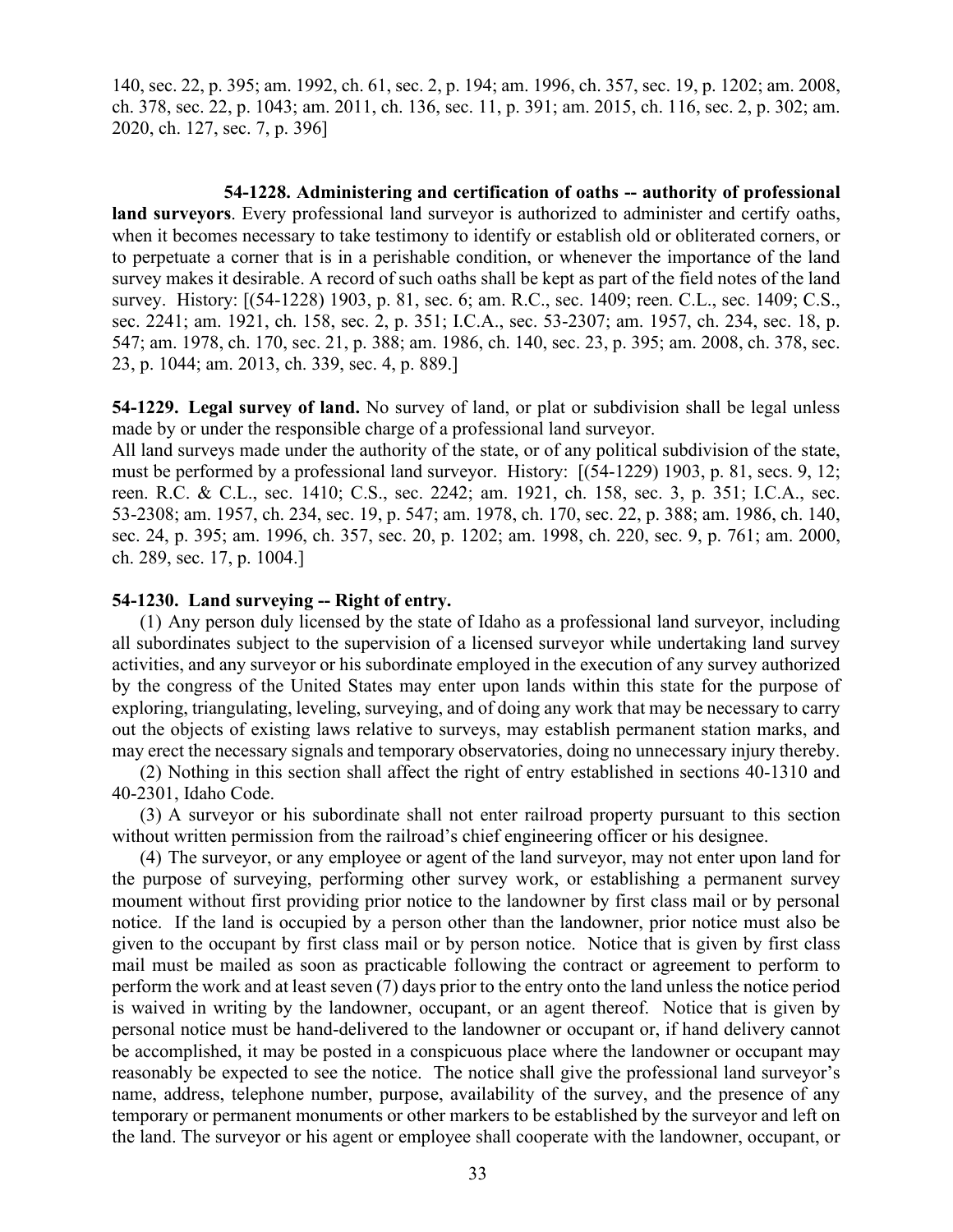agent thereof to avoid disruption of a business or agricultural operation. History: [(54-1230) 1919, ch. 31, sec. 1, p. 112; C.S., sec. 2243; I.C.A., sec. 53-2309; am. 1986, ch. 140, sec. 25, p. 395; 2019 ch. 149, p. 498]

**54-1234. Monumentation – Penalty and Liability for Defacing**. If any person shall willfully deface, injure or remove any signal, monument or other object set as a permanent boundary survey marker, benchmark or point set in control surveys by agencies of the United States government or the state of Idaho or set by a professional land surveyor or an agent of the United States government or the state of Idaho, he shall forfeit a sum not exceeding one thousand five hundred dollars (\$1,500) for each offense, and shall be liable for damages sustained by the affected parties in consequence of such defacing, injury or removal, to be recovered in a civil action in any court of competent jurisdiction.

History:

[(54-1234) 1919, ch. 31, sec. 5, p. 112; C.S., sec. 2247; I.C.A., sec. 53-2313; am. 1986, ch. 140, sec. 26, p. 396; am. 2008, ch. 378, sec. 24, p. 1044; am. 2011, ch. 136, sec. 12, p. 391; am. 2015, ch. 48, sec. 5, p. 106.]

[see **18-7016. OBLITERATING AND DEFACING BOUNDARY MONUMENTS**. Every person who either:

1. Maliciously removes any monument erected for the purpose of designating any point in the boundary of any lot or tract of land; or

2. Maliciously defaces or alters the marks upon any such monument; or

3. Maliciously cuts down or removes any tree upon which any such marks have been made for such purpose, with intent to destroy such marks; Is guilty of a misdemeanor.

History:

[18-7016, added 1972, ch. 336, sec. 1, p. 977.]]

**54-1235. Practice by a business entity.** (1) The practice of or offer to practice professional engineering or professional land surveying, as defined in this chapter, by professional engineers or professional land surveyors, through a business entity, or by a business entity through professional engineers or professional land surveyors, as employees, or officers, is permitted subject to the provisions of this chapter, provided that all personnel of such business entity, who act in its behalf as professional engineers or professional land surveyors in this state are licensed as provided by this chapter, or are persons lawfully practicing under the exemptions enumerated in this chapter, and further provided that said business entity, except utilities regulated by the Idaho public utilities commission, has been issued a certificate of authorization by the board as provided by this chapter. No business entity shall be relieved of responsibility for the conduct or acts of its employees or officers by reason of its compliance with the provisions of this chapter, nor shall any individual practicing professional engineering or professional land surveying as defined in this chapter, be relieved of responsibility for engineering or land surveying services performed by reason of his employment or relationship with such business entity. All final drawings, specifications, plats, reports, or other engineering or land surveying papers or documents involving the practice of professional engineering or professional land surveying as defined in this chapter, which shall have been prepared or approved for the use of or for delivery to any person or for public record within this state shall be dated and bear the signature and seal of the professional engineer or professional land surveyor who prepared or approved them.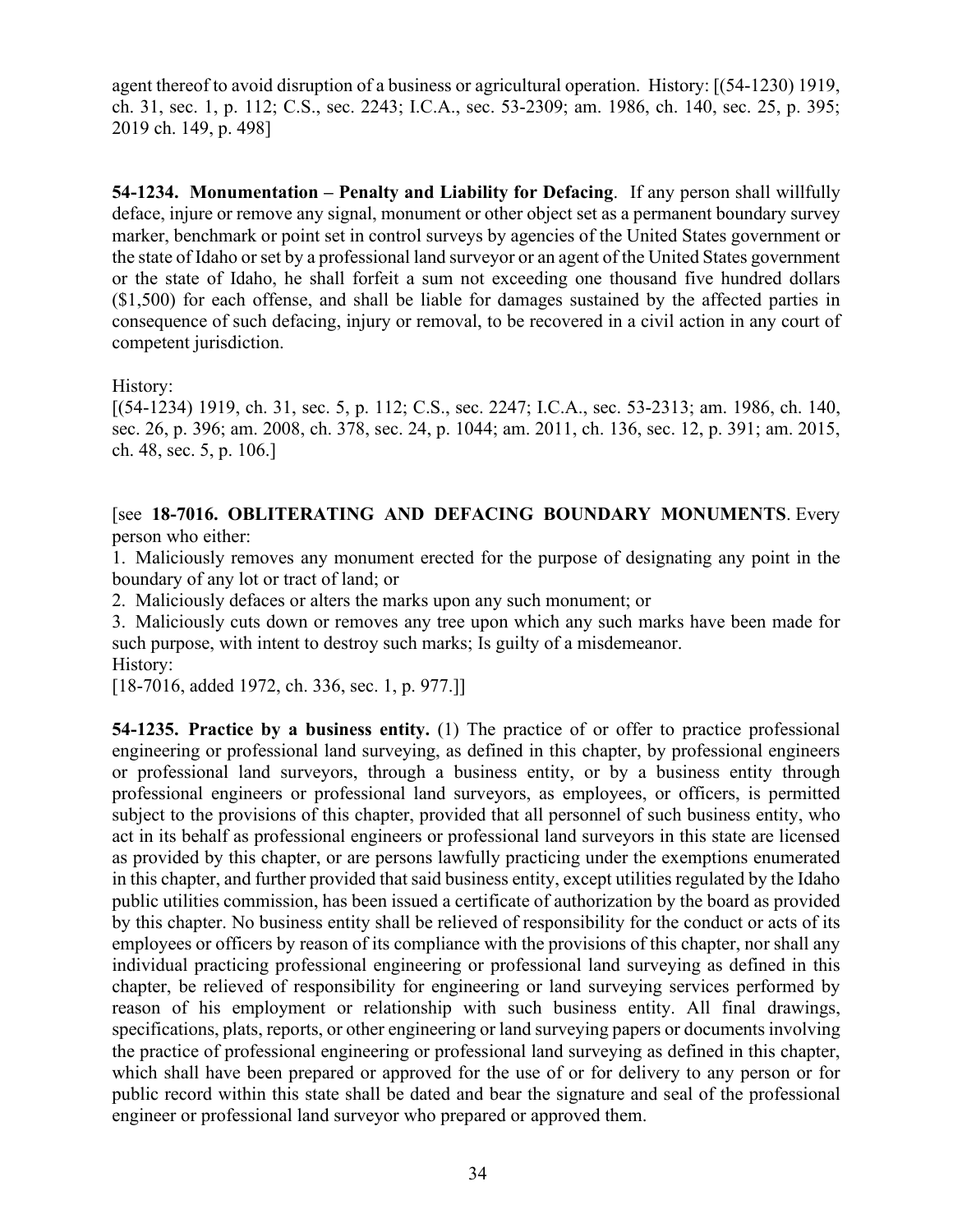(2) A business entity organized pursuant to this section may provide or offer to provide allied professional services as defined in section 30-21-901, Idaho Code, in connection with the providing of engineering or land surveying services, by persons licensed in allied professions acting as employees or officers, provided such persons are duly licensed or otherwise legally authorized to render such allied professional services within this state.

(3) A business entity desiring a certificate of authorization for engineering, for land surveying, or for both, shall file with the board a description of the engineering or land surveying service to be offered or practiced in the state, an application upon a form to be prescribed by the board and the designation required by the following paragraph, accompanied by the application fee.

(4) Such business entity shall file with the board a designation of an individual or individuals duly licensed to practice professional engineering or professional land surveying in this state who shall be in responsible charge of the practice of professional engineering or land surveying, as applicable, by said business entity in this state. In the event there shall be a change in the individual or individuals in responsible charge, such changes shall be designated in writing and filed with the board within thirty (30) days after the effective date of such change.

If all requirements of this chapter are met, the board shall issue to such business entity a certificate of authorization for professional engineering, for land surveying, or for both; provided, however, the board may refuse to issue a certificate if any facts exist which would entitle the board to suspend or revoke an existing certificate.

A professional engineer or professional land surveyor who renders occasional, part-time or consulting engineering or land surveying services to or for a business entity may not be designated as the person in responsible charge for the professional activities of the business entity.

(5) The secretary of state shall not accept for filing from any person any assumed business name which includes within its name any of the words "engineer," "engineering," "land surveyor," "land surveying," or any modification or derivation thereof, unless the board shall have issued a letter indicating that the person has a licensed professional in responsible charge of the professional activities of the sole proprietorship or business entity. The board may notify the secretary of state, in writing, that it waives any objection to the name if the person is clearly not governed by chapter 12, title 54, Idaho Code. The secretary of state shall not accept for filing the organizational documents of an Idaho business entity, or authorize the transaction of business by any foreign business entity which includes, among objects for which it is established or within its name, any of the words "engineer," "engineering," "land surveyor," "land surveying," or any modification or derivation thereof, unless the board shall have issued for said applicant a certificate of authorization or a letter indicating the eligibility of said applicant to receive such certificate. The board may notify the secretary of state, in writing, that it waives any objection to the name or purpose of any business entity if it is clearly not governed by chapter 12, title 54, Idaho Code. The business entity applying shall include such certificate or letter from the board with any filings submitted to the secretary of state. [54-1235, added 1963, ch. 20, sec. 1, p. 161; am. 1978, ch. 170, sec. 23, p. 389; am. 1979, ch. 176, sec. 1, p. 527; am. 1986, ch. 140, sec. 27, p. 396; am. 1990, ch. 192, sec. 10, p. 433; am. 1996, ch. 357, sec. 21, p. 1203; am. 2001, ch. 247, sec. 10, p. 898; am. 2008, ch. 378, sec. 25, p. 1044; am. 2015, ch. 251, sec. 6, p. 1048.]

**54-1236. Exclusive jurisdiction of the state -- Restriction on requirement for additional licenses or fees.** (1) Only the board of licensure of professional engineers and professional land surveyors of the state of Idaho is authorized and empowered to issue licenses to persons to practice the profession of engineering or land surveying.

(2) No local jurisdiction shall have the authority to require additional licensure or to require payment of any fees in order for any professional engineer or professional land surveyor to engage in the practice of the profession for which the board has issued a license. History: [54- 1236, added 2004, ch. 84, sec. 5, p. 319; am. 2008, ch. 378, sec. 26, p. 1046.]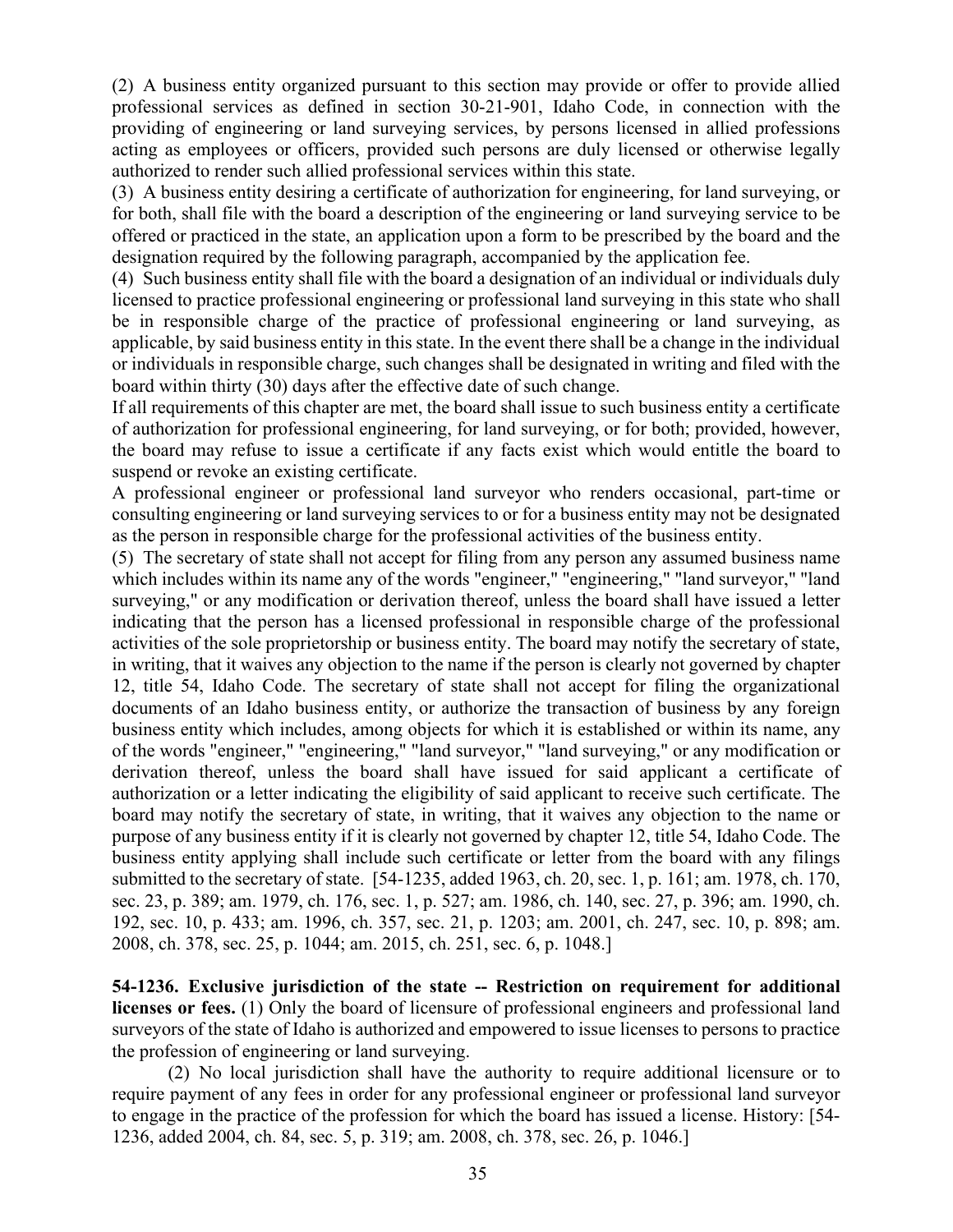# **TITLE 50** MUNICIPAL CORPORATIONS **CHAPTER 13** PLATS AND VACATIONS

**50-1301. Definitions**. The following definitions shall apply to terms used in this section and sections [50-1302](https://legislature.idaho.gov/statutesrules/idstat/Title50/T50CH13/SECT50-1302) through [50-1334,](https://legislature.idaho.gov/statutesrules/idstat/Title50/T50CH13/SECT50-1334) Idaho Code.

(1) Basis of bearing: The bearing in degrees, minutes and seconds, or equivalent, of a line between two (2) monuments or two (2) monumented corners that serves as the reference bearing for all other lines on the survey;

(2) Easement: A right of use, falling short of ownership, and usually for a certain stated purpose;

(3) Functioning street department: A city department responsible for the maintenance, construction, repair, snow removal, sanding and traffic control of a public highway or public street system which qualifies such department to receive funds from the highway distribution account to local units of government pursuant to section [40-709,](https://legislature.idaho.gov/statutesrules/idstat/Title40/T40CH7/SECT40-709) Idaho Code;

(4) Idaho coordinate system: That system of coordinates established and designated by [chapter](https://legislature.idaho.gov/statutesrules/idstat/Title55/T55CH17)  [17, title 55,](https://legislature.idaho.gov/statutesrules/idstat/Title55/T55CH17) Idaho Code;

(5) Land survey: Measuring the field location of corners that:

(a) Determine the boundary or boundaries common to two (2) or more ownerships;

(b) Retrace or establish land boundaries;

(c) Retrace or establish boundary lines of public roads, streets, alleys or trails; or

(d) Plat lands and subdivisions thereof.

(6) Monument: A physical structure or object that occupies the position of a corner;

(7) Owner: The proprietor of the land (having legal title);

(8) Plat: The drawing, map or plan of a subdivision, cemetery, townsite or other tract of land, or a replatting of such, including certifications, descriptions and approvals;

(9) Private road: A road within a subdivision plat that is not dedicated to the public and not a part of a public highway system;

(10) Public highway agency: The state transportation department, any city, county, highway district or other public agency with jurisdiction over public highway systems and public rights-ofway;

(11) Public land survey corner: Any point actually established and monumented in an original survey or resurvey that determines the boundaries of remaining public lands, or public lands patented, represented on an official plat and in the field notes thereof, accepted and approved under authority delegated by congress to the U.S. general land office and the U.S. department of the interior, bureau of land management;

(12) Public right-of-way: Any land dedicated and open to the public and under the jurisdiction of a public highway agency, where the public highway agency has no obligation to construct or maintain said right-of-way for vehicular traffic;

(13) Public street: A road, thoroughfare, alley, highway or bridge under the jurisdiction of a public highway agency;

(14) Reference point: A special monumented point that does not occupy the same geographical position as the corner itself and where the spatial relationship to the corner is known and recorded and that serves to locate the corner;

(15) Sanitary restriction: The requirement that no building or shelter which will require a water supply facility or a sewage disposal facility for people using the premises where such building or shelter is located shall be erected until written approval is first obtained from the director of the department of environmental quality or his delegate approving plans and specifications either for public water and/or sewage facilities, or individual parcel water and/or sewage facilities;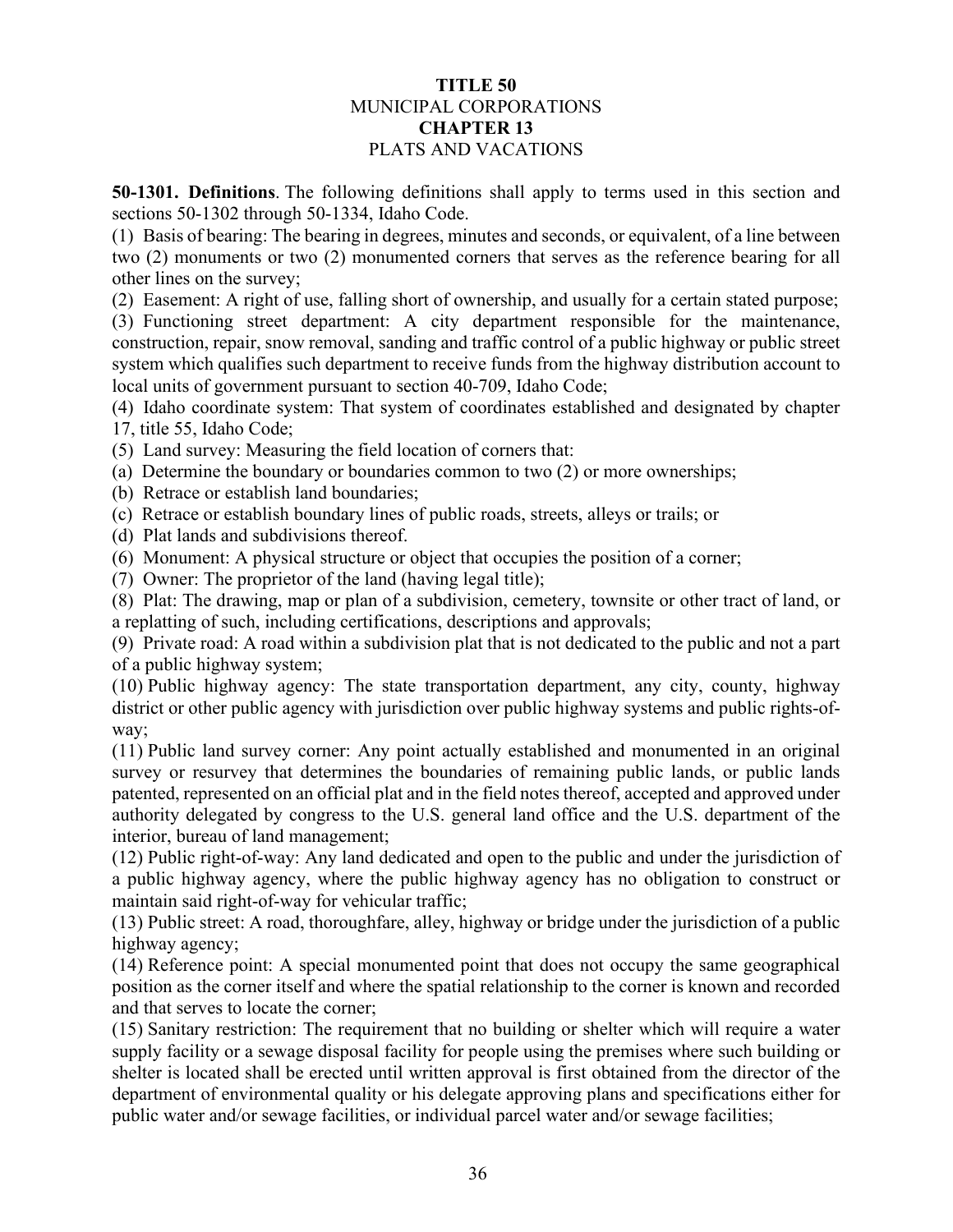(16) Street: A road, thoroughfare, alley, highway or a right-of-way which may be open for public use but is not part of a public highway system nor under the jurisdiction of a public highway agency;

(17) Subdivision: A tract of land divided into five (5) or more lots, parcels, or sites for the purpose of sale or building development, whether immediate or future; provided that this definition shall not include a bona fide division or partition of agricultural land for agricultural purposes. A bona fide division or partition of agricultural land for agricultural purposes shall mean the division of land into lots, all of which are five (5) acres or larger, and maintained as agricultural lands. Cities or counties may adopt their own definition of subdivision in lieu of this definition;

(18) Witness corner: A monumented point on a lot line or boundary line of a survey, near a corner and established in situations where it is impracticable to occupy or monument the corner.

History: [50-1301, added 1967, ch. 429, sec. 219, p. 1249; am. 1970, ch. 184, sec. 1, p. 533; am. 1971, ch. 329, sec. 1, p. 1294; am. 1988, ch. 175, sec. 1, p. 306; am. 1990, ch. 170, sec. 1, p. 367; am. 1992, ch. 262, sec. 1, p. 778; am. 1994, ch. 364, sec. 4, p. 1141; am. 1997, ch. 190, sec. 1, p. 518; am. 1998, ch. 220, sec. 1, p. 753; am. 1999, ch. 89, sec. 1, p. 290; am. 2010, ch. 256, sec. 1, p. 649; am. 2011, ch. 136, sec. 6, p. 386; am. 2014, ch. 58, sec. 1, p. 139; am. 2017, ch. 86, sec. 1, p. 232.]

**50-1302. Duty to File**. Every owner creating a subdivision, as defined in section 50-1301, Idaho Code, shall cause a land survey and a plat thereof to be made which shall particularly and accurately describe and set forth all the streets, easements, public grounds, blocks, lots, and other essential information, and shall record said plat. This section is not intended to prevent the filing of other survey maps or plats. Description of lots or parcels of land, according to the number and designation on such recorded plat, in conveyances or for the purposes of taxation, shall be deemed good and valid for all intents and purposes. [50-1302, added 1967, ch. 429, sec. 220, p. 1249; am. 1997, ch. 190, sec. 2, p. 519; am. 2011, ch. 136, sec. 7, p. 388.]

**50-1303. Survey -- Monuments -- Accuracy.** The centerline intersections and points where the centerline changes direction on all streets, avenues, and public highways, and all points, witness corners and reference points on the exterior boundary where the boundary line changes direction shall be marked with magnetically detectable monuments the minimum size of which shall be five-eighths (5/8) of an inch in least dimension and two (2) feet long iron or steel rod unless special circumstances preclude use of such monument and all lot and block corners, witness corners and reference points for lot and block corners shall be marked with monuments conforming to the provisions of section 54-1227, Idaho Code. Monuments shall be marked such that measurements between them may be made to the nearest one-tenth (0.1) foot. All lot corners of a burial lot within a platted cemetery need not be marked with a monument, but the block corners shall be monumented in order to permit the accurate identification of each burial lot within the cemetery. The monuments shall conform to the provisions of section 54-1227, Idaho Code. The locations and descriptions of all monuments within a platted cemetery shall be recorded upon the plat, and the courses and distances of all boundary lines shall be shown, but may be shown by legend. The survey for any plat shall be conducted in such a manner as to produce an unadjusted mathematical error of closure of each area bounded by property lines within the survey of not more than one (1) part in five thousand (5,000). [50-1303, added 1967, ch. 429, sec. 221, p. 1249; am. 1997, ch. 190, sec. 3, p. 519; am. 1998, ch. 220, sec. 2, p. 754; am. 2008, ch. 378, sec. 1, p. 1023; am. 2011, ch. 136, sec. 8, p. 388.]

**50-1304. Essentials of plats.** (1) All plats offered for record in any county shall be upon stable base drafting film with a minimum base thickness of 0.003 inches. The image thereon shall be by a photographic process or a process by which a copy is produced using an ink jet or digital scanning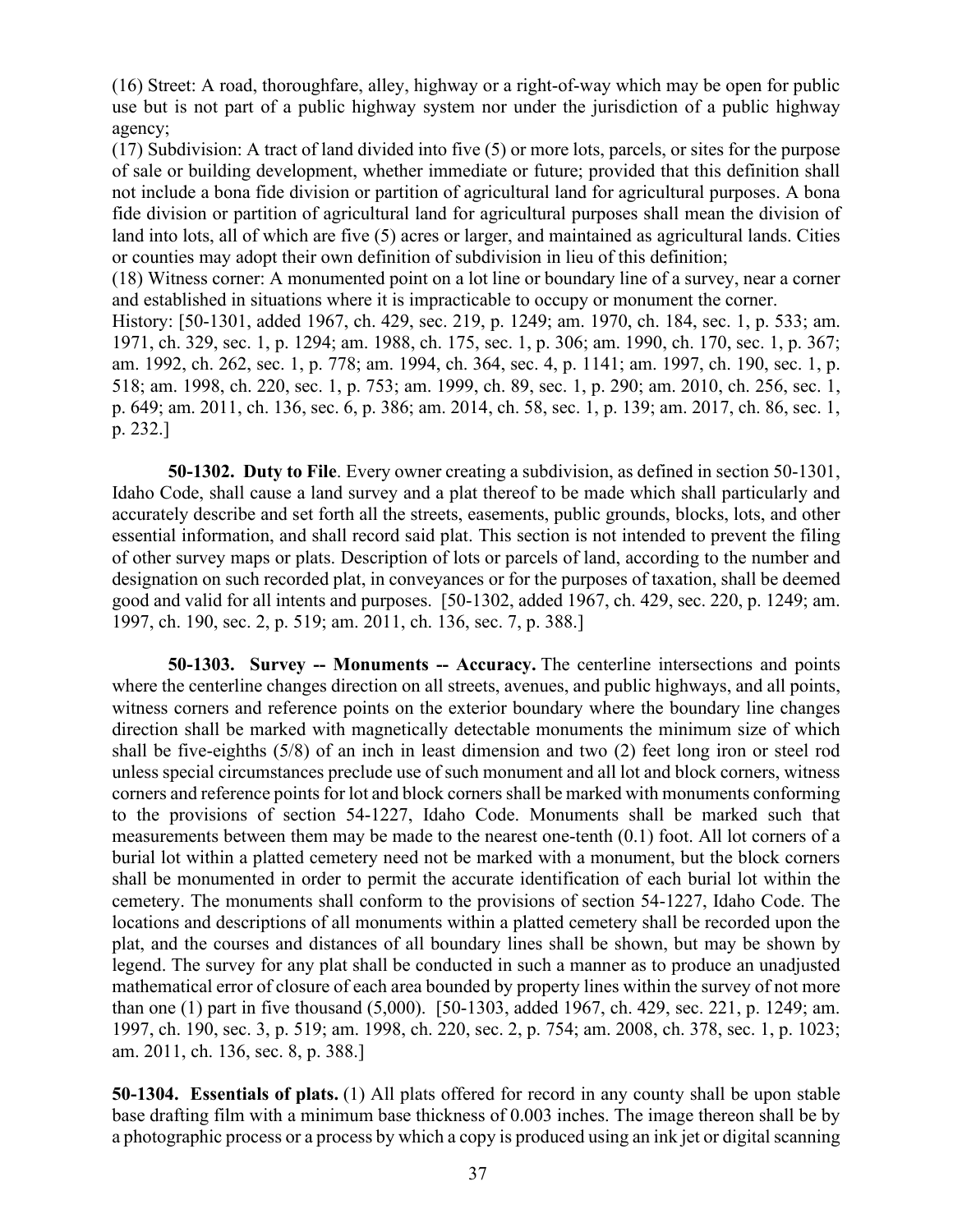and reproduction machine with black opaque drafting film ink or fused toner that will ensure archival permanence. The copy and image thereon shall be waterproof, tear resistant, flexible, and capable of withstanding repeated handling, as well as providing archival permanence. If ink or toner is used, the surface shall be coated with a suitable substance, if required by the county where the plat is to be recorded, to assure permanent legibility. Plats shall be eighteen (18) inches by twenty-seven (27) inches in size, with a three and one-half (3 1/2) inch margin at the left end for binding and a one-half (1/2) inch margin on all other edges. No part of the drawing or certificates shall encroach upon the margins. Signatures shall be in reproducible black ink. The sheet or sheets which contain the drawing or diagram representing the survey of the subdivision shall be drawn at a scale suitable to ensure the clarity of all lines, bearings and dimensions. In the event that any subdivision is of such magnitude that the drawing or diagram cannot be placed on a single sheet, serially numbered sheets shall be prepared and match lines shall be indicated on the drawing or diagram with appropriate references to other sheets. The required dedications, acknowledgments and certifications shall appear on any of the serially numbered sheets.

(2) The plat shall show: (a) the streets and alleys, with widths and courses clearly shown; (b) each street named; (c) all lots numbered consecutively in each block, and each block lettered or numbered, provided however, in a platted cemetery, that each block, section, district or division and each burial lot shall be designated by number or letter or name; (d) each and all lengths of the boundaries of each lot shall be shown, provided however, in a platted cemetery, that lengths of the boundaries of each burial lot may be shown by appropriate legend; (e) the exterior boundaries shown by distance and bearing; (f) descriptions of survey monuments; (g) point of beginning with ties to at least two (2) public land survey corner monuments in one (1) or more of the sections containing the subdivision, or in lieu of public land survey corner monuments, to two (2) monuments recognized by the county surveyor; and also, if required by the city or county governing bodies, give coordinates based on the Idaho coordinate system; (h) the easements; (i) basis of bearings, bearing and length of lines, graphic scale of plat and north arrow; and (j) subdivision name; and (k) narrative as described in section 55-1906, Idaho Code.

(3) When coordinates in the Idaho coordinate system are shown on a plat, the plat must show the national spatial reference system monuments and their coordinates used as the basis of the survey; the zone; the datum and adjustment; and the combined adjustment factor and the convergence angle and the location where they were computed. History: [50-1304, added 1967, ch. 429, sec. 222, p. 1249, am. 1978, ch. 106, sec. 1, p. 218; am. 1990, ch. 170, sec. 2, p. 368; am. 1997, ch. 190, sec. 4, p. 520; am. 2010, ch. 256, sec. 2, p. 650; am. 2015, ch. 48, sec. 1, p. 101; 2019 ch. 58, p. 147.]

**50-1305. Verification.** The county shall choose and require an Idaho professional land surveyor to check the plat and computations thereon to determine that the requirements herein are met, and said professional land surveyor shall certify such compliance on the plat. Such certification shall not relieve the professional land surveyor who prepared the plat from responsibility for the plat. For performing such service the county shall collect from the subdivider a fee as provided by local ordinance reasonably related to the cost of providing such service. [50-1305, added 1967, ch. 429, sec. 223, p. 1249; am. 1979, ch. 88, sec. 1, p. 214; am. 1989, ch. 102, sec. 1, p. 235; am. 1997, ch. 190, sec. 5, p. 521.]

**50-1306. Extraterritorial effects of subdivision -- Property within the area of city impact -- Rights of city to comment.** All plats situate within an officially designated area of city impact as provided for in section 67-6526, Idaho Code, shall be administered in accordance with the provisions set forth in the adopted city or county zoning and subdivision ordinances having jurisdiction. In the situation where no area of city impact has been officially adopted, the county with jurisdiction shall transmit all proposed plats situate within one (1) mile outside the limits of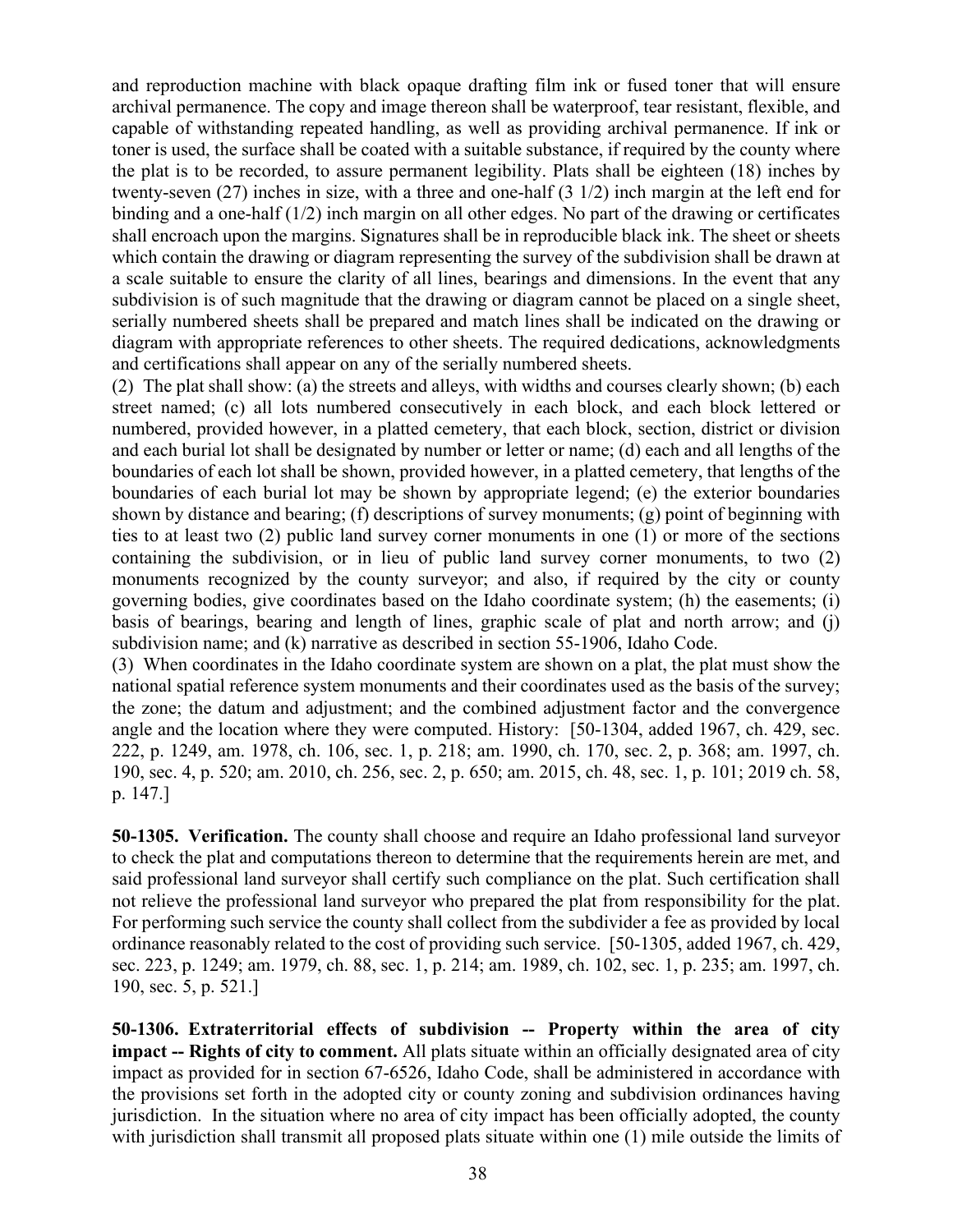any incorporated city which has adopted a comprehensive plan or subdivision ordinance to said city for review and comment at least fourteen (14) days before the first official decision regarding the subdivision is to be made by the county. Items which may be considered by the city include, but are not limited to, continuity of street pattern, street widths, integrity and continuity of utility systems and drainage provisions. The city's subdivision ordinance and/or comprehensive plan shall be used as guidelines for making the comments hereby authorized. The county shall consider all comments submitted by the city. Where the one (1) mile area of impact perimeter of two (2) cities overlaps, both cities shall be notified and allowed to submit comments. [50-1306, added 1967, ch. 429, sec. 224, p. 1249; am. 1979, ch. 88, sec. 2, p. 215; am. 1999, ch. 391, sec. 1, p. 1088.]

**50-1306A. Vacation of plats -- Procedure.** (1) Any person, persons, firm, association, corporation or other legally recognized form of business desiring to vacate a plat or any part thereof must petition the city council if it is located within the boundaries of a city, or the county commissioners if it is located within the unincorporated area of the county. Such petition shall set forth particular circumstances of the requests to vacate; contain a legal description of the platted area or property to be vacated; the names of the persons affected thereby, and said petition shall be filed with the city clerk.

(2) Written notice of public hearing on said petition shall be given, by certified mail with return receipt, at least ten (10) days prior to the date of public hearing to all property owners within three hundred (300) feet of the boundaries of the area described in the petition. Such notice of public hearing shall also be published once a week for two (2) successive weeks in the official newspaper of the city, the last of which shall be not less than seven (7) days prior to the date of said hearing; provided, however, that in a proceeding as to the vacation of all or a portion of a cemetery plat where there has been no interment, or in the case of a cemetery being within three hundred (300) feet of another plat for which a vacation is sought, publication of the notice of hearing shall be the only required notice as to the property owners in the cemetery.

(3) When the procedures set forth herein have been fulfilled, the city council may grant the request to vacate with such restrictions as they deem necessary in the public interest.

(4) When the platted area lies more than one (1) mile beyond the city limits, the procedures set forth herein shall be followed with the county commissioners of the county wherein the property lies. The county commissioners shall have authority, comparable to the city council, to grant the vacation, provided, however, when the platted area lies beyond one (1) mile of the city limits, but adjacent to a platted area within one (1) mile of the city, consent of the city council of the affected city shall be necessary in granting any vacation by the county commissioners.

(5) In the case of easements granted for gas, sewer, water, telephone, cable television, power, drainage, and slope purposes, public notice of intent to vacate is not required. Vacation of these easements shall occur upon the recording of the new or amended plat, provided that all affected easement holders have been notified by certified mail, return receipt requested, of the proposed vacation and have agreed to the same in writing.

(6) When public streets or public rights-of-way are located within the boundary of a highway district, the highway district commissioners shall assume the authority to vacate said public streets and public rights-of-way as provided in section 40-203, Idaho Code.

(7) All publication costs shall be at the expense of the petitioner.

(8) Public highway agencies acquiring real property within a platted subdivision for highway right-of-way purposes shall be exempt from the provisions of this section.

(9) Land exclusive of public right-of-way that has been subdivided and platted in accordance with this chapter need not be vacated in order to be replatted. [50-1306A, as added by 1971, ch. 6, sec. 1, p. 16; am. 1985, ch. 244, sec. 1, p. 575; am. 1989, ch. 247, sec. 1, p. 596; am. 1992, ch. 262, sec. 2, p. 779; am. 1994, ch. 364, sec. 5, p. 1142; am. 1997, ch. 190, sec. 6, p. 521; am. 1998, ch. 220, sec. 3, p. 755; am. 2014, ch. 21, sec. 1, p. 27; am. 2014, ch. 137, sec. 2, p. 374.]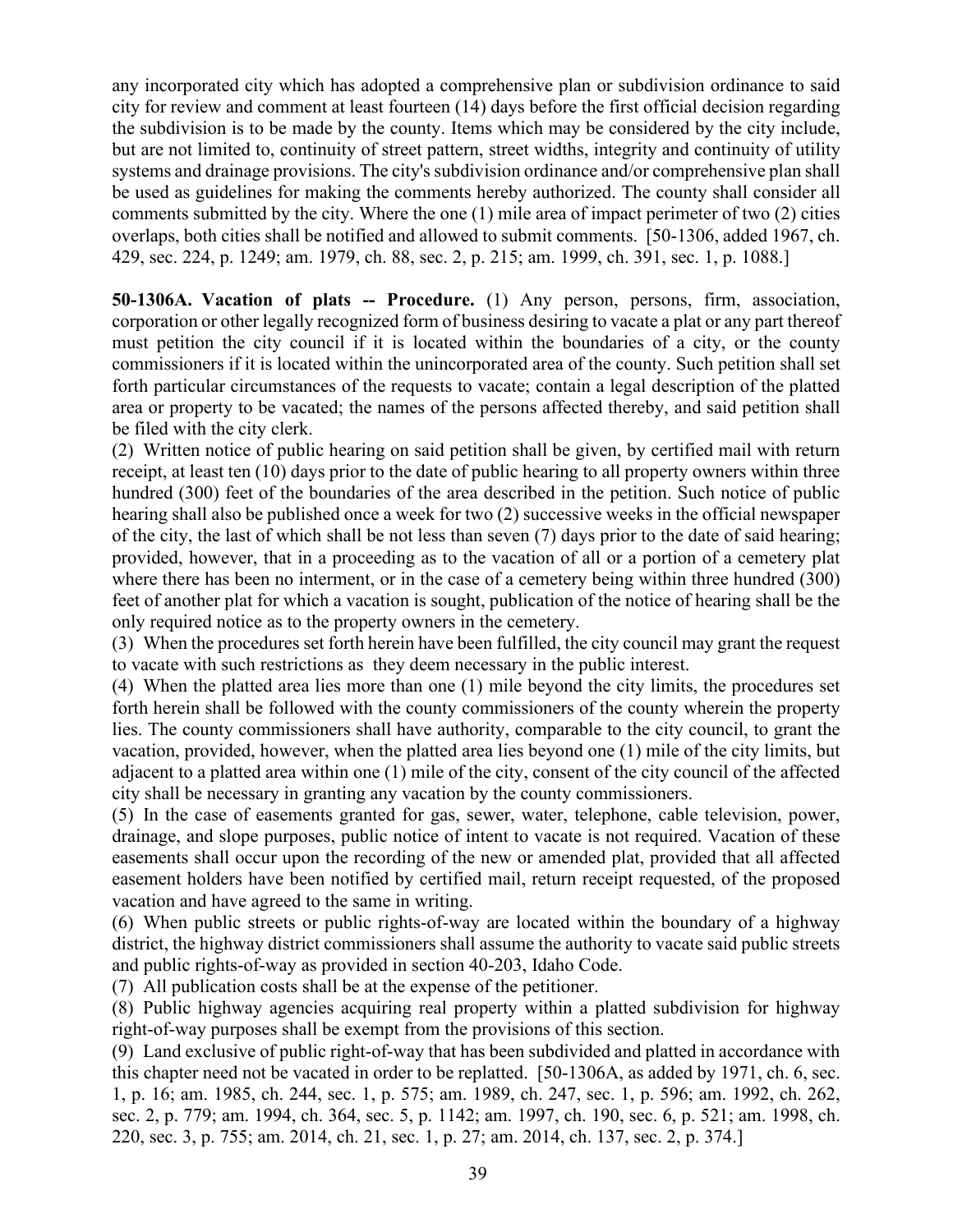**50-1307. Designation of townsite and addition -- Necessity of distinctiveness -- Limitations on rule.** Plats of towns, subdivisions or additions must not bear the name of any other town or addition in the same county, nor can the same word or words similar or pronounced the same, be used in making a name for said town or addition, except the words city, place, court, addition or similar words, unless the same is contiguous and laid out and platted by the same party or parties platting the addition bearing the same name, or a party files and records the written consent of the party or parties who platted the addition bearing the same name. All plats of the same name must continue the block numbers of the plat previously filed. [50-1307, added 1967, ch. 429, sec. 225, p. 1249.]

**50-1308. Approvals.** (1) If a subdivision is not within the corporate limits of a city, the plat thereof shall be submitted, accepted and approved by the board of commissioners of the county in which the tract is located in the same manner and as herein provided. If the city or county has established a planning commission, then all plats must be submitted to said commission in accordance with provisions of chapter 65, title 67, Idaho Code. No plat of a subdivision requiring city approval shall be accepted for record by the county recorder unless said plat shall have first been submitted to the city and has been accepted and approved and shall have written thereon the acceptance and approval of the said city council and bear the signature of the city engineer and city clerk. No plat of a subdivision shall be accepted for record by the county recorder unless said plat has been certified, within thirty (30) days prior to recording, by the county treasurer of the county in which the tract is located. The county treasurer shall not withhold certification for any reason except for county property taxes due, but not paid, upon the property included in the proposed subdivision.

(2) Plats resulting from the exercise of any right granted under the provisions of sections 50-1314 and 63-210(2), Idaho Code, may be accepted for record and recorded by the county recorder without being certified by the county treasurer and the record of any such plat which has previously been recorded without being certified by the county treasurer shall not be invalid or defective because of not having been so certified by the county treasurer. [50-1308, added 1967, ch. 429, sec. 226, p. 1249; am. 1979, ch. 286, sec. 1, p. 731; am. 1981. ch. 304, sec. 1, p. 626; am. 1981, ch. 317, sec. 1, p. 661; am. 1996, ch. 322, sec. 52, p. 1080; am. 1997, ch. 190, sec. 7, p. 523.]

**50-1309. Certification of plat -- Dedication of streets and alleys -- Dedication of private roads to public -- Jurisdiction over private roads.** 1. The owner or owners of the land included in said plat shall make a certificate containing the correct legal description of the land, with the statement as to their intentions to include the same in the plat, and make a dedication of all public streets and rights-of-way shown on said plat, which certificate shall be acknowledged before an officer duly authorized to take acknowledgments and shall be indorsed on the plat. The professional land surveyor making the survey shall certify the correctness of said plat and he shall place his seal, signature and date on the plat.

2. No dedication or transfer of a private road to the public can be made without the specific approval of the appropriate public highway agency accepting such private road.

3. Highway districts shall not have jurisdiction over private roads designated as such on subdivision plats and shall assume no responsibility for the design, inspection, construction, maintenance and/or repair of private roads. [50-1309, added 1967, ch. 429, sec. 227, p. 1249; am. 1988, ch. 175, sec. 2, p. 307; am. 1989, ch. 102, sec. 2, p. 235; am. 1992, ch. 262, sec. 3, p. 780; am. 1997, ch. 190, sec. 8, p. 523.]

**50-1310. Filing and recording -- Record of plats -- Filing of copy.** (1) All approved plats of subdivisions shall, upon the payment of the required fees, be filed by the county clerk or county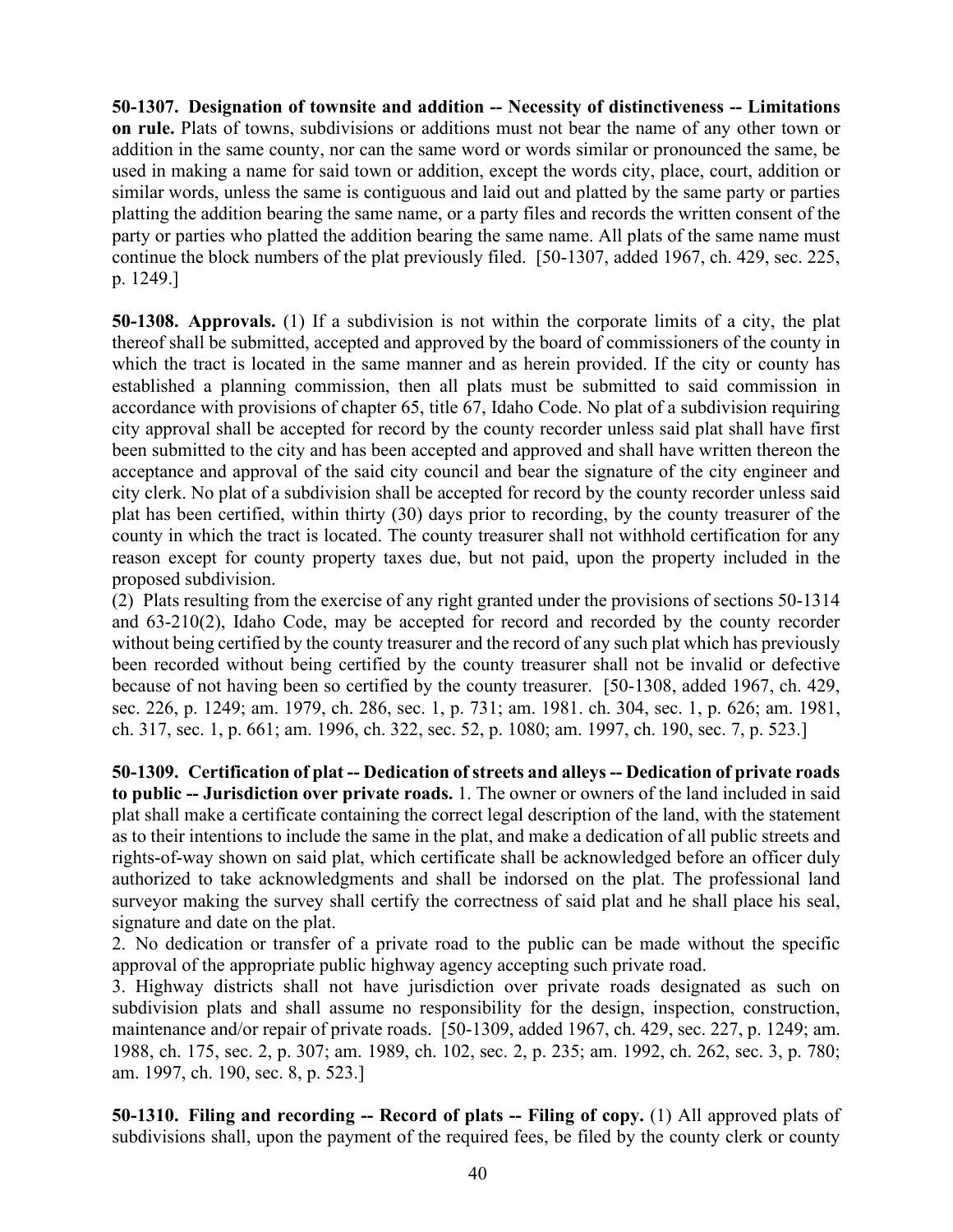recorder, and such filing with the date thereof shall be endorsed thereon. The plat or opaque copy thereof shall then be bound or filed with other plats of like character in a proper book or file designated as "Records of Plats."

(2) At the time of filing such plat, the owner or his representative shall also file with the county clerk or county recorder one (1) copy thereof. The plat media and copy process shall be as provided in section [50-1304,](http://legislature.idaho.gov/idstat/Title50/T50CH13SECT50-1304.htm) Idaho Code. The original plat shall be stored for safekeeping in a reproducible condition by the county. It shall be proper for the recorder to maintain for public reference a set of counter maps that are prints of the original maps. The original maps shall be produced for comparison upon demand. Full scale copies thereof shall be made available to the public, at the cost allowed in section [31-3205,](http://legislature.idaho.gov/idstat/Title31/T31CH32SECT31-3205.htm) Idaho Code, by the county recorder. History: [50-1310, added 1967, ch. 429, sec. 228, p. 1249, am. 1978, ch. 106, sec. 2, p. 219; am. 1993, ch. 343, sec. 1, p. 1282; am. 1997, ch. 190, sec. 9, p. 523; am. 2013, ch. 263, sec. 1, p. 648; am. 2015, ch. 48, sec. 2, p. 102.]

**50-1311. Indexing of plat records.** The said books of "record of plats" shall be provided in the front part thereof with indices, in which shall be duly entered in alphabetical order all maps, plats and diagrams recorded therein, and when so filed, bound and indexed, shall be the legal record of all such maps, plats, diagrams, dedication and other writings. [50-1311, added 1967, ch. 429, sec. 229, p. 1249.]

**50-1312. Effect of acknowledging and recording plat.** The acknowledgment and recording of such plat is equivalent to a deed in fee simple of such portion of the premises platted as is on such plat set apart for public streets or other public use, or as is thereon dedicated to charitable, religious or educational purposes; provided, however, that in a county where a highway district exists and is in operation no such plat shall be accepted for recording by the county recorder unless the acceptance of said plat by the commissioners of the highway district is endorsed thereon in writing. [50-1312, added 1967, ch. 429, sec. 230, p. 1249; am. 1978, ch. 78, sec. 1, p. 153; am. 1992, ch. 262, sec. 4, p. 781.]

**50-1313. Dedication must be accepted.** No street or alley or highway hereafter dedicated by the owner to the public shall be deemed a public street, highway or alley, or be under the use or control of said city or highway district unless the dedication shall be accepted and confirmed by the city council or by the commissioners of the highway district. An acceptance imposes no obligation or liability upon the city council or highway district until the street, highway or alley is declared to be open for public travel. [50-1313, added 1967, ch. 429, sec. 231, p. 1249, am. 1978, ch. 78, sec. 2, p. 153; am. 1992, ch. 55, sec. 2, p. 161.]

**50-1314. Enforcing Execution of Plat – Assessment of Costs.** Whenever the owners of any tract of land have divided and sold or conveyed five (5) or more parts thereof, or invested the public with any right therein, and have failed and neglected to execute and file a plat for record, as provided in sections 50-1301 through 50-1313, Idaho Code, the county recorder, when instructed by the board of county commissioners, shall notify some or all of such owners and proprietors by mail or otherwise, and demand an execution of such plat; if such owners or proprietors, whether notified or not, fail and neglect to execute and file for record said plat within thirty (30) days after the issuance of such notice, the recorder shall cause to be made a plat of such tract and any surveying necessary therefor. Said plat shall be prepared in accordance with requirements in sections 50-1301 through 50-1325, Idaho Code, and in addition, be signed and acknowledged by the recorder, who shall certify that he executed it by reason of the failure of the owners or proprietors named to do so, and filed for record, and, when so filed for record, shall have the same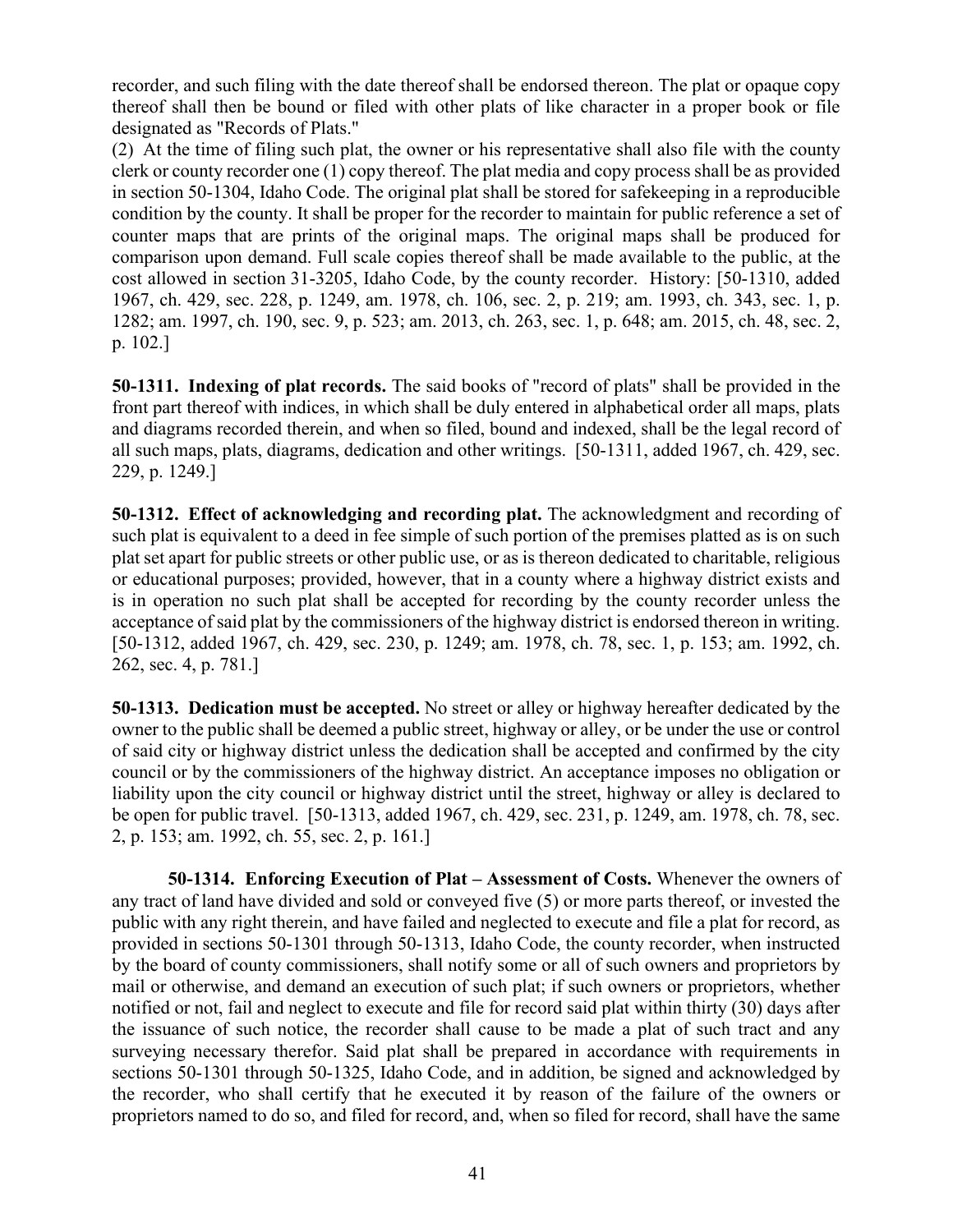effect for all purposes as if executed, acknowledged and recorded by the owners or proprietors themselves.

A correct statement of the costs and expenses of such plat, surveying and recording, verified by oath, shall be by the recorder laid before the next session of the county board, who shall allow the same and order the same to be paid out of the county treasury, and who shall, at the same time, assess the same amount pro rata upon all several lots or parcels of said subdivided tract; said assessment may be billed to the property owner and, if not paid as requested, shall be collected with, and in like manner as the property taxes, and shall go to the county current expenses fund; or said board may direct suit to be brought in the name of the county before any court having jurisdiction, to recover from the said original owners or proprietors, said cost and expense of preparing and recording said plat. [50-1314, added 1967, ch. 429, sec. 232, p. 1249; am. 2011, ch. 120, sec. 1, p. 330.]

**50-1315. Existing plats validated.** None of the provisions of sections 50-1301 through 50-1325, Idaho Code, shall be construed to require replatting in any case where plats have been made and recorded in pursuance of any law heretofore in force; and all plats heretofore filed for record and not subsequently vacated are hereby declared valid, notwithstanding irregularities and omissions in manner of form of acknowledgment or certificate. Provided, however:

(1) When plats have been accepted and recorded for a period of five (5) years and said plats include public streets that were never laid out and constructed to the standards of the appropriate public highway agency, said public street may be classified as public right of way; and

(2) Public rights of way for vehicular traffic included in plats which would not conform to current highway standards of the appropriate public highway agency regarding alignments and access locations which, if developed, would result in an unsafe traffic condition, shall be modified or reconfigured in order to meet current standards before access permits to the public right of way are issued. [50-1315, added 1967, ch. 429, sec. 233, p. 1249; am. 1992, ch. 262, sec. 5, p. 781; am. 1993, ch. 412, sec. 9, p. 1514.]

**50-1316. Penalty for selling unplatted lots.** Any person who shall dispose of or offer for sale any lots in any city or county until the plat thereof has been duly acknowledged and recorded, as provided in sections 50-1301 through 50-1325, shall forfeit and pay one hundred dollars (\$100) for each lot and part of a lot sold or disposed of or offered for sale. [50-1316, added 1967, ch. 429, sec. 234, p. 1249.]

**50-1317. Vacation procedure in unincorporated areas and in cities not exercising their corporate functions -- Filing of petition -- Notice of hearing.** Whenever any person, persons, firm, association or corporation interested in any city which if incorporated is not exercising its corporate functions may desire to vacate any lot, tract, private road, common, plot or any part thereof in any such city, it shall be lawful to petition the board of county commissioners of the county where such property is located, setting forth the particular circumstances of the case, and giving a distinct description of the property to be vacated and the names of the persons to be particularly affected thereby; which petition shall be filed with the appropriate county or highway district clerk and notice of the pendency of said petition shall be given for a period of thirty (30) days by written notice thereof, containing a description of the property to be vacated, posted in three (3) public or conspicuous places in said city, and also within the limits of said platted acreage, or in the event such property is located within a county in which there is published a newspaper, as defined by law, such notice shall also be published in such newspaper, once a week for two (2) successive weeks. Provided however, when a public street or public right-of-way is located within the boundary of a highway district or is under the jurisdiction of a county, the respective commissioners of the highway district or board of county commissioners shall assume the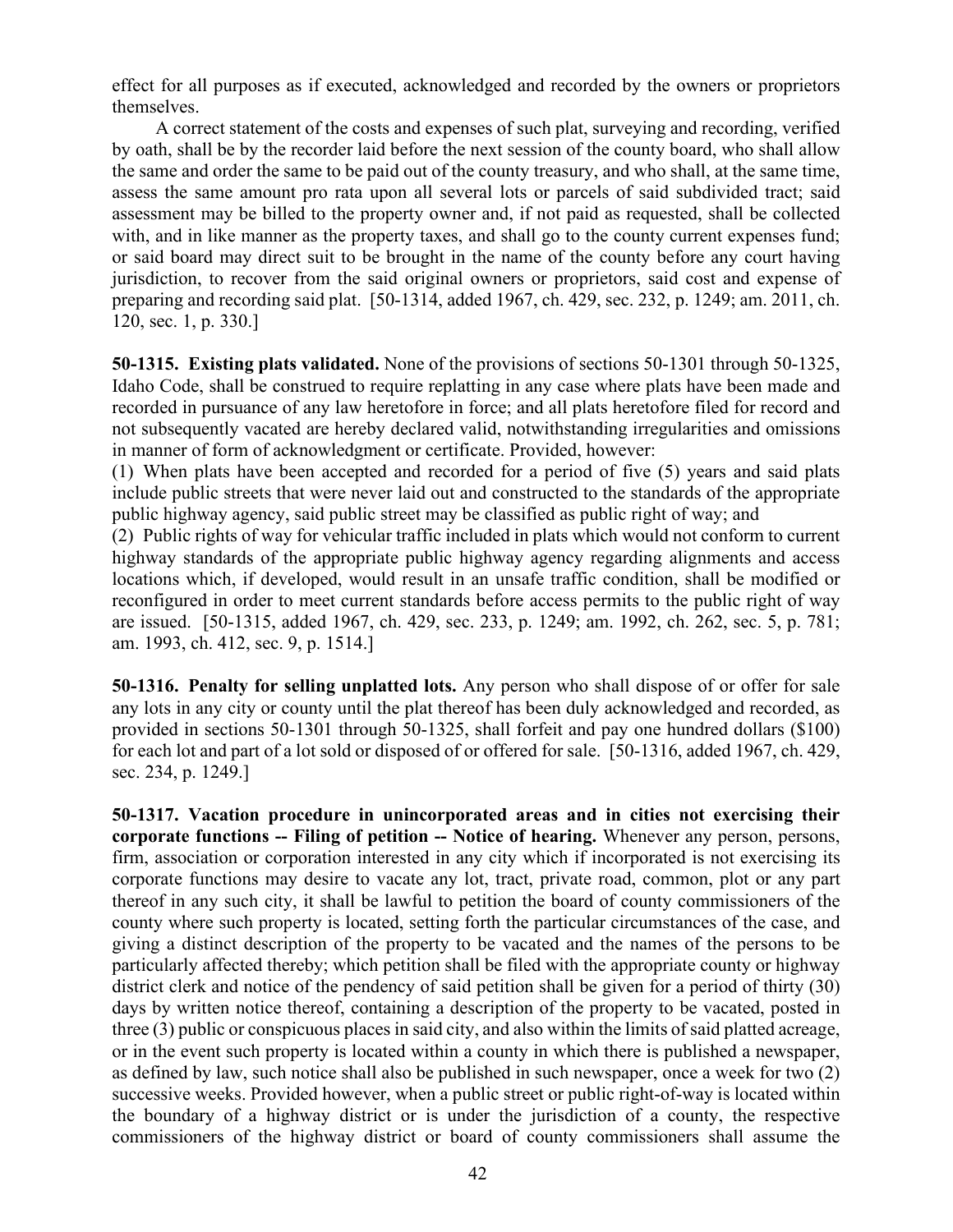authority to vacate said public street or public right-of-way pursuant to section 40-203, Idaho Code. Land exclusive of public right-of-way that has been subdivided and platted in accordance with this chapter need not be vacated in order to be replatted. [50-1317, added 1967, ch. 429, sec. 235, p. 1249; am. 1992, ch. 262, sec. 6, p. 781; am. 1997, ch. 190, sec. 10, p. 524; am. 1998, ch. 220, sec. 4, p. 756; am. 2014, ch. 137, sec. 3, p. 375.]

**50-1318. In absence of opposition -- Grant of petition -- Restrictions.** If no opposition be made to such petition or application within the said thirty (30) day period, the board of county commissioners shall vacate the same, with such restrictions as they may deem reasonable and for the public good. [50-1318, added 1967, ch. 429, sec. 236, p. 1249.]

**50-1319. In presence of opposition -- Continuance of application -- Hearing -- When petition granted.** If opposition be made thereto, such application shall be heard by the appropriate board of county commissioners or highway district commissioners at a time fixed by said board, at which time, if the objector shall consent to said vacation, or if the petitioner shall produce to the board of county commissioners the petition of two-thirds (2/3) of the property holders of lawful age in said town, or owning two-thirds (2/3) of the tracts in such platted and subdivided acreage, the said board of county commissioners may proceed to hear and determine upon said application, and may if in their opinion justice requires it, grant the prayer of the petitioner, in whole or in part. [50-1319, added 1967, ch. 429, sec. 237, p. 1249; am. 1992, ch. 262, sec. 7, p. 782.]

**50-1320. Vesting of title on vacation.** The part so vacated, if it be a lot or tract, shall vest in the rightful owner, who may have the title thereof according to law; or if a public square or common, the property may vest in the proper county, or if in a city, the property shall vest in the council for the use of such city, and the proper authorities may sell the same, and make a title to the purchaser thereof, and appropriate the proceeds thereof for the benefit of said corporation or county, as the case may be; or if the same be a street, all right and title thereto shall be distributed in accordance with section 50-311. [50-1320, added 1967, ch. 429, sec. 238, p. 1249.]

**50-1321. Necessity for consent of adjoining owners -- Acknowledgment and filing of consent -- Limitation on rule -- Prerequisites to order of vacation.** No vacation of a public street, public right-of-way or any part thereof having been duly accepted and recorded as part of a plat or subdivided tract shall take place unless the consent of the adjoining owners be obtained in writing and delivered to the public highway agency having jurisdiction over said public street or public right-of-way. Such public street or public right-of-way may, nevertheless, be vacated without such consent of the owners of the property abutting upon such public street or public right of way when such public street or public right-of-way has not been opened or used by the public for a period of five (5) years and when such nonconsenting owner or owners have access to the property from some other public street, public right-of-way or private road. However, before such order of vacation can be entered, it must appear to the satisfaction of the public highway agency that the owner or owners of the property abutting said public street or public right-of-way have been served with notice of the proposed abandonment in the same manner and for the same time as is now or may hereafter be provided for the service of the summons in an action at law. Any vacation of lands within one (1) mile of a city shall require written notification to the city by regular mail at least thirty (30) days prior to the vacation. [50-1321, added 1967, ch. 429, sec. 239, p. 1249; am. 1992, ch. 262, sec. 8, p. 782; am. 2014, ch. 21, sec. 2, p. 28; am. 2015, ch. 244, sec. 31, p. 1024.]

**50-1322. Appeal from order granting or denying application to vacate.** Whenever the governing body shall grant the application, or refuse the application of any person or persons,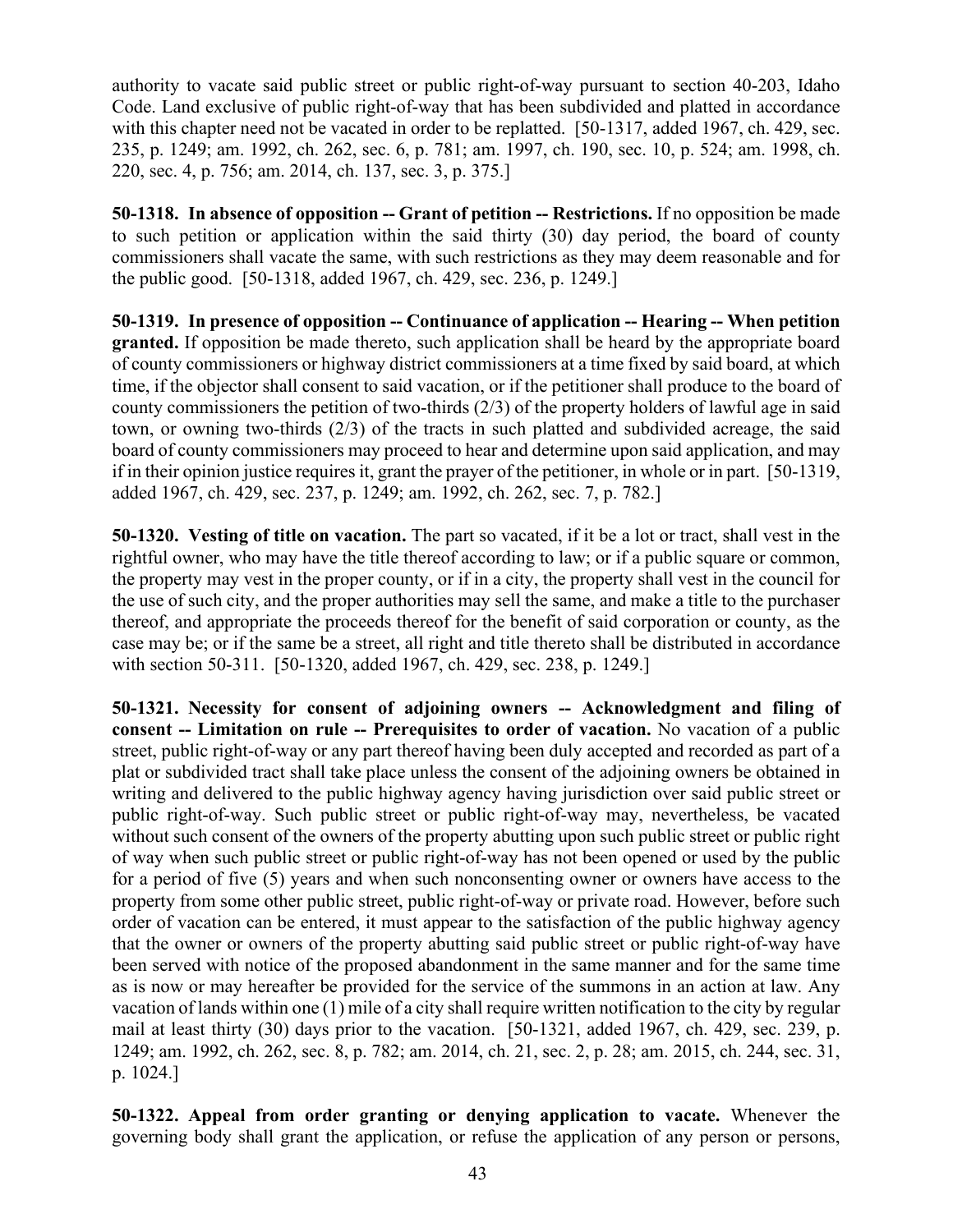made as provided for the vacation of any lot, tract, street, common, plat or any part thereof, an appeal may be taken from any act, order or proceeding of the board made or had pursuant to by any person aggrieved thereby within twenty (20) days after the first publication or posting of the statement as required by section 31-819, Idaho Code. Procedure upon such appeal shall be in all respects the same as prescribed in sections 31-1510, 31-1511 and 31-1515, Idaho Code. [50-1322, added 1967, ch. 429, sec. 240, p. 1249.]

**50-1323. Limitation of actions to establish adverse rights or question validity of vacation.** Every action brought to establish adverse rights or interests in the affected property or to determine the invalidity of any action by which any lot, tract, street, common, plat or any part thereof has been vacated must be brought within six (6) months after the effective date of this act or within six (6) months after a certified copy of the ordinance, resolution or order of vacation has been filed for record in the office of the county recorder of the county in which the affected property is located. Any person, firm or corporation having any objection thereto may bring such action. [50-1323, added 1967, ch. 429, sec. 241, p. 1249.]

**50-1324. Recording vacations.** (1) Before a vacation of a plat can be recorded, the county treasurer must certify that all taxes due are paid and such certification is recorded as part of the records of the vacation. The treasurer shall withhold the certification only when property taxes are due, but not paid.

(2) Upon payment of the appropriate fee therefor, the county recorder of each county shall index and record, in the same manner as other instruments affecting the title to real property, a certified copy of each ordinance, resolution or order by which any lot, tract, public street, public right of way, private road, easement, common, plat or any part thereof has been vacated. Such certification shall be by the officer having custody of the original document and shall certify that the copy is a full, true and correct copy of the original. [50-1324, added 1967, ch. 429, sec. 242, p. 1249; am. 1992, ch. 262, sec. 9, p. 783; am. 1994, ch. 79, sec. 1, p. 181.]

**50-1325. Easements -- Vacation of.** Easements shall be vacated in the same manner as streets. [50-1325, added 1967, ch. 429, sec. 243, p. 1249.]

**50-1326. All plats to bear a sanitary restriction -- Submission of plans and specifications of water and sewage systems to state department of environmental quality -- Removal or reimposition of sanitary restriction.** For the purposes of sections 50-1326 through 50-1329, Idaho Code, any plat of a subdivision filed in accordance with chapter 13, title 50, Idaho Code, or in accordance with county ordinances adopted pursuant to chapter 38, title 31, Idaho Code, shall be subject to the sanitary restriction. There shall be placed upon the face of every plat prior to it being recorded by the county clerk and recorder, the sanitary restriction, except such sanitary restriction may be omitted from the plat, or if it appears on the plat, may be indorsed by the county clerk and recorder as sanitary restriction satisfied, when there is recorded at the time of the filing of the plat, or at any time subsequent thereto, a duly acknowledged certificate of approval issued by the director of the department of environmental quality, for either public water and/or public sewer facilities, or individual water and/or sewage facilities for the particular land. The owner shall have the obligation of submitting to the director all information necessary concerning the proposed facilities referred to. Such certificate of approval may be issued for the subdivision or any portion thereof. Until the sanitary restrictions have been satisfied by the filing of said certificate of approval, no owner shall construct any building or shelter on said premises which necessitates the supplying of water or sewage facilities for persons using such premises. The sanitary restrictions shall be reimposed on the plat upon the issuance of a certificate of disapproval after notice to the responsible party and an opportunity to appeal, if construction is not in compliance with approved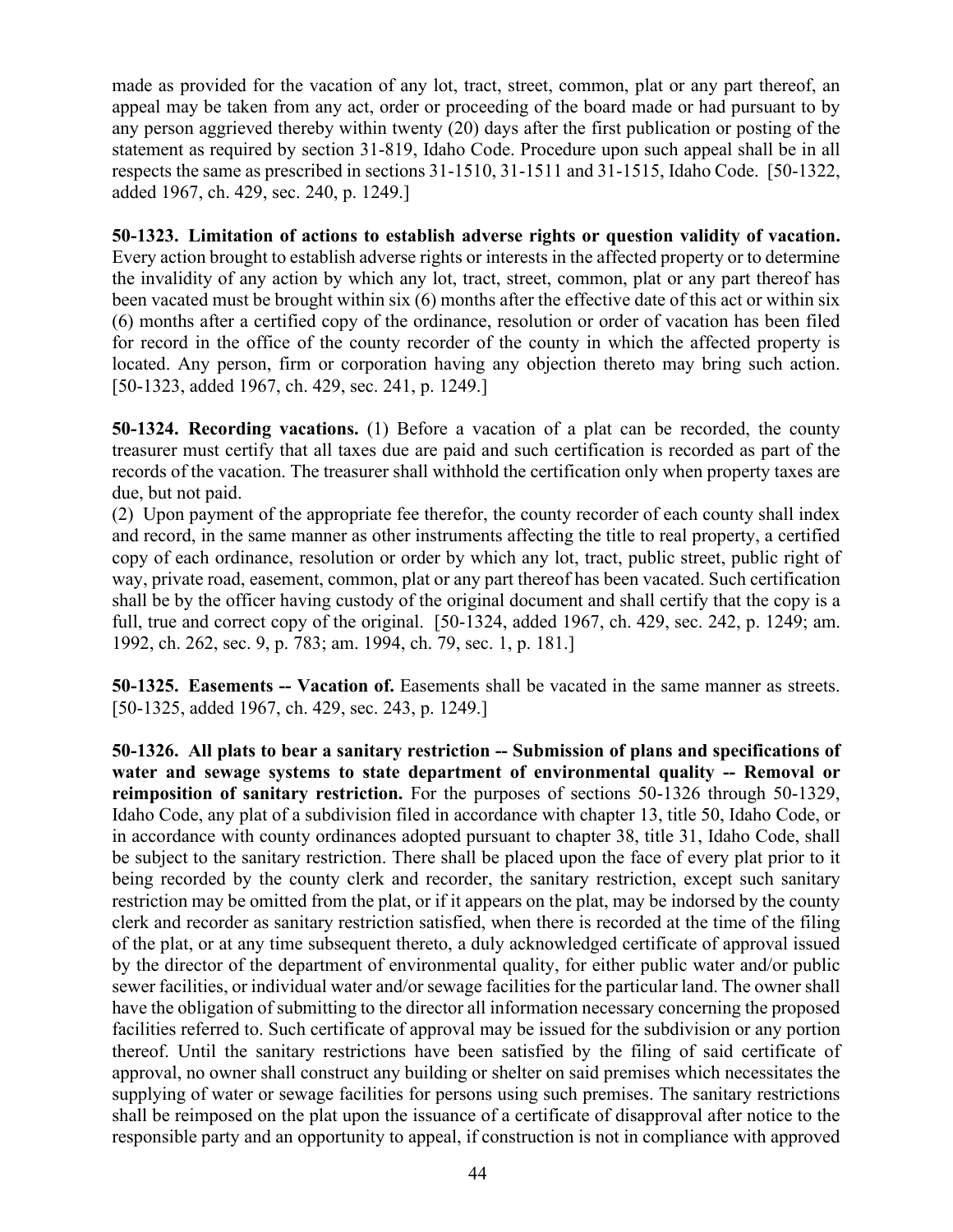plans and specifications, or the facilities do not substantially comply with regulatory standards in effect at the time of facility construction. [50-1326, as added by 1971, ch. 329, sec. 2, p. 1294; am. 1989, ch. 233, sec. 1, p. 569; am. 2001, ch. 103, sec. 90, p. 331.]

**50-1327. Filing or recording of noncomplying map or plat prohibited.** No person shall offer for recording, or cause to be recorded, a plat not containing a sanitary restriction, unless there is submitted for record at the same time the certificate of approval from the director of the department of environmental quality as required in section 50-1326, Idaho Code. The filing and recording of a noncomplying plat shall in no way invalidate a title conveyed thereunder. [50-1327, as added by 1971, ch. 329, sec. 3, p. 1294; am. 1989, ch. 102, sec. 3, p. 236; am. 1989, ch. 233, sec. 2, p. 570; am. 2001, ch. 103, sec. 91, p. 332.]

**50-1328. Rules for the administration and enforcement of sanitary restriction.** The state board of environmental quality may adopt rules pursuant to section 39-107(8), Idaho Code, including adoption of sanitary standards necessary for administration and enforcement, pursuant to section 39-108, Idaho Code, of sections 50-1326 through 50-1329, Idaho Code. The rules and standards shall provide the basis for approving subdivision plats for various types of water and sewage facilities, both public and individual, and may be related to size of lots, contour of land, porosity of soil, ground water level, pollution of water, type of construction of water and sewage facilities, and other factors for the protection of the public health or the environment. [50-1328, as added by 1971, ch. 329, sec. 4, p. 1294; am. 1989, ch. 233, sec. 3, p. 570; am. 2001, ch. 103, sec. 92, p. 332.]

**50-1329. Violation a misdemeanor.** Any person, firm or corporation who constructs, or causes to be constructed, a building or shelter prior to the satisfaction of the sanitary restriction, or who installs or causes to be installed water and sewer facilities thereon prior to the issuance of a certificate of approval by the director of the department of environmental quality, shall be guilty of a misdemeanor. Each and every day that such activities are carried on in violation of this section shall constitute a separate and distinct offense. [50-1329, as added by 1971, ch. 329, sec. 5, p. 1294; am. 1989, ch. 233, sec. 4, p. 571; am. 2001, ch. 103, sec. 93, p. 332.]

**50-1330. Jurisdiction of public streets and public rights of way within a highway district.** In a county with highway districts, the highway district board of commissioners in such district shall have exclusive general supervisory authority over all public streets and public rights of way under their jurisdiction within their district, excluding public streets and public rights of way located inside of an incorporated city that has a functioning street department, with full power to establish design standards, establish use standards and regulations in accordance with the provisions of title 49, Idaho Code, accept, create, open, widen, extend, relocate, realign, control access to or vacate said public streets and public rights of way. Provided, however, when said public street or public right of way lies within one (1) mile of a city, or the established county/city impact area or adjacent to a platted area within one (1) mile of a city or the established county/city impact area, consent of the city council of the affected city shall be necessary prior to the granting of acceptance or vacation of said public street or public right of way by the highway district board of commissioners. [50-1330, added 1983, ch. 233, sec. 1, p. 637; am. 1992, ch. 262, sec. 10, p. 783.]

**50-1331. Setting of interior monuments for a subdivision.** Interior monuments for a subdivision need not be set prior to the recording of the plat of the subdivision if the land surveyor performing the survey work certifies that the interior monuments will be set on or before a specified date as provided in subsection (1) of section 50-1333, Idaho Code, and if the person subdividing the land furnishes to the governing body of the county or city which approved the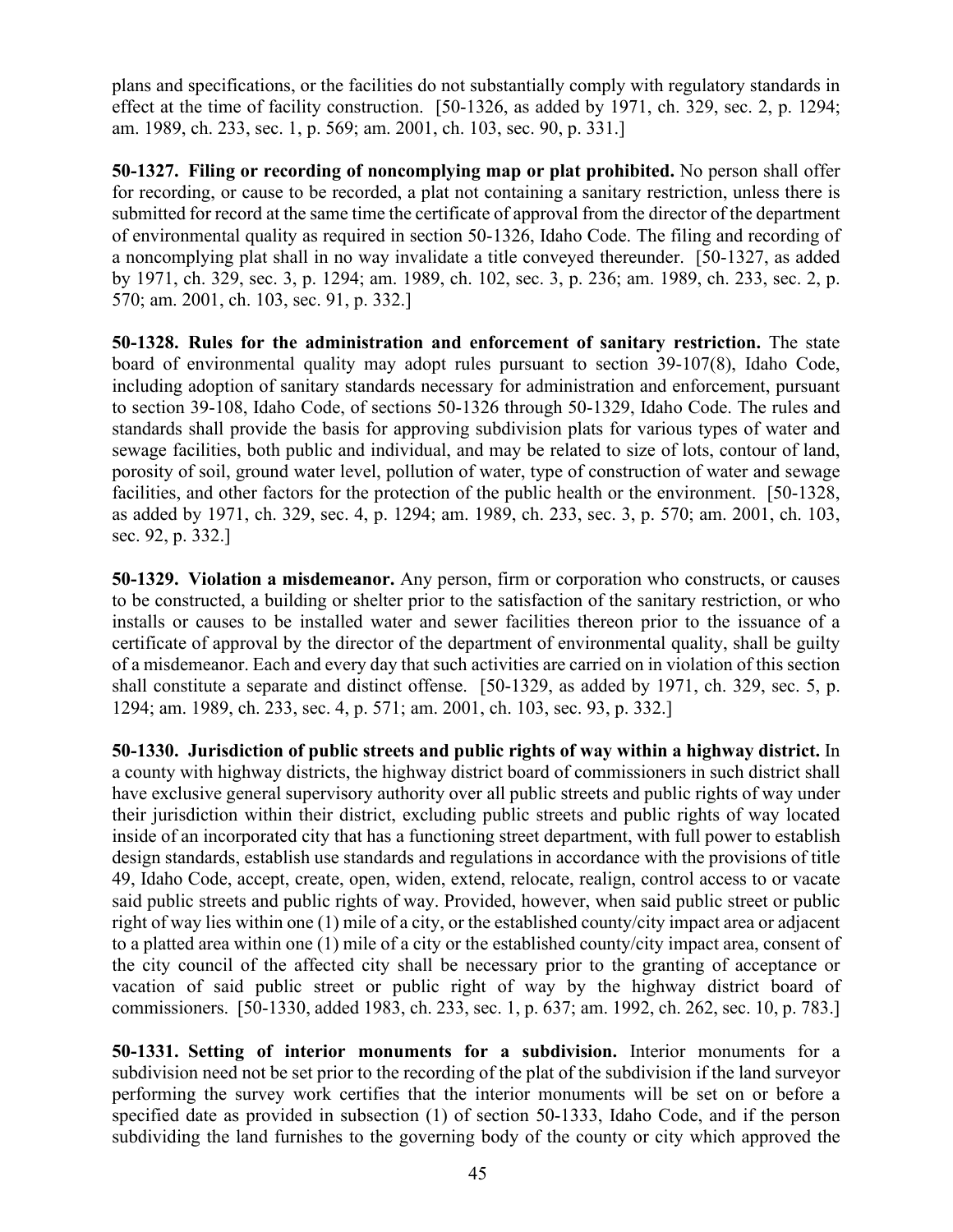subdivision, a bond or cash deposit guaranteeing the payment of the cost of setting the interior monuments for the subdivision, as provided in section 50-1332, Idaho Code. [50-1331, added 1987, ch. 227, sec. 1, p. 482.]

**50-1332. Setting interior monuments after recording of plat -- Bond or cash deposit required -- Release of bond -- Return of cash deposit -- Payment for survey work -- County surveyor performing survey work.** (1) If the interior monuments for a subdivision are to be set on or before a specified date after the recording of the plat of the subdivision, the person subdividing the land described in the plat shall furnish, prior to recording the plat, to the governing body of the city or county which approved the plat, either a bond or cash deposit, at the option of the governing body, in an amount equal to one hundred twenty percent (120%) of the estimated cost of performing the work for the interior monumentation. The estimated cost of performing such work will be determined by the professional land surveyor signing the plat.

(2) If the person subdividing the land described in subsection (1) of this section pays the professional land surveyor for performing the interior monumentation work and notifies the governing body of such payment, the governing body, within two (2) months after such notice, shall release the bond or return the cash deposit upon a finding that such payment has been made. Upon written request from the person subdividing the land, the governing body may pay the professional land surveyor from moneys within a cash deposit or bond held by it for such purpose and return the excess amount of the cash deposit, if any, to such person.

(3) In the event of the inability, refusal or failure of such professional land surveyor to set the interior monuments for a subdivision, the governing body may direct the county surveyor in his official capacity or contract with a professional land surveyor in private practice to set such monuments and reference such monuments for recording as provided in section 50-1333, Idaho Code. Payment of the fees of a county surveyor or professional land surveyor in private practice performing such work shall be made as otherwise provided in this section. In the event the professional land surveyor signing the plat performed his services pursuant to a contract between the person subdividing the land and a business entity possessing a certificate of authorization, as required in this chapter, and the professional land surveyor is unable, refuses or fails to set the interior monuments for a subdivision, a substitute professional land surveyor employed by the same business entity may assume responsible charge for the remainder of the project and set the monuments, as provided in this chapter, and the governing body shall not direct the county surveyor or contract with a professional land surveyor in private practice to set such monuments.

(4) In the event any interior monument cannot be placed at the location shown on the plat, the professional land surveyor shall place a witness corner or reference point and he shall file a record of survey as provided in chapter 19, title 55, Idaho Code, to show the location of any witness corner or reference point in relation to the platted location of the corner. In the event the professional land surveyor signing the plat does not set the interior monuments for a subdivision, the substitute professional land surveyor shall file a record of survey as provided in chapter 19, title 55, Idaho Code, to show which monuments were set by which professional land surveyor. [50-1332, added 1987, ch. 227, sec. 1, p. 482; am. 1997, ch. 190, sec. 11, p. 525; am. 1998, ch. 220, sec. 5, p. 757; am. 2011, ch. 136, sec. 9, p. 388; am. 2012, ch. 25, sec. 1, p. 82.]

**50-1333. Recording of plats with only exterior monuments referenced.** (1) If the person subdividing any land has complied with subsection (1) of section 50-1332, Idaho Code, the professional land surveyor may prepare the plat of the subdivision for recording with only the exterior monuments set thereon when submitted for recording. There shall be a certification on the plat by the professional land surveyor that the interior monuments for the subdivision will be set in accordance with section 50-1303, Idaho Code, on or before a specified date and the said interior monuments will be referenced on the plat with a unique symbol. The time for setting the interior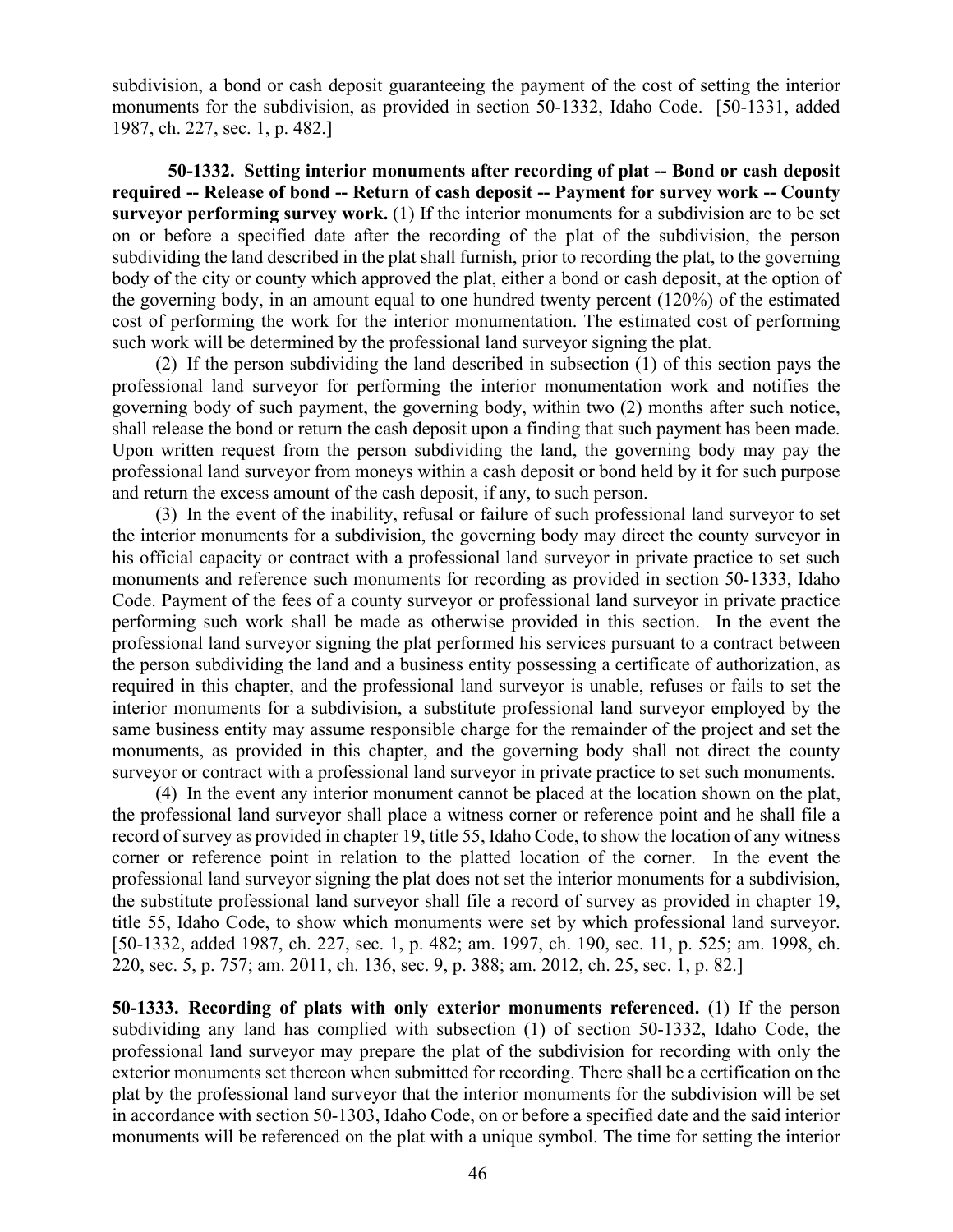monuments shall not exceed one (1) calendar year from the date the plat is recorded or as determined by the governing body of such city or county.

(2) After the interior monuments for a subdivision have been set as provided in the certification required on the plat in subsection (1) of this section, the professional land surveyor performing such work shall, within five (5) days after completion of such work, give written notice to the person subdividing the land involved, the surveyor or engineer of the city or county by which the subdivision was approved and the governing body of such city or county.

(3) In the event that the person subdividing the land involved fails or refuses to authorize the payment for interior monumentation, the professional land surveyor may request payment from the governing body, and upon inspection by the governing body of the interior monumentation, the governing body shall pay the professional land surveyor from moneys held. [50-1333, added 1987, ch. 227, sec. 1, p. 483; am. 1997, ch. 190, sec. 12, p. 525.]

**50-1334. Review of water systems encompassed by plats.** Whenever any plat is subject to the terms and requirements of sections 50-1326 through 50-1329, Idaho Code, no person shall offer for recording, or cause to be recorded, a plat unless he or she shall have certified that at least one (1) of the following is the case:

(1) The individual lots described in the plat will not be served by any water system common to one (1) or more of the lots, but will be served by individual wells.

(2) All of the lots in the plat will be eligible to receive water service from an existing water system, be the water system municipal, a water district, a public utility subject to the regulation of the Idaho public utilities commission, or a mutual or nonprofit water company, and the existing water distribution system has agreed in writing to serve all of the lots in the subdivision.

(3) If a new water system will come into being to serve the subdivision, that it has or will have sufficient contributed capital to allow the water system's wells, springboxes, reservoirs and mains to be constructed to provide service without further connection charges or fees to the landowners of the lots, except for connection of laterals, meters or other plant exclusively for the lot owner's own use.

Failure to comply with this section is a misdemeanor subject to the provisions of section 50-1329, Idaho Code. The certification must be filed or recorded as part of the plat document preserved for public inspection. Property owners in the area encompassed by the plat will be entitled to the benefits of the third provision of this section when that option is chosen. [50-1334, added 1990, ch. 178, sec. 1, p. 377.]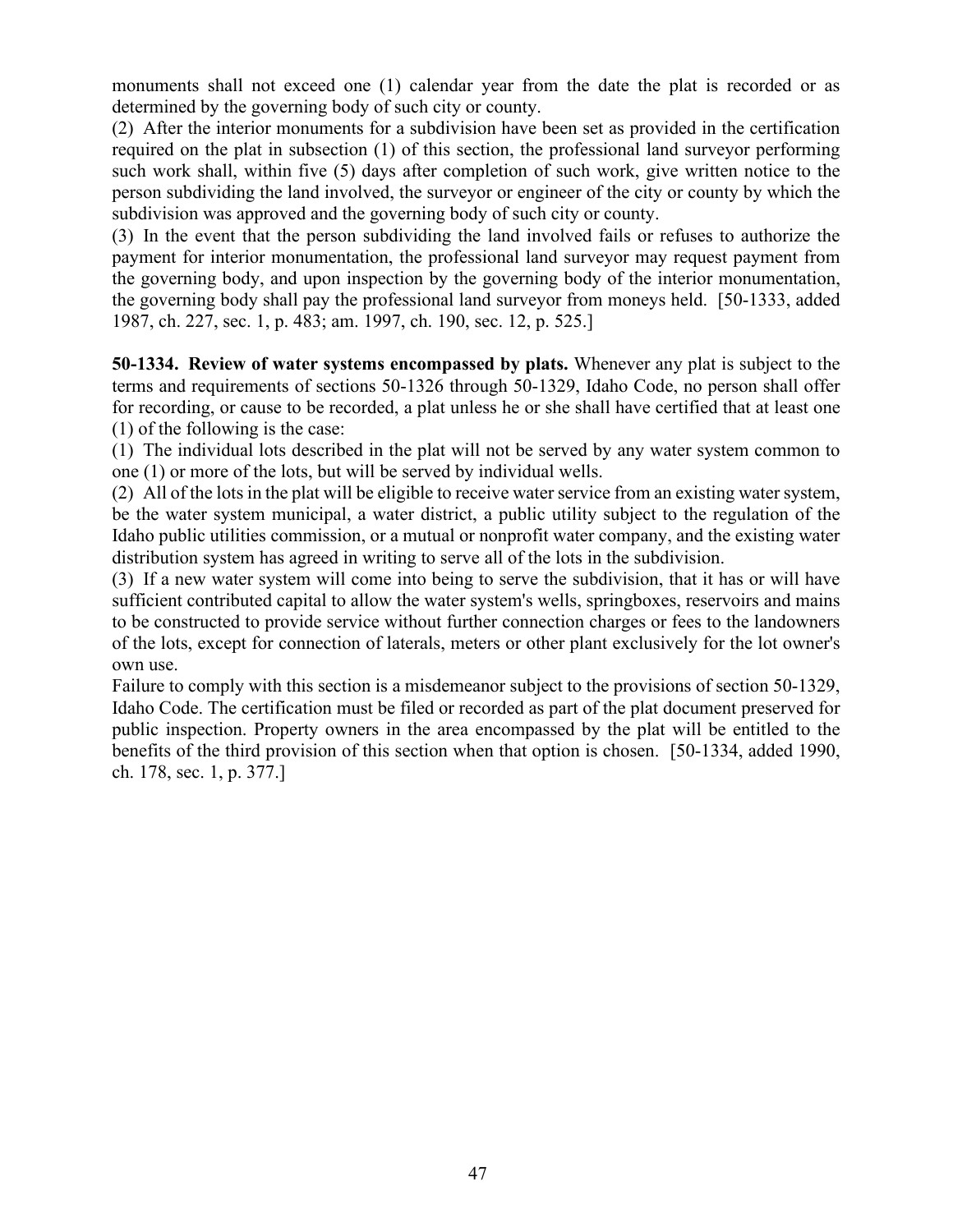# **TITLE 55** PROPERTY IN GENERAL **CHAPTER 15** CONDOMINIUM PROPERTY ACT

**55-1501. Short Title.** This act shall be known and may be cited as the "Condominium Property Act." [55-1501, added 1965, ch. 225, sec. 1, p. 515.]

**55-1502. Purpose – Public policy.** Whereas, the availability of more adequate financing for construction, land development and improvement, and business expansion is beneficial and advantageous to the development of the state of Idaho and in the public interest, and, whereas, the condominium estate is a concept of holding property, which concept should be clarified in the state of Idaho to permit and facilitate the construction and development of condominiums and condominium projects, together with the financing of the same;

Now, therefore, the condominium estate in property is hereby declared to be a lawful estate in property and consistent with the public policy of the state of Idaho. [55-1502, added 1965, ch. 225, sec. 2, p. 515.]

**55-1503. Definitions.** As used in this act unless the context otherwise requires:

(a) "Condominium" means an estate in property as defined in section 55-101B, Idaho Code, as amended.

(b) "Project" means the entirety of the property divided or to be divided into condominiums.

(c) "Property" means the land described in the declaration recorded pursuant to section 55- 1505, together with every building, improvement or structure thereon, and every easement or right appurtenant thereto, and all personal property intended for use in connection therewith or for the use, benefit or enjoyment of the condominium owners.

(d) "Unit" means the separate interest in a condominium.

(e) "Common area" means the entire project excepting all units.

(f) "Management body" means any person or persons managing a project, and includes the condominium owners acting themselves, a corporation or association of which the owners are members or stockholders, a board of governors or directors elected by the owners, or a management agent selected by the owners, by the corporation or association, or by the board, or named in the declaration.

(g) "Limited common areas" mean those common areas and facilities designated in the declaration for use of a certain condominium owner or owners to the exclusion, limitation or restriction of others.

(h) "Person" means any individual or any corporation, joint venture, limited partnership, partnership, firm, association, trustee or other similar entity or organization. [55-1503, added 1965, ch. 225, sec. 3, p. 515.]

**55-1504. Requirements to qualify.** The requirements of this act shall apply to condominiums only (a) if there shall be recorded in the county in which such condominiums are located or to be located a declaration, as provided in this act, together with a plat or plats, and (b) if said documents, or either of them, contain an expression of intent to create a project which is subject to the provisions of this act, and  $(c)$  if at least one  $(1)$  of such documents contains:

(i) a plat or survey map of the surface of the ground included within the project,

(ii) diagrammatic floor plans of the building or buildings built or to be built thereon in sufficient detail to identify each unit, its relative location and approximate dimensions, showing elevations where multi-level or multi-story structures are diagramed, and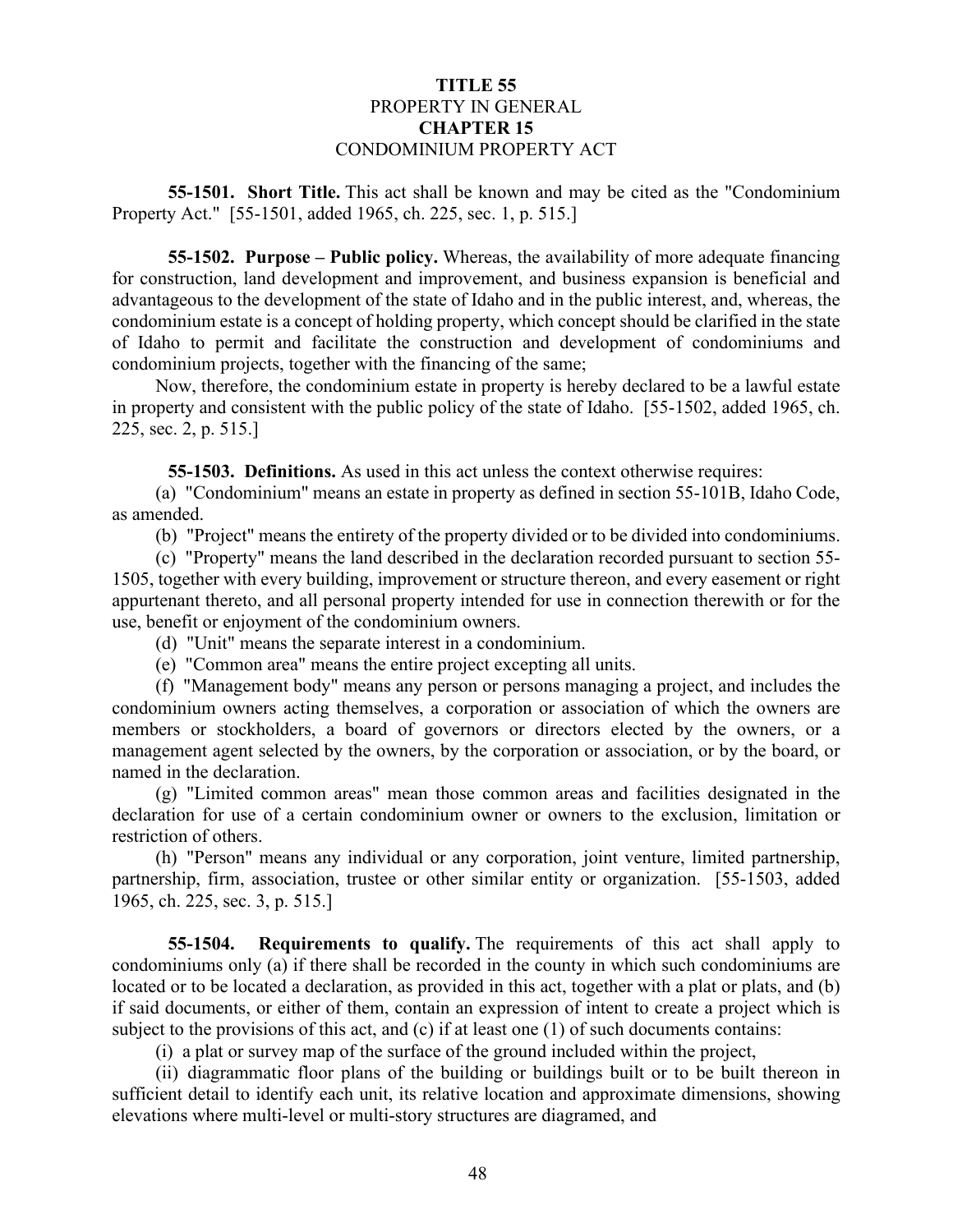(iii) a certificate consenting to the recordation of such documents pursuant to this act, executed and acknowledged by the record owner and the holder of any recorded security interest in such property. A condominium project is created if there has been substantial compliance in good faith with the provisions of this section.

The declaration and the plat or plats may, prior to the first sale of a condominium, be amended or revoked by a subsequently recorded instrument executed and acknowledged by the then record owner and the then holder of any recorded security interest in such property. Until such recordation of such a revocation, the provisions of this act shall continue to apply to such property. The term "record owner" as used in this section means the owner or owners of the property; or, in the case of property held under a recorded lease, the lessee; or, in the case of property held under a recorded sublease of such a lease, the sublessee; or, in the case of property held under a recorded assignment of such a lease or such a sublease, the assignee, but does not include holders or owners of unrecorded interests, or mineral interests, of easements or of rights of way. [55-1504, added 1965, ch. 225, sec. 4, p. 515.]

**55-1505. Contents of declaration.** (1) The declaration shall contain the following:

(a) A legal description of the surface of the ground within the project.

(b) A legal description of each unit in the project, which description may consist of the identifying number, symbol or name of such unit as shown on the plat.

(c) The percentage of ownership interest in the common area which is to be allocated to each unit for purposes of tax assessment under section [55-1514,](http://legislature.idaho.gov/idstat/Title55/T55CH15SECT55-1514.htm) Idaho Code, and for purposes of liability as provided by section [55-1515,](http://legislature.idaho.gov/idstat/Title55/T55CH15SECT55-1515.htm) Idaho Code. Such percentage shall be fixed either by taking as a basis the value of each unit in relation to the value of the property as a whole or by taking as a basis the square footage of the interior floor area of each unit in relation to the square footage of the interior floor area of all the units as a whole. For said purposes, the percentage so fixed shall be conclusive, subject only to clear and convincing proof of bad faith at the time of and in the making of such allocation or the last prior amendment thereof. If a substantial change is made to the value or size, depending upon the method used for allocation, of one (1) or more units as compared with other units, upon petition by a unit owner for reevaluation and allocation of percentage of ownership interest, the allocation shall be amended. Reallocation shall not occur more frequently than every five (5) years and, if square footage is used in determining the percentage of ownership interest, only if a substantial change is made to the size of at least one (1) unit. If the board of managers fails to act, reallocation may be accomplished by court action. If court action is necessary the prevailing party may be awarded attorney's fees and costs for unreasonable pursuit or refusal.

(2) The declaration may but need not also contain any of the following:

(a) A description of the buildings in the project, stating the number of stories and basements, the number of units and the principal materials of which they are or are to be constructed.

(b) A statement of the location of each unit, its approximate area, number of rooms, and immediate common area to which it has access, and any other data for its proper identification.

(c) A description of the common areas and facilities.

(d) A description of any limited common areas and facilities, if any, stating to which units their use is reserved or the terms of applicable restrictions or limitations.

(e) The value of the property and of each unit.

(f) A statement of the purposes for which the building and each of the units are intended and restricted as to use.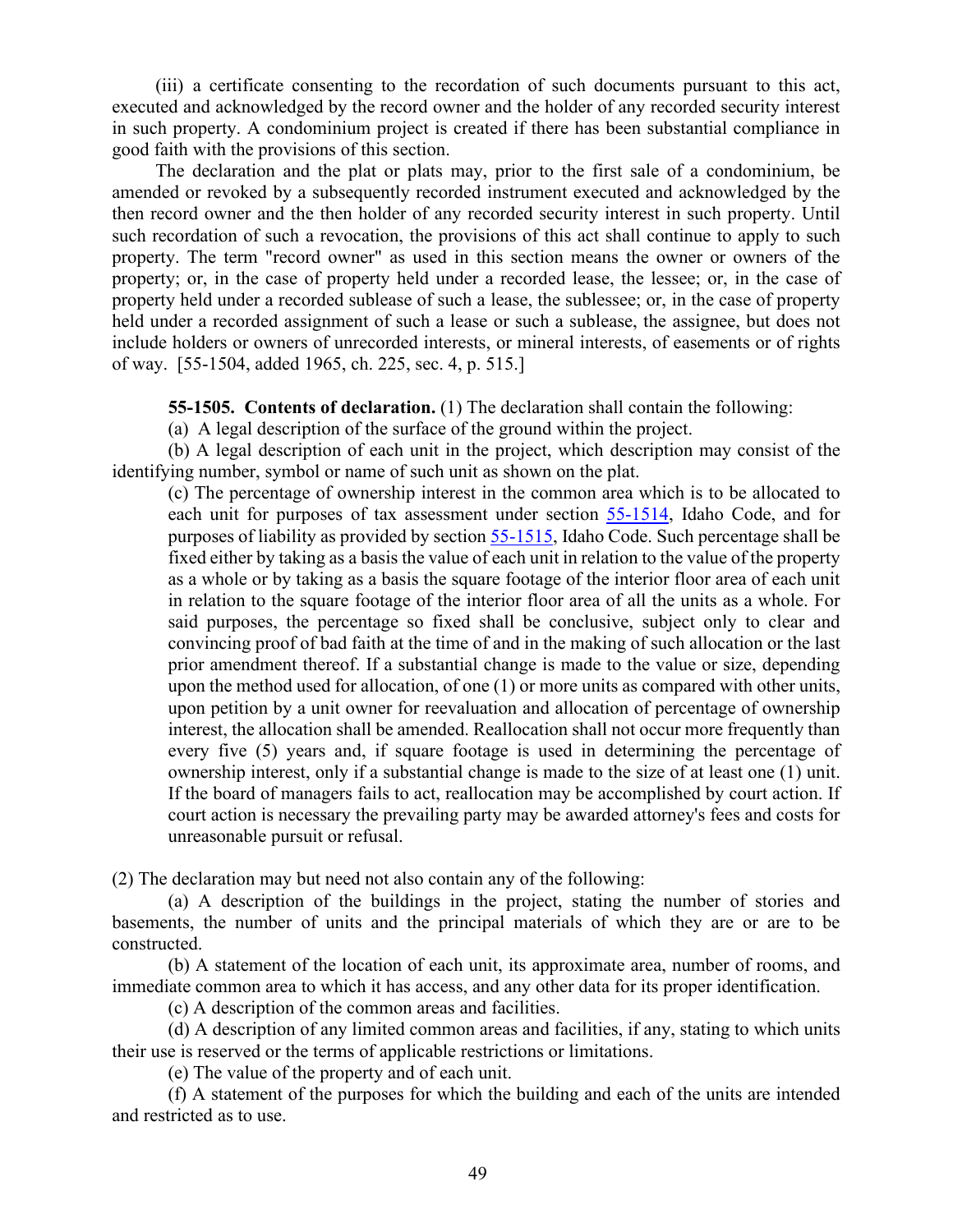(g) Provisions as to the percentage of votes by the condominium owners which shall be determinative of whether to rebuild, repair, restore, or sell the property in the event of damage, taking, or destruction of all or part of the property.

(h) Any or all of the provisions hereinafter referred to in section [55-1507,](http://legislature.idaho.gov/idstat/Title55/T55CH15SECT55-1507.htm) Idaho Code, as proper provisions of bylaws.

(i) Provisions for the management of the project by any management body or bodies; for the voting majorities, quorums, notices, meeting dates, and other rules governing such body or bodies; and for recordation, from time to time, as provided for in the declaration, of certificates of identity of the persons then composing such management body or bodies, which certificates shall be conclusive evidence of the facts recited therein in favor of any person relying thereon in good faith.

(j) As to any management body:

(1) For the powers thereof, including power to enforce the provisions of the declaration;

(2) For maintenance by it of fire, casualty, liability, worker's compensation and other insurance and for bonding of the members of any management body;

(3) For provision by it of and payment by it for maintenance, utility, gardening and other services; for employment of personnel necessary for operation of the project, and legal and accounting services;

(4) For purchase by it of materials, supplies and the like and for maintenance and repair of the project;

(5) For payment by it of taxes and special assessments which would be a lien upon the entire project or common areas, and for discharge by it of any lien or encumbrance levies against the entire project or common areas;

(6) For payment by it for reconstruction of any portion or portions of the project damaged, taken or destroyed;

(7) For delegation by it of its powers;

(8) For entry by it or its agents into any unit when necessary in connection with any maintenance or construction for which the management body is responsible;

(9) For an irrevocable power of attorney to the management body to sell and convey the entire project for the benefit of all of the owners thereof when partition of the project may be had under section [55-1511,](http://legislature.idaho.gov/idstat/Title55/T55CH15SECT55-1511.htm) Idaho Code, which power shall: (i) be binding upon all of the owners, whether they expressly assume the obligations of the declaration or not; (ii) if so provided in the declaration, be exercisable by less than all, but not less than fifty percent (50%), of the voting power of the owners in the project; (iii) be exercisable only after recordation of a certificate by those who have the right to exercise such power of attorney that such power of attorney is properly exercisable under the declaration, which certificate shall be conclusive evidence of the facts recited therein in favor of any person relying thereon in good faith.

(k) Provisions for amendments of such declaration or the bylaws, if any, which amendments, if made upon the vote or consent of more than fifty percent (50%) of the voting power of the owners in the project, shall be binding upon every owner and every condominium whether the burdens thereon are increased or decreased thereby, and whether or not the owner of each and every condominium consents thereto.

(l) Provisions for independent audit of the accounts of any management body.

(m) (1) Provisions for assessments to meet authorized expenditures of any management body, and for a method for notice and levy thereof, each condominium to be assessed separately for its share of such expenses in proportion, unless otherwise provided, to its owner's fractional interest in the common areas;

(2) For the subordination of the liens securing such assessments to other liens either generally or specifically described.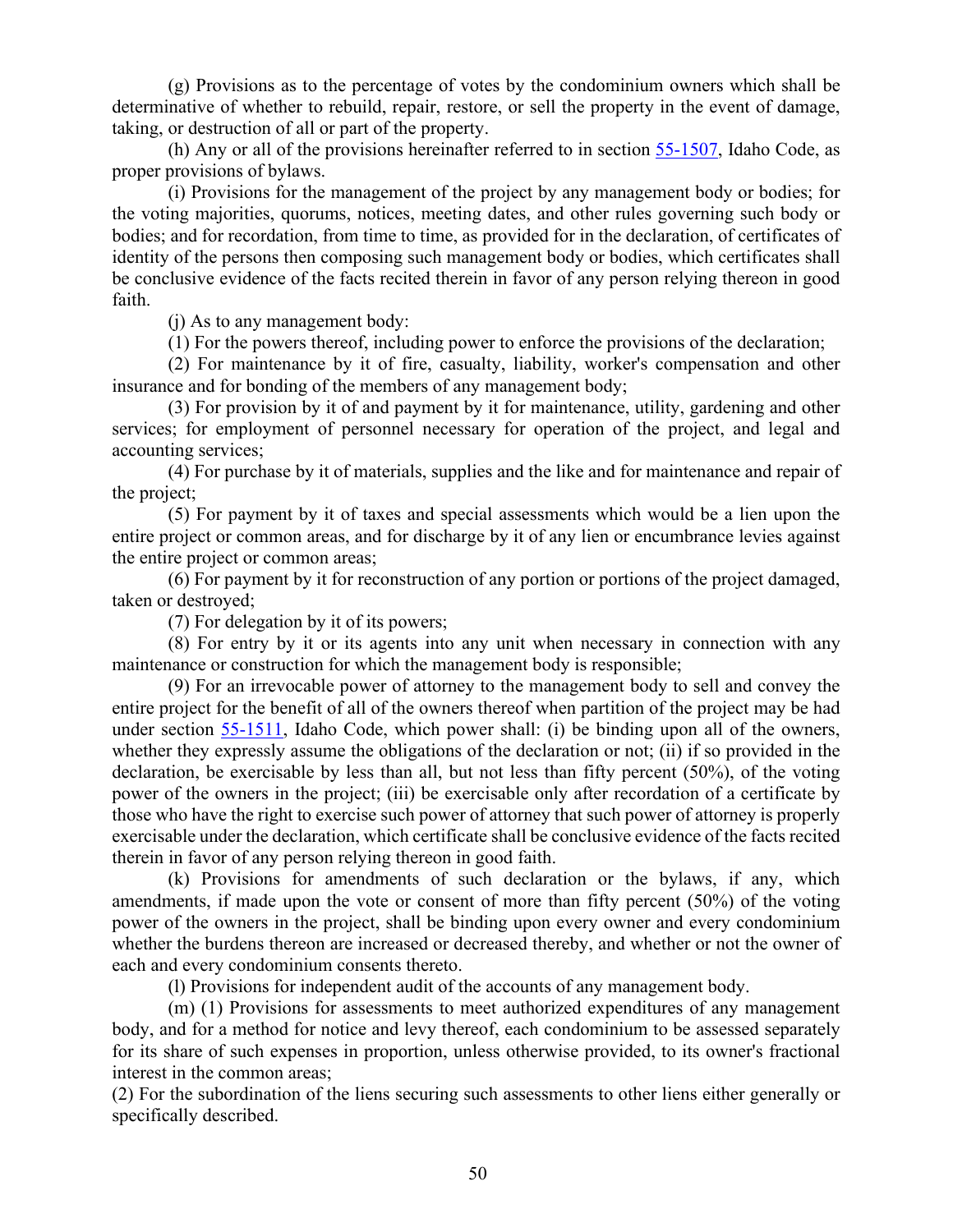(n) Provisions for the conditions upon which partition of the project may be had pursuant to this act. Such right to partition may be conditioned upon failure of the condominium owners to elect to rebuild within a certain period, specified inadequacy of insurance proceeds, specified damage to the building, a decision of an arbitrator, or upon any other condition.

(o) Provisions for restrictions upon the severability of the component interests in the property which comprise a condominium. Such restrictions shall not be deemed conditions repugnant to the interest created nor unlawful restraints on alienation.

(p) Such document, agreement or writing pertinent to the project or its financing as may be attached to, incorporated in or made an exhibit to the declaration and/or any bylaws.

(q) Such other provisions not inconsistent with this act as the owner or owners may deem desirable in order to promote, facilitate or preserve the property or the project or the use, development or administration thereof.

(3) Subsection (2) of this section shall not be construed as a limitation upon permissible contents and provisions of a declaration. History: [55-1505, added 1965, ch. 225, sec. 5, p. 515; am. 2002, ch. 78, sec. 1, p. 175; am. 2013, ch. 192, sec. 1, p. 473.]

**55-1506. Administration – By-Laws – Articles of incorporation – Recordation of incorporation – Recordation required to modify or amend.** Except when a domestic corporation has been formed and is designated in the declaration to serve as a management body and to administer the project, the administration of every project shall be governed by by-laws, which may either be embodied in the declaration or in a separate instrument which shall be recorded with the declaration. When a domestic corporation is so formed and designated the owner or owners shall append to and record with the declaration a certified copy of its articles of incorporation from which it must appear (a) that the purpose for which such corporation was formed and its powers are consistent with the provisions of this act and (b) that the members or stockholders of the corporation must be and remain owners of condominiums within the said project and include all owners of condominiums within the project. When a corporate organization is so utilized, the administration of the project need not be governed by by-law provisions hereinafter set forth but shall be subject to the law of corporations. No modification or amendment of the declaration, of such articles or of recorded by-laws shall be effective until the same is recorded in the county where the original document was first recorded. [55-1506, added 1965, ch. 225, sec. 6, p. 515.]

**55-1507. Contents of Bylaws.** The bylaws referred to in section 55-1506, Idaho Code, when required, shall provide for at least the following:

(a) The election from among the unit owners of a board of managers, the number of persons constituting such board, and that the terms of at least one third (1/3) of the members of the board shall expire annually; the powers and duties of the board; the compensation, if any, of the members of the board; the method of removal from office of members of the board; and whether or not the board may engage the services of a manager or managing agent.

(b) Method of calling meetings of the unit owners; what percentage of the unit owners, if other than a majority, shall constitute a quorum.

(c) Election of a president from among the board of managers, who shall preside over the meetings of the board of managers and of the unit owners.

(d) Election of a secretary, who shall keep the minutes of all meetings of the board of managers and of the unit owners and who shall, in general, perform all the duties incident to the office of secretary.

(e) Election of a treasurer, who shall keep the financial records and books of account.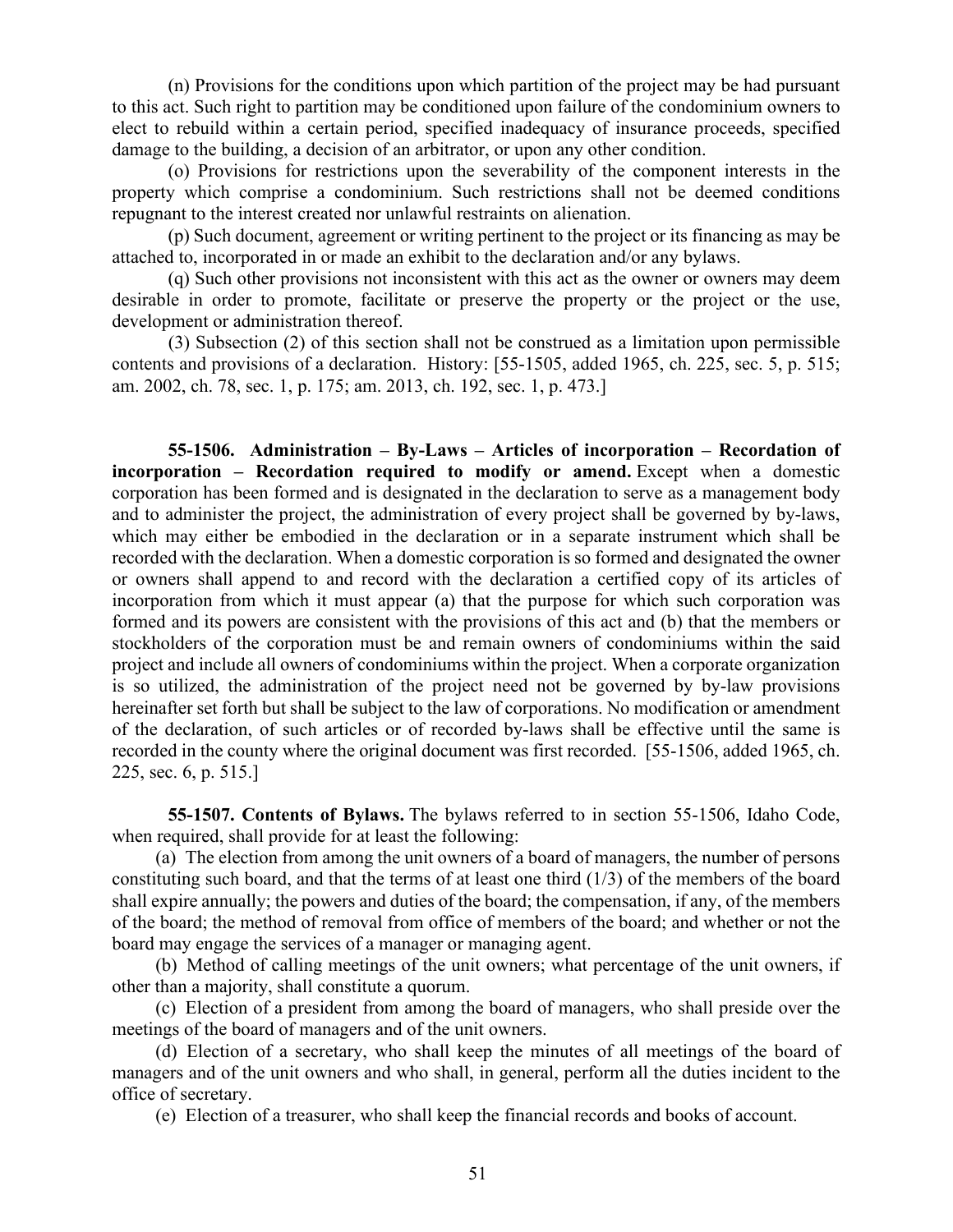(f) Maintenance, repair and replacement of the common elements and payments therefor, including the method of approving payment vouchers.

(g) Method of estimating the amount of the annual budget, and the manner of assessing and collecting from the unit owners their respective shares of such estimated expenses, and of any other expenses lawfully agreed upon.

(h) That after notice received by the manager or board of managers and within five (5) business days thereafter, any unit owner shall be furnished a statement of his account setting forth the amount of any unpaid assessments or other charges due and owing from such owner and other amounts set forth in section 55-1528, Idaho Code.

(i) Designation and removal of personnel necessary for the maintenance, repair and replacement of the common elements.

(j) Such restrictions on and requirements respecting the use and maintenance of the units and the use of the common elements, not set forth in the declaration, as are designed to prevent unreasonable interference with the use of their respective units and of the common elements by the several unit owners.

(k) Method of adopting and of amending administrative rules and regulations governing the operation and use of the common elements.

(l) The percentage of votes required to modify or amend the bylaws, but each one of the particulars set forth in this section shall always be embodied in the bylaws. [55-1507, added 1965, ch. 225, sec. 7, p. 515.]

**55-1508. Recordation of instruments affecting project.** The declaration, plat or plats, deeds, by-laws, administrative provisions, articles of incorporation as provided in section 55- 1506[, Idaho Code], any instrument by which the provisions of this act may be waived, and every instrument affecting the project or any condominium, and any amendment or amendments to such documents, shall be entitled to be recorded by the county recorder in the county or counties where the project is located, and such official shall accept the same for recordation when requested to do so. [55-1508, added 1965, ch. 225, sec. 8, p. 515.]

**55-1509. Grant – Physical boundaries of units – Incidents excluded – Common areas – Decorating rights of owner.** Unless otherwise expressly provided in the declaration, deeds, plat or plats, the incidents of a condominium grant are as follows:

(a) The physical boundaries of the unit are the interior surfaces of the perimeter walls, floors, ceilings, windows and doors thereof, and the unit includes both the portions of the building so described and the airspace so encompassed. The following are not part of the unit: bearing walls, columns, floors, roofs, foundations, elevator equipment and shafts, central heating, central refrigeration and central air-conditioning equipment, reservoirs, tanks, pumps and other central services, pipes, ducts, flues, chutes, conduits, wires and other utility installations, wherever located, except the outlets thereof when located within the unit. In interpreting the declaration, plat or plats, and deeds, the existing physical boundaries of the unit as originally constructed or as reconstructed in lieu thereof shall be conclusively presumed to be its boundaries rather than the metes and bounds expressed or depicted in the declaration, plat or plats, or deed, regardless of settling or lateral movement of the building and regardless of minor variance between boundaries shown in the declaration, plat or plats, or deed, and the actual boundaries of units in the building.

(b) The common areas are owned by the owners of the condominiums as their interests appear and are set forth in the declaration pursuant to section  $55-1505(1)(c)$ , Idaho Code].

(c) A nonexclusive right of ingress, egress and support through the common areas is appurtenant to each unit and the common areas are subject to such rights.

(d) Each condominium owner shall have the exclusive right to paint, repaint, tile, wax, paper or otherwise maintain, refinish, and decorate the inner surfaces of the walls, ceilings, floors,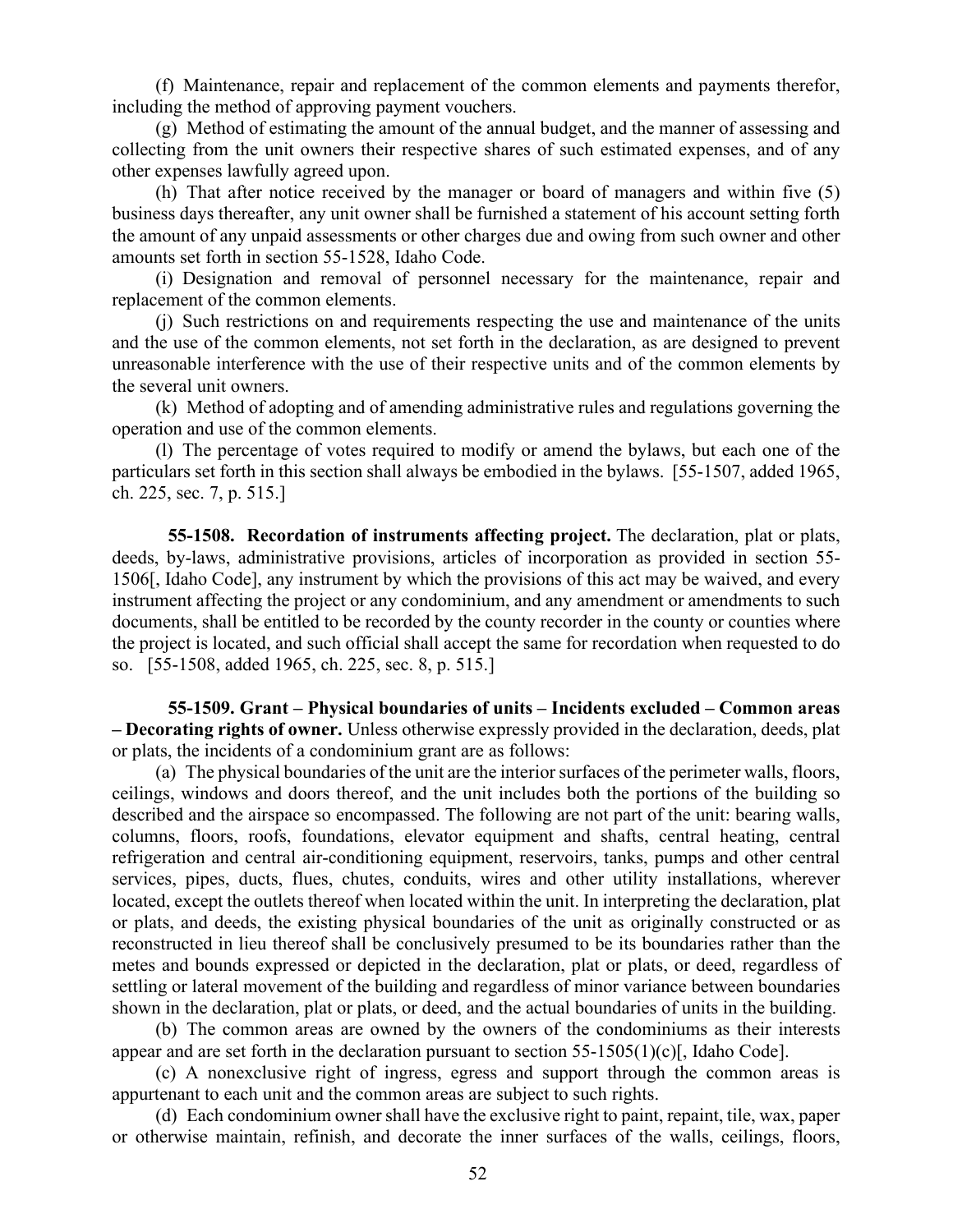windows and doors bounding his own unit, and the interior thereof. [55-1509, added 1965, ch. 225, sec. 9, p. 515.]

**55-1510.** Removal of property from law – Common ownership **Resubmission.** Unless otherwise provided in the declaration, a project may be removed from the provisions of this act by a vote or written consent of the condominium owners owning at least a two-thirds (2/3) interest in the common areas as percentages of interest are allocated pursuant to section  $55-1505(1)(c)$ , Idaho Code), and by filing for record in the county where the project is located a written instrument signed and acknowledged by such owners wherein it is stated that such described project is so withdrawn, provided, holders of all liens affecting any of the units or the common must consent or agree thereto in writing by recorded written instrument in which event their liens shall be deemed forthwith, and without change of seniority, transferred (a) to the former condominium owner's undivided interest in the property as hereinafter provided if such lien was upon a condominium, and (b) upon the entire property if the lien was specifically upon the common areas or the project as a whole and not upon any particular condominium or condominiums; provided further, however, nothing herein contained shall be construed to restrict the right to limit, prohibit or make other provisions respecting withdrawal from this act by provision in the declaration.

Upon such removal under this section the property shall be deemed to be owned in common and each former condominium owner shall have an exclusive right to the occupancy of what formerly was his unit. Removal of a project from the provisions of this act shall in no way bar the subsequent resubmission of the property to the provisions of this act. [55-1510, added 1965, ch. 225, sec. 10, p. 515.]

**55-1511. Partition -- Sale.** (a) Where two (2) or more persons own condominiums in a project an action may be brought by one (1) or more of such persons for the partition of the interests comprising the project, as if the owners of all of the condominiums in such project were tenants in common in the entire project in the proportion provided for in the declaration, deeds, or plat or plats entered into with respect to such project, or, in the absence of such provision, in the same proportion as their interests in the common areas of such project; provided, however, that a partition shall be made only upon the showing that:

(1) Three (3) years after the damage to, or destruction or taking of, a material part of the project which renders the project unfit for the use to which it was put prior to such damage, destruction or taking, the project has not been rebuilt, repaired or replaced in a manner which substantially permits such use of the project, or

(2) Three-fourths (3/4) or more of the project has been destroyed, taken, or substantially damaged, and that persons entitled to cast fifty per cent (50%) of the votes to determine whether or not the project shall be repaired, restored or replaced are opposed to such repair, restoration or replacement, or

(3) More than fifty (50) years have elapsed since the first conveyance of a condominium in the project, and that the project is uneconomic or otherwise obsolete, and that persons entitled to cast fifty per cent (50%) of the votes to determine whether or not the project shall be repaired, restored or replaced are opposed to such repair, restoration or replacement, or

(4) That conditions for such a partition provided for in the deed, declaration, plat or plats entered into with respect to such project have been met, whether such conditions be more or less restrictive than the conditions set forth in this section.

(b) The entire project or a part thereof may be sold if it appears that a physical partition cannot be made without prejudice to the respective rights of the persons' interests therein.

(c) Nothing herein shall be deemed to prevent partition of a condominium as between two (2) or more persons having interests therein. [55-1511, added 1965, ch. 225, sec. 11, p. 515.]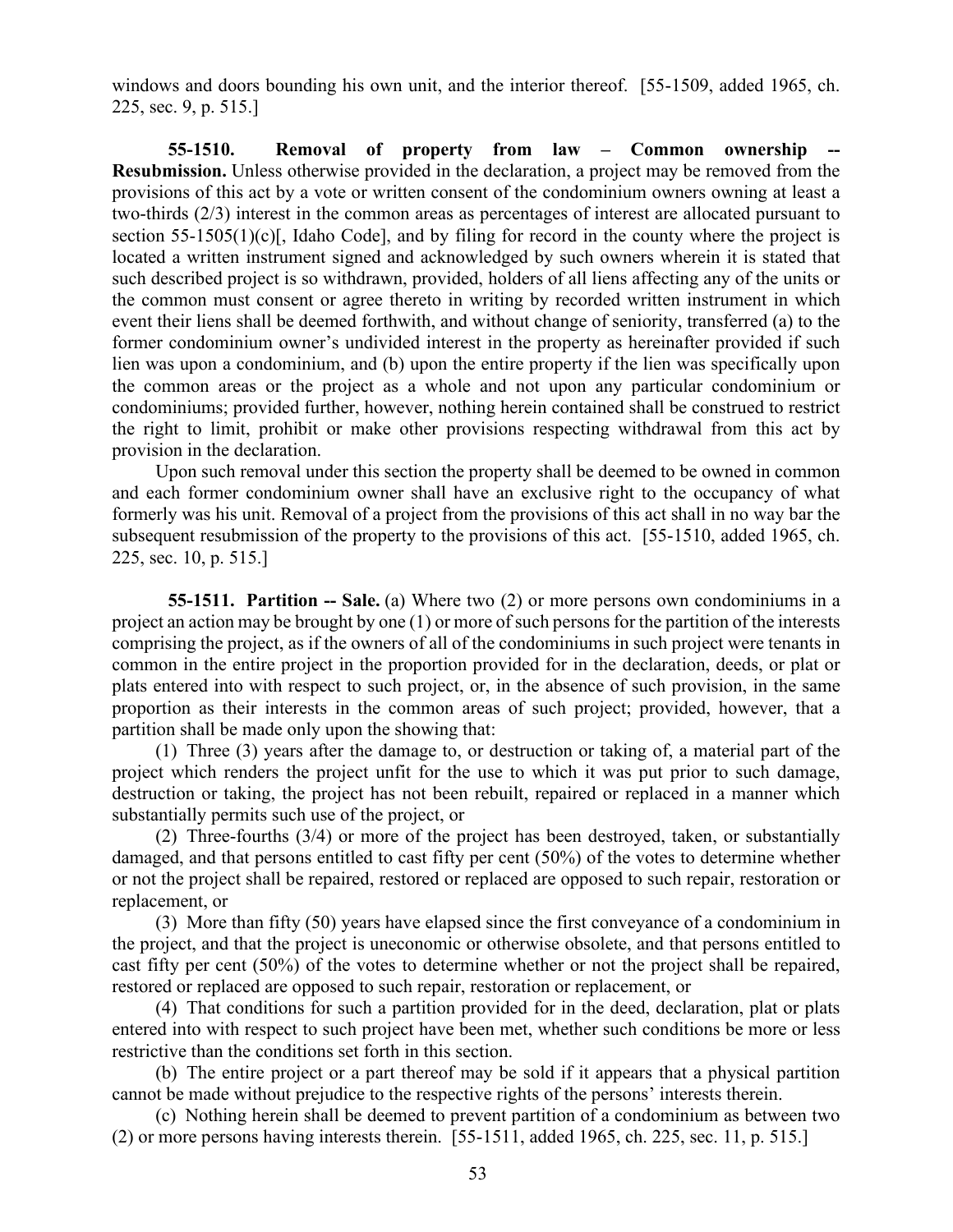**55-1512. Actions relating to common areas – Persons designated to receive process – New designation filed – Services on auditor – Copy from auditor to management body – Application of corporate law.** Except when a domestic corporation has been formed and designated in the declaration to serve as the management body to administer the project, at the time the declaration is recorded one (1) or more persons shall be designated to receive service of process in any action relating to the common areas and facilities. Such designation shall be filed with the county auditor in the county in which the project is located together with an acknowledgment in writing of acceptance of such designation by the person so designated. The person so designated shall be a resident of the state of Idaho, and service upon such person shall be the exclusive method of service in any action relating to the common areas and facilities. Upon termination of such person's capacity or authority to receive service, a new designation shall be made by the management body of the project, and such designation shall be filed with the county auditor in the county in which the project is located together with an acknowledgment in writing of acceptance of such designation by the person so designated. Upon failure to so designate a person to receive service of process and to file such designation and acceptance of such designation, service may be made upon the county auditor with like effect as though said service were made upon a person designated, and it shall be the duty of the county auditor to forward a copy of such summons served on him by registered mail to the management body of the project at the address or location last known, but no failure on the part of the county auditor to mail such copy of summons shall affect the validity of the service thereof. When a corporate organization is formed and designated as the management body, service of process on the corporation shall be as permitted by law, and the Idaho rules of civil procedure. [55-1512, added 1965, ch. 225, sec. 12, p. 515; am. 2005, ch. 110, sec. 1, p. 362.]

**55-1513. Actions by management on behalf of two or more owners.** Without limiting the rights of any condominium owner, actions may be brought by the management body on behalf of two (2) or more of the condominium owners with respect to any cause of action relating to the common areas or more than one (1) unit. [55-1513, added 1965, ch. 225, sec. 13, p. 515.]

**55-1514. Separate taxation – Lien – Tax deed.** Notwithstanding any contrary or inconsistent provision of the Idaho Code or of this act, property taxes, assessments, special assessments, and all special taxes or charges of the state of Idaho or of any political subdivision thereof, or other lawful taxing or assessing body, which are authorized by law to be assessed against or levied upon real or personal property shall be assessed against and levied upon each condominium and not upon the group of condominiums as a whole, and such tax, assessment or charge on each such condominium shall constitute a lien solely thereon.

A person acquiring or entitled to the issuance of a tax deed conveying the interest of any condominium owner, shall acquire only an interest subject to such provisions of this act as may be applicable, and subject to all lawful terms, provisions, covenants, conditions, and limitations which may apply thereto and appear in any recorded declaration, plat, deed or by-laws then in force and affecting such interest. [55-1514, added 1965, ch. 225, sec. 14, p. 515.]

**55-1515. Owners proportionately liable for common areas – Remaining balance not prejudiced by settlement -- Indemnification.** Each condominium owner's liability for claims, judgments or awards arising out of or in connection with the ownership, use, operation or management of the common areas, is limited to a proportionate sum which equals the amount of any such claim, judgment or award multiplied by the percentage interest in the common areas allocated to such ownership by the declaration as provided in section 55-1505(1)(c). In any suit to establish liability for claims, judgments or awards arising out of or in connection with the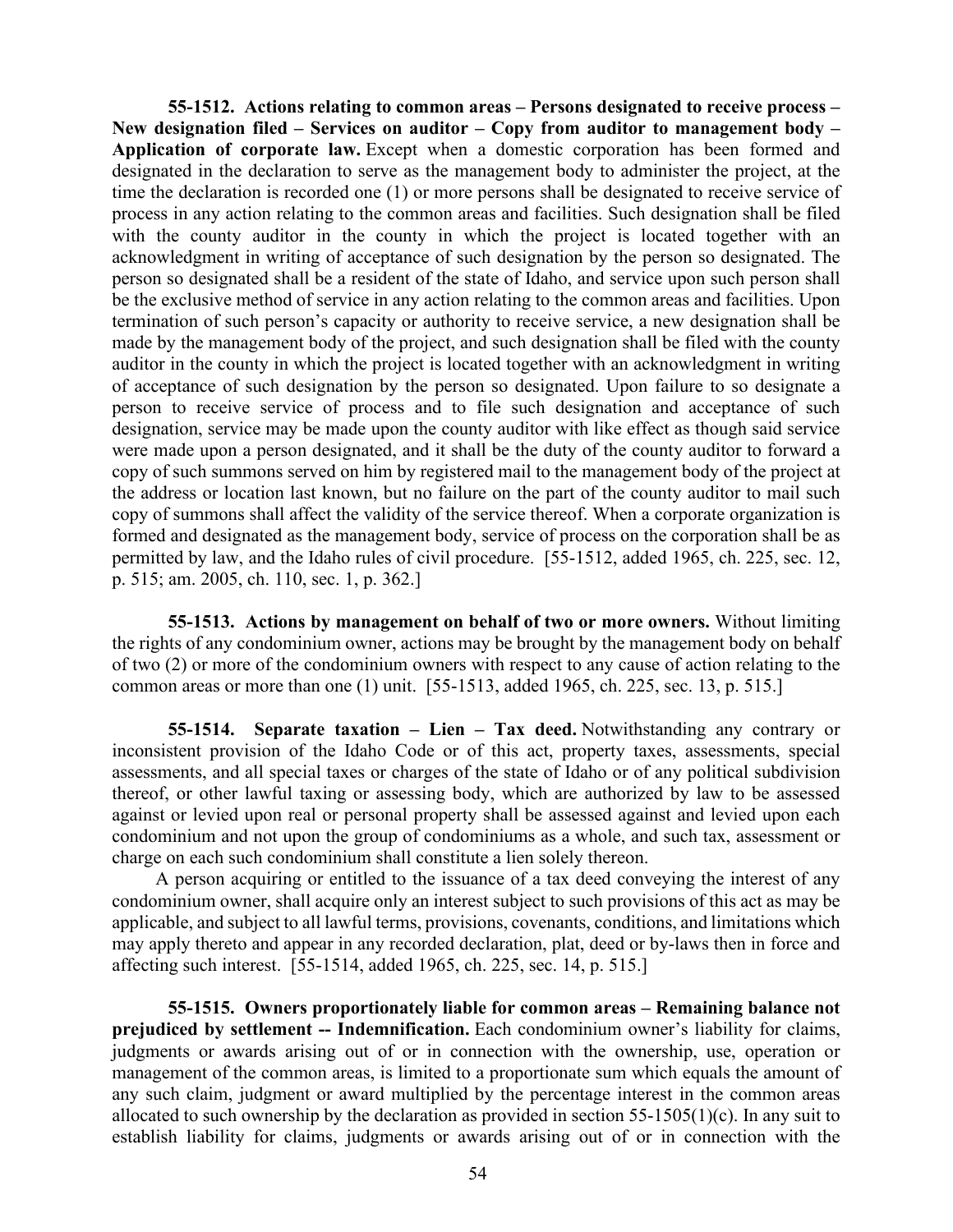ownership, use, operation or management of the common areas there shall be introduced no evidence as to the percentage interest in the common area of any condominium owner until and unless such fact becomes material and liability is fixed by judgment or agreed upon in writing signed by all affected parties to the litigation and filed with the court. Any condominium owner may compromise or settle his portion of any such claim without prejudice to the remaining balance thereof and without the same constituting evidence or an admission for or against any such claimant.

The provisions of this section shall not alter or affect the respective rights and obligations of condominium owners to or between one another to the extent that one or more may have any legal right arising from contract, statute, or the common law to be wholly or partially indemnified by one or more other persons who are likewise owners of condominiums within the same said project. [55-1515, added 1965, ch. 225, sec. 15, p. 515.]

**55-1516. Liability of unit owners, tenants, employees – Duties and powers of owners.** All condominium owners, tenants of such owners, employees of owners and tenants, or any other persons that may in any manner use property or any part thereof submitted to the provisions of this act shall be subject to this act and to the declaration and by-laws of the project adopted pursuant to the provisions of this act.

All agreements, decisions and determinations lawfully made by the management body shall be deemed to be binding on all condominium owners and shall inure to the benefit of all such owners.

Each condominium owner and any group of owners shall have standing and authority, unless otherwise provided, to enforce the provisions of the declaration and any recorded by-laws of the project. [55-1516, added 1965, ch. 225, sec. 16, p. 515.]

**55-1517. Insurance of individual units by management body**. The management body, if required by the declaration, by-laws or otherwise, or at the request of a mortgagee or a beneficiary of a deed of trust having a first mortgage or first deed of trust of record covering a unit or any part of the project, shall have the authority and an insurable interest to insure the project or any portion thereof against loss or damage by fire or other hazard or casualty. Such insurance coverage may be written in the name of the management body, as trustee for each of the condominium owners in the percentages established in the declaration or as otherwise provided in the declaration or provided by the management body, and premiums may be treated as common expenses. Provision for such insurance shall be without prejudice to the right of each condominium owner to insure his own unit for his own benefit. This provision shall not be construed to limit the power of such body to secure and maintain other insurance coverage or to treat the cost thereof as a common expense. [55-1517, added 1965, ch. 225, sec. 17, p. 515.]

**55-1518. Assessment and other charges a lien – Notice recorded – Payment and release – Priority of liens – Expiration – Extension – Enforcement by sale – Purchase by management body.** An assessment upon any condominium made in accordance with the declaration, any recorded by-laws, or any duly promulgated project regulation, shall be a debt of the owner thereof at the time the assessment is made. The amount of any such assessment, together with those other charges thereon, such as interest, costs (including attorney's fees), and penalties, which may be provided for in the declaration, shall be and become a lien upon the condominium assessed when the management body causes to be recorded with the county recorder of the county in which such condominium is located a notice of assessment, which shall state the amount of such assessment and such other charges thereon as may be authorized by the declaration, a description of the condominium against which the same has been assessed, and the name of the record owner thereof. Such notice shall be signed by an authorized representative of the management body or as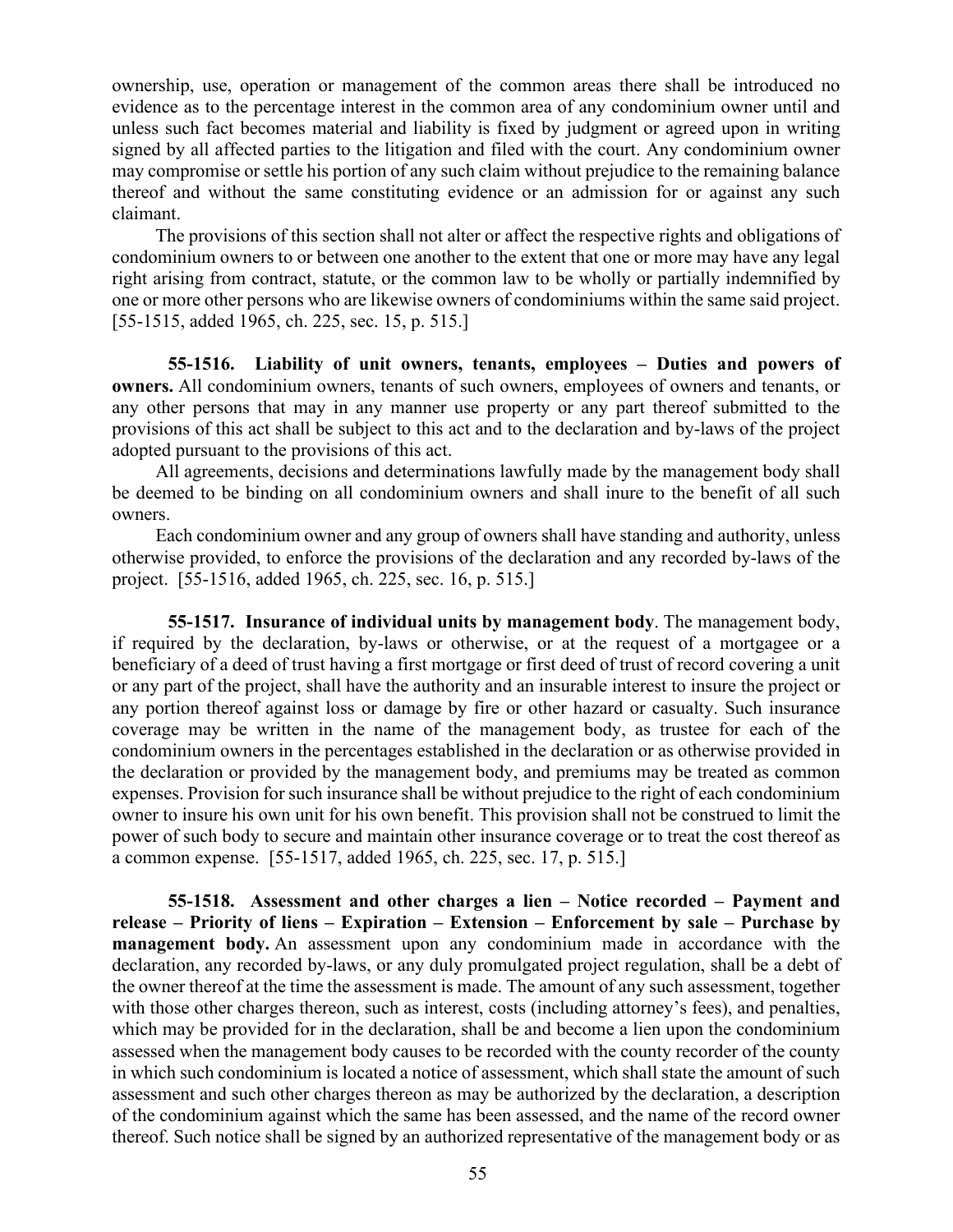otherwise provided in the declaration. Upon payment of said assessment and charges in connection with which such notice has been so recorded, or other satisfaction thereof, the management body shall cause to be recorded a further notice stating the satisfaction and the release of the lien thereof.

Such lien shall be prior to all other liens filed or recorded subsequent to the recordation of said notice of assessment except that the declaration may provide for the subordination thereof to other liens either generally or specifically described and except further that labor or materialmen's liens arising under the law of Idaho and timely and duly filed shall have priority if the date fixed by statute for such lien to arise is prior to recording as provided in this section. Unless sooner satisfied and released or the enforcement thereof initiated as hereafter provided such lien shall expire and be of no further force or effect one (1) year from the date of recordation of said notice of assessment; provided, however, that said one-year period may be extended by the management body for not to exceed one (1) additional year by recording a written extension thereof.

Such lien may be enforced by sale by the management body, its attorney or other person authorized to make the sale, after failure of the owner to pay such an assessment in accordance with its terms, such sale to be conducted in the manner permitted by law for the exercise of powers of sale in deeds of trust or any other manner permitted by law. Unless otherwise provided in the declaration the management body shall have the power to purchase the condominium at foreclosure sale and to hold, lease, encumber and convey the same. [55-1518, added 1965, ch. 225, sec. 18, p. 515.]

**55-1519. Liens for labor, services or materials – Express consent – Emergency repairs – Proportionate payment for removal of lien**. No labor performed or services or materials furnished with the consent of or at the request of a condominium owner or his agent or his contractor or subcontractor shall be the basis for the filing of a lien against the condominium of any other condominium owner, or against any part thereof, or against any other property of any other condominium owner, unless such other owner has expressly consented to or requested the performance of such labor or furnishing of such materials or services. Such express consent shall be deemed to have been given by the owner of any condominium in the case of emergency repairs thereto. Labor performed or services or materials furnished for the project, if duly authorized by the management body, shall be deemed to be performed or furnished with the express consent of each condominium owner. The owner of any condominium may remove his condominium from a lien against two (2) or more condominiums or any part thereof by payment to the holder of the lien of the fraction of the total sum secured by such lien which is attributable to his condominium. [55- 1519, added 1965, ch. 225, sec. 19, p. 515.]

**55-1520. Personal property acquired, held and disposed of by management body – Beneficial interest proportionate -- Transfer.** Unless otherwise provided for in a declaration recorded pursuant to section 55-1505, a management body may acquire and hold, for the benefit of the condominium owners, tangible and intangible personal property and may dispose of the same by sale or otherwise; the beneficial interest in such personal property shall be owned by the condominium owners in the same proportion as their respective interests in the common areas, and shall not be transferable by such owners except with a transfer of a condominium. A transfer of a condominium shall transfer to the transferee ownership of the transferor's beneficial interest in such personal property. [55-1520, added 1965, ch. 225, sec. 20, p. 515.]

**55-1521. Liberal construction of deeds, declarations or plans for condominium projects**. Any deed, declaration or plan for a condominium project shall be liberally construed to facilitate the operation of the project, and provisions thereof shall be presumed to be independent and severable. [55-1521, added 1965, ch. 225, sec. 21, p. 515.]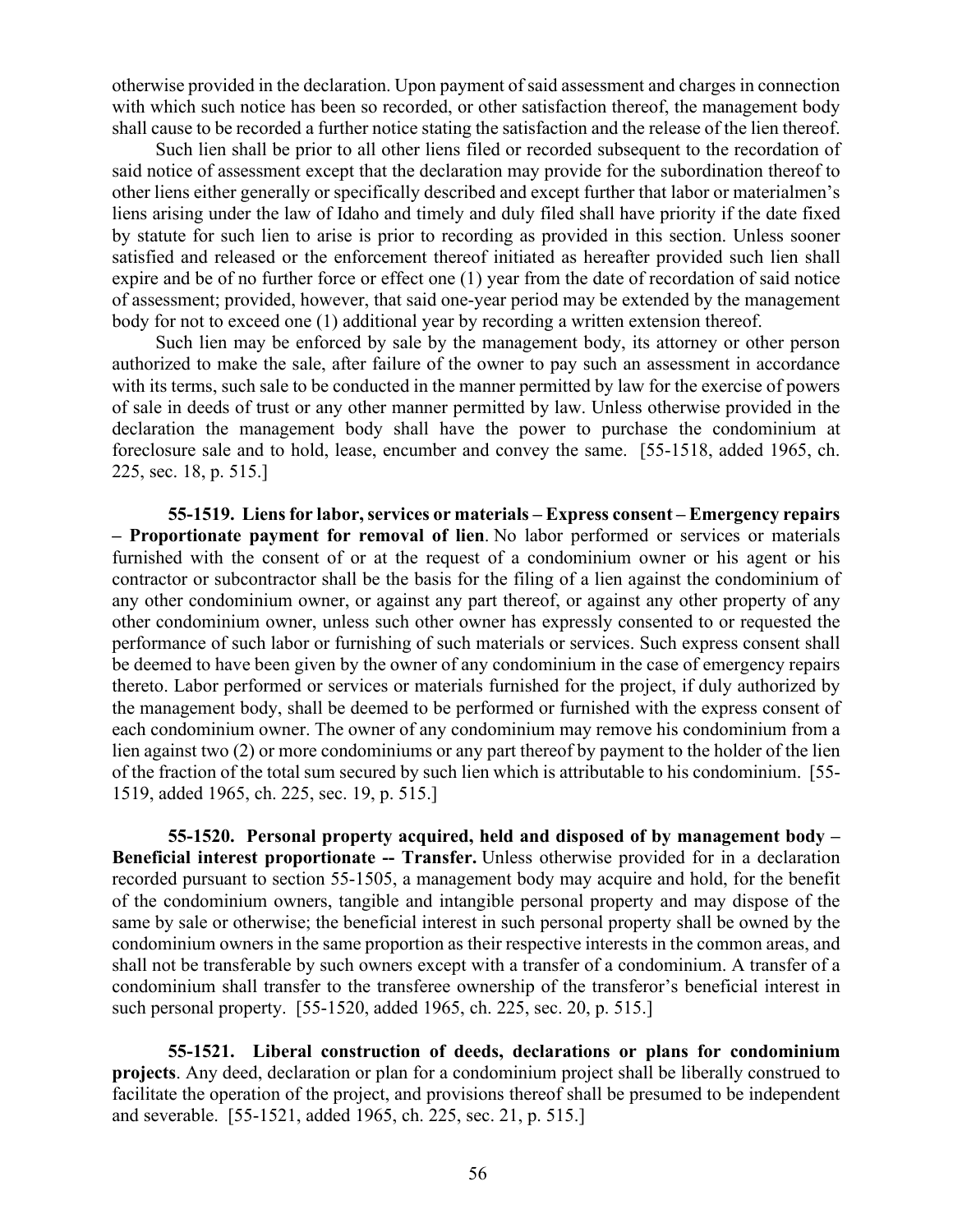**55-1522. Rule against perpetuities and unreasonable restraints on alienation inapplicable.** It is expressly provided that the rule of property known as the rule against perpetuities and the rule of property known as the rule restricting unreasonable restraints on alienation shall not be applied to defeat any of the provisions of this act or any condition, conveyance or inheritance consistent herewith. [55-1522, added 1965, ch. 225, sec. 22, p. 515.]

**55-1523. Refusal to approve project or record plat forbidden.** No city council, board of trustees, or other governing body of the county, town, village or city in which a project is created pursuant to this act shall have the right to refuse acceptance or approval of nor may any county refuse for recordation a plat or plats prepared pursuant to this act solely because a project is or condominiums are thereby created. [55-1523, added 1965, ch. 225, sec. 23, p. 515.]

**55-1524. Application of local zoning ordinances.** Unless a contrary intent is clearly expressed in local zoning ordinances, such ordinances shall be construed to treat like structures, lots, or parcels in like manner regardless of whether the ownership thereof is divided by sale of condominiums created in a project pursuant to this act, rather than by the lease or other disposition of such structures, lots or parcels on any part or parts thereof. [55-1524, added 1965, ch. 225, sec. 24, p. 515.]

**55-1525. "Blue sky law" inapplicable.** The provisions of title 26, chapter 18, Idaho Code, shall not apply to the creation, issuance, sale, offer for sale, solicitation of an offer to buy, conveyance, transfer, or other disposition, or encumbrance or other hypothecation, or management, of condominiums or projects created pursuant to this act, or of evidences of membership in or ownership of or stock in any entity created solely to manage the affairs of a project, or to the negotiation or taking of subscriptions in respect of any of the foregoing. [55- 1525, added 1965, ch. 225, sec. 25, p. 515.]

**55-1526. Legal description that designated on plat or in declaration.** Every deed, contract of sale, lease, mortgage or other instrument may legally describe a condominium by its identifying number, symbol, name or other identification or designation as shown on the plat of record or as shown in the declaration, and every such description shall be deemed good and sufficient for all purposes. [55-1526, added 1965, ch. 225, sec. 26, p. 515.]

**55-1527. Zoning laws applied where not inconsistent.** Except where inconsistent with the provisions or purposes of this act, state and local laws relating to plats, recording, subdivisions or zoning shall apply to condominiums and to projects as herein defined. [55-1527, added 1965, ch. 225, sec. 27, p. 515.]

**55-1528. Statement of Account—Disclosure of Fees.** (1) A management body or its agent shall provide a unit owner and owner's agent, if any, a statement of the unit owner's account not more than five (5) business days after receipt of a requst by the unit owner or the unit owner's agent received by the management body, the management body's manager, president , board member, or other agent or any combination thereof. The statement of account shall include, at a minimum, the amount of annual charges against the unit, the date when said amounts are due, and any unpaid assessments or other charges due and owning from such owner at the time of the request. The management body shall be bound by the amounts set forth within such statement of account.

(2) On or before January 1 of each year, a management body or its agent shall provide unit owners a disclosure of fees that will be charged to a unit owner in connection with any transfer of ownership of a unit. Fees imposed by a management body for the calendar year following the disclosure of fees shall not exceed the amount set forth on the annual disclosure, and no surcharge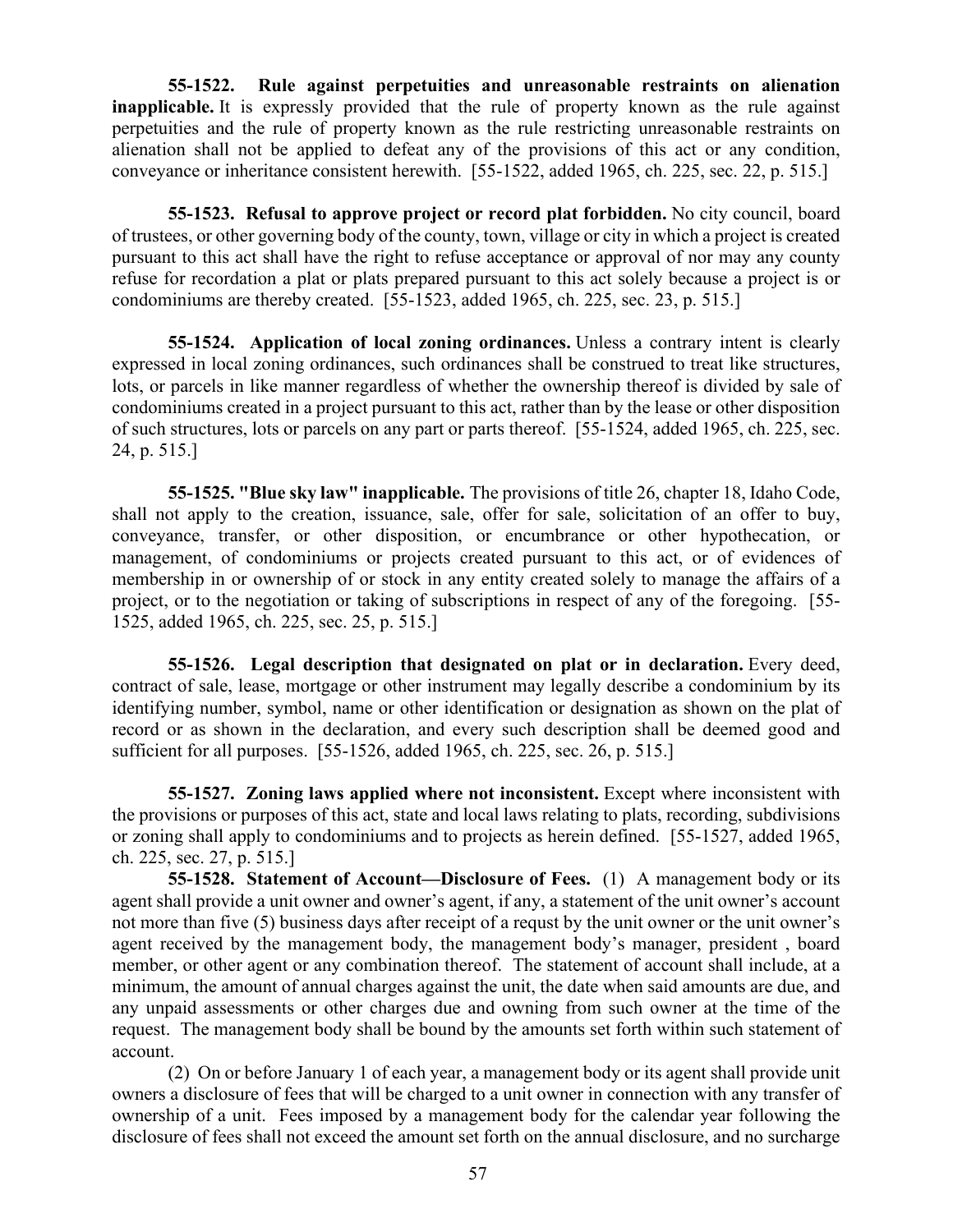or additional fees shall be charged to any unit owner in connection with any transfer of ownership of the unit. No fees may be charged for expditiously providing a unit owner's statement of account as set forth in this section. [55-1528, added 2018, ch. 205, p. 458]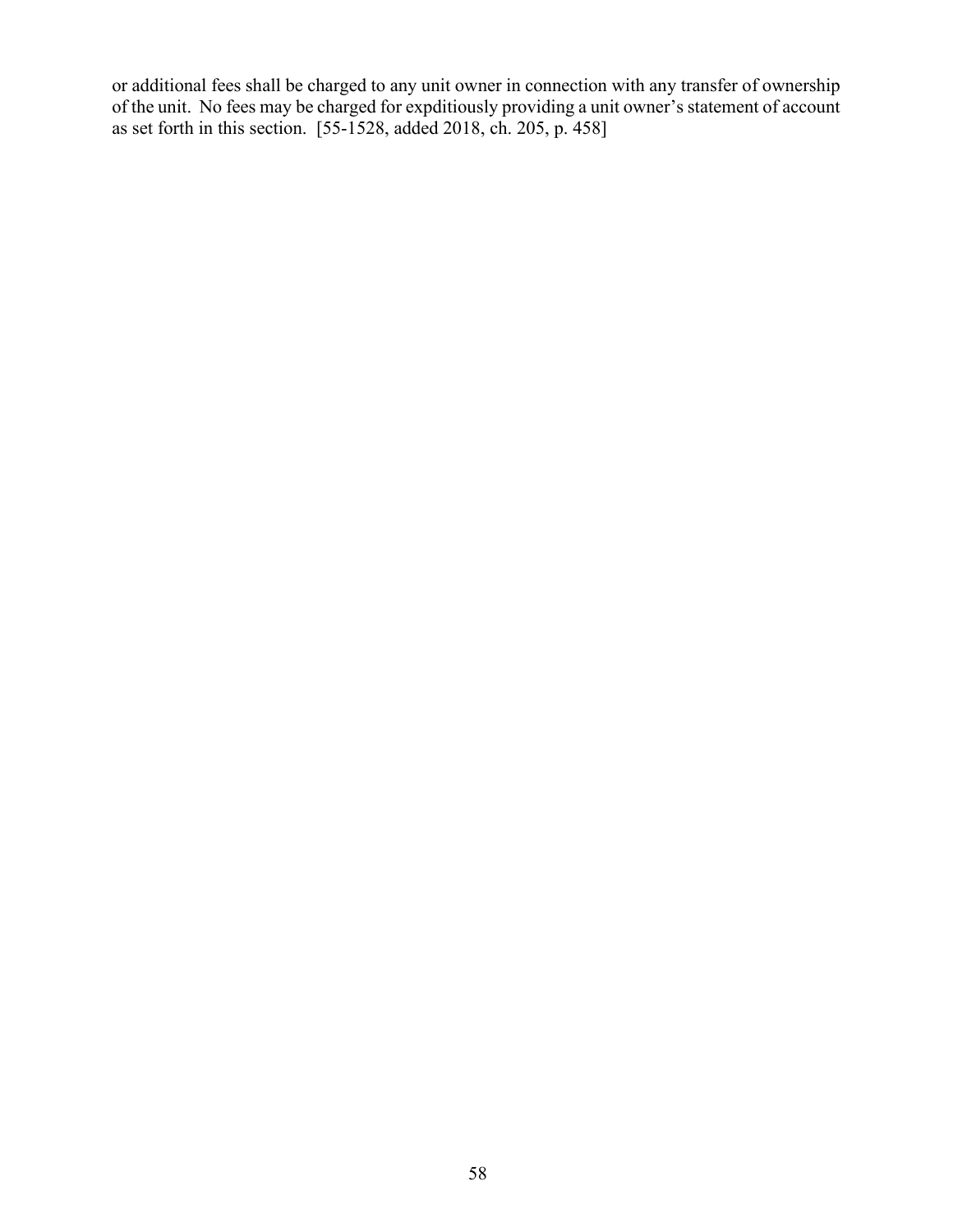# **TITLE 55** PROPERTY IN GENERAL **CHAPTER 16** CORNER PERPETUATION AND FILING

**55-1601. Short title.** This chapter may be cited as the "Corner Perpetuation and Filing Law." [55-1601, added 1967, ch. 215, sec. 1, p. 647; am. 1993, ch. 206, sec. 1, p. 564.]

**55-1602. Declaration of policy**. It is the purpose of this chapter to protect and perpetuate public land survey corners and information concerning the location of such corners by requiring the systematic establishment of monuments and filing of information concerning the marking of the location of such public land survey corners and to allow the systematic location of other property corners, thereby providing for property security and a coherent system of property location and identification; and thereby eliminating the repeated necessity for reestablishment and relocations of such corners once they are established and located. [55-1602, added 1967, ch. 215, sec. 2, p. 647; am. 1993, ch. 206, sec. 2, p. 564.]

**55-1603. Definitions.** Except where the context indicates a different meaning, terms used in this chapter shall be defined as follows:

(1) "Accessory to a corner" means any exclusively identifiable physical object whose spatial relationship to the corner is recorded. Accessories may be bearing trees, bearing objects, monuments, reference points, line trees, pits, mounds, charcoal-filled bottles, steel or wooden stakes, or other objects.

(2) "Benchmark" means a material object, natural or artificial, whose elevation is referenced to an adopted datum.

(3) "Board" means the board of licensure of professional engineers and professional land surveyors.

(4) "Control survey" means a survey that provides horizontal or vertical position data for the support or control of subordinate surveys or for mapping.

(5) "Corner," unless otherwise defined, means a property corner, or a property controlling corner, or a public land survey corner, or any combination of these.

(6) "Establish" means to determine the position of a corner either physically or mathematically.

(7) "Monument" means a physical structure that occupies the exact position of a corner.

(8) "Professional land surveyor" means any person who is authorized by the laws of this state to practice land surveying.

(9) "Property controlling corner" for a property means a public land survey corner, property corner, reference point or witness corner that controls the location of one (1) or more of the property corners of the property in question.

(10) "Property corner" means a geographic point on the surface of the earth, and is on, a part of, and controls a property line.

(11) "Public land survey corner" means any point actually established and monumented in an original survey or resurvey that determines the boundaries of remaining public lands, or public lands patented, represented on an official plat and in the field notes thereof, accepted and approved under authority delegated by congress to the U.S. general land office (GLO) and the U.S. department of interior, bureau of land management. This excludes GLO-surveyed townsite lot corners, except those marking exterior angle points or block corners within the townsite.

(12) "Reference point" means a special monumented point that does not occupy the same geographical position as the corner itself, and where the spatial relationship to the corner is recorded, and which serves to locate the corner.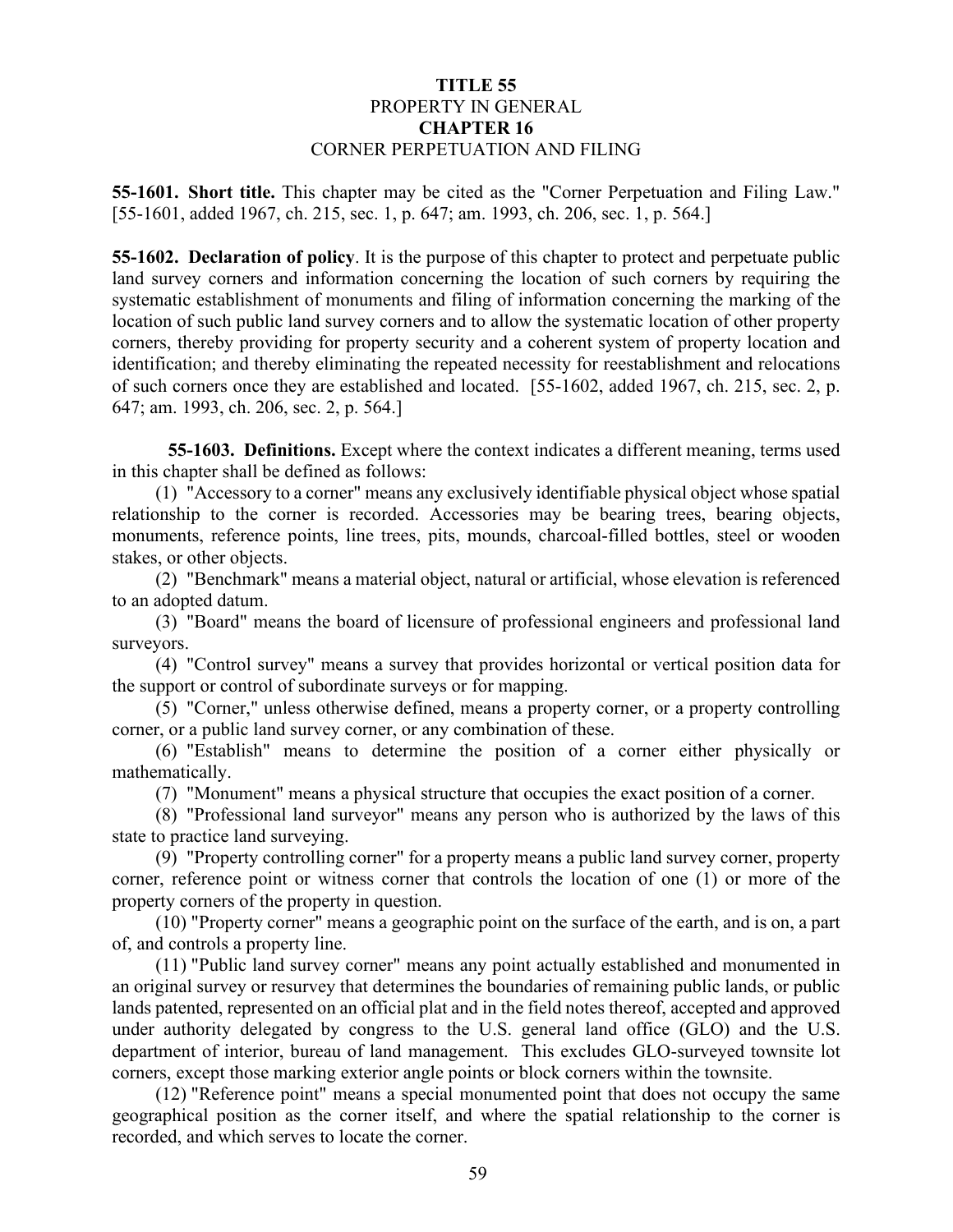(13) "Witness corner" means a monumented point on a lot line or boundary line of a survey, near a corner, and established in situations where it is impracticable to occupy or monument the corner. [55-1603, added 1967, ch. 215, sec. 3, p. 647; am. 1993, ch. 206, sec. 3, p. 565; am. 1997, ch. 190, sec. 13, p. 526; am. 2008, ch. 378, sec. 27, p. 1046; am. 2011, ch. 136, sec. 13, p. 391; am. 2020, ch. 127, sec. 11, p. 396]

**55-1604. Filing requirements.** A professional land surveyor shall complete, sign, and file with the county clerk and recorder of the county where the corner is situated, a written record of the establishment, reestablishment, or rehabilitation of a corner monument and its accessories. This record shall be known as a "corner record" and such a filing shall be made for every public land survey corner, center one-quarter  $(1/4)$  corner, and accessory to such corner which is established, reestablished, monumented, remonumented, rehabilitated, perpetuated or used as control in any survey. The survey information shall be filed within ninety (90) days after the survey is completed, unless the corner and its accessories are substantially as described in an existing corner record filed in accordance with the provisions of this chapter.

In lieu of filing as heretofore provided, corner records may be recorded electronically in those counties that have such facilities. [55-1604, added 1967, ch. 215, sec. 4, p. 647; am. 1972, ch. 162, sec. 1, p. 363; am. 1993, ch. 206, sec. 4, p. 565; am. 2020, ch. 127, sec. 12, p. 396]

**55-1605. Filing or Recording.** A professional land surveyor may file or record any corner record as to any property controlling corner or accessory to a corner. [55-1605, added 1967, ch. 215, sec. 5, p. 647; am. 1972, ch. 162, sec. 2, p. 363; am. 1993, ch. 206, sec. 5, p. 566; am. 2011, ch. 136, sec. 14, p. 392.]

**55-1606. Filing or recording information.** The board shall, by regulation, provide and prescribe the information which shall be necessary to be included in the corner record and the board shall prescribe the form in which such corner record shall be presented and filed or recorded. [55-1606, added 1967, ch. 215, sec. 6, p. 647; am. 1972, ch. 162, sec. 3, p. 363.]

**55-1607. County clerk to keep record -- Fees.** (a) The county clerk and recorder of the county containing the corner shall receive the completed corner record and preserve it in the same manner as any other recorded instruments. Proper indexes shall be kept of such corner records by section, township and range.

(b) The county clerk and recorder shall make these records available for public inspection during all usual office hours.

(c) For purposes of determining the filing fee hereunder, the corner record shall be considered as a similar service to the filing or recording of instruments as provided in section 31-3205, Idaho Code. [55-1607, added 1967, ch. 215, sec. 7, p. 647; am. 1972, ch. 162, sec. 4, p. 363; am. 1993, ch. 206, sec. 6, p. 566; am. 1997, ch. 190, sec. 14, p. 527; am. 2020, ch. 127, sec. 13, p. 396]

**55-1608. Professional Land Surveyor to Establish or Rehabilitate Monuments.** (1) In every case where a corner record of a survey corner is required to be filed or recorded under the provisions of this chapter, the professional land surveyor must rehabilitate or remonument any corner in accordance with subsection (2) of this section. Where the corner position is monumented with a stable, permanent, substantial, accessible, magnetically detectable, and uniquely identifiable monument, a new monument will not be required. The professional land surveyor must also recover, establish, or rehabilitate a minimum of three (3) accessories to such corner where practicable. Where the professional land surveyor determines accessories are impracticable, an explanation shall be included on the corner record.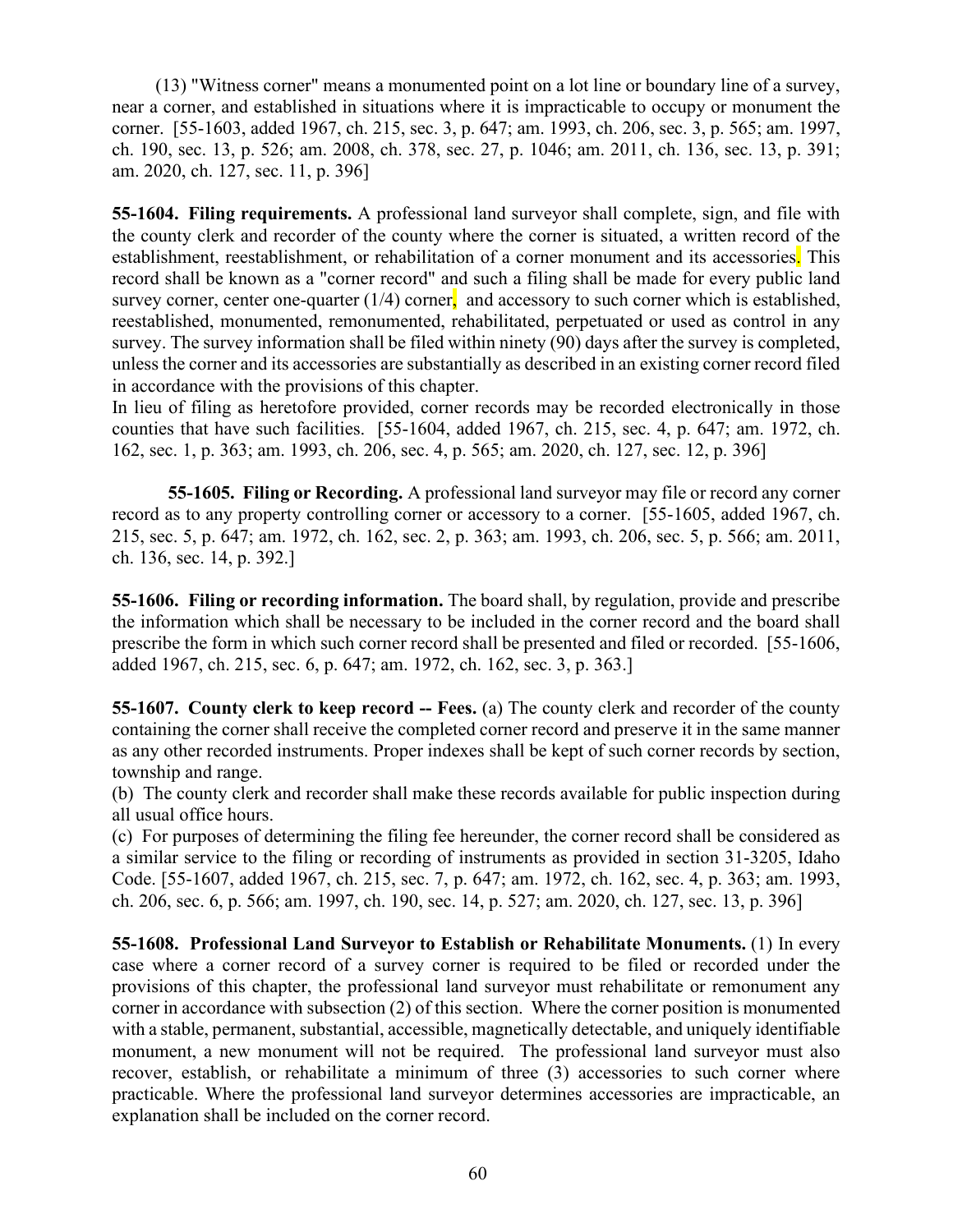(2) Any monument set shall conform to the provisions of section 54-1227, Idaho Code, and shall be surmounted with a cap of such material and size that can be permanently and legibly marked as prescribed by the manual of surveying instructions issued by the United States department of the interior, bureau of land management, including the license number of the professional land surveyor responsible for placing the monument. Monuments shall be marked such that measurements between them may be made to the nearest one-tenth (0.1) foot. If the monument is set by a public officer, it shall be marked by an appropriate official designation. Where it is impracticable to monument a corner due to situations beyond the professional land surveyor's control, reference points or witness corner shall be recovered or established. The professional land surveyor must also document the reason the monument cannot be set, the method of establishing the corner location, and the presence of any found or set reference point or witness corner on his corner record and record of survey or plat.

(3) Where closing corners that are not on or controlling for the line closed upon were set in any government survey authorized by the congress of the United States and the true point of intersection of the pertinent lines is controlling in a survey, resurvey, or subdivision of a section, the true point of intersection shall be monumented with a monument conforming to subsection (2) of this section. Any professional land surveyor establishing such a monument shall prepare and file a corner record for the true point of intersection monument, including any evidence related to and the pedigree of the original closing corner. If found, the original closing corner monument position must be remonumented as an amended monument in accordance with subsection (2) of this section. [55-1608, added 1967, ch. 215, sec. 8, p. 647; am. 1972, ch. 162, sec. 5, p. 363, am. 1978, ch. 107, sec. 2, p. 224; am. 1993, ch. 206, sec. 7, p. 566; am. 2008, ch. 378, sec. 28, p. 1047; am. 2011, ch. 136, sec. 15, p. 392; am. 2020, ch. 127, sec. 14, p. 396]

**55-1609. To be signed by professional land surveyor or government agent.** No corner record shall be filed or recorded unless the same is signed by a professional land surveyor as defined herein, or, in the case of an agency of the United States government, the certificate may be signed by the survey party chief making the survey. [55-1609, added 1967, ch. 215, sec. 9, p. 647; am. 1972, ch. 162, sec. 6, p. 363; am. 1993, ch. 206, sec. 8, p. 567.]

**55-1611. Federal government filings without fees.** All federal government surveys performed by authorized personnel of agencies of the federal government shall not be subject to the provisions of this chapter, except that federal agencies may comply with the provisions of the chapter, and shall be exempt from filing fees required in section 55-1607(c), Idaho Code. [55-1611, added 1967, ch. 215, sec. 11, p. 647; am. 1993, ch. 206, sec. 10, p. 567.]

**55-1612. Penalty.** Professional land surveyors failing to comply with the provisions hereof shall be deemed to be within the purview of section 54-1220, Idaho Code, and shall be subject to disciplinary action as in said section provided. [55-1612, added 1967, ch. 215, sec. 12, p. 647; am. 1989, ch. 103, sec. 1, p. 236; am. 1993, ch. 206, sec. 11, p. 567; am. 1997, ch. 190, sec. 15, p. 528; am. 2008, ch. 378, sec. 29, p. 1047.]

**55-1613. Monuments Disturbed by Construction Activities -- Procedure -- Requirements.** The physical existence and location of the monuments of property controlling corners and accessories to corners, as well as benchmarks established and points set in control surveys by agencies of the United States government or the state of Idaho, shall be determined by a field search and location survey conducted by or under the direction of a professional land surveyor prior to the time when project construction or related activities may disturb them. Construction documents or plans prepared by professional engineers shall show the existence and location of all such monuments, accessories to corners, benchmarks and points set in control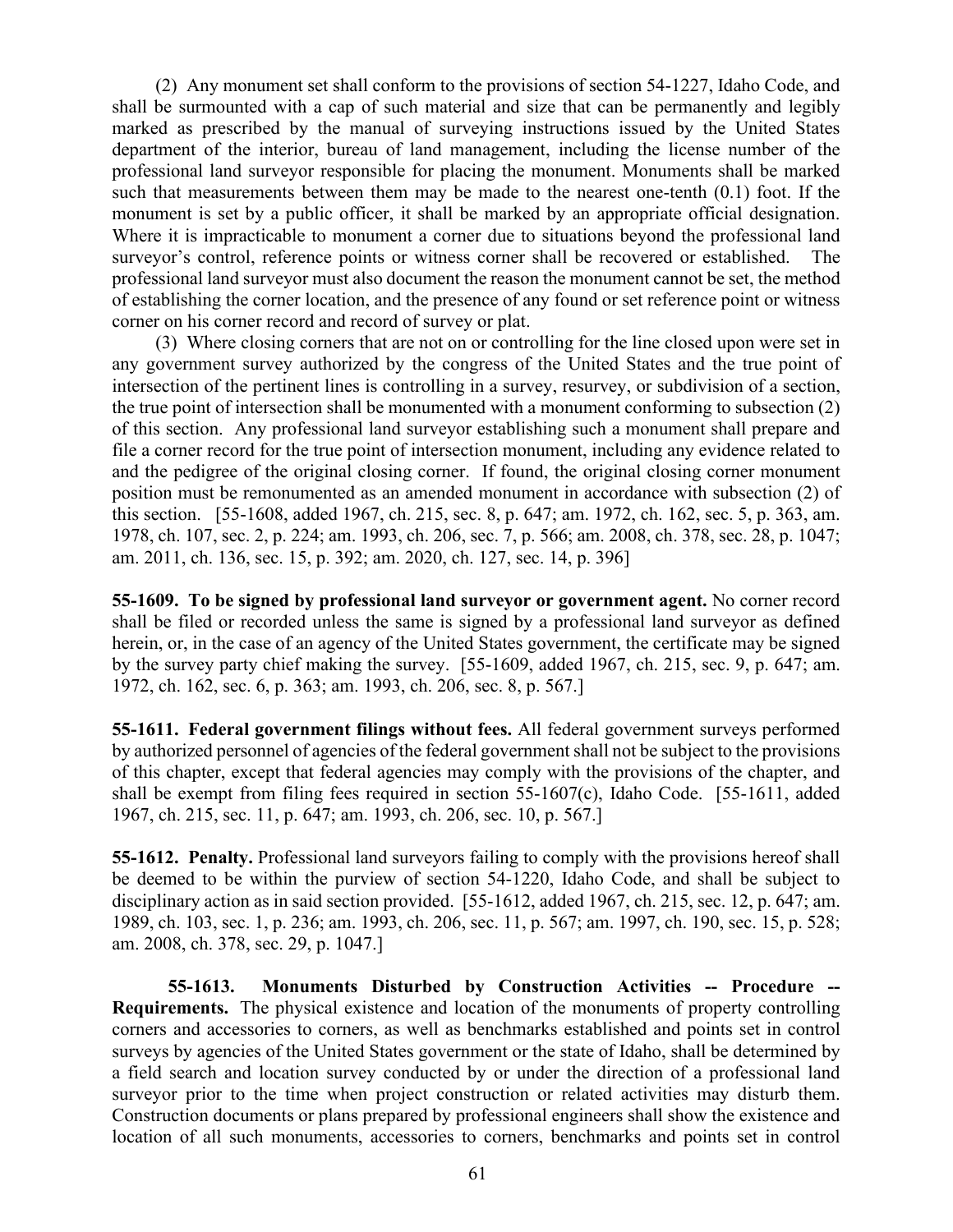surveys. All monuments, accessories to corners, benchmarks and points set in control surveys that are lost or disturbed by construction shall be reestablished and remonumented, at the expense of the agency or person causing their loss or disturbance, at their original location or by the setting of a witness corner or reference point or a replacement benchmark or control point, by or under the direction of a professional land surveyor. Professional engineers who prepare construction documents or plans that do not indicate the existence and location of all such monuments, accessories to corners and benchmarks and points set in control surveys by agencies of the United States government or the state of Idaho shall be deemed to be within the purview of and subject to disciplinary action as provided in section 54-1220, Idaho Code. [55-1613, added 1978, ch. 107, sec. 3, p. 224; am. 1993, ch. 206, sec. 12, p. 567; am. 1997, ch. 190, sec. 16, p. 528; am. 2008, ch. 378, sec. 30, p. 1047; am. 2011, ch. 136, sec. 16, p. 393.]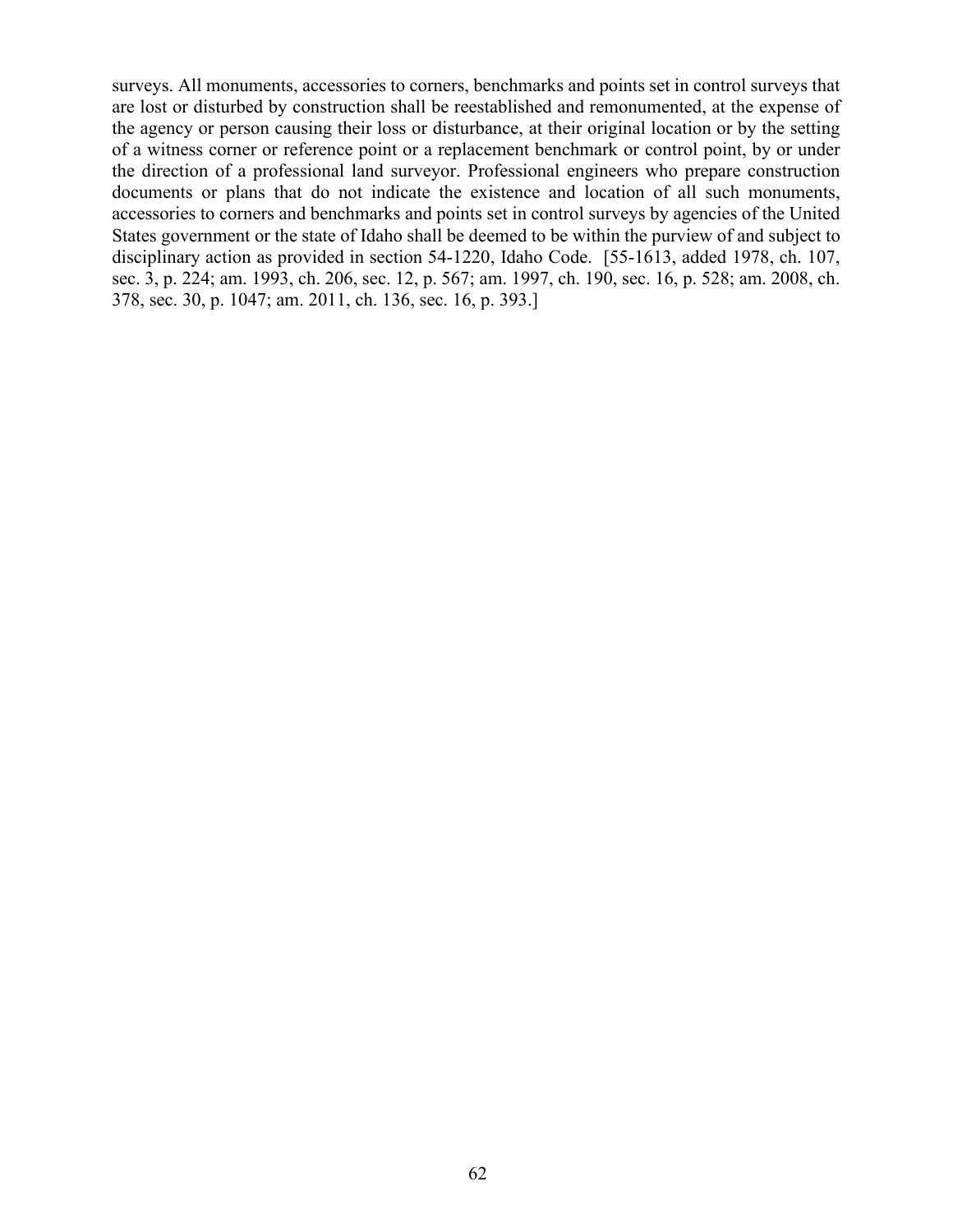## **TITLE 55** PROPERTY IN GENERAL **CHAPTER 17** COORDINATE SYSTEM OF LAND DESCRIPTION

**55-1701. DEFINITIONS.** The following definitions shall apply to terms used in this chapter:

(1) "Board" means the Idaho board of licensure of professional engineers and professional land surveyors.

(2) "Idaho plane coordinate system" or "IPCS" means the system, and any successor system, of map projections specific to the state of Idaho maintained by NGS.

(3) "Idaho transverse mercator" or "IDTM" means the statewide mapping projection, and any successor system, specific to the state of Idaho maintained by the NGS.

(4) "Identifying information" means the datum, adjustment, epoch, coordinate system, zone, and unit of a plane coordinate system.

(5) "National geodetic survey" or "NGS" means the federal agency, and any successor agency, that defines and manages the NSRS.

(6) "National spatial reference system" or "NSRS" means the consistent coordinate system, and any successor system, defining latitude, longitude, height, scale, gravity, orientation, and shoreline throughout the United States.

(7) "State plane coordinate system" or "SPCS" means the nationwide system, and any successor system, of map projections maintained by NGS. [55-1701, added 1967, ch. 275, sec. 1, p. 771; am. 1995, ch. 70, sec. 1, p. 179; am. 2010, ch. 256, sec. 3, p. 651; repealed 2021, ch. 174, sec. 2, p. 484; added 2021, ch. 174, sec. 3, p. 484.]

**55-1702. IDAHO PLANE COORDINATE SYSTEM**. . (1) The board shall, by rule,

provide and prescribe the information that defines the currently accepted system of plane coordinates of the IPCS.

(2) The most recent system of plane coordinates that has been established by the NGS based on the NSRS, adopted by the board, and designated as the SPCS for defining and stating the positions or locations of points within the state of Idaho shall be known as the "Idaho plane coordinate system."

(3) Coordinates established or determined under previously defined systems may be used, provided identifying information is included in the document containing the coordinates.

(4) Coordinates derived by transformation from a prior system of plane coordinates shall be qualified as such in the document containing the coordinates. Such document shall also provide:

(a) Identifying information of the prior system and the system translated to, together with a statement of the method of translation;

(b) The type of transformation and parameters used and identifying information of the system translated to; or

(c) Other metadata sufficient to translate coordinates between the original and destination systems. [55-1702, added 1967, ch. 275, sec. 2, p. 771; am. 1995, ch. 70, sec. 2, p. 179; am. 2010, ch. 256, sec. 4, p. 652; repealed 2021, ch. 174, sec. 4, p. 484; added 2021, ch. 174, sec. 5, p. 484.]

**55-1703. Plane Coordinates**. (1) The plane coordinates to be used in expressing the position or location of a point in the appropriate zone of the IPCS shall consist of two (2) distances expressed in the units of measure used by the NGS at the time the SPCS is published. The east xcoordinate shall give the distance east of the y-axis, and the north y-coordinate shall give the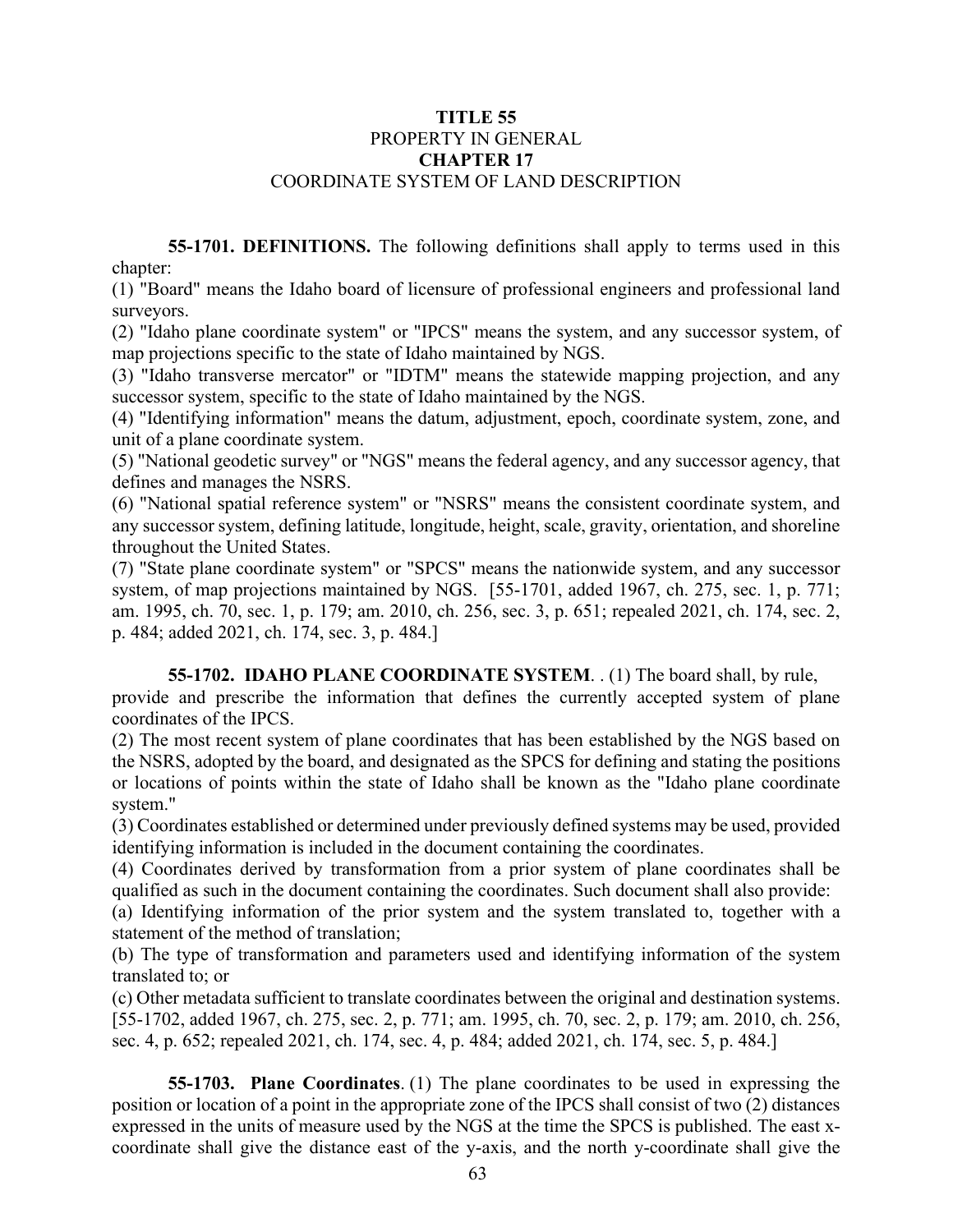distance north of the x-axis. The y-axis of any zone shall be parallel with the central meridian of that zone. The x-axis of any zone shall be at right angles to the central meridian of that zone. (2) The coordinates described in subsection (1) of this section shall be made to depend upon and conform to the most recent system of plane coordinates, known as the SPCS and based upon the NSRS as maintained and provided by the NGS or its successors, provided such system has been adopted by administrative rule by the board. [55-1703, added 1967, ch. 275, sec. 3, p. 771; am. 1995, ch. 70, sec. 3, p. 180; am. 2010, ch. 256, sec. 5, p. 652; repealed 2021, ch. 174, sec. 6, p. 484; added 2021, ch. 174, sec. 7, p. 485.]

**55-1704. Zone Naming and Documents Reporting Coordinates Within Multiple Zones**. Any document containign coordinates of the IPCS will include, at a minimum, the datum, adjustment, epoch, and some names as defined by the NGS. When any document reports coordinates of points that lie within multiple coordinate zones, the coordinates of all points shall refer to one (1) of the zones which shall be named in the document. [55-1704, added 1967, ch. 275, sec. 4, p. 771; am. 2010, ch. 256, sec. 6, p. 652; am. 2021, ch. 174, p 485.]

**55-1705. Stated or Implied Accuracy.** The accuracy of coordinates shall be as stated in the document containing the coordinates. The expression of coordinates to decimals of the units used may not be construed as a statement of expected accuracy or reliability, unless so stated in the document containing the coordinates. Statements of accuracy must be defined as relative, absolute, or both.. [55-1705, added 1967, ch. 275, sec. 5, p. 771; am. 1995, ch. 70, sec. 4, p. 180; am. 2010, ch. 256, sec. 7, p. 653; repealed 2021, ch. 174, sec. 9, p. 485; added 2021, ch. 174, sec. 10, p. 485.]

**55-1706. Geodetic Coordinates**. The official geodetic datums to which geodetic coordinates, including but not limited to latitude, longitude, ellipsoid height or orthometric height, are referenced within the state of Idaho shall be those defined by the NGS. [added 2021, ch. 174, sec. 11, p. 485.]

**55-1707. Nonauthoritative Plane or Geographic Coordinates**. The provisions of this chapter shall not be construed to prohibit the appropriate use of coordinates from nonauthoritative sources or coordinates based on alternative datums and geodetic reference networks. However, such coordinates shall be clearly identified as nonauthoritative or alternative to the IPCS and documented in such a way so as not to be confused with coordinates of the IPCS. Nonauthoritative and alternative coordinates shall not be used to define regulatory boundaries or rights in real property. The board may adopt rules to define appropriate use of such coordinates. [added 2021, ch. 174, sec. 12, p. 485-486.]

**55-1708. Supplemental Coordinate Descriptions.** (1) Whenever coordinates based on the IPCS are used to describe any boundary or right in real property, which in the same document or another document of record is also described by reference to any subdivision, line, or corner of the United States public land surveys or the lines or corners of a recorded subdivision, the description by coordinates shall be construed as supplemental to the basic description of such subdivision, line, or corner contained in the official plats and field notes of the United States public land surveys filed of record or in a recorded subdivision plat. In the event of any conflict, a description by reference to the subdivisions, lines, or corners of the United States public land surveys or lines and corners of a recorded subdivision shall prevail over any description by coordinates, unless said coordinates are upheld by adjudication, in which case the coordinate description shall prevail.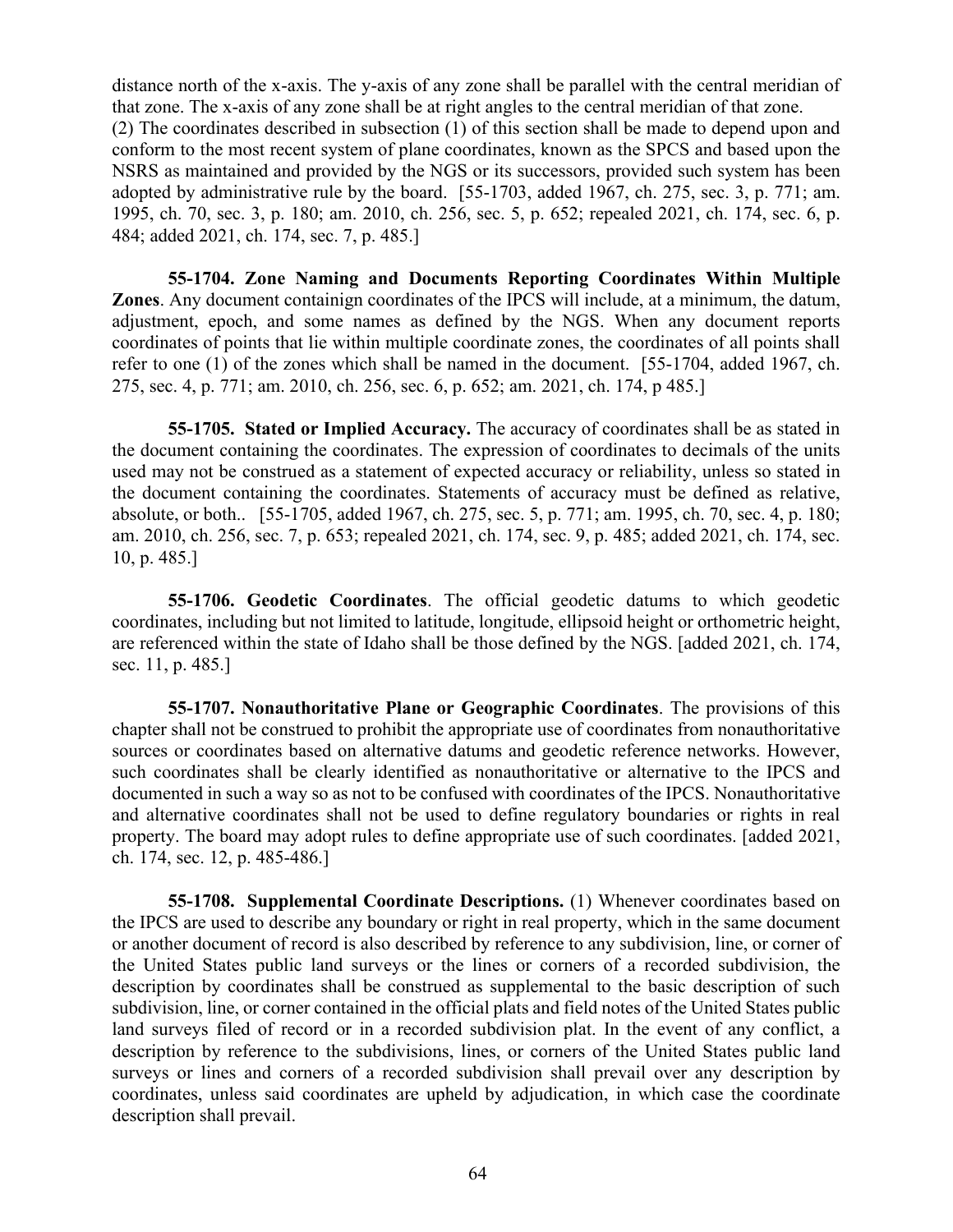(2) Every recorded map, survey, plat, conveyance, or other instrument affecting title to or rights in real property that delineates, describes, or refers to such property or any part thereof by reference to coordinates based upon the IPCS shall also describe the property by reference and tie to public land survey corners as defined in section 55-1603(11), Idaho Code, unless such property is within a recorded subdivision, in which case the property may be described by reference and tie to lines and corners within such subdivision**.**. [55-1708, added 1967, ch. 275, sec. 8, p. 771; am. 1995, ch. 70, sec. 7, p. 182; am. 2010, ch. 256, sec. 10, p. 654; repealed 2021, ch. 174, sec. 13, p. 486; added 2021, ch. 174, sec. 14, p. 486.]

**55-1709. Description by Coordinate Not Mandatory**. Nothing contained in this chapter shall require any leasee, purchaser, or mortgagee of real property or any right in real property to rely wholly on a land description, any part of which depends exclusively upon coordinates of the IPCS. [55-1709, added 1967, ch. 275, sec. 9, p. 771; am. 1995, ch. 70, sec. 8, p. 183; am. 2021, ch. 174, sec. 15, p. 486.]

**55-1710. Modified Coordinates**. Coordinates within the IPCS that have been modified for any purpose or coordinates within non-IPCS systems shall have:

(1) The qualifier "MODIFIED" added to the datum, adjustment, epoch, and zone reference. The document containing the coordinates shall include any datum adjustment, scale, elevation, or combined factors applied together with the origin of scale application and any other transformation parameters applied; or

(2) A label or description displayed in a manner that clearly shows the coordinates were not obtained through the IPCS. [added 2021, ch. 174, sec. 16, p. 486]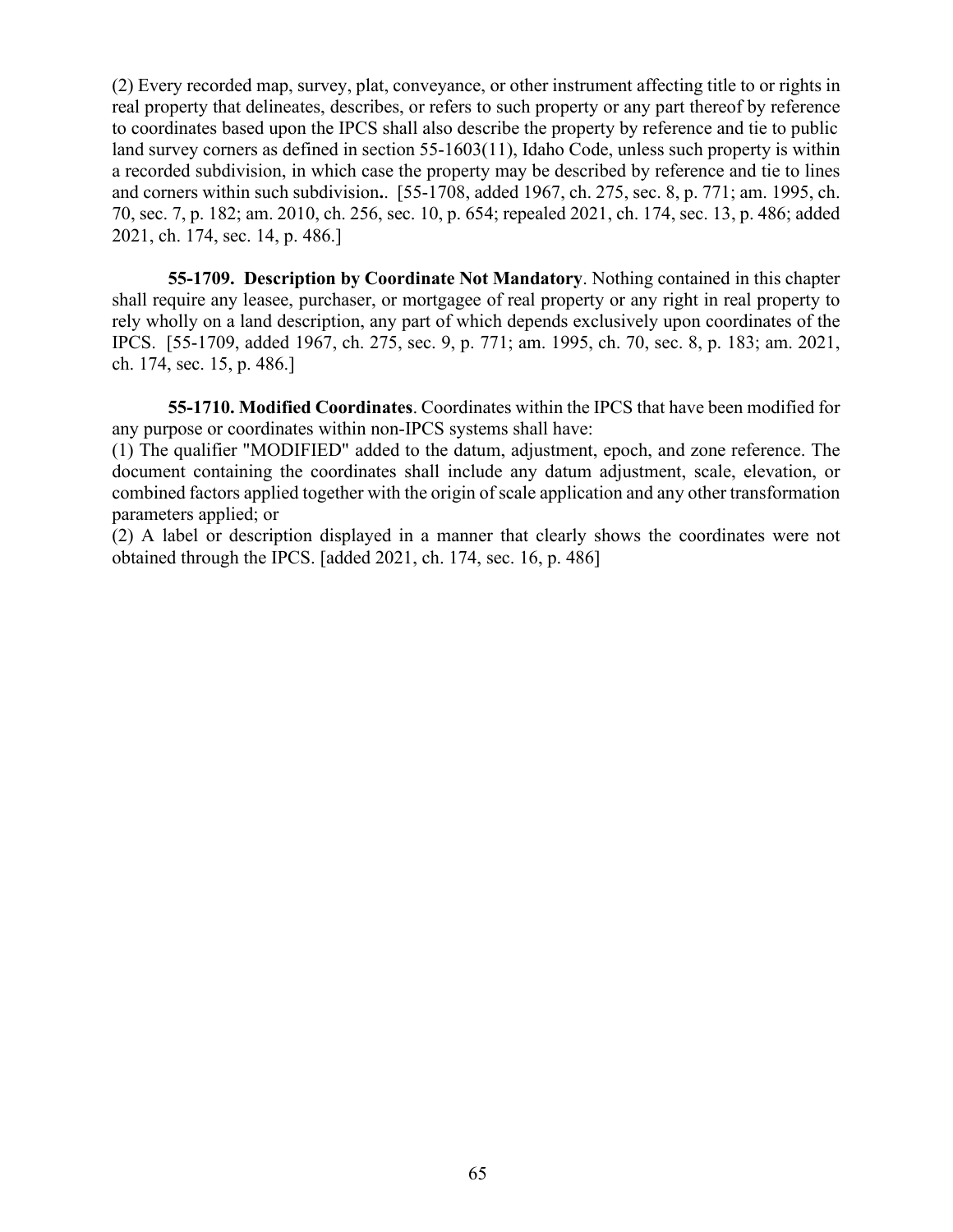# **TITLE 55** PROPERTY IN GENERAL **CHAPTER 19** RECORDING OF SURVEYS

**55-1901. Purpose.** The purpose of this chapter is to provide a method for preserving evidence of land surveys by providing for a public record of surveys. The provisions shall be deemed supplementary to existing laws relating to surveys, subdivisions, platting and boundaries. [55-1901, added 1978, ch. 107, sec. 1, p. 221.]

# **55-1902. Definitions**. As used in this chapter:

(1) "Basis of bearing" means the bearing in degrees, minutes and seconds, or equivalent, of a line between two (2) monuments or two (2) monumented corners that serves as the reference bearing for all other lines on the survey.

(2) "Corner," unless otherwise defined, means a property corner, or a property controlling corner, or a public land survey corner, or any combination of these.

(3) "GPS" is the abbreviation for global positioning system, which is satellite surveying based on observations of the electromagnetic signals broadcast from the U.S. department of defense's NAVSTAR GPS system.

(4) "Idaho coordinate system" shall mean that system of plane coordinates as established and designated by [chapter 17, title 55,](https://legislature.idaho.gov/statutesrules/idstat/Title55/T55CH17) Idaho Code.

(5) "Land survey" means measuring the field location of corners that:

- (a) Determine the boundary or boundaries common to two (2) or more ownerships;
- (b) Retrace or establish land boundaries;
- (c) Retrace or establish boundary lines of public roads, streets, alleys or trails; or
- (d) Plat lands and subdivisions thereof.

(6) "Monument" is a physical structure or object that occupies the exact position of a corner.

(7) "Property controlling corner" for a property is a public land survey corner, property corner, reference point or witness corner that controls the location of one (1) or more of the property corners of the property in question.

(8) "Property corner" is a geographic point on the surface of the earth and is on, a part of, and controls a property.

(9) "Public land survey corner" is any point actually established and monumented in an original survey or resurvey that determines the boundaries of remaining public lands, or public lands patented, represented on an official plat and in the field notes thereof, accepted and approved under authority delegated by congress to the U.S. general land office and the U.S. department of the interior, bureau of land management.

(10) "Reference point" means a special monumented point that does not occupy the same geographical position as the corner itself, and where the spatial relationship to the corner is known and recorded, and that serves to locate the corner.

(11) "Surveyor" shall mean every person authorized by the state of Idaho to practice the profession of land surveying.

History: [55-1902, added 1978, ch. 107, sec. 1, p. 221; am. 1997, ch. 190, sec. 17, p. 529; am. 2004, ch. 83, sec. 1, p. 311; am. 2011, ch. 136, sec. 17, p. 394; am. 2017, ch. 86, sec. 2, p. 233.]

**55-1903. Compliance with chapter required.** Any surveyor legally engaged in the practice of land surveying shall comply with the provisions of this chapter. [55-1903, added 1978, ch. 107, sec. 1, p. 222.]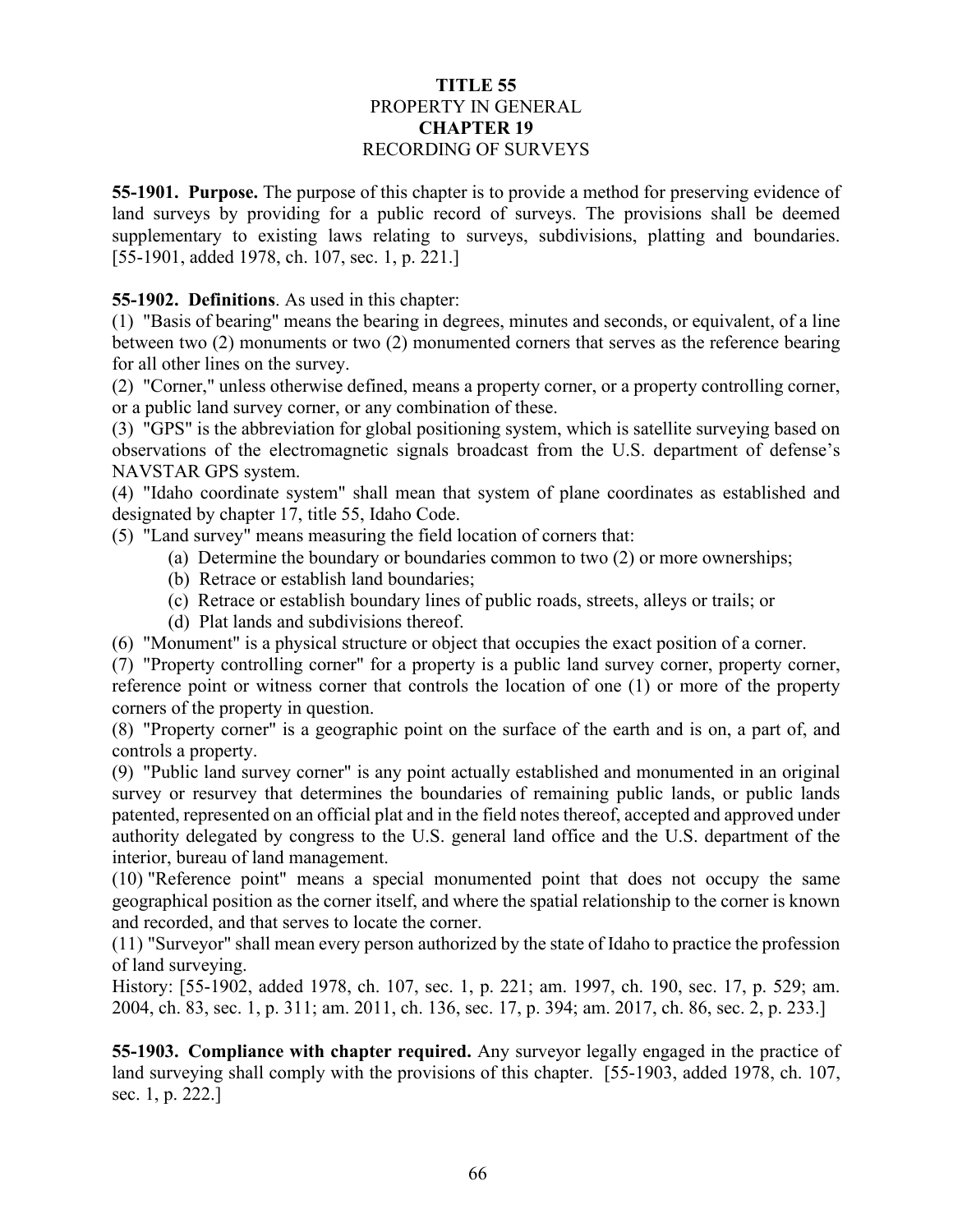**55-1904. Records of Survey – When Filing Required.** After making a land survey in conformity with established principles of land surveying, a surveyor shall file a record of survey with the county recorder in the county or counties wherein the lands surveyed are situated. A record of survey shall be filed within ninety (90) days after completing any survey which:

(1) Discloses a material discrepancy with previous surveys of record;

(2) Establishes boundary lines and/or corners not previously existing or of record;

(3) Results in the setting of monuments at corners of record which were not previously monumented;

(4) Produces evidence or information which varies from, or is not contained in, surveys of record relating to the public land survey, lost public land corners or obliterated land survey corners; or

(5) Results in the setting of monuments that conform to the requirements of section 54-1227, Idaho Code, at the corners of an easement or lease area. [55-1904, added 1978, ch. 107, sec. 1, p. 222; am. 2006, ch. 136, sec. 1, p. 391; am. 2011, ch. 136, sec. 18, p. 394.]

**55-1905. Records of survey -- Filing.** The records of survey to be filed under authority of this chapter shall be processed as follows:

(1) The record of survey shall be a map using the same media and copy process as provided in section [50-1304,](http://legislature.idaho.gov/idstat/Title50/T50CH13SECT50-1304.htm) Idaho Code. The map shall be eighteen (18) inches by twenty-seven (27) inches in size, with a three and one-half  $(3 \frac{1}{2})$  inch margin at the left end for binding, and a one-half (1/2) inch margin on all other edges. No part of the drawing or certificates shall encroach upon the margins. Signatures shall be in reproducible black ink. The sheet or sheets which contain the drawing or diagram representing the survey shall be drawn at a scale suitable to ensure the clarity of all lines, bearings and dimensions. In the event that any survey is of such magnitude that the drawing or diagram cannot be placed on a single sheet, serially numbered sheets shall be prepared and match lines shall be indicated on the drawing or diagram with appropriate references to other sheets.

(2) The original transparency and one (1) legible print of each record of survey shall be furnished to the county recorder in the county or counties in which the survey is to be recorded.

History:

[55-1905, added 1978, ch. 107, sec. 1, p. 222; am. 1997, ch. 190, sec. 18, p. 530; am. 2015, ch. 48, sec. 6, p. 106.]

**55-1906. Records of survey -- Contents.** The records of survey shall, at a minimum, show:

(1) All monuments found or set or reset or replaced, or removed, describing their kind, size, location using bearings and distances, and giving other data relating thereto;

(2) Evidence of compliance with [chapter 16, title 55,](http://legislature.idaho.gov/idstat/Title55/T55CH16.htm) Idaho Code, including instrument numbers of the most current corner records related to the survey being submitted and instrument numbers of corner records of corners which are set in conjunction with the survey being submitted; basis of bearings, bearing and length of lines, graphic scale of map, and north arrow;

(3) Section, or part of section, township and range in which the survey is located and reference to surveys of record within or crossing or adjoining the survey;

(4) Certificate of survey;

(5) Ties to at least two (2) public land survey corner monuments of record in one (1) or more of the sections containing the record of survey, or in lieu of public land survey corners, to two (2)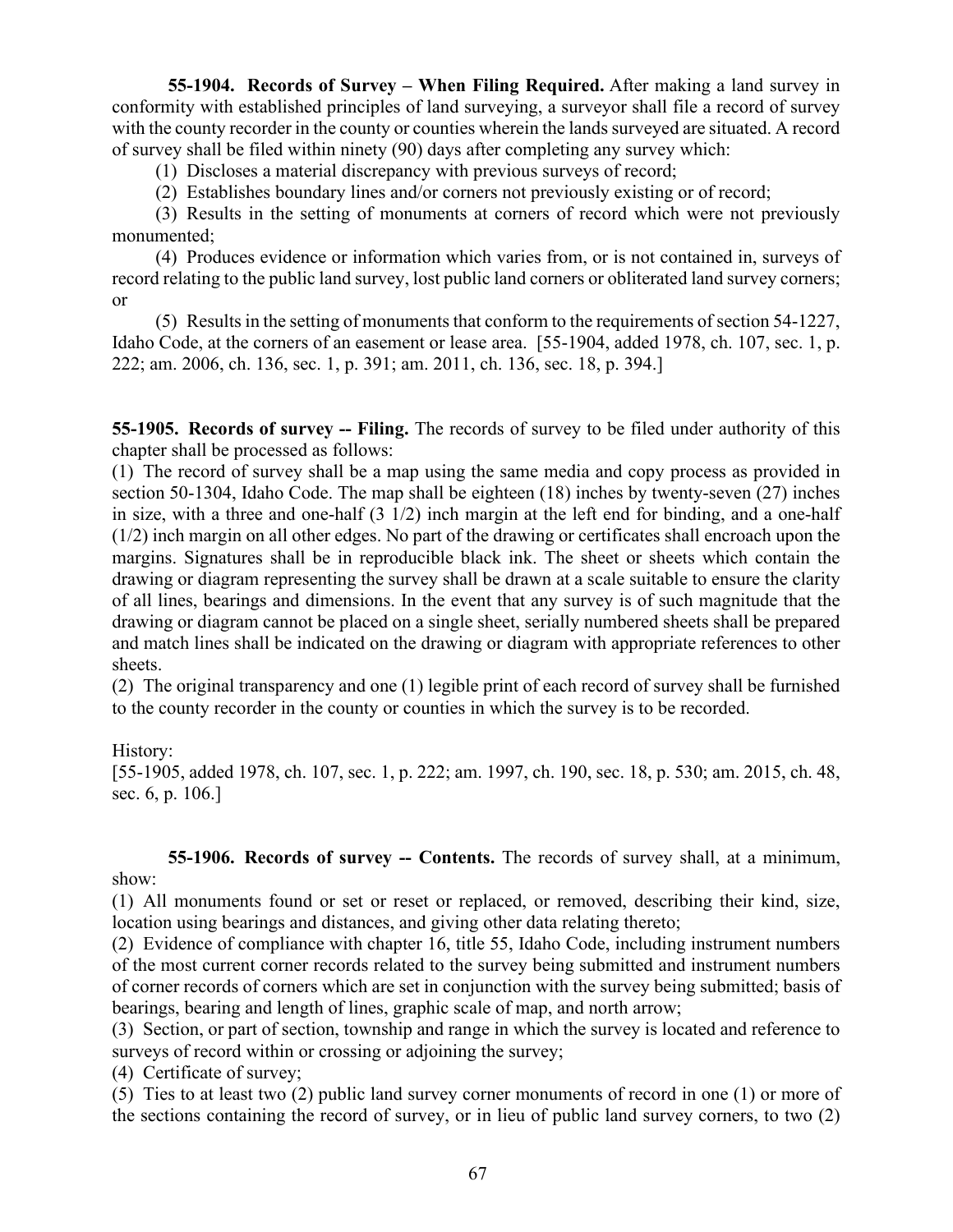corners of records recognized by the county surveyor. Records of survey which are within previously platted subdivisions of record need not be tied to public land survey corner monuments. (6) Surveyor's narrative. The narrative must explain:

(a) The purpose of the survey and how the boundary lines and other lines were established or reestablished and the reasoning behind the decisions;

(b) Which deed records, deed elements, survey records, found survey monumnets, plat records, road records, or other pertinent data were controlling when establishing or reestablishing the lines; and

(c) For surveys that contain a vertical component, the narrative shall show the benchmarks used, the vertical datum referencd, and the methodology used to achieve the eleveations. History:

[55-1906, added 1978, ch. 107, sec. 1, p. 223; am. 1997, ch. 190, sec. 19, p. 530; am. 2004, ch. 83, sec. 2, p. 312; am. 2015, ch. 48, sec. 7, p. 107; 2019 ch. 58 p 147.]

**55-1907. Coordinates -- Basis.** When coordinates in the Idaho coordinate system are shown on a record of survey map, subdivision plat or a highway right-of-way plat, the map or the plat must show the national spatial reference system monuments and their coordinates used as the basis of the survey; the zone; the datum and adjustment; and the combined adjustment factor and the convergence angle and the location where they were computed. [55-1907, added 1978, ch. 107, sec. 1, p. 223; am. 1997, ch. 190, sec. 20, p. 531; am. 2010, ch. 256, sec. 11, p. 654.]

**55-1908. When Record of Survey Not Required.** A record of survey is not required of any survey when:

(1) It is of a preliminary nature;

(2) A map is in preparation for recording or has been recorded under any other section of the Idaho Code, or pursuant to the laws of the United States;

(3) A survey is performed for a mineral claim location, amendment or relocation; or

(4) None of the conditions contained in section 55-1904, Idaho Code, exist and the principal purpose of the survey is to depict information other than the points of lines that define boundaries including, but not limited to, topographic surveys and construction surveys, staking and layout. [55-1908, added 1978, ch. 107, sec. 1, p. 223; am. 2011, ch. 136, sec. 19, p. 395.]

**55-1909. Filing fee.** A fee of five dollars (\$5.00) per page shall be charged for filing any record of survey. [55-1909, added 1978, ch. 107, sec. 1, p. 223; am. 1979, ch. 289, sec. 1, p. 768.]

**55-1910. Duties of county recorder.** The record of survey filed with the county recorder of any county shall be assigned an instrument number and shall be bound or filed with other plats of like character in a book or file or through an approved electronic storage system designated as "Records of Surveys."

Proper indexes or electronic segregated searchable and retrieval files shall be kept of such record of survey by section, township and range.

The survey map transparency shall be stored for safekeeping in a reproducible condition. It shall be proper for the recorder to maintain for public reference a set of counter maps that are prints of the transparencies. The transparencies shall be produced for comparison upon demand, and full scale copies shall be made available to the public, at direct cost, by the county recorder. [55-1910, added 1978, ch. 107, sec. 1, p. 223; am. 2005, ch. 243, sec. 10, p. 761.]

**55-1911. Error of Closure.** Any survey of land involving property boundaries including, but not limited to, public land survey lines, shall be conducted in such a manner as to produce an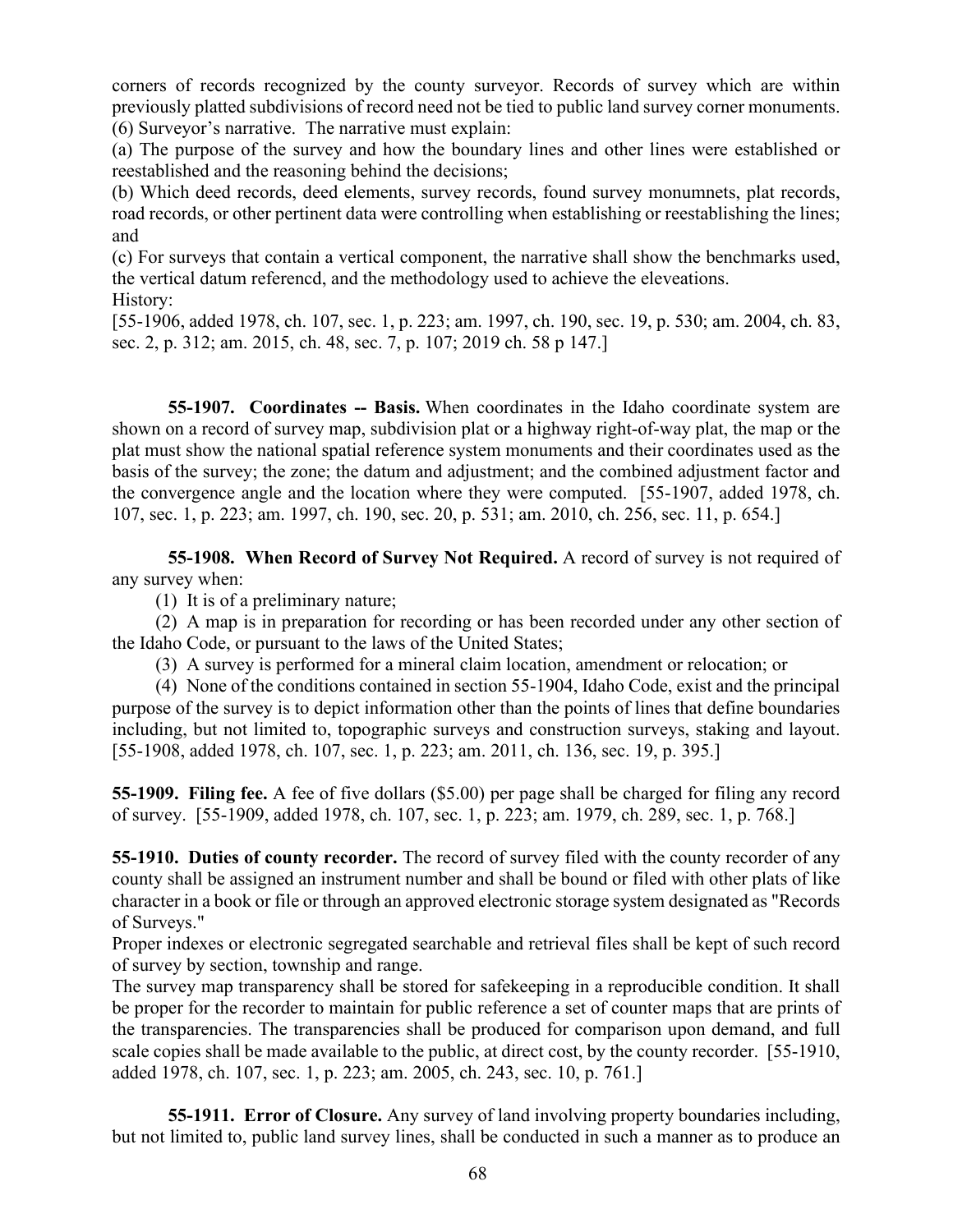unadjusted mathematical error of closure of each area bounded by property lines within the survey of not more than one (1) part in five thousand (5,000). [55-1911, added 1984, ch. 263, sec. 1, p. 637; am. 2011, ch. 136, sec. 20, p. 395.]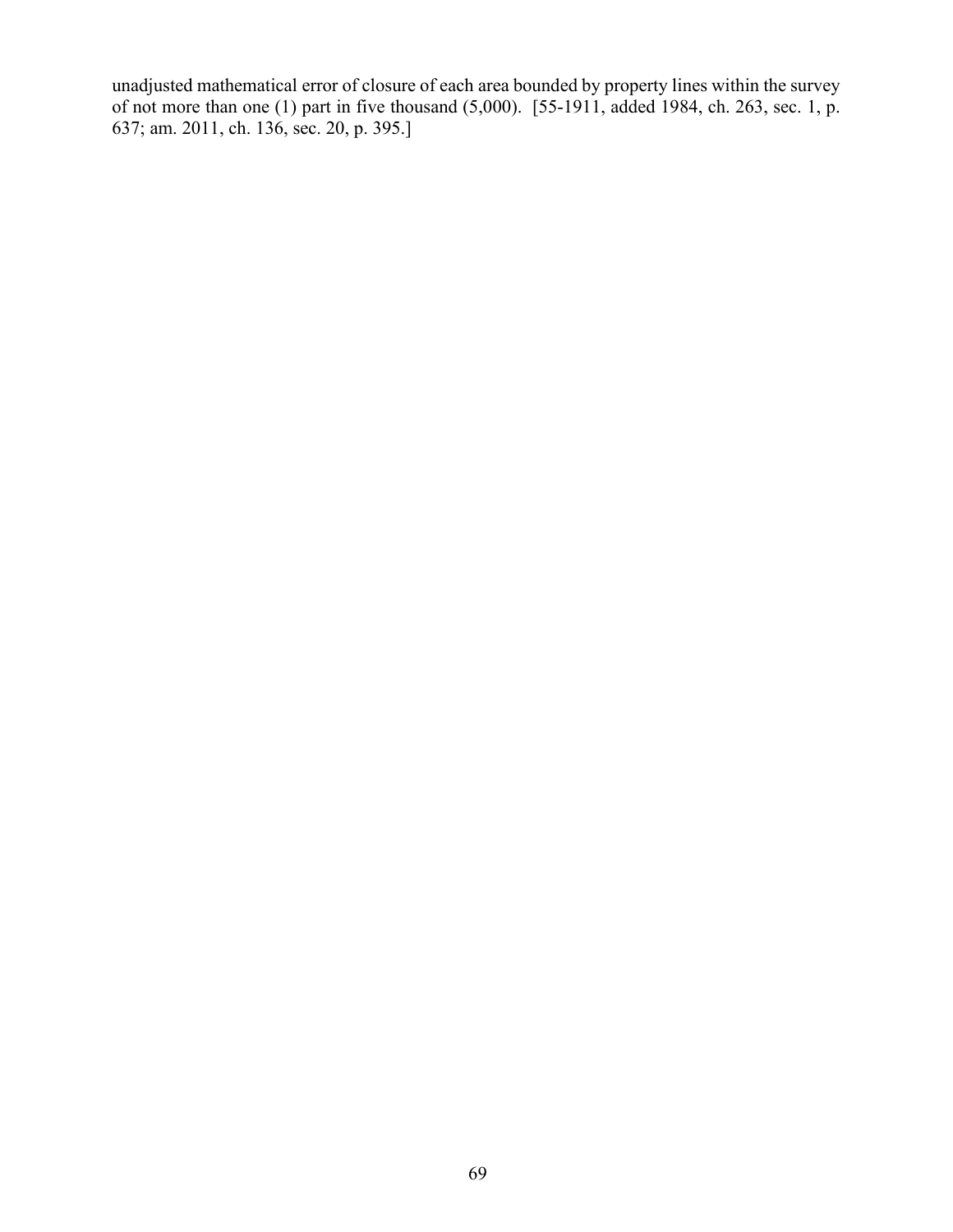# **TITLE 40** HIGHWAYS AND BRIDGES **CHAPTER 2** GENERAL PROVISIONS

**40-209.Highway Right-of-Way Plats.** (1) A public highway agency may file in the office of the county recorder a highway right-of-way plat. The highway right-of-way plat shall show by outline and identify by parcel number, parcels of land to be acquired and shall be prepared in conformance with sections 55-1905 through 55-1907, Idaho Code. The recording of a highway right-of-way plat as provided in this section shall not excuse a county or highway district from the requirements of abandonment or validation of a public highway or public right-of-way as provided in sections 40- 203 and 40-203A, Idaho Code. The highway right-of-way plat shall contain the following:

(a) Project name and number;

(b) The location and monumentation of the points where the right-of-way changes direction by angle point or curvature and its intersection with any public highway, street or trail rightof-way and all witness corners and reference points. All points shall be marked with magnetically detectable monuments conforming to the provisions of section 54-1227, Idaho Code, unless special circumstances preclude use of such monument. Monuments shall be marked such that measurements between them may be made to the nearest one-tenth (0.1) foot;

(c) An outline showing the boundary of each parcel of land to be acquired based on ownership records and the right-of-way location survey;

- (d) An identifying parcel number and the area for each parcel of land to be acquired;
- (e) Acknowledgement of authorized agent of the public highway agency filing said plat;

(f) Certificate of land surveyor under whose responsible charge the plat is prepared.

(2) The highway right-of-way plat filed with the county recorder of any county shall be assigned an instrument number and shall be bound or filed with other plats of like character in a book on file designated "Highway Right-of-Way Plats."

(3) Any amendments, alterations, rescissions or changes in a highway right-of-way plat shall comply with subsection (1) of this section and shall be filed in a like manner. The recorder may make suitable notations on the appropriate highway right-of-way plat affected by the amendment, alteration, rescission or change to direct the attention of anyone examining the record to the proper plat.

(4) Highway right-of-way plats filed under this section shall not operate to transfer title to the real property described therein but such plat shall be used for delineation purposes. Acquisition of real property for highway right-of-way by conveyance or judicial decree may refer to said highway right-of-way plat, project number and parcel identification number, together with delineation of the parcel as a valid description of the real property for all purposes.

(5) The agency making the initial filing in a county shall reimburse the county recorder the actual cost of the plat book required in subsection (2) of this section. [40-209, added 1994, ch. 364, sec. 2, p. 1140; am. 2011, ch. 136, sec. 5, p. 385.]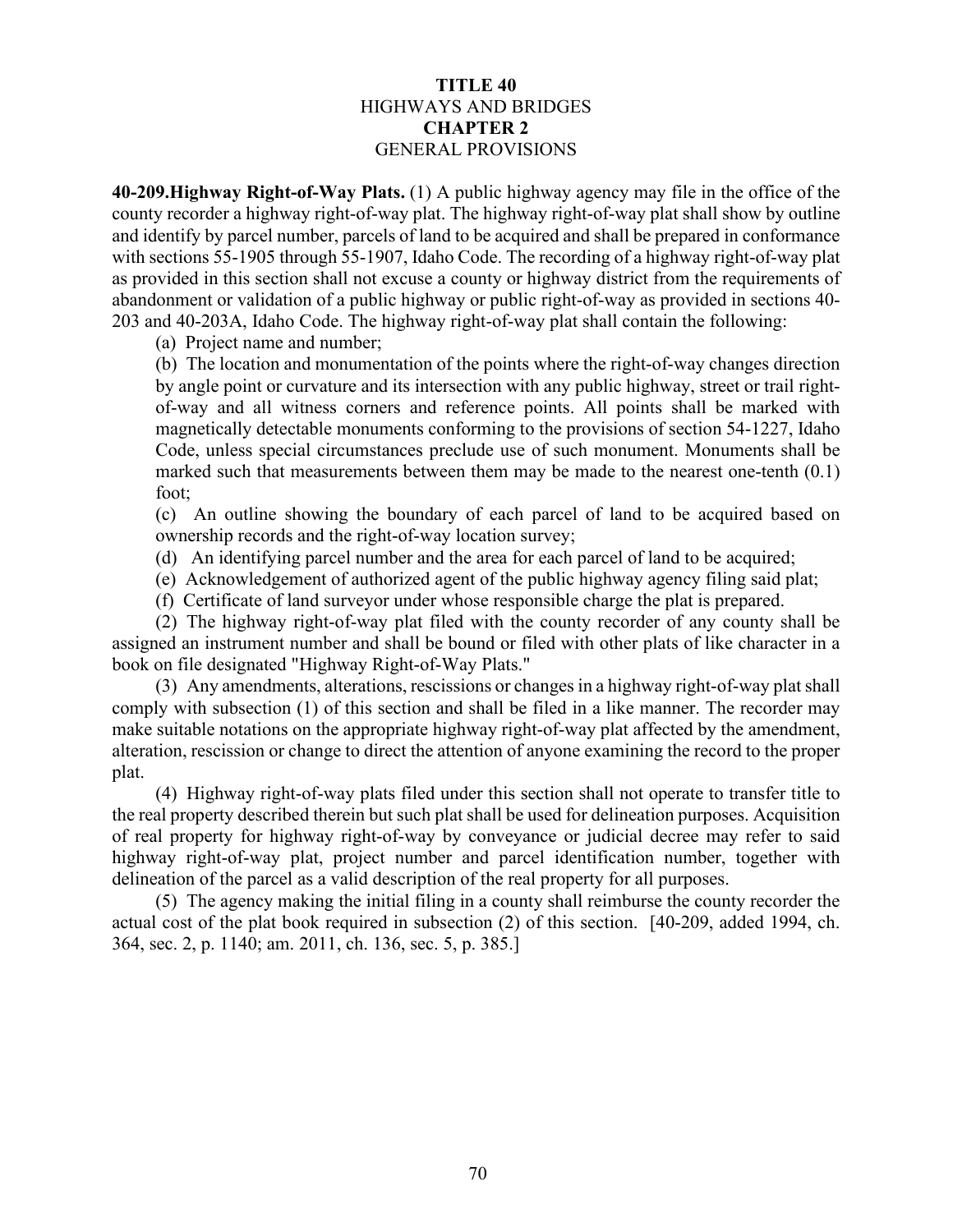## **TITLE 31** COUNTIES AND COUNTY LAW **CHAPTER 27** COUNTY SURVEYOR

**31-2705. Establishment of county lines.** Whenever it shall be ordered by an act of the legislature to establish the boundary line between two (2) counties, the board of county commissioners of each county interested in the boundary shall jointly select and retain the services of a professional land surveyor to establish said boundary line, or each county shall select and retain the services of a professional land surveyor who shall jointly establish said boundary, and firmly plant and mark corners and monuments of imperishable material, also to prepare plats and field notes jointly, one (1) copy of which shall be filed with the auditor and recorder of each of the counties so interested. The fees and compensations for such surveys, plats and field notes, shall be paid out of the county treasury upon the order of the county commissioners of each county to the respective surveyors so employed. [(31-2705) 1897, p. 19, sec. 6; reen. 1899, p. 295, sec. 6; reen. R.C. & C.L., sec. 2091; C.S., sec. 3670; I.C.A., sec. 30-2205; am. 1963, ch. 90, sec. 2, p. 286; am. 1989, ch. 101, sec. 1, p. 234.]

**31-2707. County surveys to be made by professional land surveyor.** All surveys, maps and plats ordered by the board of county commissioners shall be made by a professional land surveyor retained by the board who shall be paid such fee as may be fixed and agreed upon. [(31-2707) 1897, p. 19, sec. 8; reen. 1899, p. 295, sec. 8; reen. R.C. & C.L., sec. 2093; C.S., sec. 3672; I.C.A., sec. 30-2207; am. 1963, ch. 90, sec. 3, p. 286; am. 1989, ch. 101, sec. 2, p. 235.]

**31-2709. Surveys must conform to United States manual.** No surveys or resurveys hereafter made shall be considered legal evidence in any court within the state, except such surveys as are made in accordance with the United States manual of surveying instructions, the circular on restoration of lost or obliterated corners and subdivisions of sections, issued by the general land office, or by the authority of the United States, the state of Idaho, or by mutual consent of the parties. [(31-2709) 1897, p. 19, sec. 1; reen. 1899, p. 295, sec. 1; reen. R.C. & C.L., sec. 2095; C.S., sec. 3674; I.C.A., sec. 30-2209; am. 1963, ch. 90, sec. 4, p. 286.]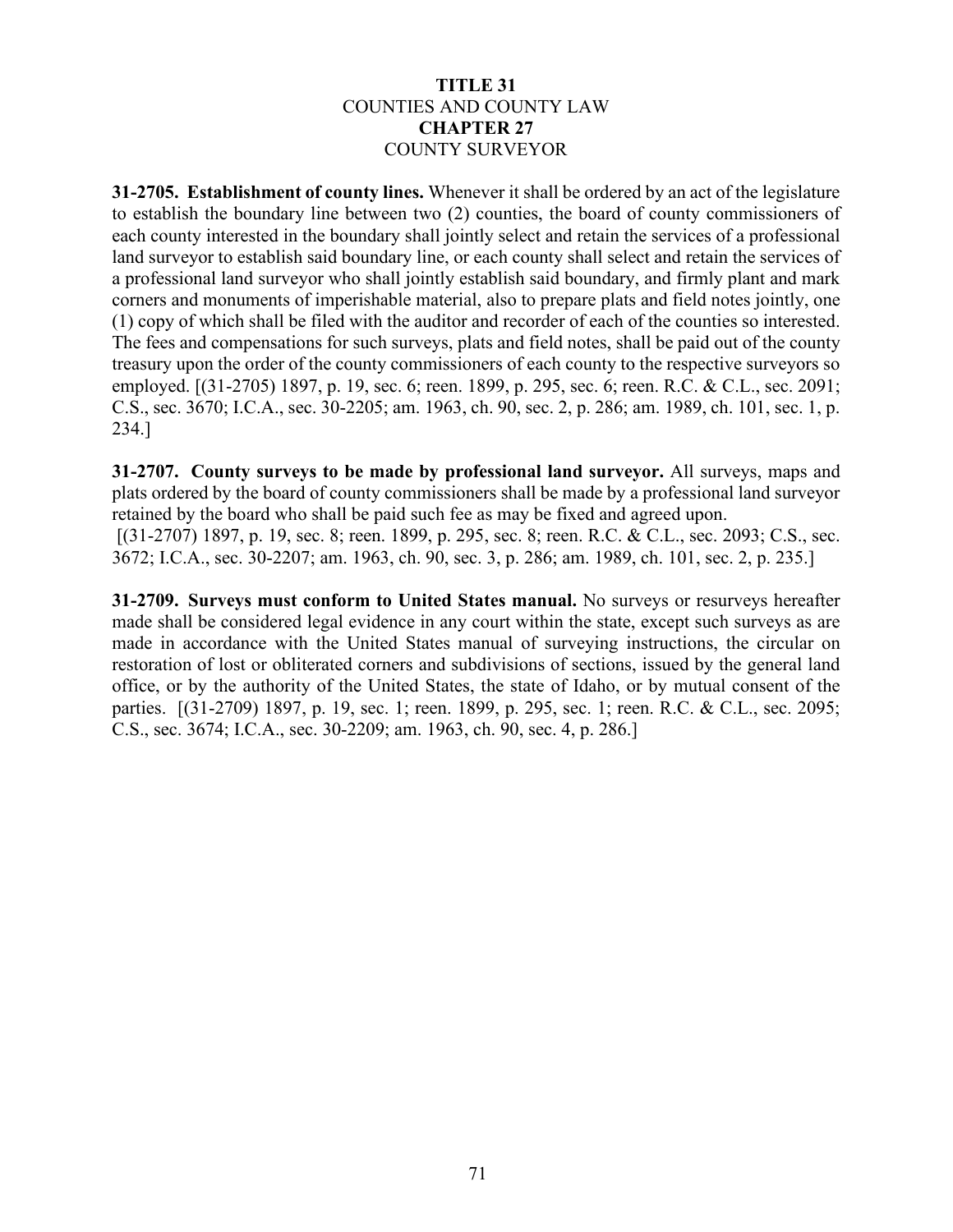## **TITLE 67** STATE GOVERNMENT AND STATE AFFAIRS **CHAPTER 23** MISCELLANEOUS PROVISIONS

**67-2320. Professional service contracts with design professionals, construction managers and professional land surveyors.** (1) Notwithstanding any other provision of law to the contrary, it shall be the policy of this state that all public agencies and political subdivisions of the state of Idaho and their agents shall make selections for professional engineering, architectural, landscape architecture, construction management and professional land surveying services, including services by persons licensed pursuant to chapters 3, 12, 30 and 45, title 54, Idaho Code, on the basis of qualifications and demonstrated competence and shall negotiate contracts or agreements for such services on the basis of demonstrated competence and qualifications for the type of services required at fair and reasonable prices.

(2) In carrying out this policy, public agencies and political subdivisions of the state shall use the following minimum guidelines in securing contracts for engineering, architectural, landscape architecture, construction management and land surveying services on projects for which the professional service fee is anticipated to exceed the total sum of twenty-five thousand dollars (\$25,000), excluding professional services contracts previously awarded for an associated or phased project, and the expenditure is otherwise exempt from the bidding process provided by law:

(a) Encourage persons or firms engaged in the services being solicited to submit statements of qualifications and performance data;

(b) Establish and make available to the public the criteria and procedures used for the selection of qualified persons or firms to perform such services;

(c) Select the persons or firms whom the public agency or political subdivision determines to be best qualified to provide the required services, ranked in order of preference, pursuant to the public agency or political subdivision's established criteria and procedures;

(d) Negotiate with the highest ranked person or firm for a contract or agreement to perform such services at a price determined by the public agency or political subdivision to be reasonable and fair to the public after considering the estimated value, the scope, the complexity and the nature of the services;

(e) When unable to negotiate a satisfactory contract or agreement, formally terminate negotiations and undertake negotiations with the next highest ranked person or firm, following the procedure prescribed in subsection (2)(d) of this section;

(f) When unable to negotiate a satisfactory contract or agreement with any of the selected persons or firms, continue with the selection and negotiation process provided in this section until a contract or agreement is reached;

(g) When public agencies or political subdivisions solicit proposals for engineering, architectural, landscape architecture, construction management or land surveying services for which the professional service fee is anticipated to exceed the total sum of twenty-five thousand dollars (\$25,000), they shall publish public notice in the same manner as required for bidding of public works construction projects.

(h) In fulfilling the requirements of subsections  $(2)(a)$  through  $(2)(g)$  of this section, a public agency or political subdivision may limit its selection from a list of three (3) persons or firms selected and preapproved for consideration by the public agency or political subdivision. In establishing a preapproved list a public agency or political subdivision shall publish notice as set forth in subsection  $(2)(g)$  of this section. When selecting from such list, no notice shall be required.

(i) In fulfilling the requirements of subsections  $(2)(a)$  through  $(2)(g)$  of this section, a public agency or political subdivision may request information concerning a person's or